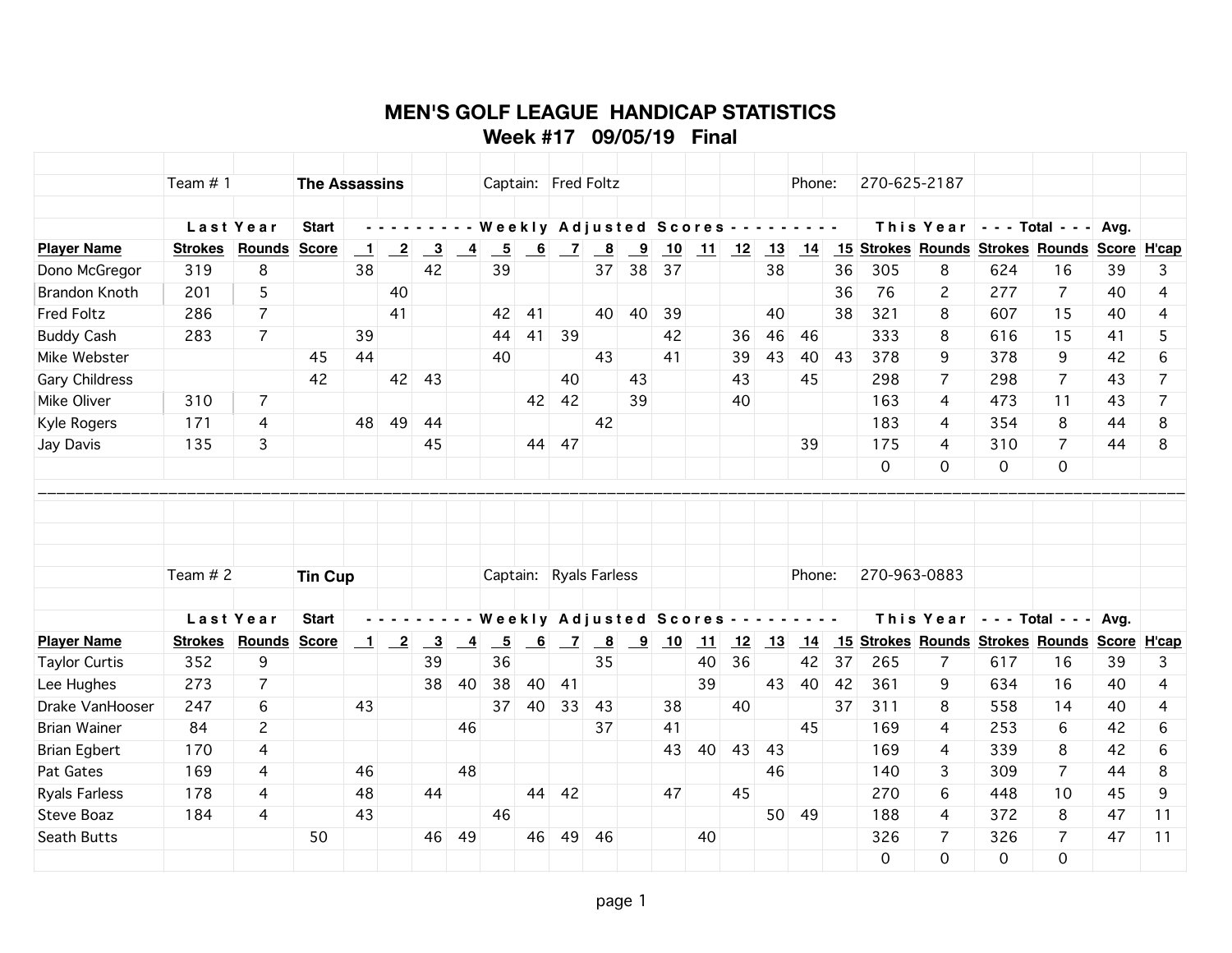|                                      |                      |                |                         |                |                         |                           |                |                          |                 |                                       |                         |                         |    |    |     |    |                   |    | 0            | $\mathbf 0$                                                      | 0        | $\mathsf{O}\xspace$ |    |                |
|--------------------------------------|----------------------|----------------|-------------------------|----------------|-------------------------|---------------------------|----------------|--------------------------|-----------------|---------------------------------------|-------------------------|-------------------------|----|----|-----|----|-------------------|----|--------------|------------------------------------------------------------------|----------|---------------------|----|----------------|
|                                      |                      |                |                         |                |                         |                           |                |                          |                 |                                       |                         |                         |    |    |     |    |                   |    |              |                                                                  |          |                     |    |                |
|                                      | Team # 3             |                | <b>Up &amp; Downers</b> |                |                         |                           |                |                          |                 | Captain: Bryan Cortner                |                         |                         |    |    |     |    | Phone:            |    | 270-625-2513 |                                                                  |          |                     |    |                |
|                                      |                      |                |                         |                |                         |                           |                |                          |                 |                                       |                         |                         |    |    |     |    |                   |    |              |                                                                  |          |                     |    |                |
|                                      |                      | Last Year      | <b>Start</b>            |                |                         |                           |                |                          |                 | ---- Weekly Adjusted Scores --------- |                         |                         |    |    |     |    |                   |    |              | This Year $\vert$ - - Total - - - Avg.                           |          |                     |    |                |
| <b>Player Name</b><br>Jeff McDaniels | <b>Strokes</b><br>38 | Rounds Score   |                         | $\blacksquare$ | $\overline{2}$<br>39    | $\overline{\mathbf{3}}$   | $\overline{4}$ | $-5$                     | 6<br>43         | $\overline{z}$<br>32                  | $\overline{\mathbf{8}}$ | $_{9}$<br>39            |    |    |     |    |                   |    | 153          | 10 11 12 13 14 15 Strokes Rounds Strokes Rounds Score H'cap<br>4 | 191      | 5                   | 38 | $\mathbf{2}$   |
|                                      |                      | $\mathbf{1}$   |                         |                |                         |                           |                |                          |                 |                                       |                         |                         |    |    |     |    |                   |    | 268          |                                                                  |          | 16                  |    | $\overline{c}$ |
| David Sullenger                      | 344                  | 9              |                         | 38             |                         | 40                        | 40             |                          | 37              | 37                                    |                         |                         | 37 |    |     |    | 39                |    |              | $\overline{7}$                                                   | 612      |                     | 38 |                |
| <b>Trent Burton</b>                  | 197                  | 5              |                         |                |                         |                           | 35             |                          |                 | 38                                    |                         | 43                      |    | 41 |     | 40 |                   | 40 | 237          | 6                                                                | 434      | 11                  | 39 | 3              |
| <b>Rick Lewis</b>                    | 282                  | $\overline{7}$ |                         |                | 41<br>44                |                           | 40             |                          |                 |                                       | 44                      | 42                      |    |    |     |    |                   | 40 | 207          | 5                                                                | 489      | 12                  | 41 | 5<br>6         |
| Dennis Stephens                      | 422                  | 10             |                         |                |                         | 41                        |                |                          |                 |                                       | 42                      |                         | 40 | 43 |     |    |                   | 42 | 252          | 6                                                                | 674      | 16                  | 42 |                |
| Joe McEnaney                         | 129                  | 3              |                         | 43             |                         |                           |                |                          |                 |                                       | 49                      |                         | 39 |    |     |    |                   |    | 131          | 3                                                                | 260      | 6                   | 43 | $\overline{7}$ |
| <b>Bryan Cortner</b>                 | 356                  | 8              |                         | 45             |                         | 46                        |                |                          |                 | 43                                    |                         | 45                      |    |    |     | 40 | 46                |    | 265          | 6                                                                | 621      | 14                  | 44 | 8              |
| Clay Farless                         | 264                  | 6              |                         |                | 42                      |                           | 45 43          |                          | 45              |                                       |                         |                         | 48 | 43 |     | 44 | 50                | 47 | 407          | 9                                                                | 671      | 15                  | 45 | 9              |
| Jamus McAtee                         |                      |                | 50                      | 50             |                         |                           |                |                          | 48              |                                       | 49                      |                         |    | 48 |     | 45 | -44               |    | 334          | 7                                                                | 334      | $\overline{7}$      | 48 | 12             |
|                                      |                      |                |                         |                |                         |                           |                |                          |                 |                                       |                         |                         |    |    |     |    |                   |    | 0            | $\Omega$                                                         | $\Omega$ | 0                   |    |                |
|                                      |                      |                |                         |                |                         |                           |                |                          |                 |                                       |                         |                         |    |    |     |    |                   |    |              |                                                                  |          |                     |    |                |
|                                      |                      |                |                         |                |                         |                           |                |                          |                 |                                       |                         |                         |    |    |     |    |                   |    |              |                                                                  |          |                     |    |                |
|                                      |                      |                |                         |                |                         |                           |                |                          |                 |                                       |                         |                         |    |    |     |    |                   |    |              |                                                                  |          |                     |    |                |
|                                      | Team # 4             |                | <b>Putt Pirates</b>     |                |                         |                           |                |                          |                 | Captain: Bruce McCalister             |                         |                         |    |    |     |    | Phone:            |    | 270-625-5043 |                                                                  |          |                     |    |                |
|                                      |                      |                |                         |                |                         |                           |                |                          |                 |                                       |                         |                         |    |    |     |    |                   |    |              |                                                                  |          |                     |    |                |
|                                      |                      | Last Year      | <b>Start</b>            |                |                         |                           |                |                          |                 | <b>Weekly Adjusted Scores</b>         |                         |                         |    |    |     |    | $\sim 100$ $\sim$ |    |              | This Year $\vert$ - - - Total - - - Avg.                         |          |                     |    |                |
| <b>Player Name</b>                   | <b>Strokes</b>       | Rounds Score   |                         | $\blacksquare$ | $\overline{\mathbf{2}}$ | $\overline{\phantom{0}3}$ | $\overline{4}$ | $\overline{\phantom{0}}$ | $\overline{-6}$ | $\overline{z}$                        | $\overline{\mathbf{8}}$ | $\overline{\mathbf{9}}$ | 10 | 11 | 12  |    |                   |    |              | 13 14 15 Strokes Rounds Strokes Rounds Score H'cap               |          |                     |    |                |
| Jake Pepper                          | 163                  | $\overline{4}$ |                         |                | 45                      |                           | 37             | 41                       |                 | 38                                    |                         | 38                      |    | 38 | 38  |    |                   |    | 275          | $\overline{7}$                                                   | 438      | 11                  | 40 | 4              |
| <b>Bruce McCalister</b>              | 276                  | $\overline{7}$ |                         |                |                         | 44                        | 40             | 43                       |                 | 39                                    |                         |                         | 40 | 41 | 44  |    | 41                |    | 332          | 8                                                                | 608      | 15                  | 41 | 5              |
| Roy Massey IV                        | 285                  | $\overline{7}$ |                         |                | 41                      | 41                        | 44             | 40                       | 37              |                                       |                         | 39                      | 46 |    |     | 41 |                   |    | 329          | 8                                                                | 614      | 15                  | 41 | 5              |
| Michael Prowell                      | 165                  | 4              |                         |                |                         |                           |                |                          |                 |                                       |                         |                         |    |    |     |    | 42 37             |    | 79           | $\mathbf{2}^{\prime}$                                            | 244      | 6                   | 41 | 5              |
| Ben VanHooser                        | 127                  | 3              |                         |                |                         |                           |                |                          |                 |                                       |                         |                         |    | 43 |     |    |                   |    | 43           | $\mathbf{1}$                                                     | 170      | 4                   | 43 | $\overline{7}$ |
| Timmy Cartwright                     | 376                  | 9              |                         |                | 43                      |                           |                |                          | 44              |                                       |                         | 47                      | 49 | 43 | -46 |    |                   |    | 272          | 6                                                                | 648      | 15                  | 43 | $\overline{7}$ |
| Jeff Rousseau                        | 404                  | 9              |                         |                |                         | 46                        |                | 47                       |                 | 47 45                                 |                         | 48                      |    |    |     | 46 | 47                |    | 326          | $\overline{7}$                                                   | 730      | 16                  | 46 | 10             |
| Wade Hart                            | 137                  | 3              |                         |                | 47                      | 49                        | 52             |                          |                 |                                       |                         |                         |    |    |     | 47 | 48                |    | 243          | 5                                                                | 380      | 8                   | 48 | 12             |
| <b>Mike Mathis</b>                   | 142                  | 3              |                         |                |                         |                           |                |                          | 49              | 48                                    |                         |                         | 48 |    | 50  |    |                   |    | 195          | 4                                                                | 337      | $\overline{7}$      | 48 | 12             |
|                                      |                      |                |                         |                |                         |                           |                |                          |                 |                                       |                         |                         |    |    |     |    |                   |    | 0            | 0                                                                | $\Omega$ | $\overline{0}$      |    |                |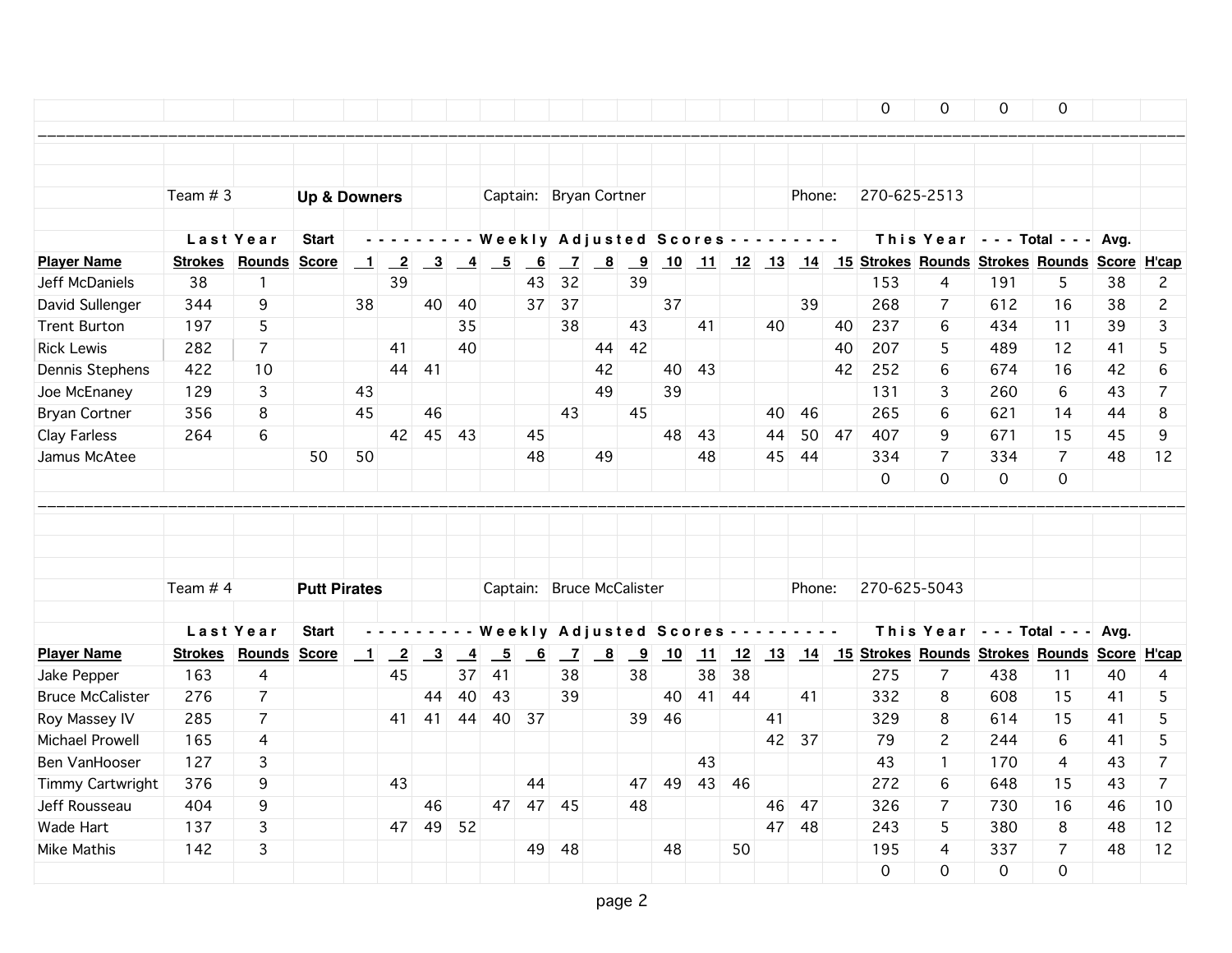|                        | Team $# 5$            |                | <b>Rulers of the Ruff</b> |                          |                 |                                                             |                 |               |                           |                | Captain: Darren Swaner                   |    |                                                                      |                                              |     |    | Phone:                                                                                                                    |         | 270-625-6271 |                |          |                                                          |    |                |
|------------------------|-----------------------|----------------|---------------------------|--------------------------|-----------------|-------------------------------------------------------------|-----------------|---------------|---------------------------|----------------|------------------------------------------|----|----------------------------------------------------------------------|----------------------------------------------|-----|----|---------------------------------------------------------------------------------------------------------------------------|---------|--------------|----------------|----------|----------------------------------------------------------|----|----------------|
|                        |                       | Last Year      | <b>Start</b>              |                          |                 |                                                             |                 |               |                           |                | Weekly Adjusted Scores - - -             |    |                                                                      |                                              |     |    | $\begin{array}{cccccccccccccc} \bullet & \bullet & \bullet & \bullet & \bullet & \bullet & \bullet & \bullet \end{array}$ |         |              |                |          | This Year - - - Total - - - Avg.                         |    |                |
| <b>Player Name</b>     | <b>Strokes Rounds</b> |                | <b>Score</b>              | $\blacksquare$           |                 | $\begin{array}{ c c c } \hline 2 & 3 \\ \hline \end{array}$ | $\sim$ 4        | $\frac{5}{6}$ |                           | $\overline{z}$ |                                          |    |                                                                      | $\frac{8}{9}$ $\frac{9}{10}$ $\frac{11}{11}$ |     |    |                                                                                                                           |         |              |                |          | 12 13 14 15 Strokes Rounds Strokes Rounds Score H'cap    |    |                |
| Lee Childress          |                       |                | 37                        | 37                       |                 |                                                             |                 |               |                           | 32             |                                          |    |                                                                      |                                              |     |    |                                                                                                                           |         | 106          | 3              | 106      | 3                                                        | 35 | -1             |
| <b>Bruce Farmer</b>    | 181                   | 5              |                           |                          |                 |                                                             | 36              |               |                           |                | 34                                       | 36 |                                                                      |                                              |     |    |                                                                                                                           |         | 106          | 3              | 287      | 8                                                        | 36 | $-0$           |
| Michael Blythe         | 306                   | 8              |                           |                          | 38              |                                                             | 35              | 37            |                           |                | 39                                       |    | 40                                                                   |                                              | 36  |    |                                                                                                                           | 37      | 262          | $\overline{7}$ | 568      | 15                                                       | 38 | $\overline{c}$ |
| Darren Swaner          | 267                   | $\overline{7}$ |                           | 38                       | 40              | 38                                                          |                 | 38            |                           | 41             |                                          | 40 | 45                                                                   | 39                                           | 33  |    |                                                                                                                           | $37$ 43 | 432          | 11             | 699      | 18                                                       | 39 | 3              |
| David Forrester        | 235                   | 6              |                           |                          |                 | 40                                                          |                 |               |                           |                |                                          | 39 |                                                                      | 42                                           | 38  |    |                                                                                                                           |         | 159          | 4              | 394      | 10                                                       | 39 | 3              |
| Kenny Ames             | 261                   | 6              |                           |                          | 41              |                                                             |                 |               |                           |                | 47 42                                    |    | 49                                                                   | 43                                           |     |    |                                                                                                                           | 43      | 265          | 6              | 526      | 12                                                       | 44 | 8              |
| <b>Conrad Pressley</b> | 312                   | $\overline{7}$ |                           | 48                       |                 | 41                                                          | 40              |               |                           |                |                                          | 41 |                                                                      |                                              | 46  |    | 44                                                                                                                        | 46      | 306          | $\overline{7}$ | 618      | 14                                                       | 44 | 8              |
| <b>Todd Griffin</b>    | 215                   | 5              |                           |                          |                 | 50                                                          |                 | 47            |                           |                | 43 45                                    |    | 44                                                                   |                                              |     |    | 45                                                                                                                        |         | 274          | 6              | 489      | 11                                                       | 44 | 8              |
| Greg George            | 263                   | 6              |                           | 45                       | 45              |                                                             | 44              | 49            |                           |                |                                          |    |                                                                      | 46                                           |     |    | 50                                                                                                                        |         | 279          | 6              | 542      | 12                                                       | 45 | 9              |
|                        |                       |                |                           |                          |                 |                                                             |                 |               |                           |                |                                          |    |                                                                      |                                              |     |    |                                                                                                                           |         | 0            | 0              | 0        | $\mathbf 0$                                              |    |                |
|                        |                       |                |                           |                          |                 |                                                             |                 |               |                           |                |                                          |    |                                                                      |                                              |     |    |                                                                                                                           |         |              |                |          |                                                          |    |                |
|                        |                       |                |                           |                          |                 |                                                             |                 |               |                           |                |                                          |    |                                                                      |                                              |     |    |                                                                                                                           |         |              |                |          |                                                          |    |                |
|                        |                       |                |                           |                          |                 |                                                             |                 |               |                           |                |                                          |    |                                                                      |                                              |     |    |                                                                                                                           |         |              |                |          |                                                          |    |                |
|                        |                       |                |                           |                          |                 |                                                             |                 |               |                           |                |                                          |    |                                                                      |                                              |     |    |                                                                                                                           |         |              |                |          |                                                          |    |                |
|                        | Team $# 6$            |                | <b>Laid Back Bunch</b>    |                          |                 |                                                             |                 |               |                           |                | Captain: Jack Blackburn                  |    |                                                                      |                                              |     |    | Phone:                                                                                                                    |         | 270-625-0543 |                |          |                                                          |    |                |
|                        |                       | Last Year      | <b>Start</b>              |                          |                 |                                                             |                 |               |                           |                | Weekly Adjusted Scores - - - - - - - - - |    |                                                                      |                                              |     |    |                                                                                                                           |         |              |                |          | This Year - - - Total - - - Avg.                         |    |                |
| <b>Player Name</b>     |                       | Strokes Rounds | Score                     | $\overline{\phantom{0}}$ | $\overline{-2}$ | $\overline{\mathbf{3}}$                                     | $\overline{-4}$ | $-5$          | $\underline{\phantom{0}}$ | $\overline{Z}$ |                                          |    | $\begin{array}{ c c c c c } \hline 8 & 9 & 10 \\ \hline \end{array}$ |                                              |     |    |                                                                                                                           |         |              |                |          | 11 12 13 14 15 Strokes Rounds Strokes Rounds Score H'cap |    |                |
| Steve Kukahiko         | 196                   | 5              |                           |                          | 39              |                                                             |                 |               | 40                        | 43             |                                          |    |                                                                      | 42                                           |     |    |                                                                                                                           |         | 164          | 4              | 360      | 9                                                        | 40 | 4              |
| Jack Blackburn         | 200                   | 5              |                           |                          | 37              |                                                             | 41              | 44            |                           |                | 41                                       | 46 |                                                                      |                                              | 45  |    | 43                                                                                                                        | 43      | 340          | 8              | 540      | 13                                                       | 42 | 6              |
| David Young            | 254                   | 6              |                           | 48                       |                 |                                                             | 39              | 46            |                           | 39             |                                          | 41 |                                                                      |                                              |     | 43 |                                                                                                                           |         | 256          | 6              | 510      | 12                                                       | 43 | $\overline{7}$ |
| Ronnie Cash            | 177                   | 4              |                           | 43                       | 39              |                                                             |                 | 42            | 44                        |                |                                          | 44 |                                                                      | 39                                           | 47  |    | 42                                                                                                                        | 42      | 382          | 9              | 559      | 13                                                       | 43 | $\overline{7}$ |
| <b>Eddie Tosh</b>      | 346                   | 8              |                           | 41                       |                 |                                                             | 41              | 44            |                           |                | 43                                       | 48 |                                                                      |                                              | 43  |    |                                                                                                                           | 45      | 305          | $\overline{7}$ | 651      | 15                                                       | 43 | $\overline{7}$ |
| Brian Wynn             | 257                   | 6              |                           |                          | 50              |                                                             |                 |               |                           | 46             | 48                                       |    |                                                                      | 44                                           |     | 49 | 41                                                                                                                        |         | 278          | 6              | 535      | 12                                                       | 45 | 9              |
| Dane Hodges            | 360                   | 8              |                           |                          |                 |                                                             |                 |               | 46                        |                |                                          |    |                                                                      |                                              |     | 45 |                                                                                                                           |         | 91           | $\overline{c}$ | 451      | 10                                                       | 45 | 9              |
| Mickey Bayer           | 310                   | $\overline{7}$ |                           | 49                       |                 |                                                             | 45              |               | 38                        |                | 46                                       |    |                                                                      | 48                                           | -44 | 52 | 45                                                                                                                        | 53      | 420          | 9              | 730      | 16                                                       | 46 | 10             |
| <b>Torey Hammett</b>   |                       |                | 46                        |                          |                 |                                                             |                 |               |                           | 47             |                                          |    |                                                                      |                                              |     |    |                                                                                                                           |         | 93           | 2              | 93       | $\mathbf{2}^{\prime}$                                    | 47 | 11             |
|                        |                       |                |                           |                          |                 |                                                             |                 |               |                           |                |                                          |    |                                                                      |                                              |     |    |                                                                                                                           |         | $\Omega$     | $\Omega$       | $\Omega$ | $\Omega$                                                 |    |                |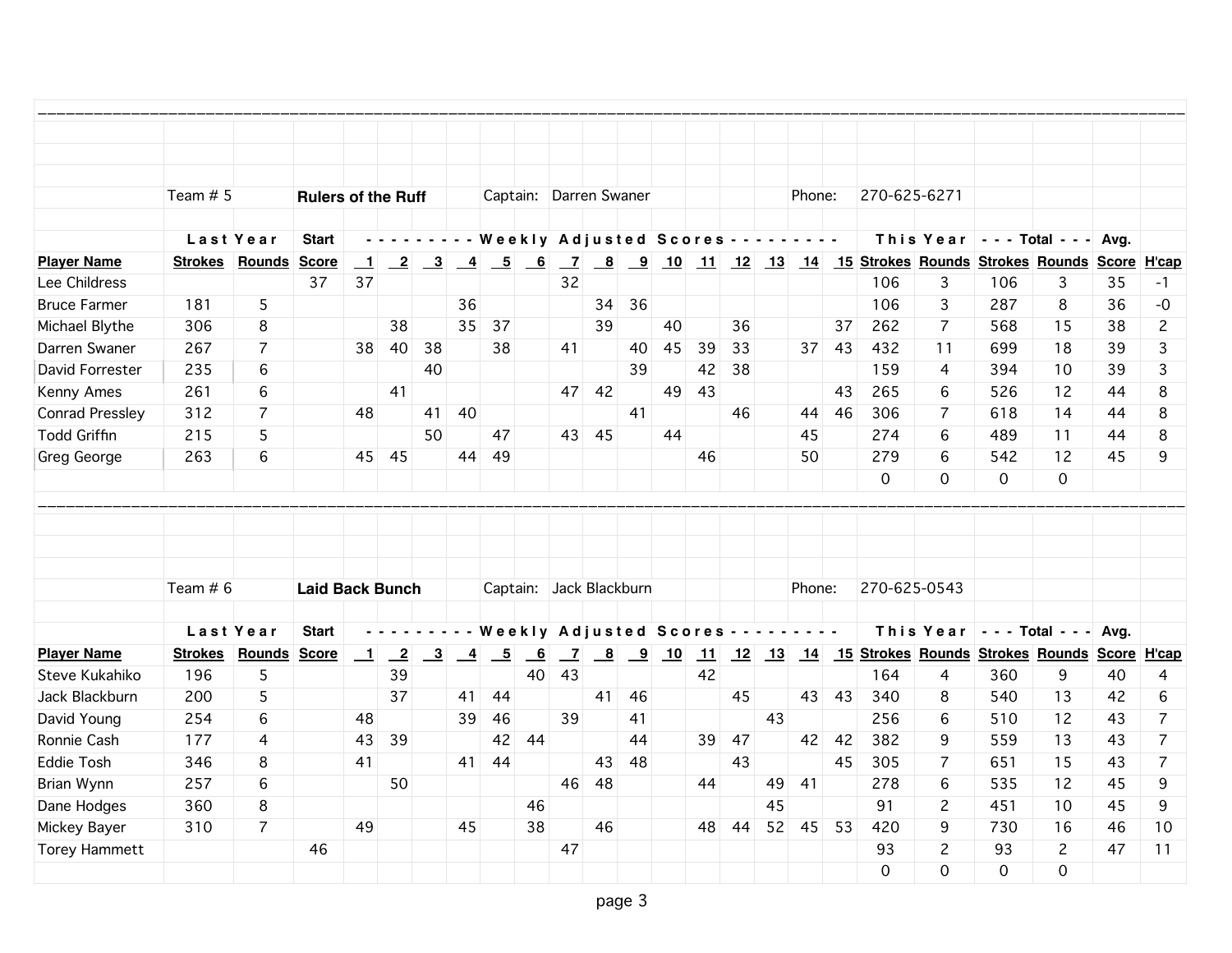|                      | Team #7                     |                | <b>Shankapotamus</b> |                |                         |               |                |                 |    | Captain: Alex Sutton                       |                         |    |        |       |       | Phone: |    | 270-577-7654 |              |              |                                                                            |    |        |
|----------------------|-----------------------------|----------------|----------------------|----------------|-------------------------|---------------|----------------|-----------------|----|--------------------------------------------|-------------------------|----|--------|-------|-------|--------|----|--------------|--------------|--------------|----------------------------------------------------------------------------|----|--------|
|                      |                             | Last Year      | <b>Start</b>         |                |                         |               |                |                 |    | --------- Weekly Adjusted Scores --------- |                         |    |        |       |       |        |    |              |              |              | This Year $\vert$ - - - Total - - - Avg.                                   |    |        |
| <b>Player Name</b>   | Strokes Rounds Score        |                |                      | $\blacksquare$ | $\overline{\mathbf{2}}$ | $\frac{3}{2}$ | $\overline{a}$ | $\overline{-}5$ | 6  | $\overline{7}$ $\overline{8}$              | $\overline{\mathbf{9}}$ | 10 | 11     | 12    |       |        |    |              |              |              | 13 14 15 Strokes Rounds Strokes Rounds Score H'cap                         |    |        |
| Eli Nickell          |                             |                | 43                   | 46             | 38                      | 39            | 41             | 43              |    |                                            | 41 42                   | 44 | 37     |       | 37 37 |        | 42 | 530          | 13           | 530          | 13                                                                         | 41 | 5      |
| Sam Aldridge         |                             |                | 49                   |                |                         |               |                | 42              |    |                                            |                         | 40 | 39     |       | 39    |        | 45 | 254          | 6            | 254          | $6\phantom{a}$                                                             | 42 | 6      |
| David Hughes         |                             |                | 41                   | 40             | 46                      |               |                | 38 41 44        |    | 38                                         | 47                      | 45 |        | 42    |       |        | 44 | 466          | 11           | 466          | 11                                                                         | 42 | 6      |
| <b>Eddie Nickell</b> |                             |                | 39                   |                |                         | 45            | 42             |                 | 46 | 44                                         | 39                      | 44 | 42     |       | 41    |        |    | 382          | 9            | 382          | 9                                                                          | 42 | $\,$ 6 |
| Carroll Wadlington   |                             |                | 45                   |                | 43                      |               |                |                 |    |                                            |                         |    |        | 45    |       |        |    | 133          | 3            | 133          | $\overline{3}$                                                             | 44 | 8      |
| Alex Sutton          | 231                         | 5 <sup>5</sup> |                      | 45             | 44                      |               | 44             |                 | 45 | 45                                         |                         |    |        | 45 44 |       |        | 42 | 354          | 8            | 585          | 13                                                                         | 45 | 9      |
| David Kennedy        |                             |                | 45                   | 46             |                         | 47            |                |                 | 42 |                                            | 45                      |    |        |       | 49    |        |    | 274          | 6            | 274          | 6                                                                          | 46 | 10     |
| G L Ovey             |                             |                | 50                   |                |                         | 48            |                |                 |    |                                            |                         |    |        |       |       |        |    | 98           | $\mathbf{2}$ | 98           | $\mathbf{2}$                                                               | 49 | 13     |
|                      |                             |                |                      |                |                         |               |                |                 |    |                                            |                         |    |        |       |       |        |    | $\Omega$     | $\Omega$     | $\mathbf 0$  | $\mathbf 0$                                                                |    |        |
|                      |                             |                |                      |                |                         |               |                |                 |    |                                            |                         |    |        |       |       |        |    | $\Omega$     | $\mathbf 0$  | 0            | 0                                                                          |    |        |
|                      |                             |                |                      |                |                         |               |                |                 |    |                                            |                         |    |        |       |       |        |    |              |              |              |                                                                            |    |        |
|                      |                             |                |                      |                |                         |               |                |                 |    |                                            |                         |    |        |       |       |        |    |              |              |              |                                                                            |    |        |
|                      |                             |                |                      |                |                         |               |                |                 |    |                                            |                         |    |        |       |       |        |    | Home         |              | Work         |                                                                            |    |        |
|                      | Team # 8                    |                |                      |                |                         |               |                | Captain:        |    |                                            |                         |    | Phone: |       |       |        |    |              |              |              |                                                                            |    |        |
|                      |                             |                |                      |                |                         |               |                |                 |    |                                            |                         |    |        |       |       |        |    |              |              |              |                                                                            |    |        |
|                      |                             | Last Year      | <b>Start</b>         |                |                         |               |                |                 |    |                                            |                         |    |        |       |       |        |    |              |              |              | --------- Weekly Adjusted Scores --------   This Year   --- Total --- Avg. |    |        |
| <b>Player Name</b>   | <b>Strokes Rounds Score</b> |                |                      |                |                         |               |                |                 |    |                                            |                         |    |        |       |       |        |    |              |              |              |                                                                            |    |        |
|                      |                             |                |                      |                |                         |               |                |                 |    |                                            |                         |    |        |       |       |        |    | $\mathsf{O}$ | 0            | 0            | 0                                                                          |    |        |
|                      |                             |                |                      |                |                         |               |                |                 |    |                                            |                         |    |        |       |       |        |    | $\mathbf 0$  | $\mathbf 0$  | $\mathbf 0$  | $\mathbf 0$                                                                |    |        |
|                      |                             |                |                      |                |                         |               |                |                 |    |                                            |                         |    |        |       |       |        |    | $\mathbf 0$  | $\mathbf 0$  | $\mathbf 0$  | $\mathsf{O}\xspace$                                                        |    |        |
|                      |                             |                |                      |                |                         |               |                |                 |    |                                            |                         |    |        |       |       |        |    | 0            | $\Omega$     | $\mathsf{O}$ | $\mathsf{O}\xspace$                                                        |    |        |
|                      |                             |                |                      |                |                         |               |                |                 |    |                                            |                         |    |        |       |       |        |    | $\Omega$     | $\Omega$     | 0            | 0                                                                          |    |        |
|                      |                             |                |                      |                |                         |               |                |                 |    |                                            |                         |    |        |       |       |        |    | $\Omega$     | $\Omega$     | 0            | 0                                                                          |    |        |
|                      |                             |                |                      |                |                         |               |                |                 |    |                                            |                         |    |        |       |       |        |    | $\Omega$     | $\Omega$     | $\Omega$     | $\mathbf 0$                                                                |    |        |
|                      |                             |                |                      |                |                         |               |                |                 |    |                                            |                         |    |        |       |       |        |    | $\Omega$     | $\Omega$     | $\Omega$     | $\mathsf{O}\xspace$                                                        |    |        |
|                      |                             |                |                      |                |                         |               |                |                 |    |                                            |                         |    |        |       |       |        |    | $\mathbf 0$  | $\Omega$     | $\Omega$     | $\mathsf{O}\xspace$                                                        |    |        |
|                      |                             |                |                      |                |                         |               |                |                 |    |                                            |                         |    |        |       |       |        |    | $\Omega$     | $\Omega$     | $\Omega$     | $\mathbf 0$                                                                |    |        |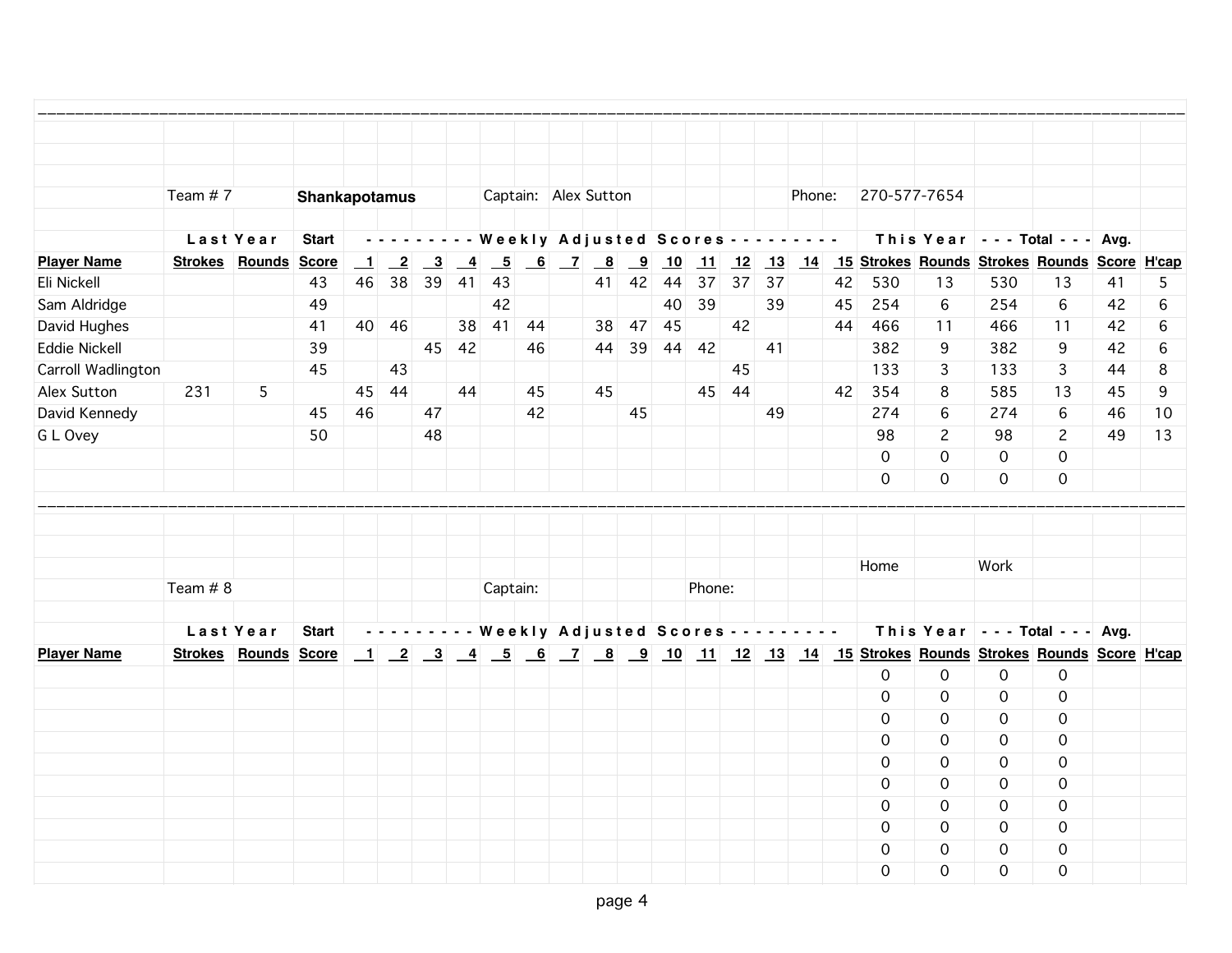|                  |                | <b>Start</b>                                  |                                                           |                      |                                                                 |                                                                                                                                                                   |                                                                |                                                                          |                      |                           |                                                                                    |                                                              |                                                                         |                      |                                                                                                                       |                                                              |                                    | Avg.                                                                                               |                                                            |   |  |
|------------------|----------------|-----------------------------------------------|-----------------------------------------------------------|----------------------|-----------------------------------------------------------------|-------------------------------------------------------------------------------------------------------------------------------------------------------------------|----------------------------------------------------------------|--------------------------------------------------------------------------|----------------------|---------------------------|------------------------------------------------------------------------------------|--------------------------------------------------------------|-------------------------------------------------------------------------|----------------------|-----------------------------------------------------------------------------------------------------------------------|--------------------------------------------------------------|------------------------------------|----------------------------------------------------------------------------------------------------|------------------------------------------------------------|---|--|
|                  |                |                                               |                                                           |                      |                                                                 |                                                                                                                                                                   |                                                                |                                                                          |                      | $\overline{\mathbf{8}}$   |                                                                                    |                                                              |                                                                         |                      |                                                                                                                       |                                                              |                                    | <b>Score</b>                                                                                       | H'cap                                                      |   |  |
| 339              | 9              |                                               |                                                           |                      |                                                                 |                                                                                                                                                                   | 46                                                             | 41                                                                       |                      | 36                        |                                                                                    |                                                              |                                                                         |                      |                                                                                                                       | 540                                                          | 14                                 | 39                                                                                                 | 3                                                          |   |  |
|                  |                | 43                                            |                                                           |                      |                                                                 |                                                                                                                                                                   | 41                                                             |                                                                          |                      | 37                        | 43                                                                                 | 39                                                           | 38                                                                      | 319                  | 8                                                                                                                     | 319                                                          | 8                                  | 40                                                                                                 | 4                                                          |   |  |
| 292              | $\overline{7}$ |                                               |                                                           | 36                   |                                                                 |                                                                                                                                                                   | 43                                                             | 42                                                                       |                      |                           | 44                                                                                 |                                                              | 40                                                                      | 40 283               | $\overline{7}$                                                                                                        | 575                                                          | 14                                 | 41                                                                                                 | 5                                                          |   |  |
| 417              | 10             |                                               |                                                           |                      |                                                                 | 42                                                                                                                                                                |                                                                |                                                                          |                      |                           | 36                                                                                 |                                                              |                                                                         | 45 286               | $\overline{7}$                                                                                                        | 703                                                          | 17                                 | 41                                                                                                 | 5                                                          |   |  |
| 41               | $\mathbf{1}$   |                                               | 40                                                        |                      | 46                                                              | 45                                                                                                                                                                |                                                                |                                                                          |                      |                           |                                                                                    |                                                              |                                                                         | 171                  | 4                                                                                                                     | 212                                                          | 5                                  | 42                                                                                                 | 6                                                          |   |  |
| Clayton McGregor |                | 44                                            | 46                                                        |                      | 44                                                              |                                                                                                                                                                   |                                                                |                                                                          | 41                   |                           | 42                                                                                 |                                                              |                                                                         | 217                  | 5                                                                                                                     | 217                                                          | 5                                  | 43                                                                                                 | $\overline{7}$                                             |   |  |
|                  |                | 44                                            |                                                           |                      | 45                                                              | 44                                                                                                                                                                |                                                                |                                                                          | 40                   |                           |                                                                                    |                                                              |                                                                         | 43 310               | $\overline{7}$                                                                                                        | 310                                                          | 7                                  | 44                                                                                                 | 8                                                          |   |  |
| 501              | 11             |                                               |                                                           |                      | 50                                                              |                                                                                                                                                                   |                                                                |                                                                          |                      |                           |                                                                                    | 42                                                           |                                                                         | 43 135               | 3                                                                                                                     | 636                                                          | 14                                 | 45                                                                                                 | 9                                                          |   |  |
|                  |                | 46                                            |                                                           | 46                   |                                                                 |                                                                                                                                                                   | 47                                                             |                                                                          |                      | 48                        |                                                                                    |                                                              |                                                                         | 231                  | 5                                                                                                                     | 231                                                          | 5                                  | 46                                                                                                 | 10                                                         |   |  |
|                  |                |                                               |                                                           |                      |                                                                 |                                                                                                                                                                   |                                                                |                                                                          |                      |                           |                                                                                    |                                                              |                                                                         | 0                    |                                                                                                                       |                                                              | 0                                  |                                                                                                    |                                                            |   |  |
|                  |                |                                               |                                                           |                      |                                                                 |                                                                                                                                                                   |                                                                |                                                                          |                      |                           |                                                                                    |                                                              |                                                                         |                      |                                                                                                                       |                                                              |                                    |                                                                                                    |                                                            |   |  |
|                  |                |                                               |                                                           |                      |                                                                 |                                                                                                                                                                   |                                                                |                                                                          |                      |                           |                                                                                    |                                                              |                                                                         |                      |                                                                                                                       |                                                              |                                    |                                                                                                    |                                                            |   |  |
|                  |                |                                               |                                                           |                      |                                                                 |                                                                                                                                                                   |                                                                |                                                                          |                      |                           |                                                                                    |                                                              |                                                                         |                      |                                                                                                                       |                                                              |                                    |                                                                                                    |                                                            |   |  |
|                  |                | <b>Start</b>                                  |                                                           |                      |                                                                 |                                                                                                                                                                   |                                                                |                                                                          |                      |                           |                                                                                    |                                                              |                                                                         |                      |                                                                                                                       |                                                              |                                    | Avg.                                                                                               |                                                            |   |  |
|                  |                |                                               |                                                           |                      |                                                                 |                                                                                                                                                                   | $\overline{\phantom{0}}$                                       |                                                                          |                      | $\underline{\phantom{a}}$ |                                                                                    |                                                              |                                                                         |                      |                                                                                                                       |                                                              |                                    | <b>Score</b>                                                                                       | H'cap                                                      |   |  |
|                  |                |                                               |                                                           |                      |                                                                 |                                                                                                                                                                   |                                                                |                                                                          |                      |                           |                                                                                    |                                                              |                                                                         |                      |                                                                                                                       |                                                              | 9                                  | 39                                                                                                 |                                                            |   |  |
| 429              | 11             |                                               | 39                                                        | 41                   |                                                                 | 44                                                                                                                                                                |                                                                |                                                                          | 37                   |                           | 36                                                                                 |                                                              |                                                                         | 37 273               |                                                                                                                       | 702                                                          | 18                                 | 39                                                                                                 | 3                                                          |   |  |
| 277              | $\overline{7}$ |                                               | 39                                                        |                      | 41                                                              |                                                                                                                                                                   | 40                                                             |                                                                          |                      | 44                        | 44                                                                                 |                                                              |                                                                         |                      | 6                                                                                                                     | 524                                                          | 13                                 | 40                                                                                                 | 4                                                          |   |  |
| 212              | 5              |                                               |                                                           |                      |                                                                 |                                                                                                                                                                   | 46                                                             | 40                                                                       |                      |                           |                                                                                    |                                                              |                                                                         |                      | $\overline{4}$                                                                                                        | 382                                                          | 9                                  | 42                                                                                                 | 6                                                          |   |  |
| 304              | $\overline{7}$ |                                               |                                                           |                      |                                                                 |                                                                                                                                                                   |                                                                |                                                                          |                      | 41                        |                                                                                    | 41                                                           |                                                                         | 169                  | $\overline{4}$                                                                                                        | 473                                                          | 11                                 | 43                                                                                                 | $\overline{7}$                                             |   |  |
| 181              | 4              |                                               |                                                           | 42                   |                                                                 | 42                                                                                                                                                                |                                                                |                                                                          |                      |                           |                                                                                    |                                                              |                                                                         | 84                   | $\overline{2}$                                                                                                        | 265                                                          | 6                                  | 44                                                                                                 | 8                                                          |   |  |
| 444              | 10             |                                               |                                                           |                      |                                                                 | 46                                                                                                                                                                |                                                                | 45                                                                       |                      |                           |                                                                                    | 46                                                           | 41                                                                      | 178                  | $\overline{4}$                                                                                                        | 622                                                          | 14                                 | 44                                                                                                 | 8                                                          |   |  |
| 224              | 5              |                                               | 49                                                        |                      | 43                                                              |                                                                                                                                                                   |                                                                |                                                                          |                      |                           |                                                                                    | 45                                                           | 45                                                                      |                      |                                                                                                                       | 676                                                          | 15                                 | 45                                                                                                 | 9                                                          |   |  |
|                  |                | 44                                            | 52                                                        |                      | 44                                                              |                                                                                                                                                                   |                                                                |                                                                          |                      |                           |                                                                                    |                                                              | 44                                                                      | 184                  | $\overline{4}$                                                                                                        | 184                                                          | 4                                  | 46                                                                                                 | 10                                                         |   |  |
|                  |                |                                               |                                                           |                      |                                                                 |                                                                                                                                                                   |                                                                |                                                                          |                      |                           |                                                                                    |                                                              |                                                                         | $\mathbf 0$          | 0                                                                                                                     | $\mathbf 0$                                                  | 0                                  |                                                                                                    |                                                            |   |  |
|                  |                |                                               |                                                           |                      |                                                                 |                                                                                                                                                                   |                                                                |                                                                          |                      |                           |                                                                                    |                                                              |                                                                         | 0                    | 0                                                                                                                     | $\mathbf 0$                                                  | 0                                  |                                                                                                    |                                                            |   |  |
|                  |                | Team #1<br>Last Year<br>Team # 2<br>Last Year | Strokes Rounds Score<br><b>Strokes Rounds Score</b><br>39 | 41<br><b>Tin Cup</b> | <b>The Assassins</b><br>$\mathbf{\perp}$<br>38<br>$\perp$<br>38 | 40<br>44<br>$\begin{array}{cccccccccccccc} \bullet & \bullet & \bullet & \bullet & \bullet & \bullet & \bullet \end{array}$<br>$\overline{\phantom{0}2}$<br>45 42 | Week $#13$<br>$\overline{\mathbf{3}}$<br>$\overline{-4}$<br>40 | $\begin{array}{ c c c c c c }\n\hline\n2 & 3 & 4 & 5\n\end{array}$<br>40 | 43<br>40<br>38<br>44 | 39<br>45                  | 08/09/18 Final<br>$\frac{6}{7}$<br>38<br>42 41<br>$\overline{z}$<br>41<br>39<br>46 | Captain: Fred Foltz<br>Captain: Ryals Farless<br>38<br>44 45 | <b>MEN'S GOLF LEAGUE HANDICAP STATISTICS</b><br>$\overline{\mathbf{9}}$ | 37<br>50<br>44<br>39 | Phone:<br>- - - - - Weekly Adjusted Scores - - - - -<br>37<br>Phone:<br>Weekly Adjusted Scores - - - - -<br>42 42 170 | $201 \quad 5$<br>0<br>39 352<br>- 9<br>$\overline{7}$<br>247 | $\overline{0}$<br>352<br>46 452 10 | 270-625-2187<br>9 10 11 12 trokeoundtroke Rounds<br>270-963-0883<br>10 11 12 trokeoundtroke Rounds | This $\vert \cdot \cdot -$ Total -<br>$This$ $-$ - Total - | 3 |  |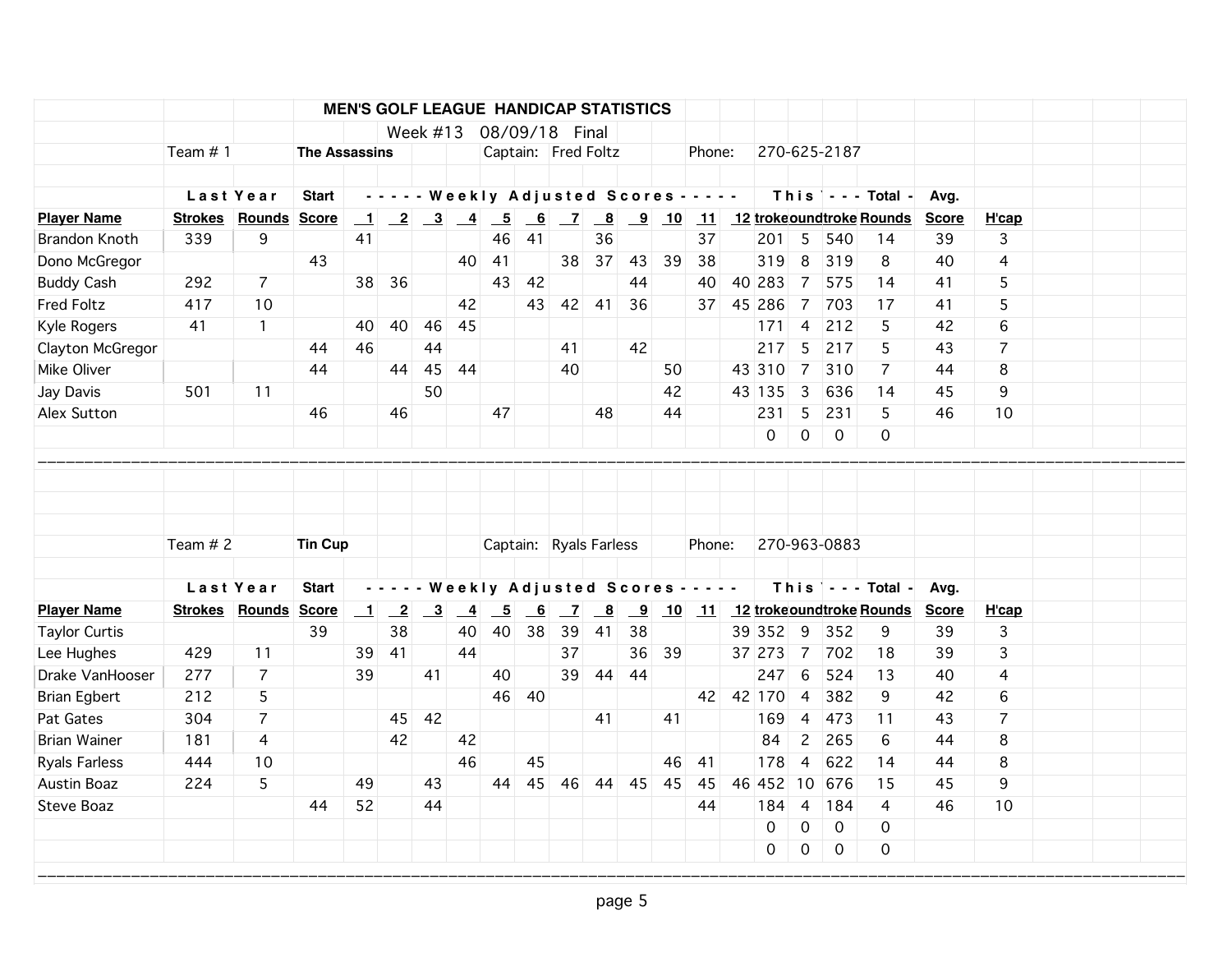| Team # 3                    |                                | <b>Up &amp; Downers</b>              |                                   |                                 |                         |          |                                                     |                                                           |    |                                                    |                                           |                         |                                            |                                              |          |                                                                                                                                          |                                                    |                                                                       |                                                   |                                                        |                                 |  |
|-----------------------------|--------------------------------|--------------------------------------|-----------------------------------|---------------------------------|-------------------------|----------|-----------------------------------------------------|-----------------------------------------------------------|----|----------------------------------------------------|-------------------------------------------|-------------------------|--------------------------------------------|----------------------------------------------|----------|------------------------------------------------------------------------------------------------------------------------------------------|----------------------------------------------------|-----------------------------------------------------------------------|---------------------------------------------------|--------------------------------------------------------|---------------------------------|--|
|                             |                                |                                      |                                   |                                 |                         |          | Captain: Bryan Cortner                              |                                                           |    |                                                    |                                           |                         | Phone:                                     |                                              |          |                                                                                                                                          | 270-625-2513                                       |                                                                       |                                                   |                                                        |                                 |  |
|                             |                                |                                      |                                   |                                 |                         |          |                                                     |                                                           |    |                                                    |                                           |                         |                                            |                                              |          |                                                                                                                                          |                                                    |                                                                       |                                                   |                                                        |                                 |  |
| Last Year                   |                                | <b>Start</b>                         |                                   |                                 |                         |          |                                                     |                                                           |    |                                                    |                                           |                         | - - - - - Weekly Adjusted Scores - - - - - |                                              |          |                                                                                                                                          |                                                    | This $\vert \cdot \cdot \cdot$ Total -                                | Avg.                                              |                                                        |                                 |  |
| <b>Strokes Rounds Score</b> |                                |                                      |                                   |                                 |                         |          |                                                     |                                                           |    |                                                    |                                           |                         |                                            |                                              |          |                                                                                                                                          |                                                    |                                                                       | <b>Score</b>                                      | H'cap                                                  |                                 |  |
|                             | 4                              |                                      |                                   |                                 |                         |          |                                                     |                                                           |    |                                                    |                                           |                         |                                            |                                              |          |                                                                                                                                          |                                                    | 5                                                                     | 38                                                |                                                        |                                 |  |
|                             |                                |                                      | 41                                |                                 |                         |          |                                                     |                                                           |    |                                                    |                                           |                         |                                            |                                              |          |                                                                                                                                          |                                                    | 20                                                                    |                                                   |                                                        |                                 |  |
|                             |                                | 41                                   |                                   |                                 |                         |          |                                                     |                                                           |    |                                                    |                                           |                         |                                            |                                              | 282      |                                                                                                                                          |                                                    | 7                                                                     | 40                                                | 4                                                      |                                 |  |
|                             |                                |                                      |                                   |                                 |                         | 40       |                                                     |                                                           |    |                                                    |                                           |                         |                                            |                                              |          |                                                                                                                                          |                                                    | 14                                                                    |                                                   |                                                        |                                 |  |
|                             |                                |                                      |                                   |                                 |                         |          |                                                     |                                                           |    |                                                    |                                           |                         |                                            |                                              |          |                                                                                                                                          | 422                                                | 10                                                                    | 42                                                | 6                                                      |                                 |  |
|                             | 5                              |                                      |                                   |                                 | 43                      |          |                                                     |                                                           |    |                                                    |                                           |                         |                                            |                                              | 129      | 3                                                                                                                                        |                                                    | 8                                                                     | 44                                                | 8                                                      |                                 |  |
| 355                         | 8                              |                                      |                                   |                                 |                         |          |                                                     | 41                                                        |    | 43                                                 |                                           |                         |                                            |                                              |          | 8                                                                                                                                        |                                                    | 16                                                                    | 44                                                | 8                                                      |                                 |  |
| 272                         | 6                              |                                      |                                   |                                 |                         | 48       |                                                     | 40                                                        |    |                                                    | -47                                       |                         |                                            |                                              |          | 6                                                                                                                                        | 536                                                | 12                                                                    | 45                                                | 9                                                      |                                 |  |
| 45                          | $\mathbf{1}$                   |                                      |                                   |                                 | 49                      |          |                                                     |                                                           |    |                                                    |                                           |                         |                                            |                                              | 49       | $\mathbf{1}$                                                                                                                             | 94                                                 | $\mathbf{2}^{\prime}$                                                 | 47                                                | 11                                                     |                                 |  |
|                             |                                |                                      |                                   |                                 |                         |          |                                                     |                                                           |    |                                                    |                                           |                         |                                            |                                              | $\Omega$ | $\mathsf{O}$                                                                                                                             | $\mathbf 0$                                        | $\Omega$                                                              |                                                   |                                                        |                                 |  |
|                             |                                |                                      |                                   |                                 |                         |          |                                                     |                                                           |    |                                                    |                                           |                         |                                            |                                              |          |                                                                                                                                          |                                                    |                                                                       |                                                   |                                                        |                                 |  |
|                             |                                |                                      |                                   |                                 |                         |          |                                                     |                                                           |    |                                                    |                                           |                         |                                            |                                              |          |                                                                                                                                          |                                                    |                                                                       |                                                   |                                                        |                                 |  |
|                             |                                |                                      |                                   |                                 |                         |          |                                                     |                                                           |    |                                                    |                                           |                         |                                            |                                              |          |                                                                                                                                          |                                                    |                                                                       |                                                   |                                                        |                                 |  |
| Team # 4                    |                                |                                      |                                   |                                 |                         |          |                                                     |                                                           |    |                                                    |                                           |                         |                                            |                                              |          |                                                                                                                                          |                                                    |                                                                       |                                                   |                                                        |                                 |  |
|                             |                                | <b>Start</b>                         |                                   |                                 |                         |          |                                                     |                                                           |    |                                                    |                                           |                         |                                            |                                              |          |                                                                                                                                          |                                                    |                                                                       | Avg.                                              |                                                        |                                 |  |
|                             |                                |                                      |                                   |                                 |                         |          |                                                     |                                                           |    |                                                    |                                           |                         |                                            |                                              |          |                                                                                                                                          |                                                    |                                                                       |                                                   |                                                        |                                 |  |
| 274                         | $\overline{7}$                 |                                      |                                   |                                 |                         | 41       | 39                                                  |                                                           | 43 | 35                                                 |                                           |                         | 39                                         |                                              |          | 7                                                                                                                                        | 550                                                | 14                                                                    | 39                                                | 3                                                      |                                 |  |
| 192                         | 5                              |                                      | 41                                |                                 |                         |          | 39                                                  |                                                           |    | 43                                                 |                                           | 42                      |                                            |                                              | 165      | $\overline{4}$                                                                                                                           | 357                                                | 9                                                                     | 40                                                | 4                                                      |                                 |  |
| 394                         | 10                             |                                      |                                   | 44                              | 40                      | 39       | 41                                                  |                                                           |    | 35                                                 |                                           |                         |                                            |                                              |          | 7                                                                                                                                        | 679                                                | 17                                                                    | 40                                                | 4                                                      |                                 |  |
| 374                         | 9                              |                                      | 43                                |                                 | 41                      | 42       |                                                     |                                                           |    |                                                    | 41                                        |                         |                                            |                                              |          | 9                                                                                                                                        | 750                                                | 18                                                                    | 42                                                | 6                                                      |                                 |  |
| 254                         | 6                              |                                      |                                   | 38                              | 40                      |          |                                                     | 40                                                        |    | 45                                                 |                                           |                         |                                            |                                              | 163      | $\overline{4}$                                                                                                                           | 417                                                | 10                                                                    | 42                                                | 6                                                      |                                 |  |
|                             |                                | 40                                   |                                   |                                 |                         |          |                                                     | 46                                                        |    |                                                    |                                           |                         |                                            |                                              | 127      | $\overline{3}$                                                                                                                           |                                                    | 3                                                                     | 42                                                | 6                                                      |                                 |  |
| 448                         | 10                             |                                      | 49                                | -45                             |                         |          |                                                     |                                                           |    |                                                    |                                           |                         | -44                                        |                                              | 404      | 9                                                                                                                                        | 852                                                | 19                                                                    | 45                                                | 9                                                      |                                 |  |
|                             |                                | 43                                   |                                   | 48                              |                         |          |                                                     |                                                           |    |                                                    |                                           |                         | 46                                         |                                              | 137      | $\mathbf{3}$                                                                                                                             |                                                    | 3                                                                     | 46                                                | 10                                                     |                                 |  |
|                             |                                |                                      |                                   |                                 |                         |          |                                                     |                                                           |    |                                                    | 48                                        |                         |                                            |                                              |          |                                                                                                                                          | 232                                                | 5                                                                     | 46                                                | 10                                                     |                                 |  |
|                             |                                |                                      |                                   |                                 |                         |          |                                                     |                                                           |    |                                                    |                                           |                         |                                            |                                              |          |                                                                                                                                          |                                                    |                                                                       |                                                   |                                                        |                                 |  |
|                             |                                |                                      |                                   |                                 |                         |          |                                                     |                                                           |    |                                                    |                                           |                         |                                            |                                              |          |                                                                                                                                          |                                                    |                                                                       |                                                   |                                                        |                                 |  |
|                             |                                |                                      |                                   |                                 |                         |          |                                                     |                                                           |    |                                                    |                                           |                         |                                            |                                              |          |                                                                                                                                          |                                                    |                                                                       |                                                   |                                                        |                                 |  |
|                             | 153<br>434<br>361<br>223<br>90 | 11<br>9<br>Last Year<br>$\mathbf{2}$ | 43<br><b>Strokes Rounds Score</b> | 45<br><b>Putt Pirates</b><br>41 | 38 39<br>39<br>43<br>43 | 47<br>45 | 37 38<br>37<br>43<br>$1 \ 2 \ 3$<br>$\overline{-4}$ | 40<br>42<br>42<br>43<br>$\overline{\phantom{0}}$<br>38 46 | 6  | 38 38<br>43 41<br>$\overline{z}$<br>43 40<br>45 46 | 41<br>41<br>$\overline{\mathbf{8}}$<br>42 | 39<br>40<br>38<br>42 42 | 50 46<br>Captain: Bruce McCalister<br>9    | 38<br>39<br>37<br>40 43<br>10<br>40<br>47 44 | Phone:   | 38<br>344<br>37 197<br>43 356<br>45 264<br>- - - - - Weekly Adjusted Scores - - - - -<br>39 276<br>44 285<br>40 45 41 376<br>49 142<br>0 | 9<br>7<br>5<br>47 42 39 422 10<br>3<br>$\mathbf 0$ | 191<br>778<br>282<br>558<br>352<br>711<br>127<br>$137$<br>$\mathbf 0$ | 270-625-5043<br>11 12 troke oundtroke Rounds<br>0 | 39<br>40<br>This $\vert$ - - - Total -<br><b>Score</b> | $\mathbf{2}$<br>3<br>4<br>H'cap |  |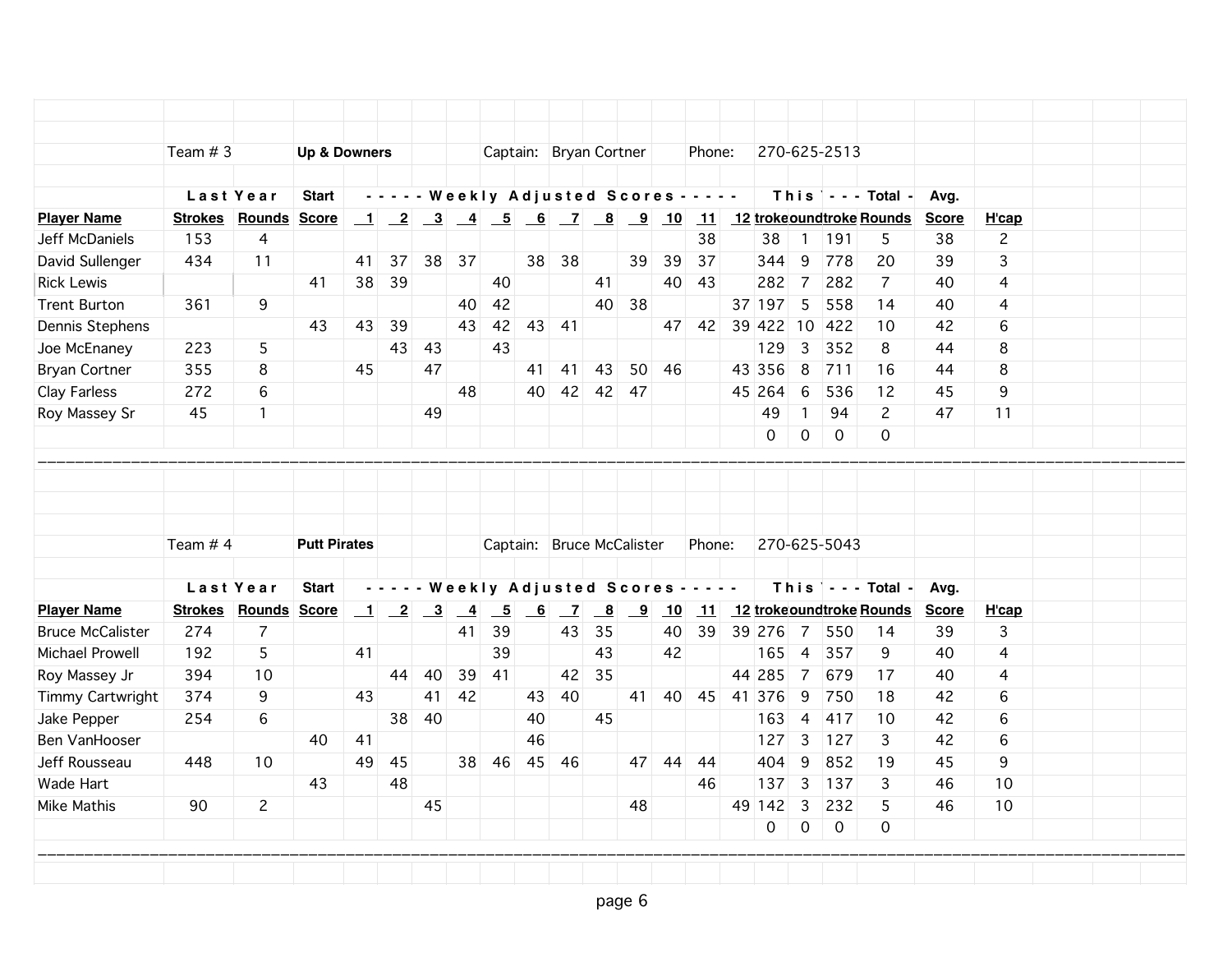|                                                                                      | Team # 5   |                                  | <b>Rulers of the Ruff</b> |                                |                 |                               |       |    |       |       |    | Captain: Darren Swaner  |    | Phone:                                     |           |                     | 270-625-6271   |                                                        |                      |                                |  |
|--------------------------------------------------------------------------------------|------------|----------------------------------|---------------------------|--------------------------------|-----------------|-------------------------------|-------|----|-------|-------|----|-------------------------|----|--------------------------------------------|-----------|---------------------|----------------|--------------------------------------------------------|----------------------|--------------------------------|--|
|                                                                                      |            |                                  |                           |                                |                 |                               |       |    |       |       |    |                         |    |                                            |           |                     |                |                                                        |                      |                                |  |
|                                                                                      |            | Last Year                        | <b>Start</b>              |                                |                 |                               |       |    |       |       |    |                         |    | - - - - - Weekly Adjusted Scores - - - - - |           |                     |                | This   - - - Total -                                   | Ava.                 |                                |  |
| <b>Player Name</b><br><b>Bruce Farmer</b>                                            | 295        | <b>Strokes Rounds Score</b>      |                           | $\mathbf{1}$<br>34             |                 | 38                            |       |    |       | 36    |    |                         |    |                                            | 36 37 181 |                     |                | <u>2 3 4 5 6 7 8 9 10 11 12 trokeoundtroke Rounds</u>  | <b>Score</b>         | H'cap                          |  |
| Darren Swaner                                                                        | 342        | 8<br>9                           |                           |                                | 40              |                               | 40    | 38 | 38    |       | 36 | 38                      | 37 |                                            | 267       | 5<br>$\overline{7}$ | 476<br>609     | 13<br>16                                               | 37<br>38             | $\mathbf{1}$<br>$\overline{c}$ |  |
| Michael Blythe                                                                       |            |                                  | 39                        |                                |                 |                               | 40    |    | 38 38 |       | 37 |                         | 38 | 38                                         | 38 306    | 8                   | 306            | 8                                                      | 38                   | $\overline{c}$                 |  |
| David Forrester                                                                      | 203        | 5                                |                           | 38                             |                 | 41                            | 42    |    |       | 38    |    | 39                      | 37 |                                            | 235       | $6\phantom{1}6$     | 438            | 11                                                     | 40                   | 4                              |  |
| Kenny Ames                                                                           |            |                                  | 45                        |                                | 43 45           |                               |       | 41 |       |       |    |                         | 43 |                                            | 44 261    | $\,6$               | 261            | 6                                                      | 44                   | 8                              |  |
| <b>Todd Griffin</b>                                                                  | 222        | 5                                |                           |                                |                 |                               |       | 43 | 46    |       | 46 | 38                      |    | 42                                         | 215       | 5                   | 437            | 10                                                     | 44                   | 8                              |  |
| Conrad Pressley                                                                      | 460        | 10                               |                           |                                | 45 45           |                               | 45 41 |    |       | 43 46 |    | 47                      |    |                                            | 312       | $\overline{7}$      | 772            | 17                                                     | 45                   | 9                              |  |
|                                                                                      | 277        | 6                                |                           |                                | 45              | 45                            |       |    |       | 46    | 43 |                         |    |                                            | 41 43 263 | $6\phantom{1}6$     | 540            |                                                        | 45                   | 9                              |  |
| Greg George                                                                          |            |                                  |                           |                                |                 |                               |       |    |       |       |    |                         |    |                                            | 0         | 0                   | $\overline{0}$ | 12<br>0                                                |                      |                                |  |
|                                                                                      |            |                                  |                           |                                |                 |                               |       |    |       |       |    |                         |    |                                            | $\Omega$  | 0                   | $\overline{0}$ | 0                                                      |                      |                                |  |
|                                                                                      |            |                                  |                           |                                |                 |                               |       |    |       |       |    |                         |    |                                            |           |                     |                |                                                        |                      |                                |  |
|                                                                                      | Team $# 6$ |                                  |                           |                                |                 |                               |       |    |       |       |    |                         |    |                                            |           |                     |                |                                                        |                      |                                |  |
|                                                                                      |            |                                  | <b>Laid Back Bunch</b>    |                                |                 |                               |       |    |       |       |    | Captain: Jack Blackburn |    | Phone:                                     |           |                     | 270-625-0543   |                                                        |                      |                                |  |
|                                                                                      |            |                                  |                           |                                |                 |                               |       |    |       |       |    |                         |    |                                            |           |                     |                |                                                        |                      |                                |  |
|                                                                                      |            | Last Year                        | <b>Start</b>              |                                |                 |                               |       |    |       |       |    |                         |    | - - - - - Weekly Adjusted Scores - - - - - |           |                     |                | This --- Total -                                       | Avg.<br><b>Score</b> |                                |  |
|                                                                                      | 165        | <b>Strokes Rounds Score</b><br>4 |                           | $\mathbf{\underline{1}}$<br>40 | $\overline{-2}$ | $\overline{\mathbf{3}}$<br>43 |       |    |       | 37    |    | 37                      |    | 39                                         | 196       | 5                   | 361            | <u>4 5 6 7 8 9 10 11 12 trokeoundtroke Rounds</u><br>9 | 40                   | H'cap<br>4                     |  |
|                                                                                      | 317        | 8                                |                           |                                | 46              |                               |       |    | 42    |       |    | 45                      |    | 44                                         | $177$ 4   |                     | 494            | 12                                                     | 41                   | 5                              |  |
|                                                                                      | 373        | 9                                |                           | 40                             |                 |                               |       | 40 |       | 40    |    | 42                      |    | 38                                         | 200       | 5                   | 573            | 14                                                     | 41                   | 5                              |  |
| <b>Player Name</b><br>Steve Kukahiko<br>Ronnie Cash<br>Jack Blackburn<br>David Young |            |                                  | 43                        |                                |                 |                               | 43    |    | 40    |       | 40 |                         | 43 |                                            | 45 254    | 6                   | 254            | 6                                                      | 42                   | 6                              |  |
|                                                                                      | 391        | 9                                |                           | 43                             | 40              |                               | 44    | 46 | 43    |       | 40 |                         | 48 |                                            | 42 346    | 8                   | 737            | 17                                                     | 43                   | $\overline{7}$                 |  |
|                                                                                      | 358        | 8                                |                           |                                | 45              | 44                            | 42    |    |       | 41    | 40 |                         | 45 |                                            | 257       | 6                   | 615            | 14                                                     | 44                   | 8                              |  |
| <b>Eddie Tosh</b><br>Brian Wynn<br>Mickey Bayer                                      | 224        | 5                                |                           | 44                             |                 | 44                            |       | 42 |       | 46    |    | 44                      | 41 |                                            | 49 310    | $\overline{7}$      | 534            | 12                                                     | 45                   | 9                              |  |
| Dane Hodges                                                                          | 286        | 6                                |                           |                                | 48              | 43                            | 44    | 46 | 47    |       | 45 |                         |    |                                            | 44 43 360 | 8                   | 646            | 14                                                     | 46                   | 10                             |  |
|                                                                                      |            |                                  |                           |                                |                 |                               |       |    |       |       |    |                         |    |                                            | 0         | $\mathbf 0$         | $\mathbf 0$    | 0                                                      |                      |                                |  |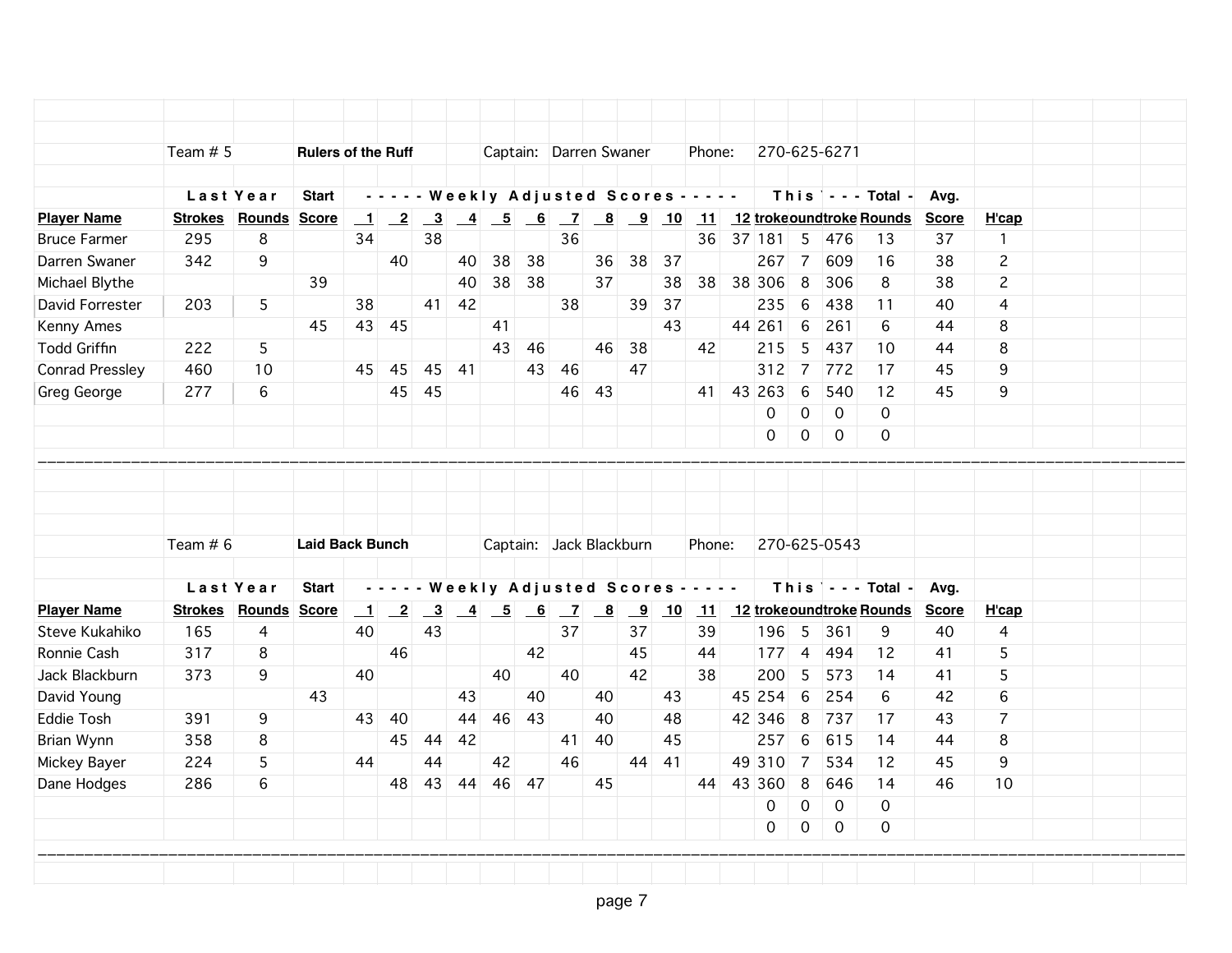|                      |            |                      |                      |    |       |    |                            |          |    |    |                         |        | Home                                                                        |                | Work           |                       |      |                |  |
|----------------------|------------|----------------------|----------------------|----|-------|----|----------------------------|----------|----|----|-------------------------|--------|-----------------------------------------------------------------------------|----------------|----------------|-----------------------|------|----------------|--|
|                      | Team $# 7$ |                      |                      |    |       |    | Captain:                   |          |    |    |                         | Phone: |                                                                             |                |                |                       |      |                |  |
|                      |            |                      |                      |    |       |    |                            |          |    |    |                         |        |                                                                             |                |                |                       |      |                |  |
|                      |            | Last Year            |                      |    |       |    |                            |          |    |    |                         |        | Start   ----- Weekly Adjusted Scores -----                                  |                |                | This --- Total - Avg. |      |                |  |
| <b>Player Name</b>   |            |                      |                      |    |       |    |                            |          |    |    |                         |        | Strokes Rounds Score 1 2 3 4 5 6 7 8 9 10 11 12 trokeoundtroke Rounds Score |                |                |                       |      | H'cap          |  |
|                      |            |                      |                      |    |       |    |                            |          |    |    |                         |        | $\mathbf 0$                                                                 | $\mathsf O$    | $\mathbf 0$    | $\overline{0}$        |      |                |  |
|                      |            |                      |                      |    |       |    |                            |          |    |    |                         |        | 0                                                                           | $\mathbf 0$    | $\mathbf 0$    | $\mathbf 0$           |      |                |  |
|                      |            |                      |                      |    |       |    |                            |          |    |    |                         |        | $\mathbf 0$                                                                 | 0              | $\mathbf{O}$   | 0                     |      |                |  |
|                      |            |                      |                      |    |       |    |                            |          |    |    |                         |        | 0                                                                           | 0              | $\overline{0}$ | 0                     |      |                |  |
|                      |            |                      |                      |    |       |    |                            |          |    |    |                         |        | 0                                                                           | 0              | $\Omega$       | $\Omega$              |      |                |  |
|                      |            |                      |                      |    |       |    |                            |          |    |    |                         |        | 0                                                                           | $\mathbf 0$    | $\Omega$       | 0                     |      |                |  |
|                      |            |                      |                      |    |       |    |                            |          |    |    |                         |        | 0                                                                           | $\mathbf 0$    | $\overline{0}$ | 0                     |      |                |  |
|                      |            |                      |                      |    |       |    |                            |          |    |    |                         |        | $\Omega$                                                                    | $\overline{0}$ | $\mathbf{0}$   | $\Omega$              |      |                |  |
|                      |            |                      |                      |    |       |    |                            |          |    |    |                         |        |                                                                             |                |                |                       |      |                |  |
|                      |            |                      |                      |    |       |    |                            |          |    |    |                         |        |                                                                             |                |                |                       |      |                |  |
|                      |            |                      |                      |    |       |    |                            |          |    |    |                         |        | <b>MEN'S GOLF LEAGUE HANDICAP STATISTICS</b>                                |                |                |                       |      |                |  |
|                      |            |                      |                      |    |       |    |                            |          |    |    | Week #12 09/21/17 Final |        |                                                                             |                |                |                       |      |                |  |
|                      | Team $# 1$ |                      | <b>The Assassins</b> |    |       |    |                            |          |    |    |                         |        | Phone: 270-625-2187                                                         |                |                |                       |      |                |  |
|                      |            |                      |                      |    |       |    |                            |          |    |    |                         |        |                                                                             |                |                |                       |      |                |  |
|                      |            | Last Year            | <b>Start</b>         |    |       |    |                            |          |    |    |                         |        | - - - - - Weekly Adjusted Scores - - - -   This   - - - Total -             |                |                |                       | Avg. |                |  |
| <b>Player Name</b>   |            | Strokes Rounds Score |                      |    |       |    |                            |          |    |    |                         |        | 1 2 3 4 5 6 7 8 9 10 11 12 trokeoundtroke Rounds Score                      |                |                |                       |      | H'cap          |  |
| <b>Brandon Knoth</b> | 224        | 6                    |                      |    |       |    | 40 40 37 36 35 37 40 37 37 |          |    |    |                         |        |                                                                             |                | 339 9 563      | 15                    | 38   | $\overline{c}$ |  |
| Michael Brown        | 161        | 4                    |                      |    | 42    |    |                            |          | 40 |    | 43                      |        | $ 125 $ 3                                                                   |                | 286            | 7                     | 41   | 5              |  |
| <b>Fred Foltz</b>    | 318        | 8                    |                      |    | 42 43 |    | 43 45 40 42 41             |          |    |    |                         |        | 40 39 42 417 10 735                                                         |                |                | 18                    | 41   | 5              |  |
| <b>Buddy Cash</b>    | 296        | $\overline{7}$       |                      | 42 |       | 43 |                            | 39 43 42 |    | 41 |                         | 42     | 292 7                                                                       |                | 588            | 14                    | 42   | 6              |  |
| Kyle Rogers          | 137        | 3                    |                      |    |       | 41 |                            |          |    |    |                         |        | 41                                                                          |                | 1 178          | $\overline{4}$        | 45   | 9              |  |
| Jay Davis            | 313        | $\overline{7}$       |                      |    |       |    | 46 46 41 50 46 49 52 44    |          |    |    |                         |        | 45 42 40 501 11 814                                                         |                |                | 18                    | 45   | 9              |  |
|                      |            |                      |                      |    |       |    |                            |          |    |    |                         |        | $\Omega$                                                                    | $\mathbf 0$    | $\Omega$       | $\Omega$              |      |                |  |
|                      |            |                      |                      |    |       |    |                            |          |    |    |                         |        | $\Omega$                                                                    | $\mathbf 0$    | $\Omega$       | $\Omega$              |      |                |  |
|                      |            |                      |                      |    |       |    |                            |          |    |    |                         |        | $\Omega$                                                                    | $\mathbf 0$    | $\mathbf 0$    | $\mathbf 0$           |      |                |  |
|                      |            |                      |                      |    |       |    |                            |          |    |    |                         |        | 0                                                                           | $\mathsf{O}$   | $\mathbf 0$    | $\mathbf{0}$          |      |                |  |
|                      |            |                      |                      |    |       |    |                            |          |    |    |                         |        |                                                                             |                |                |                       |      |                |  |
|                      |            |                      |                      |    |       |    |                            |          |    |    |                         |        |                                                                             |                |                |                       |      |                |  |
|                      |            |                      |                      |    |       |    |                            |          |    |    |                         |        |                                                                             |                |                |                       |      |                |  |
|                      |            |                      |                      |    |       |    |                            |          |    |    |                         |        |                                                                             |                |                |                       |      |                |  |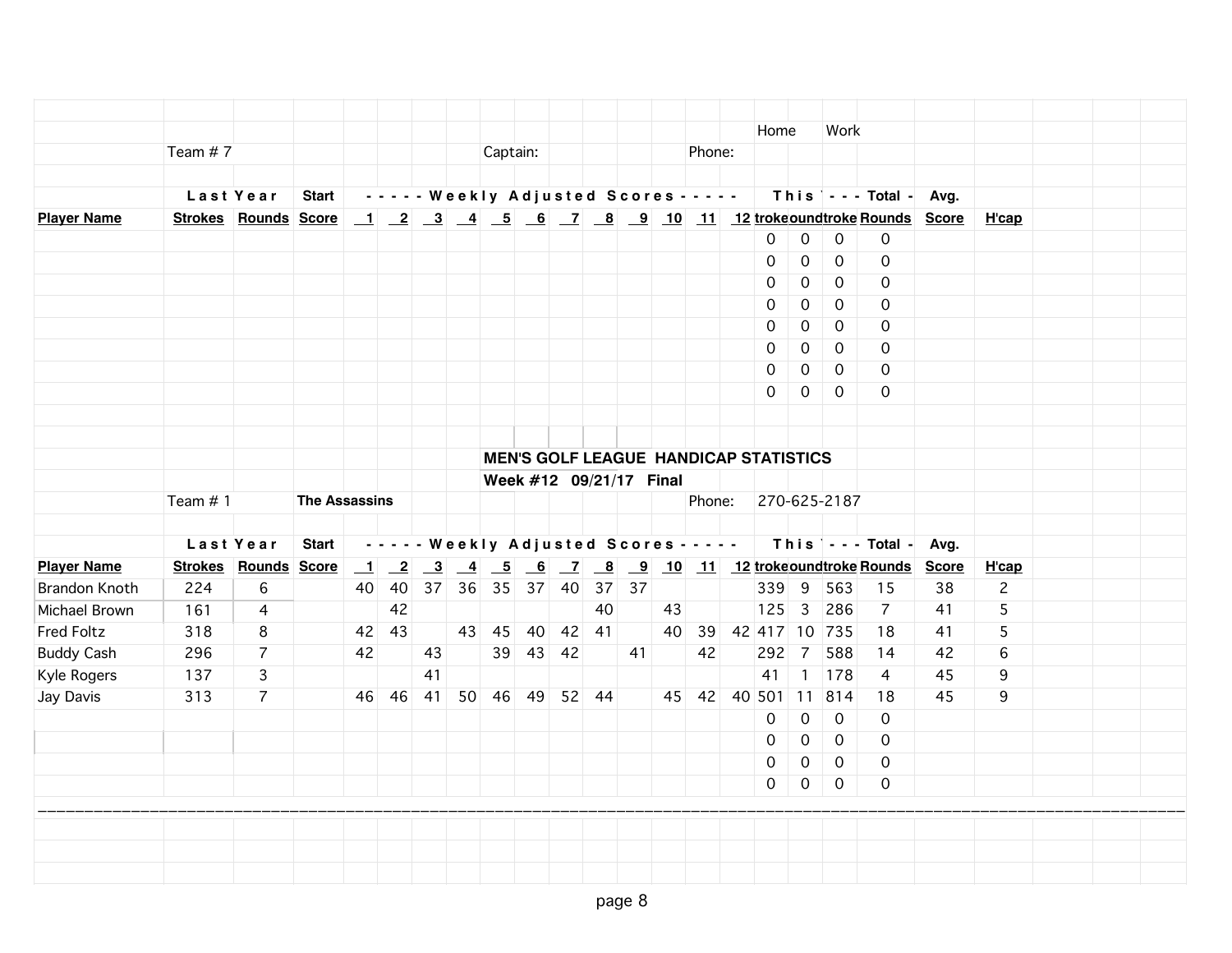|                      | Team $# 2$ |                      | <b>Tin Cup</b>          |                          |                 |                         |                 |                   |                |                | Captain: Ryals Farless                     |                |       | Phone:  |           |                      |                     | 270-963-0883     |                                                  |              |                |  |  |
|----------------------|------------|----------------------|-------------------------|--------------------------|-----------------|-------------------------|-----------------|-------------------|----------------|----------------|--------------------------------------------|----------------|-------|---------|-----------|----------------------|---------------------|------------------|--------------------------------------------------|--------------|----------------|--|--|
|                      |            |                      |                         |                          |                 |                         |                 |                   |                |                |                                            |                |       |         |           |                      |                     |                  |                                                  |              |                |  |  |
|                      |            | Last Year            | <b>Start</b>            |                          |                 |                         |                 |                   |                |                | - - - - - Weekly Adjusted Scores - - - - - |                |       |         |           |                      |                     |                  | This $\vert$ - - - Total -                       | Avg.         |                |  |  |
| <b>Player Name</b>   |            | Strokes Rounds Score |                         | $\mathbf{\underline{1}}$ | $\overline{-2}$ | $\overline{\mathbf{3}}$ | $\overline{-4}$ | $-5$              | 6 <sup>6</sup> | $\overline{z}$ | $\overline{\mathbf{8}}$                    | $\overline{9}$ | 10    |         |           |                      |                     |                  | 11 12 trokeoundtroke Rounds                      | <b>Score</b> | <b>H</b> 'cap  |  |  |
| Lee Hughes           | 342        | 9                    |                         | 38                       | 40              | 38                      |                 | 37                | 44             | 43             | 35                                         |                | 42 37 | 35      |           | 40 429 11 771        |                     |                  | 20                                               | 39           | 3              |  |  |
| Drake VanHooser      |            |                      | 40                      |                          | 39              |                         |                 | 40                | 39             | 41             |                                            |                |       | 38      |           | 40 277 7             |                     | 277              | $\overline{7}$                                   | 40           | $\overline{4}$ |  |  |
| <b>Brian Egbert</b>  | 251        | 6                    |                         |                          |                 |                         | 42              |                   |                | 41             | 44                                         | 45             | - 40  |         |           | 212                  | 5                   | 463              | 11                                               | 42           | 6              |  |  |
| Pat Gates            |            |                      | 42                      |                          |                 | 46 45                   |                 |                   | 44             |                | 40                                         | 42             |       |         |           | 45 304               | $\overline{7}$      | 304              | $\overline{7}$                                   | 43           | $\overline{7}$ |  |  |
| <b>Brian Wainer</b>  | 306        | $\overline{7}$       |                         | 44                       |                 | 47                      | 46              |                   |                |                |                                            |                |       | 44      |           | 181                  | $\overline{4}$      | 487              | 11                                               | 44           | 8              |  |  |
| <b>Ryals Farless</b> | 393        | 9                    |                         | 45                       | 46              | 47                      | 45              | 44                | 43             |                | 42                                         |                | 44    |         |           |                      |                     | 41 47 444 10 837 | 19                                               | 44           | 8              |  |  |
| Austin Boaz          | 275        | 6                    |                         | 42                       |                 |                         | 44              | 49                |                | 47             |                                            |                | 42    |         |           | 224                  | 5                   | 499              | 11                                               | 45           | 9              |  |  |
|                      |            |                      |                         |                          |                 |                         |                 |                   |                |                |                                            |                |       |         |           | $\mathbf 0$          | $\mathsf{O}\xspace$ | $\mathbf 0$      | 0                                                |              |                |  |  |
|                      |            |                      |                         |                          |                 |                         |                 |                   |                |                |                                            |                |       |         |           | 0                    | $\mathsf{O}\xspace$ | $\mathbf 0$      | 0                                                |              |                |  |  |
|                      |            |                      |                         |                          |                 |                         |                 |                   |                |                |                                            |                |       |         |           | 0                    | 0                   | $\mathbf 0$      | 0                                                |              |                |  |  |
|                      |            |                      |                         |                          |                 |                         |                 |                   |                |                |                                            |                |       |         |           | 0                    | 0                   | 0                | 0                                                |              |                |  |  |
|                      | Team # 3   |                      | <b>Up &amp; Downers</b> |                          |                 |                         |                 |                   |                |                | Captain: Jeff McDaniels                    |                |       | Phone:  |           |                      |                     | 270-365-5526     |                                                  |              |                |  |  |
|                      |            | Last Year            | <b>Start</b>            |                          |                 |                         |                 |                   |                |                | - - - - - Weekly Adjusted Scores - - - - - |                |       |         |           |                      |                     |                  | This $\vert \cdot \cdot \cdot$ Total -           | Avg.         |                |  |  |
| <b>Player Name</b>   |            | Strokes Rounds Score |                         |                          |                 |                         |                 |                   |                |                |                                            |                |       |         |           |                      |                     |                  | 1 2 3 4 5 6 7 8 9 10 11 12 trokeoundtroke Rounds | <b>Score</b> | H'cap          |  |  |
| Jeff McDaniels       | 73         | $\overline{c}$       |                         |                          |                 |                         |                 |                   |                | 45             | 36                                         | 37             |       |         |           | $35 \mid 153 \mid 4$ |                     | 226              | 6                                                | 38           | $\overline{c}$ |  |  |
| David Sullenger      | 352        | 9                    |                         | 38                       | 39              | 38                      | 39              | 41                |                | 39             | 38                                         | 39             | 42    | 42      |           | 39 434 11            |                     | 786              | 20                                               | 39           | 3              |  |  |
| <b>Trent Burton</b>  | 153        | 4                    |                         | 34                       |                 |                         |                 | 41 40 39 40 42    |                |                |                                            | 43             |       | 43      |           | 39 361               | 9                   | 514              | 13                                               | 40           | $\overline{4}$ |  |  |
| Roy Massey Sr        | 169        | 4                    |                         |                          | 45              |                         |                 |                   |                |                |                                            |                |       |         |           | 45                   | $\mathbf{1}$        | 214              | 5                                                | 43           | $\overline{7}$ |  |  |
| <b>Bryan Cortner</b> | 400        | 9                    |                         |                          | 46              |                         | 45 43           |                   |                | 42 48          |                                            |                | 42    |         | 44 45 355 |                      | 8                   | 755              | 17                                               | 44           | 8              |  |  |
| Joe McEnaney         | 226        | 5                    |                         | 43                       | 48              |                         |                 | 42                |                |                | 45                                         |                | 45    |         |           | 223                  | 5                   | 449              | 10                                               | 45           | 9              |  |  |
| Chris McEnaney       | 178        | $\overline{4}$       |                         | 44                       |                 | 45                      |                 |                   | 50             |                |                                            | 45             |       |         |           | 184                  | $\overline{4}$      | 362              | 8                                                | 45           | 9              |  |  |
| Clay Farless         | 317        | $\overline{7}$       |                         |                          |                 |                         |                 | $44 \mid 41 \mid$ | 47             |                | 45                                         |                |       | $50$ 45 |           | 272                  | $\,6\,$             | 589              | 13                                               | 45           | 9              |  |  |
|                      |            |                      |                         |                          |                 |                         |                 |                   |                |                |                                            |                |       |         |           | 0                    | $\overline{0}$      | 0                | $\Omega$                                         |              |                |  |  |
|                      |            |                      |                         |                          |                 |                         |                 |                   |                |                |                                            |                |       |         |           | 0                    | 0                   | $\overline{0}$   | $\mathsf{O}$                                     |              |                |  |  |
|                      |            |                      |                         |                          |                 |                         |                 |                   |                |                |                                            |                |       |         |           |                      |                     |                  |                                                  |              |                |  |  |
|                      |            |                      |                         |                          |                 |                         |                 |                   |                |                |                                            |                |       |         |           |                      |                     |                  |                                                  |              |                |  |  |
|                      |            |                      |                         |                          |                 |                         |                 |                   |                |                |                                            |                |       |         |           |                      |                     |                  |                                                  |              |                |  |  |
|                      |            |                      |                         |                          |                 |                         |                 |                   |                |                |                                            |                |       |         |           |                      |                     |                  |                                                  |              |                |  |  |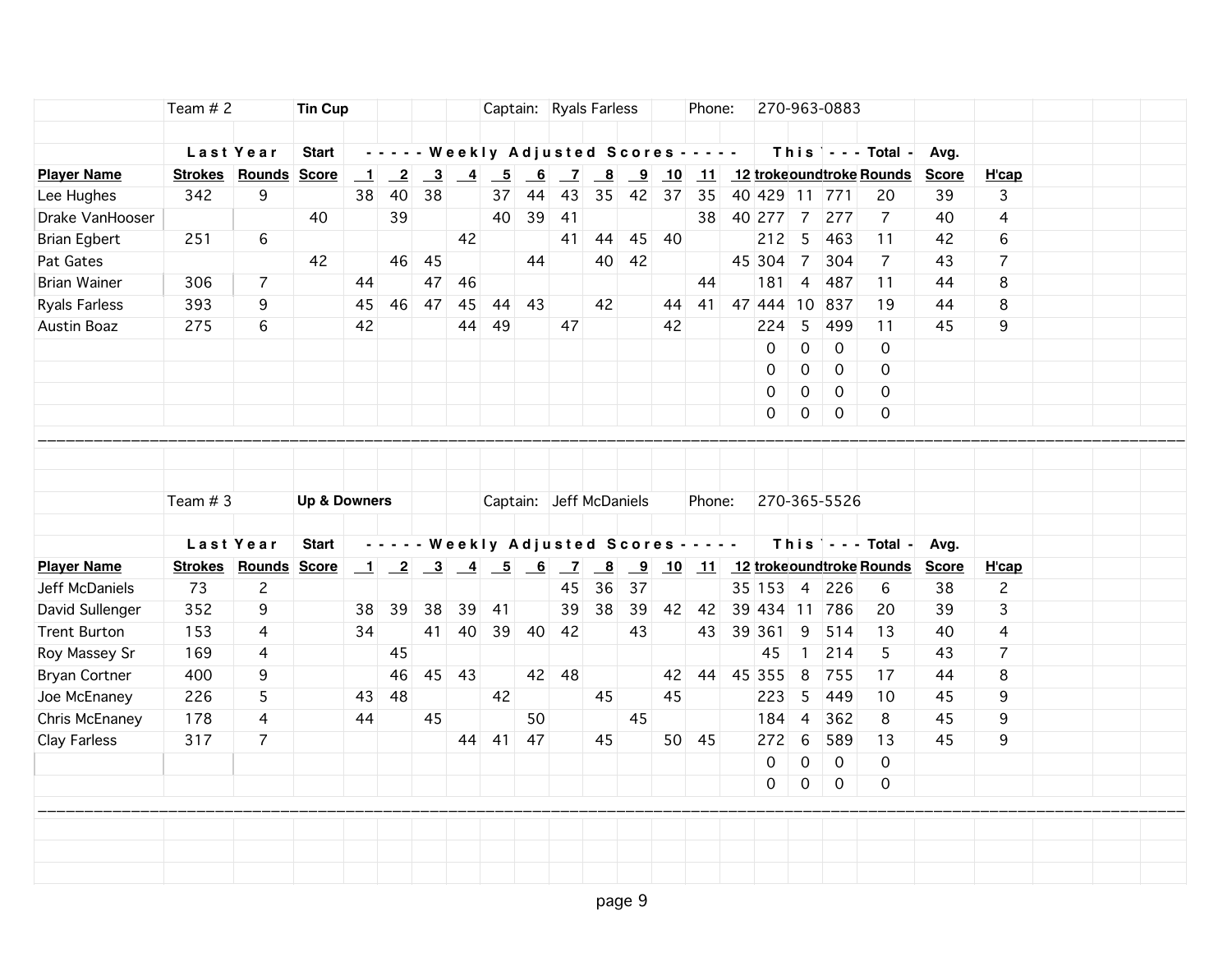| Team $# 4$<br>Captain: Bruce McCalister<br>270-625-5043<br><b>Putt Pirates</b><br>Phone:                                                                                                                                                                                                                       |  |
|----------------------------------------------------------------------------------------------------------------------------------------------------------------------------------------------------------------------------------------------------------------------------------------------------------------|--|
|                                                                                                                                                                                                                                                                                                                |  |
| Last Year<br>- - - - - Weekly Adjusted Scores - - - - -<br>This $\vert$ - - - Total -<br><b>Start</b><br>Avg.                                                                                                                                                                                                  |  |
| <b>Player Name</b><br><b>Strokes Rounds Score</b><br>$\overline{\mathbf{9}}$<br>11 12 trokeoundtroke Rounds<br><b>H'cap</b><br>$\mathbf{\perp}$<br>$\frac{3}{2}$<br>$\overline{4}$<br>$-5$<br>6<br>$\overline{z}$<br>$\overline{\mathbf{8}}$<br>10<br><b>Score</b><br>$\overline{-2}$                          |  |
| 407<br>10<br>38<br>37<br>40<br>43<br>41<br>39 37 394 10 801<br>Roy Massey Jr<br>37<br>41<br>41<br>20<br>40<br>4                                                                                                                                                                                                |  |
| 10<br>38<br>41<br>38<br>40<br>36 274 7<br>$\overline{4}$<br><b>Bruce McCalister</b><br>405<br>43<br>38<br>679<br>17<br>40                                                                                                                                                                                      |  |
| $\overline{7}$<br>Michael Prowell<br>289<br>36<br>36<br>38<br>41<br>5<br>481<br>$\overline{4}$<br>41<br>192<br>12<br>40                                                                                                                                                                                        |  |
| 292<br>42<br>6<br>Jake Pepper<br>$\overline{7}$<br>44 42<br>$39 \mid 42 \mid$<br>45<br>254<br>546<br>13<br>42<br>6                                                                                                                                                                                             |  |
| 42<br>39<br>37 44<br>42<br>42 43 374<br>9<br>816<br>$\overline{7}$<br><b>Timmy Cartwright</b><br>442<br>10<br>42<br>43<br>19<br>43                                                                                                                                                                             |  |
| 43<br>50<br>45<br>44<br>9<br>Jeff Rousseau<br>43<br>43<br>47<br>45<br>47<br>41 448 10<br>10<br>45<br>448                                                                                                                                                                                                       |  |
| $\overline{2}$<br>Mike Mathis<br>3<br>48<br>90<br>232<br>10<br>142<br>42<br>5<br>46                                                                                                                                                                                                                            |  |
| $\mathsf{O}\xspace$<br>$\overline{0}$<br>0<br>$\mathbf 0$                                                                                                                                                                                                                                                      |  |
| $\mathsf{O}\xspace$<br>$\mathbf 0$<br>$\mathbf 0$<br>0                                                                                                                                                                                                                                                         |  |
| $\mathsf{O}$<br>0<br>$\mathbf 0$<br>$\mathbf 0$                                                                                                                                                                                                                                                                |  |
|                                                                                                                                                                                                                                                                                                                |  |
|                                                                                                                                                                                                                                                                                                                |  |
|                                                                                                                                                                                                                                                                                                                |  |
|                                                                                                                                                                                                                                                                                                                |  |
| Team # 5<br>Captain: Darren Swaner<br>Phone:<br>270-625-6271<br><b>Rulers of the Ruff</b>                                                                                                                                                                                                                      |  |
|                                                                                                                                                                                                                                                                                                                |  |
| This $\vert \cdot \cdot \cdot$ Total -<br>Last Year<br><b>Start</b><br>- - - - - Weekly Adjusted Scores - - - - -<br>Avg.                                                                                                                                                                                      |  |
| <b>Player Name</b><br>Strokes Rounds Score<br>11 12 trokeoundtroke Rounds<br>$\begin{array}{ c c c } \hline 1 & 2 \\ \hline \end{array}$<br>$\overline{\mathbf{3}}$<br>$\begin{array}{ c c c c c c c c c } \hline 6 & 7 & 8 & 9 \\ \hline \end{array}$<br><b>Score</b><br>H'cap<br>$\frac{4}{1}$<br>$-5$<br>10 |  |
| 6<br>39<br>34<br>38<br>37 38 295 8<br>220<br>38<br>35<br>36<br>37<br><b>Bruce Farmer</b><br>515<br>$\mathbf{1}$<br>14                                                                                                                                                                                          |  |
| 38<br>38<br>$\overline{c}$<br>389<br>10<br>40<br>37<br>38<br>37<br>37<br>39 342<br>∣ 9<br>731<br>Darren Swaner<br>38<br>19<br>38                                                                                                                                                                               |  |
| 42<br>232<br>6<br>44<br>41<br>39 203<br>5<br>435<br>David Forrester<br>37<br>11<br>40<br>4                                                                                                                                                                                                                     |  |
| 265<br>50<br>48<br><b>Conrad Pressley</b><br>6<br>45<br>44<br>46 46 460 10 725<br>45<br>9<br>40<br>-49<br>46<br>46<br>16                                                                                                                                                                                       |  |
| <b>Todd Griffin</b><br>44 43<br>42 47<br>222<br>$5\overline{5}$<br>404<br>45<br>9<br>182<br>$\overline{4}$<br>46<br>9                                                                                                                                                                                          |  |
| 6<br>8<br>49<br>277<br>661<br>11<br>Greg George<br>384<br>44 46<br>46<br>14<br>47<br>47<br>45                                                                                                                                                                                                                  |  |
| 5<br>Terry Offutt<br>294<br>6<br>48<br>52<br>$51$ 48<br>49<br>248<br>542<br>49<br>13<br>11                                                                                                                                                                                                                     |  |
| $\mathbf 0$<br>$\mathbf 0$<br>$\mathbf 0$<br>0                                                                                                                                                                                                                                                                 |  |
| 0<br>$\mathbf 0$<br>0<br>0                                                                                                                                                                                                                                                                                     |  |
| $\mathsf{O}$<br>$\mathbf 0$<br>$\mathbf 0$<br>0                                                                                                                                                                                                                                                                |  |
|                                                                                                                                                                                                                                                                                                                |  |
|                                                                                                                                                                                                                                                                                                                |  |
|                                                                                                                                                                                                                                                                                                                |  |
|                                                                                                                                                                                                                                                                                                                |  |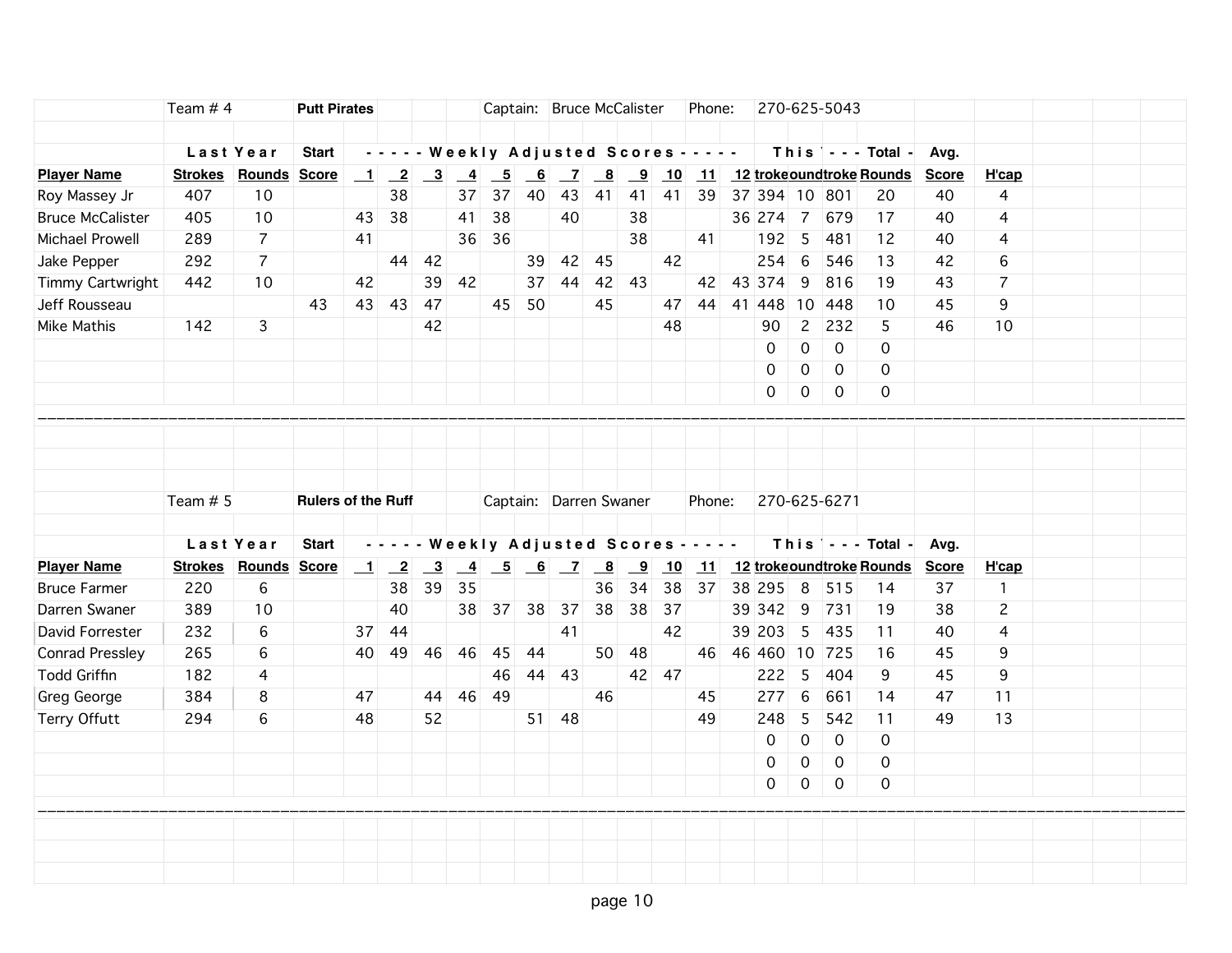|                    | Team $# 6$ |                      | <b>Laid Back Bunch</b> |    |                                            |          |    |          |          |    | Captain: Jack Blackburn |    |    | Phone: |                                              |                | 270-625-0543   |                                                               |      |                |  |  |
|--------------------|------------|----------------------|------------------------|----|--------------------------------------------|----------|----|----------|----------|----|-------------------------|----|----|--------|----------------------------------------------|----------------|----------------|---------------------------------------------------------------|------|----------------|--|--|
|                    |            |                      |                        |    |                                            |          |    |          |          |    |                         |    |    |        |                                              |                |                |                                                               |      |                |  |  |
|                    |            | Last Year            | Start                  |    | - - - - - Weekly Adjusted Scores - - - - - |          |    |          |          |    |                         |    |    |        |                                              |                |                | $This$ $\sim$ - Total -                                       | Avg. |                |  |  |
| <b>Player Name</b> |            | Strokes Rounds Score |                        |    |                                            |          |    |          |          |    |                         |    |    |        |                                              |                |                | <u>1 2 3 4 5 6 7 8 9 10 11 12 trokeoundtroke Rounds Score</u> |      | H'cap          |  |  |
| Jack Blackburn     | 110        | 3                    |                        | 41 | 43                                         |          | 45 |          |          | 41 | 41                      | 40 |    |        | 42 39 41 373 9                               |                | 483            | 12                                                            | 40   | $\overline{4}$ |  |  |
| Ronnie Cash        | 242        | 6                    |                        | 42 |                                            | 38       |    | 40       |          |    | 41                      |    |    |        | 37 44 36 39 317 8                            |                | 559            | 14                                                            | 40   | 4              |  |  |
| Steve Kukahiko     | 121        | 3                    |                        |    |                                            | 44 40 42 |    |          | 39       |    |                         |    |    |        | 165                                          | $\vert$ 4      | 286            | 7                                                             | 41   | 5              |  |  |
| Eddie Tosh         | 422        | 10                   |                        |    | 45                                         |          | 42 |          |          |    |                         |    |    |        | 41 47 42 42 45 44 43 391                     | 9              | 813            | 19                                                            | 43   | $\overline{7}$ |  |  |
| Brian Wynn         | 225        | 5                    |                        | 50 |                                            | 45       |    | 43       | 46       |    | 47                      |    | 44 |        | 41 42 358                                    | 8              | 583            | 13                                                            | 45   | 9              |  |  |
| Mickey Bayer       | 322        | $\overline{7}$       |                        | 43 |                                            |          | 46 | 43       |          | 47 |                         | 45 |    |        | $224 \quad 5$                                |                | 546            | 12                                                            | 46   | 10             |  |  |
| Dane Hodges        |            |                      | 46                     |    |                                            | 50 50    |    |          | 47 45 48 |    |                         |    |    |        | 286                                          | 6              | 286            | 6                                                             | 48   | 12             |  |  |
|                    |            |                      |                        |    |                                            |          |    |          |          |    |                         |    |    |        | $\mathbf 0$                                  | $\mathbf 0$    | $\mathbf 0$    | 0                                                             |      |                |  |  |
|                    |            |                      |                        |    |                                            |          |    |          |          |    |                         |    |    |        | $\mathbf 0$                                  | $\overline{0}$ | $\mathbf 0$    | $\mathbf 0$                                                   |      |                |  |  |
|                    |            |                      |                        |    |                                            |          |    |          |          |    |                         |    |    |        | $\overline{O}$                               | $\overline{0}$ | $\overline{0}$ | 0                                                             |      |                |  |  |
|                    |            |                      |                        |    |                                            |          |    |          |          |    |                         |    |    |        |                                              |                |                |                                                               |      |                |  |  |
|                    |            |                      |                        |    |                                            |          |    |          |          |    |                         |    |    |        |                                              |                |                |                                                               |      |                |  |  |
|                    |            |                      |                        |    |                                            |          |    |          |          |    |                         |    |    |        |                                              |                |                |                                                               |      |                |  |  |
|                    |            |                      |                        |    |                                            |          |    |          |          |    |                         |    |    |        | Home                                         |                | Work           |                                                               |      |                |  |  |
|                    | Team #7    |                      |                        |    |                                            |          |    | Captain: |          |    |                         |    |    | Phone: |                                              |                |                |                                                               |      |                |  |  |
|                    |            |                      |                        |    |                                            |          |    |          |          |    |                         |    |    |        |                                              |                |                |                                                               |      |                |  |  |
|                    |            | Last Year            | <b>Start</b>           |    | - - - - - Weekly Adjusted Scores - - - - - |          |    |          |          |    |                         |    |    |        |                                              |                |                | This $\vert$ - - - Total - Avg.                               |      |                |  |  |
| <b>Player Name</b> |            | Strokes Rounds Score |                        |    |                                            |          |    |          |          |    |                         |    |    |        |                                              |                |                |                                                               |      | H'cap          |  |  |
|                    |            |                      |                        |    |                                            |          |    |          |          |    |                         |    |    |        | 0                                            | $\mathbf 0$    | $\mathbf 0$    | $\mathsf{O}$                                                  |      |                |  |  |
|                    |            |                      |                        |    |                                            |          |    |          |          |    |                         |    |    |        | 0                                            | $\mathbf 0$    | $\mathbf 0$    | $\mathbf 0$                                                   |      |                |  |  |
|                    |            |                      |                        |    |                                            |          |    |          |          |    |                         |    |    |        | $\Omega$                                     | $\mathsf{O}$   | $\overline{0}$ | $\mathbf 0$                                                   |      |                |  |  |
|                    |            |                      |                        |    |                                            |          |    |          |          |    |                         |    |    |        | 0                                            | $\mathbf 0$    | $\mathbf 0$    | $\mathbf 0$                                                   |      |                |  |  |
|                    |            |                      |                        |    |                                            |          |    |          |          |    |                         |    |    |        | $\Omega$                                     | 0              | $\mathbf 0$    | 0                                                             |      |                |  |  |
|                    |            |                      |                        |    |                                            |          |    |          |          |    |                         |    |    |        | $\Omega$                                     | 0              | $\overline{0}$ | $\mathbf 0$                                                   |      |                |  |  |
|                    |            |                      |                        |    |                                            |          |    |          |          |    |                         |    |    |        | 0                                            | 0              | $\Omega$       | $\Omega$                                                      |      |                |  |  |
|                    |            |                      |                        |    |                                            |          |    |          |          |    |                         |    |    |        | 0                                            | $\mathbf 0$    | $\mathbf 0$    | 0                                                             |      |                |  |  |
|                    |            |                      |                        |    |                                            |          |    |          |          |    |                         |    |    |        |                                              |                |                |                                                               |      |                |  |  |
|                    |            |                      |                        |    |                                            |          |    |          |          |    |                         |    |    |        |                                              |                |                |                                                               |      |                |  |  |
|                    |            |                      |                        |    |                                            |          |    |          |          |    |                         |    |    |        |                                              |                |                |                                                               |      |                |  |  |
|                    |            |                      |                        |    |                                            |          |    |          |          |    |                         |    |    |        | <b>MEN'S GOLF LEAGUE HANDICAP STATISTICS</b> |                |                |                                                               |      |                |  |  |
|                    |            |                      |                        |    |                                            |          |    |          |          |    | Week #14 08/11/16 Final |    |    | Phone: |                                              |                |                |                                                               |      |                |  |  |
|                    | Team #1    |                      | <b>The Assassins</b>   |    |                                            |          |    |          |          |    | <b>Fred Foltz</b>       |    |    |        |                                              |                | 270-625-2187   |                                                               |      |                |  |  |
|                    |            |                      |                        |    |                                            |          |    |          |          |    |                         |    |    |        |                                              |                |                |                                                               |      |                |  |  |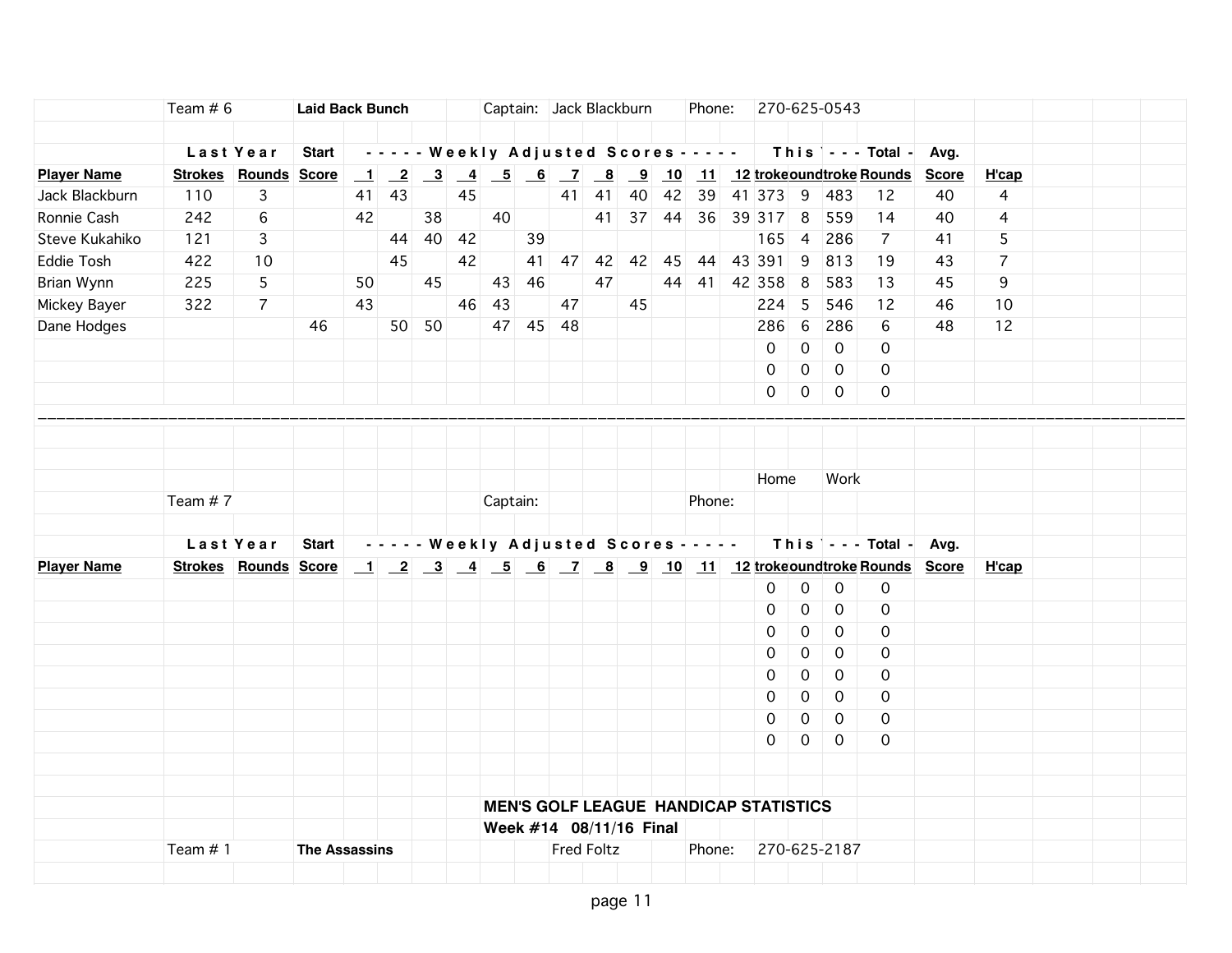|                      |          | Last Year                   | <b>Start</b>            |                  |                 |                                                                        |                |                          |                           |              |                                                                     |    | - - - - - Weekly Adjusted Scores - - - - - |        |                     |                     |               | This $\vert$ - - - Total -       | Avg.         |                |  |  |
|----------------------|----------|-----------------------------|-------------------------|------------------|-----------------|------------------------------------------------------------------------|----------------|--------------------------|---------------------------|--------------|---------------------------------------------------------------------|----|--------------------------------------------|--------|---------------------|---------------------|---------------|----------------------------------|--------------|----------------|--|--|
| <b>Player Name</b>   |          | <b>Strokes Rounds Score</b> |                         | $\mathbf{\perp}$ |                 | $\begin{array}{ c c c c c }\n\hline\n2 & 3 & 4 \\ \hline\n\end{array}$ |                | $-5$                     | $\underline{\phantom{0}}$ |              | $\begin{array}{ c c c c c } \hline 7 & 8 & 9 \\ \hline \end{array}$ |    | 10                                         |        |                     |                     |               | 11 12 trokeoundtroke Rounds      | <b>Score</b> | H'cap          |  |  |
| Brandon Knoth        | 267      | $\overline{7}$              |                         |                  |                 |                                                                        | 39             | 35                       |                           | 40           |                                                                     | 41 | 35                                         |        | 34 224              | $-6$                | 491           | 13                               | 38           | $\mathbf{2}$   |  |  |
| Fred Foltz           | 392      | 10                          |                         |                  | 43 41           |                                                                        |                |                          | 40                        | 35           | 40                                                                  | 41 | 38                                         | 40     | 318                 | 8                   | 710           | 18                               | 39           | 3              |  |  |
| Michael Brown        |          |                             | 40                      |                  | 40              | 41                                                                     |                |                          |                           |              |                                                                     |    | 40                                         |        | 161                 | 4                   | 161           | 4                                | 40           | 4              |  |  |
| <b>Buddy Cash</b>    | 240      | 6                           |                         | 44               |                 | 41                                                                     |                | 41                       |                           |              | $42$ 45                                                             |    |                                            | 40     | 43 296              | $\overline{7}$      | 536           | 13                               | 41           | 5              |  |  |
| Reed Jackson         | 353      | 8                           |                         | 47               | 44              | 44                                                                     | 40             | 43                       |                           | 45           |                                                                     |    | 42 39 44                                   |        | 36 424 10 777       |                     |               | 18                               | 43           | $\overline{7}$ |  |  |
| Kyle Rogers          | 171      | 4                           |                         |                  |                 |                                                                        |                |                          | 45                        |              | 49                                                                  |    |                                            |        | 43 137              | $\mathbf{3}$        | 308           | 7                                | 44           | 8              |  |  |
| Jay Davis            | 175      | 4                           |                         | 49               |                 | 44 45                                                                  | 39             | 42                       | 51                        |              | 43                                                                  |    |                                            |        | 313                 | $\overline{7}$      | 488           | 11                               | 44           | 8              |  |  |
| Matt Tittle          |          |                             | 48                      |                  |                 |                                                                        | 51             |                          | 52                        |              |                                                                     | 49 |                                            | 48     | 248                 | 5                   | 248           | 5                                | 50           | 14             |  |  |
|                      |          |                             |                         |                  |                 |                                                                        |                |                          |                           |              |                                                                     |    |                                            |        | $\mathsf{O}\xspace$ | $\mathsf{O}\xspace$ | $\mathbf 0$   | $\Omega$                         |              |                |  |  |
|                      |          |                             |                         |                  |                 |                                                                        |                |                          |                           |              |                                                                     |    |                                            |        | $\mathbf 0$         | $\mathsf{O}\xspace$ | $\mathbf 0$   | $\mathbf 0$                      |              |                |  |  |
|                      |          |                             |                         |                  |                 |                                                                        |                |                          |                           |              |                                                                     |    |                                            |        |                     |                     |               |                                  |              |                |  |  |
|                      |          |                             |                         |                  |                 |                                                                        |                |                          |                           |              |                                                                     |    |                                            |        |                     |                     |               |                                  |              |                |  |  |
|                      |          |                             |                         |                  |                 |                                                                        |                |                          |                           |              |                                                                     |    |                                            |        |                     |                     |               |                                  |              |                |  |  |
|                      |          |                             |                         |                  |                 |                                                                        |                |                          |                           |              |                                                                     |    |                                            |        |                     |                     |               |                                  |              |                |  |  |
|                      | Team # 2 |                             | <b>Tin Cup</b>          |                  |                 |                                                                        |                | Captain: Ryals Farless   |                           |              |                                                                     |    |                                            | Phone: |                     |                     | 270-963-0883  |                                  |              |                |  |  |
|                      |          |                             |                         |                  |                 |                                                                        |                |                          |                           |              |                                                                     |    |                                            |        |                     |                     |               |                                  |              |                |  |  |
|                      |          | Last Year                   | <b>Start</b>            |                  |                 |                                                                        |                |                          |                           |              |                                                                     |    | - - - - - Weekly Adjusted Scores - - - - - |        |                     |                     |               | This   - - - Total -             | Avg.         |                |  |  |
| <b>Player Name</b>   |          | <b>Strokes Rounds Score</b> |                         | $\blacksquare$   | $\overline{-2}$ | $\overline{\phantom{0}3}$                                              | $\overline{4}$ | $\overline{\phantom{0}}$ | 6                         | $\mathbf{Z}$ | $\overline{\mathbf{8}}$                                             |    |                                            |        |                     |                     |               | 9 10 11 12 trokeoundtroke Rounds | <b>Score</b> | H'cap          |  |  |
| Lee Hughes           | 425      | 11                          |                         | 41               | 40              | 41                                                                     | 39             | 34                       | 40                        |              | 34                                                                  |    | 37                                         |        | 36 342 9            |                     | 767           | 20                               | 38           | $\overline{c}$ |  |  |
| <b>Taylor Curtis</b> |          |                             | 40                      | 38               | 45              | 38                                                                     | 38             | 39                       | 37                        | 44           | 38                                                                  | 39 | 34                                         | 39     |                     |                     | 35 504 13 504 | 13                               | 39           | 3              |  |  |
| <b>Brian Egbert</b>  | 208      | 5                           |                         |                  | 46              |                                                                        |                |                          |                           | 38           | 47                                                                  | 39 | 42                                         |        | 39 251              | 6                   | 459           | 11                               | 42           | 6              |  |  |
| <b>Brian Wainer</b>  |          |                             | 48                      |                  | 46              |                                                                        | 42             |                          | 44                        | 43           |                                                                     |    | 39                                         | 44     | 306                 | $\overline{7}$      | 306           | $\overline{7}$                   | 44           | 8              |  |  |
| <b>Ryals Farless</b> | 273      | 6                           |                         | 45               |                 | 45                                                                     | 44             | 44                       | 39                        |              | 47                                                                  | 44 |                                            | 45     | 40 393              | 9                   | 666           | 15                               | 44           | 8              |  |  |
| Austin Boaz          | 352      | 8                           |                         | 51               |                 | 45                                                                     |                | 45                       |                           | 44           |                                                                     | 47 |                                            | 43     | 275                 | 6                   | 627           | 14                               | 45           | 9              |  |  |
|                      |          |                             |                         |                  |                 |                                                                        |                |                          |                           |              |                                                                     |    |                                            |        | 0                   | $\mathbf 0$         | $\mathbf 0$   | 0                                |              |                |  |  |
|                      |          |                             |                         |                  |                 |                                                                        |                |                          |                           |              |                                                                     |    |                                            |        | 0                   | $\mathsf{O}\xspace$ | 0             | $\mathbf 0$                      |              |                |  |  |
|                      |          |                             |                         |                  |                 |                                                                        |                |                          |                           |              |                                                                     |    |                                            |        | 0                   | 0                   | 0             | 0                                |              |                |  |  |
|                      |          |                             |                         |                  |                 |                                                                        |                |                          |                           |              |                                                                     |    |                                            |        | 0                   | $\mathbf 0$         | $\mathbf 0$   | $\mathbf 0$                      |              |                |  |  |
|                      |          |                             |                         |                  |                 |                                                                        |                |                          |                           |              |                                                                     |    |                                            |        | 0                   | $\mathsf{O}$        | $\mathbf 0$   | 0                                |              |                |  |  |
|                      |          |                             |                         |                  |                 |                                                                        |                |                          |                           |              |                                                                     |    |                                            |        |                     |                     |               |                                  |              |                |  |  |
|                      |          |                             |                         |                  |                 |                                                                        |                |                          |                           |              |                                                                     |    |                                            |        |                     |                     |               |                                  |              |                |  |  |
|                      |          |                             |                         |                  |                 |                                                                        |                |                          |                           |              |                                                                     |    |                                            |        |                     |                     |               |                                  |              |                |  |  |
|                      | Team # 3 |                             | <b>Up &amp; Downers</b> |                  |                 |                                                                        |                | Captain: Jeff McDaniels  |                           |              |                                                                     |    |                                            | Phone: |                     |                     | 270-365-5526  |                                  |              |                |  |  |
|                      |          |                             |                         |                  |                 |                                                                        |                |                          |                           |              |                                                                     |    |                                            |        |                     |                     |               |                                  |              |                |  |  |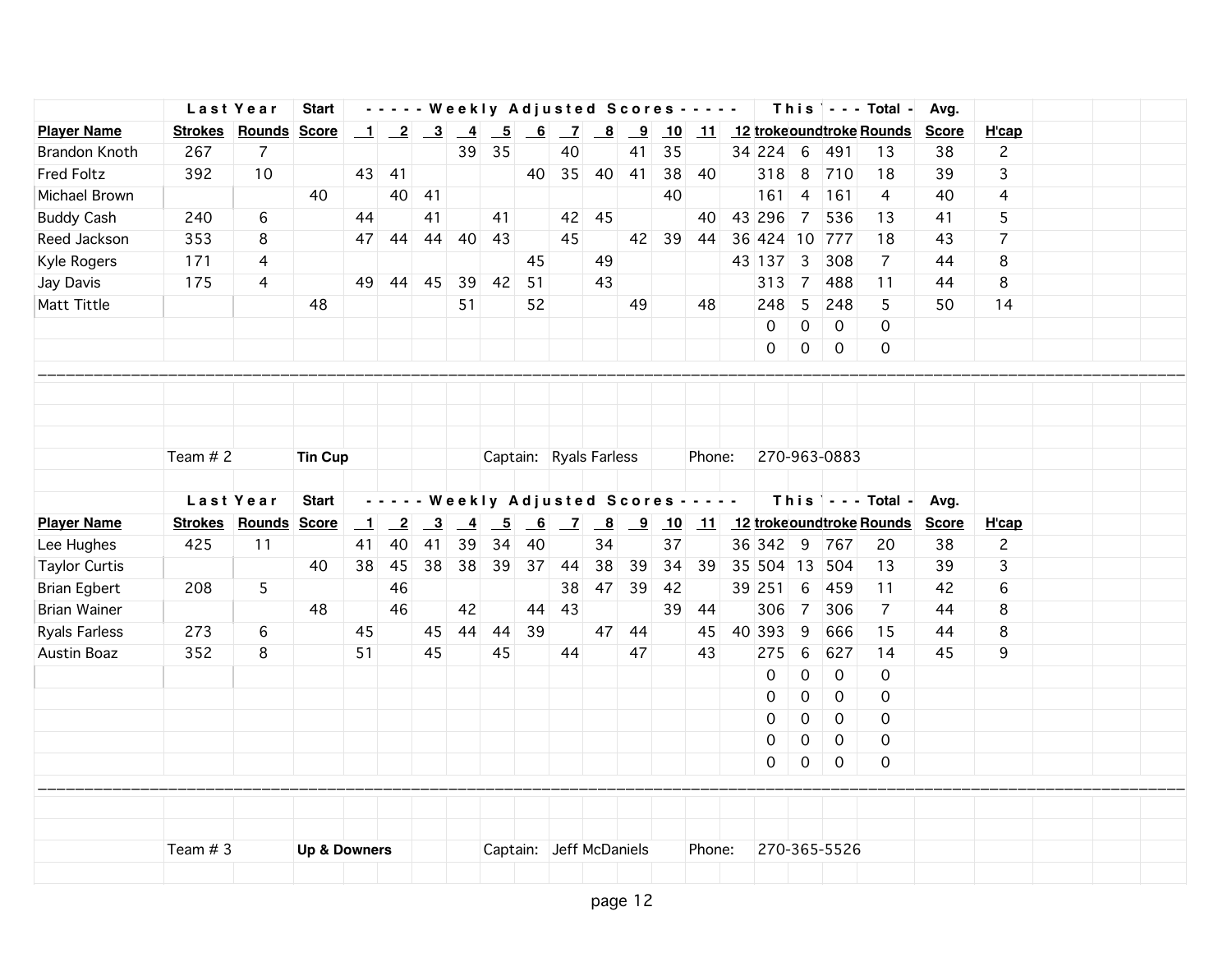|                         | Last Year |                             | <b>Start</b>              |                |                         |                |                |                        |       |                |                         | - - - - - Weekly Adjusted Scores - - - - - |    |        |           |                     |               | This $\vert$ - - - Total -        | Avg.         |                |  |  |
|-------------------------|-----------|-----------------------------|---------------------------|----------------|-------------------------|----------------|----------------|------------------------|-------|----------------|-------------------------|--------------------------------------------|----|--------|-----------|---------------------|---------------|-----------------------------------|--------------|----------------|--|--|
| <b>Player Name</b>      |           | Strokes Rounds              | <b>Score</b>              |                |                         |                |                |                        |       |                |                         |                                            |    |        |           |                     |               |                                   | <b>Score</b> | H'cap          |  |  |
| Jeff McDaniels          | 188       | 5                           |                           |                | 35                      |                |                |                        |       |                |                         |                                            |    |        | 38 73     | $\overline{c}$      | 261           | 7                                 | 37           | $\mathbf{1}$   |  |  |
| David Sullenger         | 223       | 6                           |                           |                | 42 39 40                |                |                |                        |       | 36 36          | 41                      | 39                                         | 38 | 41     | 352 9     |                     | 575           | 15                                | 38           | $\mathbf{2}$   |  |  |
| <b>Trent Burton</b>     | 81        | $\overline{c}$              |                           |                |                         |                | 37             | 36                     |       |                | 39                      |                                            | 41 |        | 153       | $\overline{4}$      | 234           | 6                                 | 39           | 3              |  |  |
| Joe McEnaney            | 238       | 6                           |                           | 46             |                         |                |                |                        | 44 43 |                | 47                      |                                            |    | 46     | 226       | 5                   | 464           | 11                                | 42           | 6              |  |  |
| Roy Massey Sr           | 227       | 5                           |                           |                |                         | 42             |                |                        |       | 43             |                         | 42                                         | 42 |        | 169       | $\overline{4}$      | 396           | 9                                 | 44           | 8              |  |  |
| <b>Bryan Cortner</b>    | 356       | 8                           |                           | 49             | 45                      | 43             |                | 46                     | 46    | 43             |                         | 47                                         |    | 40     | 41 400    | 9                   | 756           | 17                                | 44           | 8              |  |  |
| Clay Farless            | 366       | 8                           |                           |                | 48                      | 47             | -44            |                        | 43    |                |                         | 46                                         |    | 43     | 46 317    | $\overline{7}$      | 683           | 15                                | 46           | 10             |  |  |
| Chris McEnaney          | 241       | 5                           |                           |                |                         |                |                | 46                     |       |                | 46 42                   |                                            |    |        | 44 178    | $\overline{4}$      | 419           | 9                                 | 47           | 11             |  |  |
| Corey McEnaney          |           |                             | 50                        | 51             |                         |                |                |                        |       |                |                         |                                            |    |        | 101       | $\overline{2}$      | 101           | 2                                 | 51           | 15             |  |  |
|                         |           |                             |                           |                |                         |                |                |                        |       |                |                         |                                            |    |        | 0         | $\mathsf{O}\xspace$ | $\mathbf 0$   | 0                                 |              |                |  |  |
|                         |           |                             |                           |                |                         |                |                |                        |       |                |                         |                                            |    |        |           |                     |               |                                   |              |                |  |  |
|                         |           |                             |                           |                |                         |                |                |                        |       |                |                         |                                            |    |        |           |                     |               |                                   |              |                |  |  |
|                         |           |                             |                           |                |                         |                |                |                        |       |                |                         |                                            |    |        |           |                     |               |                                   |              |                |  |  |
|                         |           |                             |                           |                |                         |                |                |                        |       |                |                         |                                            |    |        |           |                     |               |                                   |              |                |  |  |
|                         | Team # 4  |                             | <b>Putt Pirates</b>       |                |                         |                |                |                        |       |                |                         | Captain: Bruce McCalister                  |    | Phone: |           |                     | 270-625-5043  |                                   |              |                |  |  |
|                         |           |                             |                           |                |                         |                |                |                        |       |                |                         |                                            |    |        |           |                     |               |                                   |              |                |  |  |
|                         | Last Year |                             | <b>Start</b>              |                |                         |                |                |                        |       |                |                         | - - - - - Weekly Adjusted Scores - - - - - |    |        |           |                     |               | This $\vert$ - - - Total -        | Avg.         |                |  |  |
| <b>Player Name</b>      |           | <b>Strokes Rounds Score</b> |                           | $\blacksquare$ | $\overline{\mathbf{2}}$ | $\overline{3}$ | $\overline{4}$ | $\frac{-5}{4}$         | 6     | $\overline{7}$ | $\overline{\mathbf{8}}$ | $\overline{\mathbf{9}}$                    | 10 |        |           |                     |               | 11 12 trokeoundtroke Rounds Score |              | H'cap          |  |  |
| Roy Massey Jr           | 347       | 9                           |                           | 41             | 41                      |                | 45             | 41                     | 39    | 37             | 44                      |                                            | 42 | 39     |           |                     | 38 407 10 754 | 19                                | 40           | $\overline{4}$ |  |  |
| Michael Prowell         | 355       | 9                           |                           |                | 42                      | 47             |                |                        | 39    | 42             |                         | 40                                         | 40 | 39     | 289       | $\overline{7}$      | 644           | 16                                | 40           | 4              |  |  |
| <b>Bruce McCalister</b> | 327       | 8                           |                           | 43             | 39                      | 38             | 38             | 41                     | 42    |                | 40                      | 43                                         | 42 |        |           |                     | 39 405 10 732 | 18                                | 41           | 5              |  |  |
| Jake Pepper             | 202       | 5                           |                           |                | 46                      |                | 40             |                        | 41    | 39             | 46                      |                                            |    | 38     | 42 292    | $\overline{7}$      | 494           | 12                                | 41           | 5              |  |  |
| Timmy Cartwright        | 390       | 9                           |                           | 41             |                         | 46             | 44             | 46                     |       | 41             | 45                      | 45                                         |    | 47 43  | 44 442 10 |                     | 832           | 19                                | 44           | 8              |  |  |
| Mike Mathis             | 188       | 4                           |                           | 51             |                         |                |                | 46                     |       |                |                         | 45                                         |    |        | 142       | $\overline{3}$      | 330           | 7                                 | 47           | 11             |  |  |
|                         |           |                             |                           |                |                         |                |                |                        |       |                |                         |                                            |    |        | $\Omega$  | $\mathbf 0$         | $\mathbf 0$   | 0                                 |              |                |  |  |
|                         |           |                             |                           |                |                         |                |                |                        |       |                |                         |                                            |    |        | 0         | $\mathsf{O}\xspace$ | $\mathbf 0$   | $\mathbf 0$                       |              |                |  |  |
|                         |           |                             |                           |                |                         |                |                |                        |       |                |                         |                                            |    |        | 0         | $\boldsymbol{0}$    | 0             | $\mathbf 0$                       |              |                |  |  |
|                         |           |                             |                           |                |                         |                |                |                        |       |                |                         |                                            |    |        | 0         | $\mathsf{O}$        | $\mathbf 0$   | 0                                 |              |                |  |  |
|                         |           |                             |                           |                |                         |                |                |                        |       |                |                         |                                            |    |        |           |                     |               |                                   |              |                |  |  |
|                         |           |                             |                           |                |                         |                |                |                        |       |                |                         |                                            |    |        |           |                     |               |                                   |              |                |  |  |
|                         |           |                             |                           |                |                         |                |                |                        |       |                |                         |                                            |    |        |           |                     |               |                                   |              |                |  |  |
|                         |           |                             |                           |                |                         |                |                |                        |       |                |                         |                                            |    |        |           |                     |               |                                   |              |                |  |  |
|                         | Team # 5  |                             | <b>Rulers of the Ruff</b> |                |                         |                |                | Captain: Darren Swaner |       |                |                         |                                            |    | Phone: |           |                     | 270-625-6271  |                                   |              |                |  |  |
|                         |           |                             |                           |                |                         |                |                |                        |       |                |                         |                                            |    |        |           |                     |               |                                   |              |                |  |  |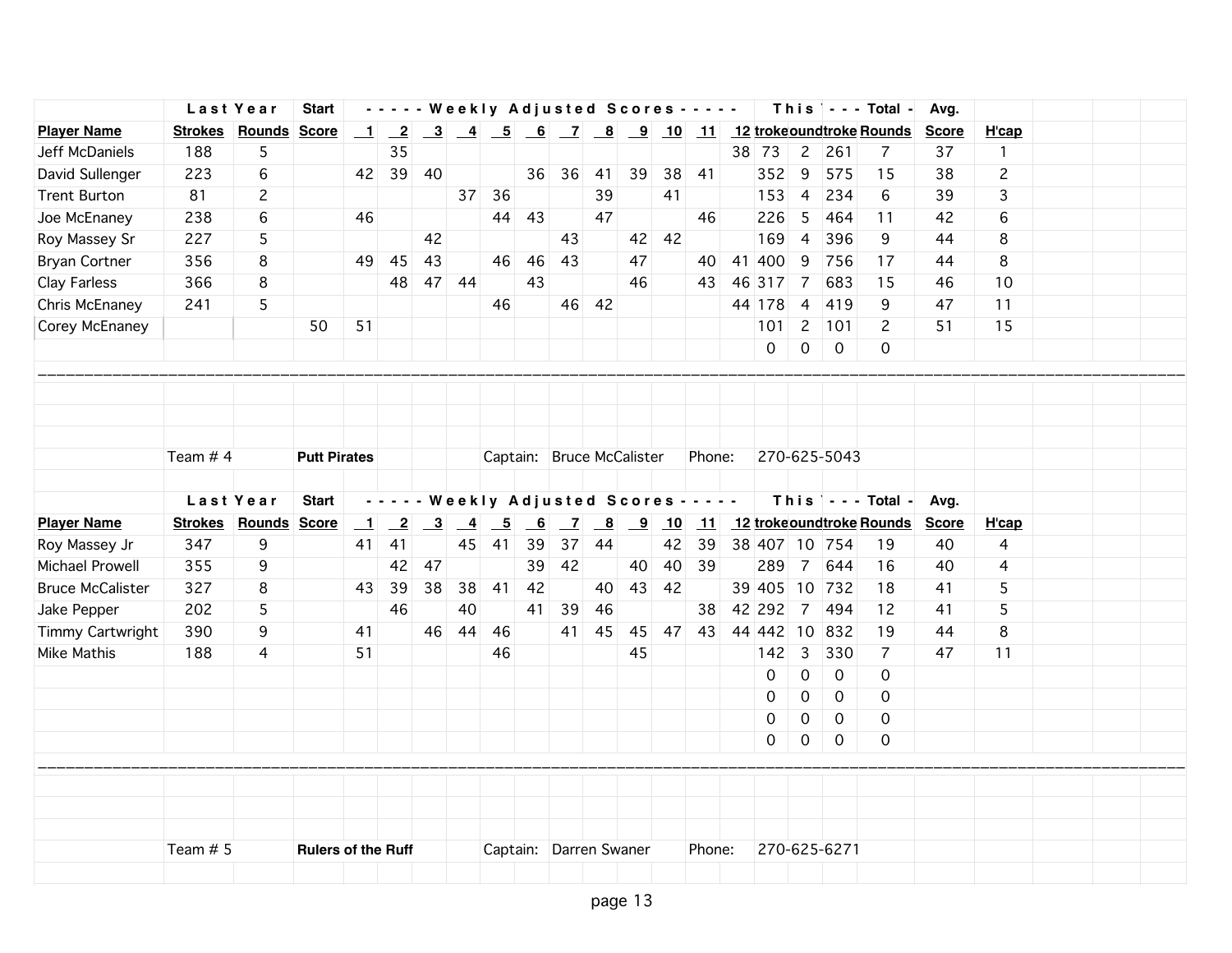|                     | Last Year |                             | <b>Start</b>           |    |                                                             |       |               | - - - - - Weekly Adjusted Scores - - - - - |    |               |                          |                |       |        |                                   |                     |              | $This$ $ -$ Total $-$                           | Avg.         |                     |  |
|---------------------|-----------|-----------------------------|------------------------|----|-------------------------------------------------------------|-------|---------------|--------------------------------------------|----|---------------|--------------------------|----------------|-------|--------|-----------------------------------|---------------------|--------------|-------------------------------------------------|--------------|---------------------|--|
| <b>Player Name</b>  |           | Strokes Rounds              | <b>Score</b>           |    |                                                             |       |               |                                            |    | $\frac{6}{7}$ | $\underline{\mathbf{8}}$ | $\frac{9}{10}$ |       |        |                                   |                     |              | 11 12 troke oundtroke Rounds                    | <b>Score</b> | H'cap               |  |
| <b>Bruce Farmer</b> | 177       | 5                           |                        |    | 38                                                          |       |               | 37                                         |    |               | 35                       |                | 38    | 34     | 38 220                            | 6                   | 397          | 11                                              | 36           | $\mathsf{O}\xspace$ |  |
| Darren Swaner       | 298       | 8                           |                        |    | 41 41 39                                                    |       | 37            | 37                                         | 40 | 42            |                          |                | 35 37 |        | 40 389 10 687                     |                     |              | 18                                              | 38           | $\overline{c}$      |  |
| David Forrester     |           |                             | 41                     |    |                                                             |       | 39            |                                            | 37 | 37            | 37                       |                |       |        | 41 232                            | 6                   | 232          | 6                                               | 39           | 3                   |  |
| <b>Todd Griffin</b> | 345       | 8                           |                        | 46 |                                                             |       |               |                                            | 44 | 43            |                          | 49             |       |        | 182                               | $\overline{4}$      | 527          | 12                                              | 44           | 8                   |  |
| Conrad Pressley     | 363       | 8                           |                        | 46 |                                                             | 44    |               | 45 45 41                                   |    |               |                          |                | 44    |        | 265                               | 6                   | 628          | 14                                              | 45           | 9                   |  |
| Greg George         |           |                             | 50                     |    |                                                             | 47 48 |               |                                            |    |               | $50$ 48                  | 46             |       | 48     | 47 384                            | 8                   | 384          | 8                                               | 48           | 12                  |  |
| Terry Offutt        |           |                             | 48                     |    |                                                             | 50 51 |               |                                            |    |               | 51                       |                | 46    | 48     | 294                               | 6                   | 294          | 6                                               | 49           | 13                  |  |
| Griffin Donaldson   |           |                             | 50                     | 54 |                                                             |       |               | $52 \mid 54$                               |    |               |                          | 54             |       |        | 264                               | 5                   | 264          | 5                                               | 53           | 17                  |  |
|                     |           |                             |                        |    |                                                             |       |               |                                            |    |               |                          |                |       |        | $\mathbf 0$                       | $\mathsf{O}\xspace$ | $\mathbf 0$  | $\Omega$                                        |              |                     |  |
|                     |           |                             |                        |    |                                                             |       |               |                                            |    |               |                          |                |       |        | 0                                 | $\mathsf{O}\xspace$ | $\mathbf 0$  | $\mathbf 0$                                     |              |                     |  |
|                     |           |                             |                        |    |                                                             |       |               |                                            |    |               |                          |                |       |        |                                   |                     |              |                                                 |              |                     |  |
|                     |           |                             |                        |    |                                                             |       |               |                                            |    |               |                          |                |       |        |                                   |                     |              |                                                 |              |                     |  |
|                     |           |                             |                        |    |                                                             |       |               |                                            |    |               |                          |                |       |        |                                   |                     |              |                                                 |              |                     |  |
|                     |           |                             |                        |    |                                                             |       |               |                                            |    |               |                          |                |       |        |                                   |                     |              |                                                 |              |                     |  |
|                     | Team # 6  |                             | <b>Laid Back Bunch</b> |    |                                                             |       |               | Captain: Jack Blackburn                    |    |               |                          |                |       | Phone: |                                   |                     | 270-625-0543 |                                                 |              |                     |  |
|                     |           |                             |                        |    |                                                             |       |               |                                            |    |               |                          |                |       |        |                                   |                     |              |                                                 |              |                     |  |
|                     | Last Year |                             | <b>Start</b>           |    |                                                             |       |               | - - - - - Weekly Adjusted Scores - - - - - |    |               |                          |                |       |        |                                   |                     |              | $This$ $\sim$ - Total -                         | Avg.         |                     |  |
| <b>Player Name</b>  |           | <b>Strokes Rounds Score</b> |                        |    | $\begin{array}{ c c c } \hline 1 & 2 \\ \hline \end{array}$ |       | $\frac{3}{4}$ |                                            |    |               |                          |                |       |        |                                   |                     |              | <u>5 6 7 8 9 10 11 12 trokeoundtroke Rounds</u> | <b>Score</b> | H'cap               |  |
| Jack Blackburn      | 160       | 4                           |                        |    |                                                             | 37    |               | 39                                         |    |               |                          | 34             |       |        | $110 \overline{\smash{\big)}\ 3}$ |                     | 270          | 7                                               | 39           | 3                   |  |
| Steve Kukahiko      | 161       | 4                           |                        |    | 39 41                                                       |       |               | 41                                         |    |               |                          |                |       |        | $121 \quad 3$                     |                     | 282          | $\overline{7}$                                  | 40           | $\overline{4}$      |  |
|                     |           |                             |                        |    |                                                             |       |               |                                            |    |               |                          |                |       |        |                                   |                     |              |                                                 |              |                     |  |
| Ronnie Cash         | 241       | 6                           |                        |    |                                                             | 42    |               |                                            |    | 41            | 43                       |                | 37    | 40     | 39 242                            | 6                   | 483          | 12                                              | 40           | $\overline{4}$      |  |
| <b>Eddie Tosh</b>   | 331       | 8                           |                        | 44 | 44                                                          |       | 41            | 40                                         | 42 | 44            | 42                       | 45             |       | 38     | 42 422 10 753                     |                     |              | 18                                              | 42           | 6                   |  |
| Wayne Cash          | 250       | 6                           |                        |    | 45                                                          | 43    | 45            |                                            | 38 |               | 42                       |                |       | 47     | 260                               | 6                   | 510          | 12                                              | 43           | $\overline{7}$      |  |
| Mickey Bayer        | 349       | 8                           |                        |    | 41                                                          |       |               | 47 46                                      |    | 50            |                          | 50             | 45    | 43     | 322                               | $\overline{7}$      | 671          | 15                                              | 45           | 9                   |  |
| Brian Wynn          | 227       | 5                           |                        | 48 |                                                             |       |               |                                            | 45 |               | 45                       |                | 42    |        | 45 225                            | 5                   | 452          | 10                                              | 45           | 9                   |  |
| Norman Jackson      | 439       | 9                           |                        | 47 |                                                             | 47    | 48            |                                            | 43 | 46            |                          | 43             | 44    |        | 48 366                            | 8                   | 805          | 17                                              | 47           | 11                  |  |
|                     |           |                             |                        |    |                                                             |       |               |                                            |    |               |                          |                |       |        | 0                                 | $\mathbf 0$         | $\mathbf 0$  | 0                                               |              |                     |  |
|                     |           |                             |                        |    |                                                             |       |               |                                            |    |               |                          |                |       |        | 0                                 | $\mathbf 0$         | $\mathbf 0$  | 0                                               |              |                     |  |
|                     |           |                             |                        |    |                                                             |       |               |                                            |    |               |                          |                |       |        |                                   |                     |              |                                                 |              |                     |  |
|                     |           |                             |                        |    |                                                             |       |               |                                            |    |               |                          |                |       |        |                                   |                     |              |                                                 |              |                     |  |
|                     |           |                             |                        |    |                                                             |       |               |                                            |    |               |                          |                |       |        |                                   |                     |              |                                                 |              |                     |  |
|                     |           |                             |                        |    |                                                             |       |               |                                            |    |               |                          |                |       |        | Home                              |                     | Work         |                                                 |              |                     |  |
|                     | Team #7   |                             |                        |    |                                                             |       |               | Captain:                                   |    |               |                          |                |       | Phone: |                                   |                     |              |                                                 |              |                     |  |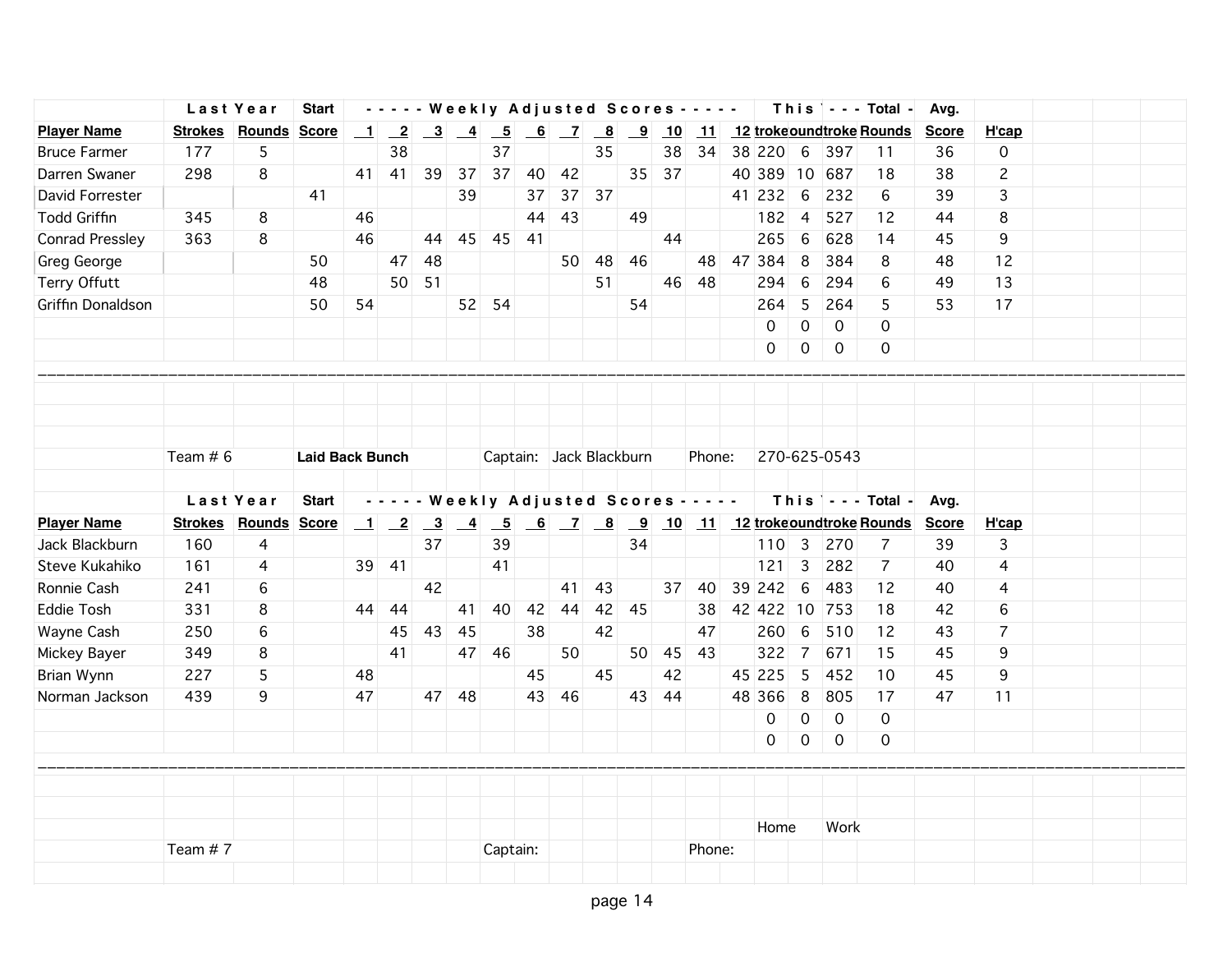|                    |                             | Last Year      | <b>Start</b>         |    |       |          |    |                        |    |    |                                              |       |       |             |                    |                |                  | - - - - - Weekly Adjusted Scores - - - - - This - - - Total - Avg. |    |                |  |  |
|--------------------|-----------------------------|----------------|----------------------|----|-------|----------|----|------------------------|----|----|----------------------------------------------|-------|-------|-------------|--------------------|----------------|------------------|--------------------------------------------------------------------|----|----------------|--|--|
| <b>Player Name</b> |                             |                |                      |    |       |          |    |                        |    |    |                                              |       |       |             |                    |                |                  |                                                                    |    | H'cap          |  |  |
|                    |                             |                |                      |    |       |          |    |                        |    |    |                                              |       |       |             | 0                  | 0              | 0                | 0                                                                  |    |                |  |  |
|                    |                             |                |                      |    |       |          |    |                        |    |    |                                              |       |       |             | 0                  | 0              | $\mathbf 0$      | $\mathsf{O}$                                                       |    |                |  |  |
|                    |                             |                |                      |    |       |          |    |                        |    |    |                                              |       |       |             | 0                  | 0              | 0                | 0                                                                  |    |                |  |  |
|                    |                             |                |                      |    |       |          |    |                        |    |    |                                              |       |       |             | 0                  | 0              | 0                | 0                                                                  |    |                |  |  |
|                    |                             |                |                      |    |       |          |    |                        |    |    |                                              |       |       |             | $\Omega$           | $\mathbf 0$    | $\mathbf 0$      | 0                                                                  |    |                |  |  |
|                    |                             |                |                      |    |       |          |    |                        |    |    |                                              |       |       |             | 0                  | 0              | $\mathbf 0$      | $\Omega$                                                           |    |                |  |  |
|                    |                             |                |                      |    |       |          |    |                        |    |    |                                              |       |       |             | 0                  | 0              | $\Omega$         | 0                                                                  |    |                |  |  |
|                    |                             |                |                      |    |       |          |    |                        |    |    |                                              |       |       |             | $\Omega$           | $\mathbf 0$    | $\mathbf 0$      | 0                                                                  |    |                |  |  |
|                    |                             |                |                      |    |       |          |    |                        |    |    |                                              |       |       |             |                    |                |                  |                                                                    |    |                |  |  |
|                    |                             |                |                      |    |       |          |    |                        |    |    |                                              |       |       |             |                    |                |                  |                                                                    |    |                |  |  |
|                    |                             |                |                      |    |       |          |    |                        |    |    | <b>MEN'S GOLF LEAGUE HANDICAP STATISTICS</b> |       |       |             |                    |                |                  |                                                                    |    |                |  |  |
|                    |                             |                |                      |    |       |          |    | Week #13 8/13/15 Final |    |    |                                              |       |       |             | Home               |                | Work             |                                                                    |    |                |  |  |
|                    | Team #1                     |                | <b>The Assassins</b> |    |       |          |    |                        |    |    | Captain: Fred Foltz                          |       |       | Phone:      |                    |                |                  | 270-365-270-365-5541                                               |    |                |  |  |
|                    |                             |                |                      |    |       |          |    |                        |    |    |                                              |       |       |             |                    |                |                  | 270-625-2187 (cell)                                                |    |                |  |  |
|                    |                             | Last Year      | <b>Start</b>         |    |       |          |    |                        |    |    |                                              |       |       |             |                    |                |                  | ----- Weekly Adjusted Scores -----   This  --- Total - Avg.        |    |                |  |  |
| <b>Player Name</b> | <b>Strokes Rounds Score</b> |                |                      |    |       |          |    |                        |    |    |                                              |       |       |             |                    |                |                  | <u>1 2 3 4 5 6 7 8 9 10 11 12 trokeoundtroke Rounds Score</u>      |    | H'cap          |  |  |
| Dave Spradlin      |                             |                | 40                   |    |       |          |    |                        | 35 |    |                                              | 39    |       |             |                    |                | 39 39 192 5 192  | 5                                                                  | 38 | $\overline{c}$ |  |  |
| Brandon Knoth      | 157                         | 4              |                      |    |       | 39 38    |    | 36                     |    |    |                                              |       |       | 38 40 39 37 |                    |                | 267 7 424        | 11                                                                 | 39 | 3              |  |  |
| <b>Fred Foltz</b>  | 194                         | 5              |                      |    |       | 40 41 40 |    | 40 40                  |    |    | 38 37 40                                     |       |       |             |                    |                | 38 38 392 10 586 | 15                                                                 | 39 | 3              |  |  |
| <b>Buddy Cash</b>  | 155                         | 4              |                      | 41 |       | 38       |    |                        | 39 |    |                                              | 37 44 |       |             | 41 240 6           |                | 395              | 10                                                                 | 40 | 4              |  |  |
| Macky Fraliex      | 234                         | 6              |                      |    | 43 40 |          | 36 |                        |    | 41 |                                              |       | 43    |             | $203 \overline{5}$ |                | 437              | 11                                                                 | 40 | 4              |  |  |
| Kyle Rogers        | 218                         | 5              |                      |    |       |          |    |                        |    | 42 |                                              |       | 42 45 |             | 42 171             | $\overline{4}$ | 389              | 9                                                                  | 43 | $\overline{7}$ |  |  |
| Jay Davis          | 89                          | $\mathbf{2}$   |                      |    |       |          |    | 43 45 44               |    | 43 |                                              |       |       |             | 175                | $\overline{4}$ | 264              | 6                                                                  | 44 | 8              |  |  |
| Reed Jackson       | 188                         | $\overline{4}$ |                      |    | 43 49 |          |    | 47 46 39               |    |    | 42                                           |       |       | 40 47       | 353                | 8              | 541              | 12                                                                 | 45 | 9              |  |  |
|                    |                             |                |                      |    |       |          |    |                        |    |    |                                              |       |       |             | 0                  | $\mathbf 0$    | $\overline{0}$   | $\Omega$                                                           |    |                |  |  |
|                    |                             |                |                      |    |       |          |    |                        |    |    |                                              |       |       |             | 0                  | 0              | $\overline{0}$   | 0                                                                  |    |                |  |  |
|                    |                             |                |                      |    |       |          |    |                        |    |    |                                              |       |       |             |                    |                |                  |                                                                    |    |                |  |  |
|                    |                             |                |                      |    |       |          |    |                        |    |    |                                              |       |       |             |                    |                |                  |                                                                    |    |                |  |  |
|                    |                             |                |                      |    |       |          |    |                        |    |    |                                              |       |       |             |                    |                |                  |                                                                    |    |                |  |  |
|                    |                             |                |                      |    |       |          |    |                        |    |    |                                              |       |       |             | Cell               |                | Work             |                                                                    |    |                |  |  |
|                    | Team $# 2$                  |                | <b>Tin Cup</b>       |    |       |          |    |                        |    |    | Captain: Ryals Farless                       |       |       | Phone:      |                    |                |                  | 270-963-270-365-5058                                               |    |                |  |  |
|                    |                             |                |                      |    |       |          |    |                        |    |    |                                              |       |       |             |                    |                |                  |                                                                    |    |                |  |  |
|                    |                             | Last Year      |                      |    |       |          |    |                        |    |    |                                              |       |       |             |                    |                |                  | Start    Weekly Adjusted Scores -    This   - - Total - Avg.       |    |                |  |  |
| <b>Player Name</b> |                             |                |                      |    |       |          |    |                        |    |    |                                              |       |       |             |                    |                |                  |                                                                    |    | <u>H'cap</u>   |  |  |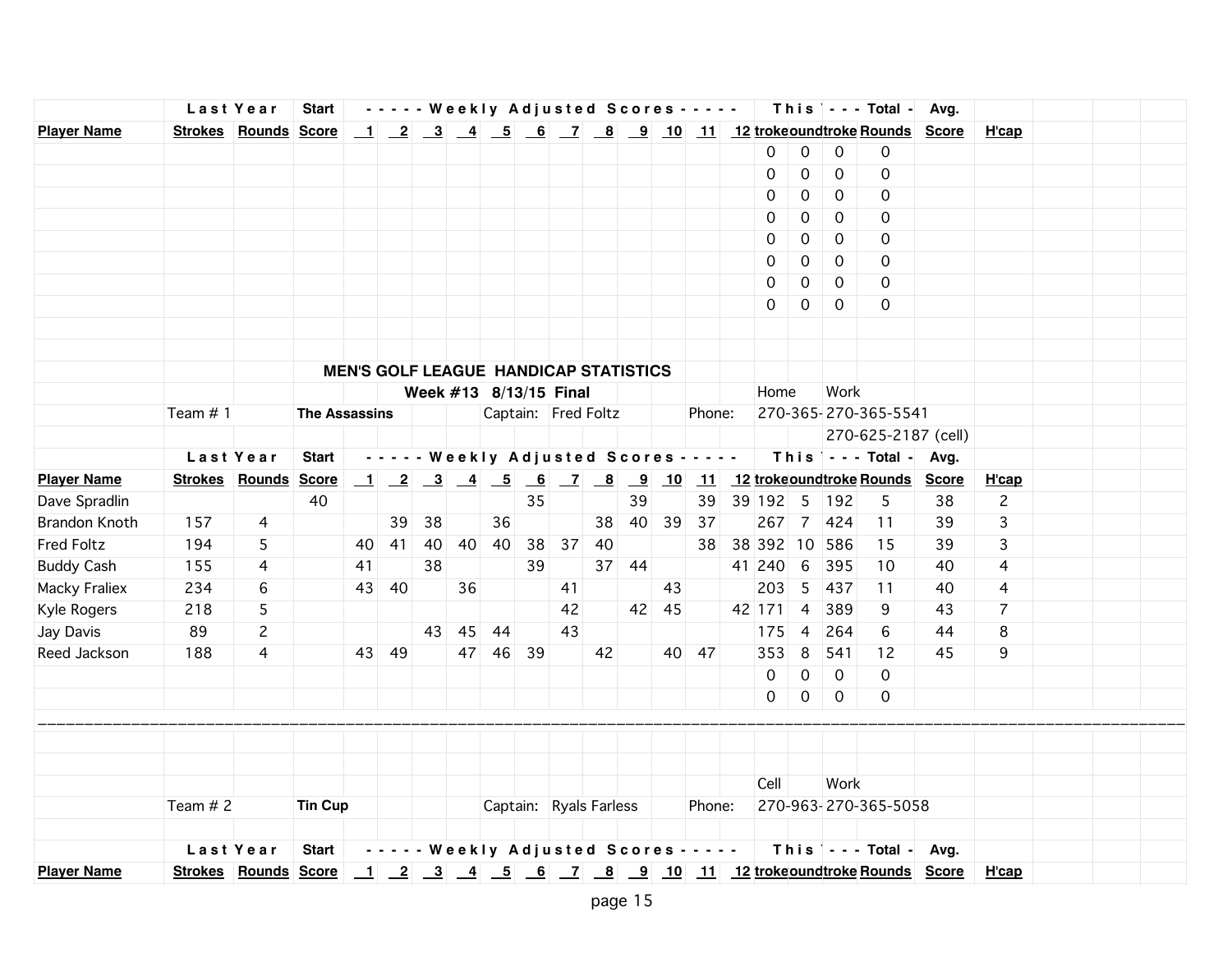| Lee Hughes           | 106       | 3                           |                         | 38                       | 39                         | 40                      | 37              | 41 | 39            | 38                        | 39 | 38 |    | 39                                         | 37 425                                                 | 11              | 531                 | 14                              | 38           | $\overline{c}$ |  |  |
|----------------------|-----------|-----------------------------|-------------------------|--------------------------|----------------------------|-------------------------|-----------------|----|---------------|---------------------------|----|----|----|--------------------------------------------|--------------------------------------------------------|-----------------|---------------------|---------------------------------|--------------|----------------|--|--|
| Michael Ortt         | 237       | 6                           |                         | 40                       | 41                         | 40                      |                 |    | 36            | 36                        | 37 |    | 39 |                                            | 269                                                    | 7               | 506                 | 13                              | 39           | 3              |  |  |
| Glenn Gray           | 118       | 3                           |                         |                          |                            | 40                      | 39              |    | 38            | 39                        |    |    | 44 |                                            | 39 239                                                 | $6\phantom{1}6$ | 357                 | 9                               | 40           | 4              |  |  |
| <b>Brian Egbert</b>  | 87        | $\overline{c}$              |                         | 45                       |                            | 39                      |                 |    | 41            |                           | 41 |    |    | 42                                         | 208                                                    | 5               | 295                 | 7                               | 42           | 6              |  |  |
| <b>Billy Hooks</b>   | 90        | $\overline{c}$              |                         |                          |                            |                         | 42              |    |               |                           |    | 42 | 45 |                                            | 129                                                    | 3               | 219                 | 5                               | 44           | 8              |  |  |
| Austin Boaz          | 81        | $\mathbf{2}$                |                         | 45                       | 46                         |                         | 46              | 44 |               |                           | 46 | 44 |    |                                            | 42 39 352                                              | 8               | 433                 | 10                              | 43           | $\overline{7}$ |  |  |
| <b>Ryals Farless</b> | 89        | $\overline{2}$              |                         |                          | 52                         |                         |                 | 47 |               | 45                        |    | 45 |    | 44                                         | 40 273                                                 | 6               | 362                 | 8                               | 45           | 9              |  |  |
|                      |           |                             |                         |                          |                            |                         |                 |    |               |                           |    |    |    |                                            | 0                                                      | $\mathbf 0$     | $\mathbf 0$         | 0                               |              |                |  |  |
|                      |           |                             |                         |                          |                            |                         |                 |    |               |                           |    |    |    |                                            | 0                                                      | $\mathbf 0$     | $\mathbf 0$         | 0                               |              |                |  |  |
|                      |           |                             |                         |                          |                            |                         |                 |    |               |                           |    |    |    |                                            | $\mathbf 0$                                            | 0               | $\mathbf 0$         | $\mathbf 0$                     |              |                |  |  |
|                      |           |                             |                         |                          |                            |                         |                 |    |               |                           |    |    |    |                                            | 0                                                      | 0               | $\mathbf 0$         | 0                               |              |                |  |  |
|                      |           |                             |                         |                          |                            |                         |                 |    |               |                           |    |    |    |                                            |                                                        |                 |                     |                                 |              |                |  |  |
|                      |           |                             |                         |                          |                            |                         |                 |    |               |                           |    |    |    |                                            |                                                        |                 |                     |                                 |              |                |  |  |
|                      |           |                             |                         |                          |                            |                         |                 |    |               |                           |    |    |    |                                            | Cell                                                   |                 | Work                |                                 |              |                |  |  |
|                      | Team $#3$ |                             | <b>Up &amp; Downers</b> |                          |                            |                         |                 |    |               | Captain: Jeff McDaniels   |    |    |    | Phone:                                     |                                                        |                 |                     | 270-365-5526                    |              |                |  |  |
|                      |           |                             |                         |                          |                            |                         |                 |    |               |                           |    |    |    |                                            |                                                        |                 |                     |                                 |              |                |  |  |
|                      |           | Last Year                   | <b>Start</b>            |                          |                            |                         |                 |    |               |                           |    |    |    | - - - - - Weekly Adjusted Scores - - - - - |                                                        |                 |                     | This $\vert$ - - - Total -      | Avg.         |                |  |  |
| <b>Player Name</b>   |           | <b>Strokes Rounds Score</b> |                         | $\overline{\phantom{0}}$ | $\overline{\phantom{0}}^2$ | $\overline{\mathbf{3}}$ | $\overline{-4}$ |    | $\frac{5}{6}$ |                           |    |    |    |                                            | <u>7 8 9 10 11 12 trokeoundtroke Rounds</u>            |                 |                     |                                 | <b>Score</b> | H'cap          |  |  |
| David Sullenger      |           |                             | 38                      |                          | 35                         |                         | 39              |    |               | 38                        |    |    | 38 |                                            | 35 223 6                                               |                 | 223                 | 6                               | 37           | $\mathbf{1}$   |  |  |
| Jeff McDaniels       | 114       | 3                           |                         | 38                       |                            |                         |                 | 36 | 39            |                           |    |    |    | 38                                         | 37 188                                                 | 5               | 302                 | 8                               | 38           | $\overline{c}$ |  |  |
| Joe McEnaney         |           |                             | 41                      |                          |                            |                         |                 | 40 | 39            | 36                        |    |    | 43 | 39                                         | 238                                                    | 6               | 238                 | 6                               | 40           | 4              |  |  |
| <b>Trent Burton</b>  | 88        | $\overline{c}$              |                         |                          |                            |                         |                 |    |               | 38                        |    | 43 |    |                                            | 81                                                     | $\mathbf{2}$    | 169                 | 4                               | 42           | 6              |  |  |
| <b>Bryan Cortner</b> | 208       | 5                           |                         | 45                       | 40                         |                         | 41              | 45 |               |                           | 48 | 45 | 48 |                                            | 44 356                                                 | 8               | 564                 | 13                              | 43           | $\overline{7}$ |  |  |
| Nathan Faughn        | 259       | 6                           |                         |                          | 40                         | 43                      | 45              |    |               |                           | 41 | 41 | 44 | 43                                         | 43 340                                                 | 8               | 599                 | 14                              | 43           | $\overline{7}$ |  |  |
| Roy Massey Sr        |           |                             | 48                      | 44                       |                            | 44                      |                 |    | 47            |                           |    | 44 |    |                                            | 227                                                    | 5               | 227                 | 5                               | 45           | 9              |  |  |
| Clay Farless         |           |                             | 47                      | 43                       |                            | 44                      | 48              | 47 |               | 46                        | 47 |    |    | 44                                         | 366                                                    | 8               | 366                 | 8                               | 46           | 10             |  |  |
| Chris McEnaney       |           |                             | 50                      |                          | 46                         | 49                      |                 |    | 44            |                           | 52 |    |    |                                            | 241                                                    | 5               | 241                 | 5                               | 48           | 12             |  |  |
|                      |           |                             |                         |                          |                            |                         |                 |    |               |                           |    |    |    |                                            | $\mathsf{O}$                                           | $\mathsf{O}$    | $\mathsf{O}\xspace$ | 0                               |              |                |  |  |
|                      |           |                             |                         |                          |                            |                         |                 |    |               |                           |    |    |    |                                            |                                                        |                 |                     |                                 |              |                |  |  |
|                      |           |                             |                         |                          |                            |                         |                 |    |               |                           |    |    |    |                                            |                                                        |                 |                     |                                 |              |                |  |  |
|                      |           |                             |                         |                          |                            |                         |                 |    |               |                           |    |    |    |                                            |                                                        |                 |                     |                                 |              |                |  |  |
|                      |           |                             |                         |                          |                            |                         |                 |    |               |                           |    |    |    |                                            | Cell                                                   |                 | Work                |                                 |              |                |  |  |
|                      | Team # 4  |                             | <b>Putt Pirates</b>     |                          |                            |                         |                 |    |               | Captain: Bruce McCalister |    |    |    | Phone:                                     |                                                        |                 |                     | 270-625-270-365-8000            |              |                |  |  |
|                      |           |                             |                         |                          |                            |                         |                 |    |               |                           |    |    |    |                                            |                                                        |                 |                     |                                 |              |                |  |  |
|                      |           | Last Year                   | <b>Start</b>            |                          |                            |                         |                 |    |               |                           |    |    |    |                                            | - - - - - Weekly Adjusted Scores - - - - -             |                 |                     | This $\vert$ - - - Total - Avg. |              |                |  |  |
| <b>Player Name</b>   |           | <b>Strokes Rounds Score</b> |                         |                          |                            |                         |                 |    |               |                           |    |    |    |                                            | 1 2 3 4 5 6 7 8 9 10 11 12 trokeoundtroke Rounds Score |                 |                     |                                 |              | H'cap          |  |  |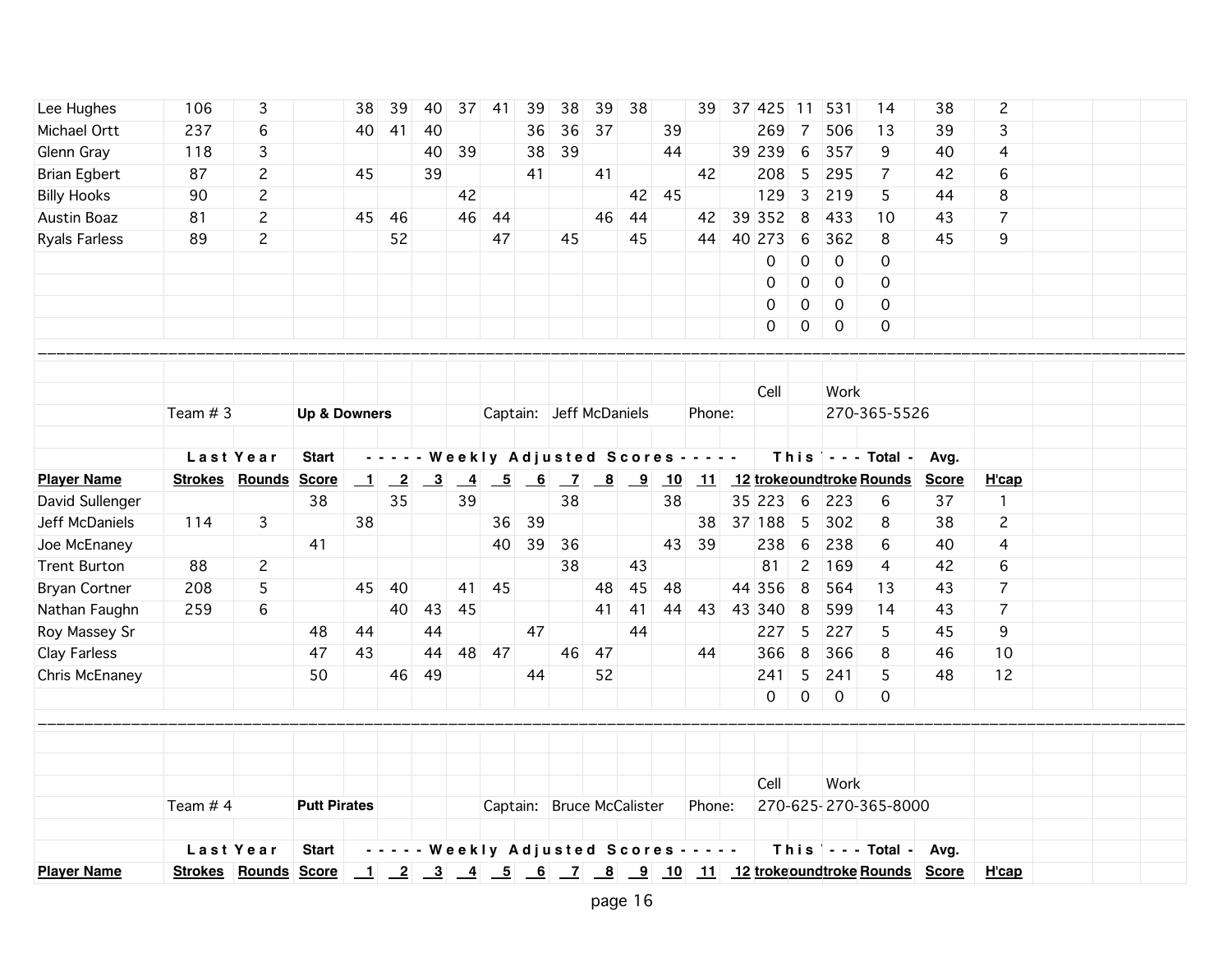| 39<br>39<br>3<br>196<br>5<br>37<br>37<br>40<br>43<br>40<br>41 355<br>9<br>39<br>14<br>Roy Massey Jr<br>248<br>37<br>37<br>36<br>38<br>42<br>9<br>595<br>15<br>6<br>42<br>38<br>41<br>36 347<br>40<br>4<br>46<br>8<br>5<br><b>Bruce McCalister</b><br>159<br>42<br>40<br>41<br>40<br>38<br>40 327<br>486<br>12<br>4<br>40<br>41<br>5<br>5<br>Jake Pepper<br>211<br>42<br>41<br>38<br>41<br>40<br>202<br>413<br>10<br>5<br>41<br>85<br>40 207<br>5<br>292<br>Kevin Freeman<br>2<br>38<br>39<br>44<br>$\overline{7}$<br>42<br>6<br>46<br>$\overline{7}$<br>Timmy Cartwright<br>42<br>390<br>9<br>562<br>172<br>4<br>45<br>44<br>42<br>42 47<br>48<br>38<br>42<br>13<br>43<br>48<br>48<br>49<br>188<br>$\overline{4}$<br>188<br>Mike Mathis<br>43<br>47<br>11<br>4<br>0<br>0<br>0<br>0<br>0<br>0<br>0<br>0<br>0<br>0<br>$\mathbf 0$<br>0<br>Work<br>Home<br>270-365-270-625-3367<br>Team $# 5$<br>Captain: Mike Boyd<br>Phone:<br><b>Rulers of the Ruff</b><br>Last Year<br>- - - - - Weekly Adjusted Scores - - - - -<br>This $\vert \cdot \cdot \cdot$ Total -<br><b>Start</b><br>Avg.<br><b>Player Name</b><br><b>Strokes Rounds Score</b><br>$\begin{array}{ c c c c c }\n\hline\n2 & 3 & 4 \\ \hline\n\end{array}$<br><u>5 6 7 8 9 10 11 12 trokeoundtroke Rounds</u><br>$\mathbf{\perp}$<br><b>Score</b><br>H'cap<br>34 37<br><b>Bruce Farmer</b><br>145<br>35<br>35<br>36<br>$177$ 5<br>322<br>$-0$<br>4<br>9<br>36<br>233<br>39<br>36 298<br>8<br>531<br>$\mathbf{2}$<br>Darren Swaner<br>6<br>39<br>35<br>36<br>36<br>40<br>38<br>37<br>14<br>40<br>38<br>366<br>5<br>Allen Dixon<br>206<br>5<br>42<br>40<br>160<br>$\overline{4}$<br>9<br>41<br>85<br>5<br>$\overline{7}$<br>$\overline{7}$<br>Mike Boyd<br>2<br>44<br>40<br>41<br>45<br>214<br>299<br>44<br>43<br>8<br>478<br>$\overline{7}$<br><b>Todd Griffin</b><br>133<br>3<br>45<br>41<br>38<br>44<br>42 44<br>42<br>49 345<br>11<br>43<br>45<br>47<br>44<br>46<br>228<br>5<br>Andy Viehland<br>217<br>5<br>46<br>445<br>10<br>45<br>9<br>8<br>9<br><b>Conrad Pressley</b><br>47<br>46<br>44<br>49<br>47<br>45 363<br>363<br>45<br>43<br>42<br>8<br>6<br><b>Steve Martin</b><br>50 50<br>50 45<br>51 293<br>439<br>49<br>13<br>146<br>3<br>9<br>47<br>$\mathsf{O}\xspace$<br>$\mathbf 0$<br>0<br>0<br>$\mathsf{O}$<br>$\mathbf 0$<br>0<br>0<br>Home<br>Cell<br>270-365-270-625-0543<br>Team $# 6$<br>Captain: Jack Blackburn<br>Phone:<br><b>Laid Back Bunch</b><br>- - - - - Weekly Adjusted Scores - - - - -<br>This $\vert$ - - - Total - Avg.<br>Last Year<br><b>Start</b><br><b>Player Name</b><br>H'cap | Michael Prowell |  |  | 39 |  |  |  |  |  |  | 551 |  |  |  |
|---------------------------------------------------------------------------------------------------------------------------------------------------------------------------------------------------------------------------------------------------------------------------------------------------------------------------------------------------------------------------------------------------------------------------------------------------------------------------------------------------------------------------------------------------------------------------------------------------------------------------------------------------------------------------------------------------------------------------------------------------------------------------------------------------------------------------------------------------------------------------------------------------------------------------------------------------------------------------------------------------------------------------------------------------------------------------------------------------------------------------------------------------------------------------------------------------------------------------------------------------------------------------------------------------------------------------------------------------------------------------------------------------------------------------------------------------------------------------------------------------------------------------------------------------------------------------------------------------------------------------------------------------------------------------------------------------------------------------------------------------------------------------------------------------------------------------------------------------------------------------------------------------------------------------------------------------------------------------------------------------------------------------------------------------------------------------------------------------------------------------------------------------------------------------------------------------------------------------------------------------------------------------------------------------------------------------------------------------------------------------------------------------------------------------------------------------------------------------------------------------------------------------------------------------------------------------|-----------------|--|--|----|--|--|--|--|--|--|-----|--|--|--|
|                                                                                                                                                                                                                                                                                                                                                                                                                                                                                                                                                                                                                                                                                                                                                                                                                                                                                                                                                                                                                                                                                                                                                                                                                                                                                                                                                                                                                                                                                                                                                                                                                                                                                                                                                                                                                                                                                                                                                                                                                                                                                                                                                                                                                                                                                                                                                                                                                                                                                                                                                                           |                 |  |  |    |  |  |  |  |  |  |     |  |  |  |
|                                                                                                                                                                                                                                                                                                                                                                                                                                                                                                                                                                                                                                                                                                                                                                                                                                                                                                                                                                                                                                                                                                                                                                                                                                                                                                                                                                                                                                                                                                                                                                                                                                                                                                                                                                                                                                                                                                                                                                                                                                                                                                                                                                                                                                                                                                                                                                                                                                                                                                                                                                           |                 |  |  |    |  |  |  |  |  |  |     |  |  |  |
|                                                                                                                                                                                                                                                                                                                                                                                                                                                                                                                                                                                                                                                                                                                                                                                                                                                                                                                                                                                                                                                                                                                                                                                                                                                                                                                                                                                                                                                                                                                                                                                                                                                                                                                                                                                                                                                                                                                                                                                                                                                                                                                                                                                                                                                                                                                                                                                                                                                                                                                                                                           |                 |  |  |    |  |  |  |  |  |  |     |  |  |  |
|                                                                                                                                                                                                                                                                                                                                                                                                                                                                                                                                                                                                                                                                                                                                                                                                                                                                                                                                                                                                                                                                                                                                                                                                                                                                                                                                                                                                                                                                                                                                                                                                                                                                                                                                                                                                                                                                                                                                                                                                                                                                                                                                                                                                                                                                                                                                                                                                                                                                                                                                                                           |                 |  |  |    |  |  |  |  |  |  |     |  |  |  |
|                                                                                                                                                                                                                                                                                                                                                                                                                                                                                                                                                                                                                                                                                                                                                                                                                                                                                                                                                                                                                                                                                                                                                                                                                                                                                                                                                                                                                                                                                                                                                                                                                                                                                                                                                                                                                                                                                                                                                                                                                                                                                                                                                                                                                                                                                                                                                                                                                                                                                                                                                                           |                 |  |  |    |  |  |  |  |  |  |     |  |  |  |
|                                                                                                                                                                                                                                                                                                                                                                                                                                                                                                                                                                                                                                                                                                                                                                                                                                                                                                                                                                                                                                                                                                                                                                                                                                                                                                                                                                                                                                                                                                                                                                                                                                                                                                                                                                                                                                                                                                                                                                                                                                                                                                                                                                                                                                                                                                                                                                                                                                                                                                                                                                           |                 |  |  |    |  |  |  |  |  |  |     |  |  |  |
|                                                                                                                                                                                                                                                                                                                                                                                                                                                                                                                                                                                                                                                                                                                                                                                                                                                                                                                                                                                                                                                                                                                                                                                                                                                                                                                                                                                                                                                                                                                                                                                                                                                                                                                                                                                                                                                                                                                                                                                                                                                                                                                                                                                                                                                                                                                                                                                                                                                                                                                                                                           |                 |  |  |    |  |  |  |  |  |  |     |  |  |  |
|                                                                                                                                                                                                                                                                                                                                                                                                                                                                                                                                                                                                                                                                                                                                                                                                                                                                                                                                                                                                                                                                                                                                                                                                                                                                                                                                                                                                                                                                                                                                                                                                                                                                                                                                                                                                                                                                                                                                                                                                                                                                                                                                                                                                                                                                                                                                                                                                                                                                                                                                                                           |                 |  |  |    |  |  |  |  |  |  |     |  |  |  |
|                                                                                                                                                                                                                                                                                                                                                                                                                                                                                                                                                                                                                                                                                                                                                                                                                                                                                                                                                                                                                                                                                                                                                                                                                                                                                                                                                                                                                                                                                                                                                                                                                                                                                                                                                                                                                                                                                                                                                                                                                                                                                                                                                                                                                                                                                                                                                                                                                                                                                                                                                                           |                 |  |  |    |  |  |  |  |  |  |     |  |  |  |
|                                                                                                                                                                                                                                                                                                                                                                                                                                                                                                                                                                                                                                                                                                                                                                                                                                                                                                                                                                                                                                                                                                                                                                                                                                                                                                                                                                                                                                                                                                                                                                                                                                                                                                                                                                                                                                                                                                                                                                                                                                                                                                                                                                                                                                                                                                                                                                                                                                                                                                                                                                           |                 |  |  |    |  |  |  |  |  |  |     |  |  |  |
|                                                                                                                                                                                                                                                                                                                                                                                                                                                                                                                                                                                                                                                                                                                                                                                                                                                                                                                                                                                                                                                                                                                                                                                                                                                                                                                                                                                                                                                                                                                                                                                                                                                                                                                                                                                                                                                                                                                                                                                                                                                                                                                                                                                                                                                                                                                                                                                                                                                                                                                                                                           |                 |  |  |    |  |  |  |  |  |  |     |  |  |  |
|                                                                                                                                                                                                                                                                                                                                                                                                                                                                                                                                                                                                                                                                                                                                                                                                                                                                                                                                                                                                                                                                                                                                                                                                                                                                                                                                                                                                                                                                                                                                                                                                                                                                                                                                                                                                                                                                                                                                                                                                                                                                                                                                                                                                                                                                                                                                                                                                                                                                                                                                                                           |                 |  |  |    |  |  |  |  |  |  |     |  |  |  |
|                                                                                                                                                                                                                                                                                                                                                                                                                                                                                                                                                                                                                                                                                                                                                                                                                                                                                                                                                                                                                                                                                                                                                                                                                                                                                                                                                                                                                                                                                                                                                                                                                                                                                                                                                                                                                                                                                                                                                                                                                                                                                                                                                                                                                                                                                                                                                                                                                                                                                                                                                                           |                 |  |  |    |  |  |  |  |  |  |     |  |  |  |
|                                                                                                                                                                                                                                                                                                                                                                                                                                                                                                                                                                                                                                                                                                                                                                                                                                                                                                                                                                                                                                                                                                                                                                                                                                                                                                                                                                                                                                                                                                                                                                                                                                                                                                                                                                                                                                                                                                                                                                                                                                                                                                                                                                                                                                                                                                                                                                                                                                                                                                                                                                           |                 |  |  |    |  |  |  |  |  |  |     |  |  |  |
|                                                                                                                                                                                                                                                                                                                                                                                                                                                                                                                                                                                                                                                                                                                                                                                                                                                                                                                                                                                                                                                                                                                                                                                                                                                                                                                                                                                                                                                                                                                                                                                                                                                                                                                                                                                                                                                                                                                                                                                                                                                                                                                                                                                                                                                                                                                                                                                                                                                                                                                                                                           |                 |  |  |    |  |  |  |  |  |  |     |  |  |  |
|                                                                                                                                                                                                                                                                                                                                                                                                                                                                                                                                                                                                                                                                                                                                                                                                                                                                                                                                                                                                                                                                                                                                                                                                                                                                                                                                                                                                                                                                                                                                                                                                                                                                                                                                                                                                                                                                                                                                                                                                                                                                                                                                                                                                                                                                                                                                                                                                                                                                                                                                                                           |                 |  |  |    |  |  |  |  |  |  |     |  |  |  |
|                                                                                                                                                                                                                                                                                                                                                                                                                                                                                                                                                                                                                                                                                                                                                                                                                                                                                                                                                                                                                                                                                                                                                                                                                                                                                                                                                                                                                                                                                                                                                                                                                                                                                                                                                                                                                                                                                                                                                                                                                                                                                                                                                                                                                                                                                                                                                                                                                                                                                                                                                                           |                 |  |  |    |  |  |  |  |  |  |     |  |  |  |
|                                                                                                                                                                                                                                                                                                                                                                                                                                                                                                                                                                                                                                                                                                                                                                                                                                                                                                                                                                                                                                                                                                                                                                                                                                                                                                                                                                                                                                                                                                                                                                                                                                                                                                                                                                                                                                                                                                                                                                                                                                                                                                                                                                                                                                                                                                                                                                                                                                                                                                                                                                           |                 |  |  |    |  |  |  |  |  |  |     |  |  |  |
|                                                                                                                                                                                                                                                                                                                                                                                                                                                                                                                                                                                                                                                                                                                                                                                                                                                                                                                                                                                                                                                                                                                                                                                                                                                                                                                                                                                                                                                                                                                                                                                                                                                                                                                                                                                                                                                                                                                                                                                                                                                                                                                                                                                                                                                                                                                                                                                                                                                                                                                                                                           |                 |  |  |    |  |  |  |  |  |  |     |  |  |  |
|                                                                                                                                                                                                                                                                                                                                                                                                                                                                                                                                                                                                                                                                                                                                                                                                                                                                                                                                                                                                                                                                                                                                                                                                                                                                                                                                                                                                                                                                                                                                                                                                                                                                                                                                                                                                                                                                                                                                                                                                                                                                                                                                                                                                                                                                                                                                                                                                                                                                                                                                                                           |                 |  |  |    |  |  |  |  |  |  |     |  |  |  |
|                                                                                                                                                                                                                                                                                                                                                                                                                                                                                                                                                                                                                                                                                                                                                                                                                                                                                                                                                                                                                                                                                                                                                                                                                                                                                                                                                                                                                                                                                                                                                                                                                                                                                                                                                                                                                                                                                                                                                                                                                                                                                                                                                                                                                                                                                                                                                                                                                                                                                                                                                                           |                 |  |  |    |  |  |  |  |  |  |     |  |  |  |
|                                                                                                                                                                                                                                                                                                                                                                                                                                                                                                                                                                                                                                                                                                                                                                                                                                                                                                                                                                                                                                                                                                                                                                                                                                                                                                                                                                                                                                                                                                                                                                                                                                                                                                                                                                                                                                                                                                                                                                                                                                                                                                                                                                                                                                                                                                                                                                                                                                                                                                                                                                           |                 |  |  |    |  |  |  |  |  |  |     |  |  |  |
|                                                                                                                                                                                                                                                                                                                                                                                                                                                                                                                                                                                                                                                                                                                                                                                                                                                                                                                                                                                                                                                                                                                                                                                                                                                                                                                                                                                                                                                                                                                                                                                                                                                                                                                                                                                                                                                                                                                                                                                                                                                                                                                                                                                                                                                                                                                                                                                                                                                                                                                                                                           |                 |  |  |    |  |  |  |  |  |  |     |  |  |  |
|                                                                                                                                                                                                                                                                                                                                                                                                                                                                                                                                                                                                                                                                                                                                                                                                                                                                                                                                                                                                                                                                                                                                                                                                                                                                                                                                                                                                                                                                                                                                                                                                                                                                                                                                                                                                                                                                                                                                                                                                                                                                                                                                                                                                                                                                                                                                                                                                                                                                                                                                                                           |                 |  |  |    |  |  |  |  |  |  |     |  |  |  |
|                                                                                                                                                                                                                                                                                                                                                                                                                                                                                                                                                                                                                                                                                                                                                                                                                                                                                                                                                                                                                                                                                                                                                                                                                                                                                                                                                                                                                                                                                                                                                                                                                                                                                                                                                                                                                                                                                                                                                                                                                                                                                                                                                                                                                                                                                                                                                                                                                                                                                                                                                                           |                 |  |  |    |  |  |  |  |  |  |     |  |  |  |
|                                                                                                                                                                                                                                                                                                                                                                                                                                                                                                                                                                                                                                                                                                                                                                                                                                                                                                                                                                                                                                                                                                                                                                                                                                                                                                                                                                                                                                                                                                                                                                                                                                                                                                                                                                                                                                                                                                                                                                                                                                                                                                                                                                                                                                                                                                                                                                                                                                                                                                                                                                           |                 |  |  |    |  |  |  |  |  |  |     |  |  |  |
|                                                                                                                                                                                                                                                                                                                                                                                                                                                                                                                                                                                                                                                                                                                                                                                                                                                                                                                                                                                                                                                                                                                                                                                                                                                                                                                                                                                                                                                                                                                                                                                                                                                                                                                                                                                                                                                                                                                                                                                                                                                                                                                                                                                                                                                                                                                                                                                                                                                                                                                                                                           |                 |  |  |    |  |  |  |  |  |  |     |  |  |  |
|                                                                                                                                                                                                                                                                                                                                                                                                                                                                                                                                                                                                                                                                                                                                                                                                                                                                                                                                                                                                                                                                                                                                                                                                                                                                                                                                                                                                                                                                                                                                                                                                                                                                                                                                                                                                                                                                                                                                                                                                                                                                                                                                                                                                                                                                                                                                                                                                                                                                                                                                                                           |                 |  |  |    |  |  |  |  |  |  |     |  |  |  |
|                                                                                                                                                                                                                                                                                                                                                                                                                                                                                                                                                                                                                                                                                                                                                                                                                                                                                                                                                                                                                                                                                                                                                                                                                                                                                                                                                                                                                                                                                                                                                                                                                                                                                                                                                                                                                                                                                                                                                                                                                                                                                                                                                                                                                                                                                                                                                                                                                                                                                                                                                                           |                 |  |  |    |  |  |  |  |  |  |     |  |  |  |
|                                                                                                                                                                                                                                                                                                                                                                                                                                                                                                                                                                                                                                                                                                                                                                                                                                                                                                                                                                                                                                                                                                                                                                                                                                                                                                                                                                                                                                                                                                                                                                                                                                                                                                                                                                                                                                                                                                                                                                                                                                                                                                                                                                                                                                                                                                                                                                                                                                                                                                                                                                           |                 |  |  |    |  |  |  |  |  |  |     |  |  |  |
|                                                                                                                                                                                                                                                                                                                                                                                                                                                                                                                                                                                                                                                                                                                                                                                                                                                                                                                                                                                                                                                                                                                                                                                                                                                                                                                                                                                                                                                                                                                                                                                                                                                                                                                                                                                                                                                                                                                                                                                                                                                                                                                                                                                                                                                                                                                                                                                                                                                                                                                                                                           |                 |  |  |    |  |  |  |  |  |  |     |  |  |  |
|                                                                                                                                                                                                                                                                                                                                                                                                                                                                                                                                                                                                                                                                                                                                                                                                                                                                                                                                                                                                                                                                                                                                                                                                                                                                                                                                                                                                                                                                                                                                                                                                                                                                                                                                                                                                                                                                                                                                                                                                                                                                                                                                                                                                                                                                                                                                                                                                                                                                                                                                                                           |                 |  |  |    |  |  |  |  |  |  |     |  |  |  |
|                                                                                                                                                                                                                                                                                                                                                                                                                                                                                                                                                                                                                                                                                                                                                                                                                                                                                                                                                                                                                                                                                                                                                                                                                                                                                                                                                                                                                                                                                                                                                                                                                                                                                                                                                                                                                                                                                                                                                                                                                                                                                                                                                                                                                                                                                                                                                                                                                                                                                                                                                                           |                 |  |  |    |  |  |  |  |  |  |     |  |  |  |
|                                                                                                                                                                                                                                                                                                                                                                                                                                                                                                                                                                                                                                                                                                                                                                                                                                                                                                                                                                                                                                                                                                                                                                                                                                                                                                                                                                                                                                                                                                                                                                                                                                                                                                                                                                                                                                                                                                                                                                                                                                                                                                                                                                                                                                                                                                                                                                                                                                                                                                                                                                           |                 |  |  |    |  |  |  |  |  |  |     |  |  |  |
|                                                                                                                                                                                                                                                                                                                                                                                                                                                                                                                                                                                                                                                                                                                                                                                                                                                                                                                                                                                                                                                                                                                                                                                                                                                                                                                                                                                                                                                                                                                                                                                                                                                                                                                                                                                                                                                                                                                                                                                                                                                                                                                                                                                                                                                                                                                                                                                                                                                                                                                                                                           |                 |  |  |    |  |  |  |  |  |  |     |  |  |  |
|                                                                                                                                                                                                                                                                                                                                                                                                                                                                                                                                                                                                                                                                                                                                                                                                                                                                                                                                                                                                                                                                                                                                                                                                                                                                                                                                                                                                                                                                                                                                                                                                                                                                                                                                                                                                                                                                                                                                                                                                                                                                                                                                                                                                                                                                                                                                                                                                                                                                                                                                                                           |                 |  |  |    |  |  |  |  |  |  |     |  |  |  |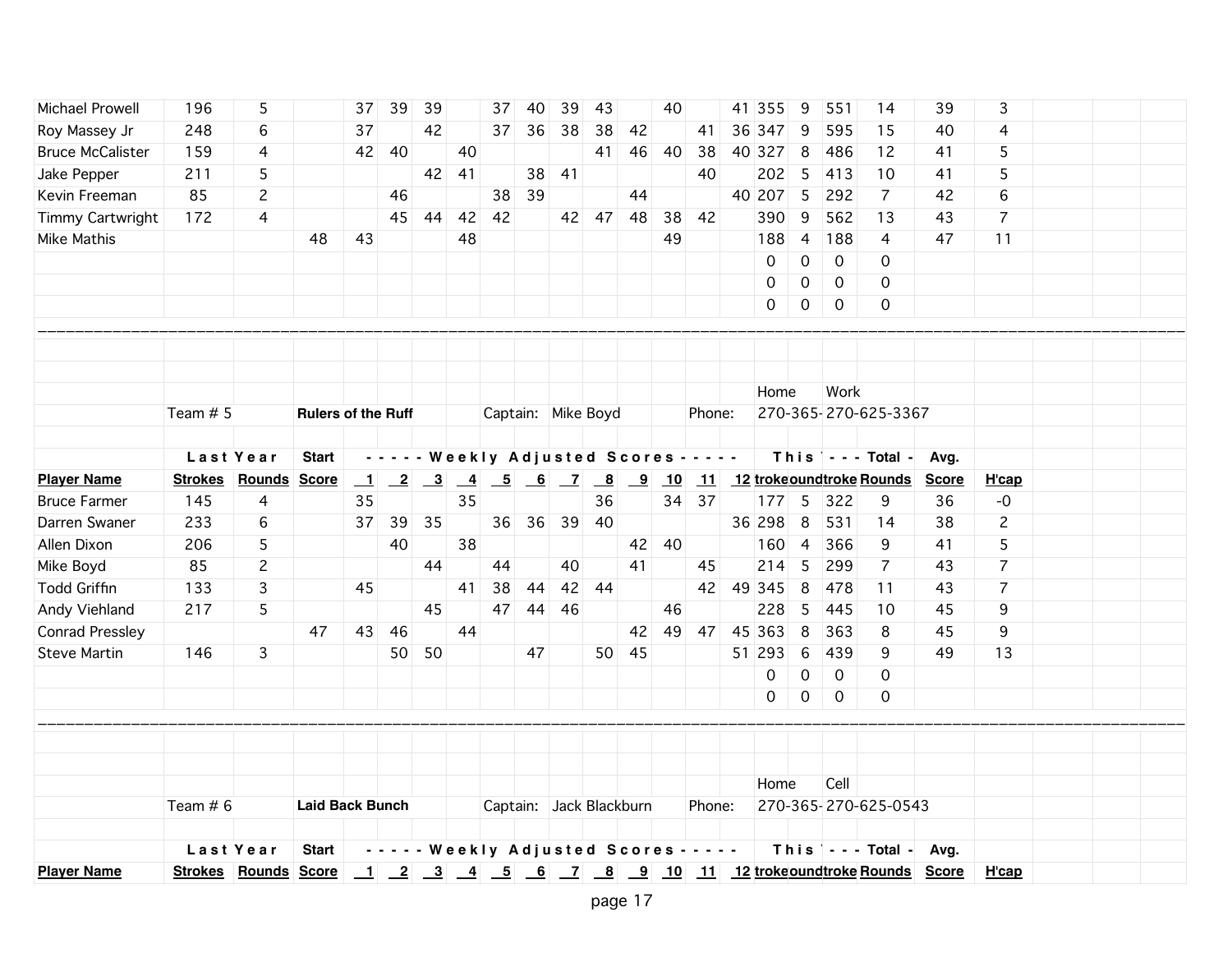| Steve Kukahiko     | 119        | 3                           |                      |                  | 43                         |    |    |                                                                     |       | 37 39 42                                     |    |    |       |        | 161                                                    | $\overline{4}$ | 280              | 7                                      | 40   | 4     |  |  |
|--------------------|------------|-----------------------------|----------------------|------------------|----------------------------|----|----|---------------------------------------------------------------------|-------|----------------------------------------------|----|----|-------|--------|--------------------------------------------------------|----------------|------------------|----------------------------------------|------|-------|--|--|
| Ronnie Cash        | 201        | 5                           |                      | 43               |                            |    |    |                                                                     | 40    |                                              | 37 |    | 43 42 |        | 36 241                                                 | 6              | 442              | 11                                     | 40   | 4     |  |  |
| Jack Blackburn     | 124        | 3                           |                      |                  |                            | 44 |    |                                                                     |       |                                              | 38 |    |       |        | 41 37 160                                              | $\overline{4}$ | 284              | $\overline{7}$                         | 41   | 5     |  |  |
| Eddie Tosh         | 248        | 6                           |                      | 44               | 40                         | 43 | 40 | 41                                                                  |       |                                              |    | 38 |       | 40 45  | 331                                                    | 8              | 579              | 14                                     | 41   | 5     |  |  |
| Wayne Cash         |            |                             | 44                   |                  | 39                         | 43 | 41 |                                                                     | 41    | 42                                           |    |    |       |        | 250                                                    | 6              | 250              | 6                                      | 42   | 6     |  |  |
| Mickey Bayer       | 141        | 3                           |                      | 43               |                            |    | 43 |                                                                     | 44    | 43                                           | 45 | 38 | 43    | 50     | 349                                                    | 8              | 490              | 11                                     | 45   | 9     |  |  |
| Brian Wynn         | 185        | 4                           |                      |                  | 49                         |    |    | 45                                                                  |       |                                              | 48 |    | 44    |        | 41 227                                                 | 5              | 412              | 9                                      | 46   | 10    |  |  |
| Norman Jackson     |            |                             | 49                   | 46               |                            | 48 | 51 | 50                                                                  |       | 50                                           |    | 48 |       |        | 48 49 439                                              | 9              | 439              | 9                                      | 49   | 13    |  |  |
|                    |            |                             |                      |                  |                            |    |    |                                                                     |       |                                              |    |    |       |        | 0                                                      | $\mathbf 0$    | $\mathbf 0$      | $\Omega$                               |      |       |  |  |
|                    |            |                             |                      |                  |                            |    |    |                                                                     |       |                                              |    |    |       |        | $\mathsf{O}$                                           | $\mathbf 0$    | $\mathbf 0$      | $\mathbf 0$                            |      |       |  |  |
|                    |            |                             |                      |                  |                            |    |    |                                                                     |       |                                              |    |    |       |        |                                                        |                |                  |                                        |      |       |  |  |
|                    |            |                             |                      |                  |                            |    |    |                                                                     |       |                                              |    |    |       |        |                                                        |                |                  |                                        |      |       |  |  |
|                    |            |                             |                      |                  |                            |    |    |                                                                     |       |                                              |    |    |       |        |                                                        |                |                  |                                        |      |       |  |  |
|                    |            |                             |                      |                  |                            |    |    |                                                                     |       |                                              |    |    |       |        | Home                                                   |                | Work             |                                        |      |       |  |  |
|                    | Team $# 7$ |                             |                      |                  |                            |    |    | Captain:                                                            |       |                                              |    |    |       | Phone: |                                                        |                |                  |                                        |      |       |  |  |
|                    |            |                             |                      |                  |                            |    |    |                                                                     |       |                                              |    |    |       |        |                                                        |                |                  |                                        |      |       |  |  |
|                    |            | Last Year                   | <b>Start</b>         |                  |                            |    |    |                                                                     |       |                                              |    |    |       |        | - - - - - Weekly Adjusted Scores - - - - -             |                |                  | This $\vert \cdot \cdot \cdot$ Total - | Avg. |       |  |  |
| <b>Player Name</b> |            | <b>Strokes Rounds Score</b> |                      |                  |                            |    |    |                                                                     |       |                                              |    |    |       |        | 1 2 3 4 5 6 7 8 9 10 11 12 trokeoundtroke Rounds Score |                |                  |                                        |      | H'cap |  |  |
|                    |            |                             |                      |                  |                            |    |    |                                                                     |       |                                              |    |    |       |        | 0                                                      | $\mathbf 0$    | 0                | $\mathsf{O}$                           |      |       |  |  |
|                    |            |                             |                      |                  |                            |    |    |                                                                     |       |                                              |    |    |       |        | 0                                                      | $\mathbf 0$    | 0                | 0                                      |      |       |  |  |
|                    |            |                             |                      |                  |                            |    |    |                                                                     |       |                                              |    |    |       |        | 0                                                      | 0              | $\mathbf 0$      | 0                                      |      |       |  |  |
|                    |            |                             |                      |                  |                            |    |    |                                                                     |       |                                              |    |    |       |        | 0                                                      | 0              | 0                | 0                                      |      |       |  |  |
|                    |            |                             |                      |                  |                            |    |    |                                                                     |       |                                              |    |    |       |        | $\mathbf 0$                                            | 0              | $\mathbf 0$      | $\mathbf 0$                            |      |       |  |  |
|                    |            |                             |                      |                  |                            |    |    |                                                                     |       |                                              |    |    |       |        | 0                                                      | 0              | $\mathbf 0$      | 0                                      |      |       |  |  |
|                    |            |                             |                      |                  |                            |    |    |                                                                     |       |                                              |    |    |       |        | 0                                                      | 0              | $\mathbf 0$      | $\mathbf 0$                            |      |       |  |  |
|                    |            |                             |                      |                  |                            |    |    |                                                                     |       |                                              |    |    |       |        | $\Omega$                                               | 0              | $\Omega$         | 0                                      |      |       |  |  |
|                    |            |                             |                      |                  |                            |    |    |                                                                     |       |                                              |    |    |       |        |                                                        |                |                  |                                        |      |       |  |  |
|                    |            |                             |                      |                  |                            |    |    |                                                                     |       |                                              |    |    |       |        |                                                        |                |                  |                                        |      |       |  |  |
|                    |            |                             |                      |                  |                            |    |    |                                                                     |       | <b>MEN'S GOLF LEAGUE HANDICAP STATISTICS</b> |    |    |       |        |                                                        |                |                  |                                        |      |       |  |  |
|                    |            |                             |                      |                  |                            |    |    |                                                                     |       | Week #9 8/14/14 Final                        |    |    |       |        | Home                                                   |                | Work             |                                        |      |       |  |  |
|                    | Team $# 1$ |                             | <b>The Assassins</b> |                  |                            |    |    |                                                                     |       | Captain: Fred Foltz                          |    |    |       | Phone: |                                                        |                | 365-900(365-5541 |                                        |      |       |  |  |
|                    |            |                             |                      |                  |                            |    |    |                                                                     |       |                                              |    |    |       |        |                                                        |                |                  | 625-2187 (cell)                        |      |       |  |  |
|                    |            | Last Year                   | <b>Start</b>         |                  |                            |    |    |                                                                     |       | - - - - - Weekly Adjusted Scores - - - - -   |    |    |       |        |                                                        |                |                  | This $\vert$ - - - Total - Avg.        |      |       |  |  |
| <b>Player Name</b> |            | Strokes Rounds Score        |                      | $\mathbf{\perp}$ | $\overline{\phantom{0}}^2$ |    |    | $\begin{array}{ c c c c c } \hline 3 & 4 & 5 \\ \hline \end{array}$ |       |                                              |    |    |       |        | <u>6 7 8 9 10 11 12 trokeoundtroke Rounds</u> Score    |                |                  |                                        |      | H'cap |  |  |
| Macky Fraliex      |            |                             | 41                   | 38               | 40                         | 42 |    | 33                                                                  |       | 40                                           |    |    |       |        | 234 6                                                  |                | 234              | 6                                      | 39   | 3     |  |  |
| Brandon Knoth      | 118        | 3                           |                      | 42               |                            | 39 |    |                                                                     | 39 37 |                                              |    |    |       |        |                                                        |                | 157 4 275        | $\overline{7}$                         | 39   | 3     |  |  |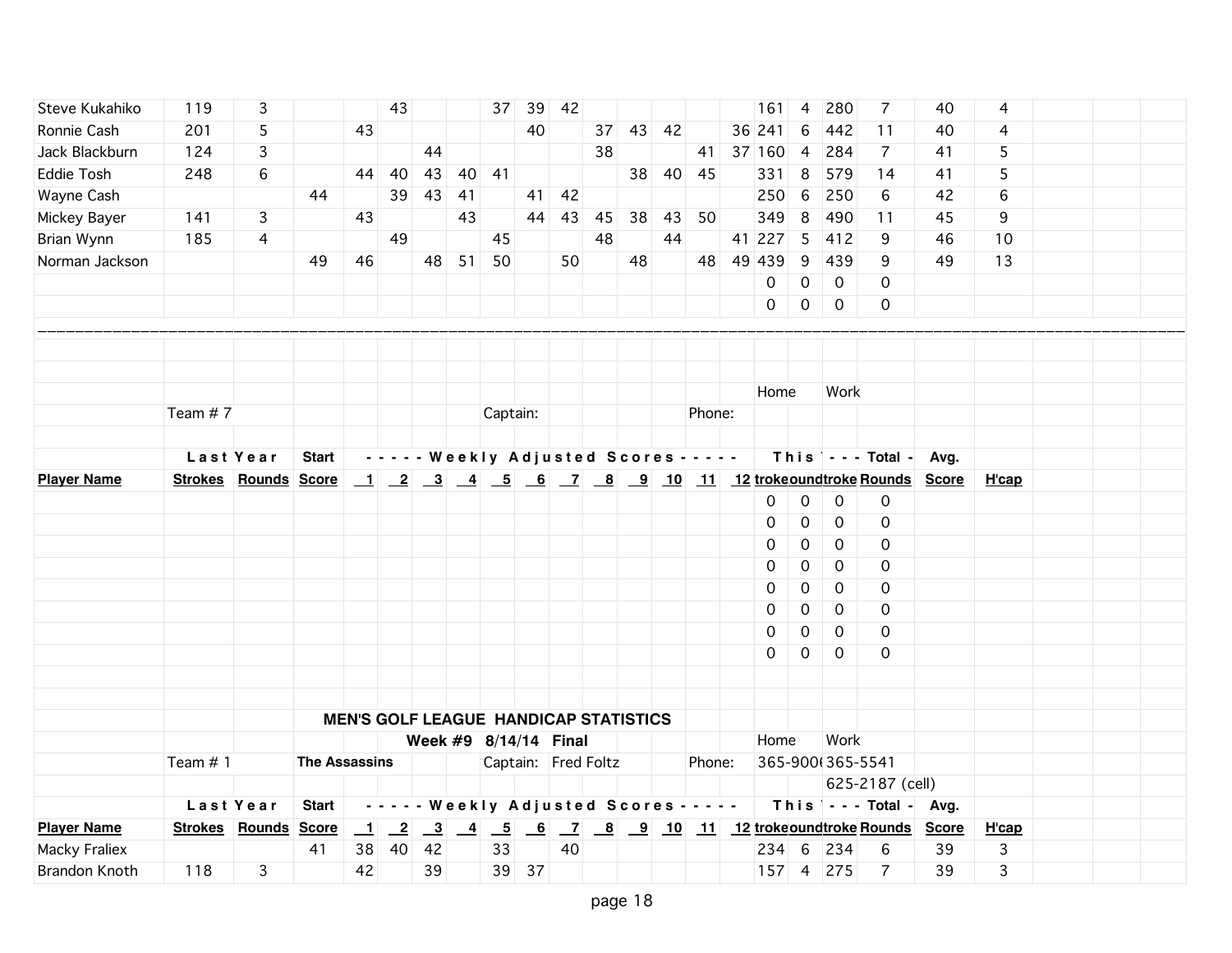| <b>Buddy Cash</b>    | 120                         | 3            |                         |                  | 38                         |                                                                               |                 | 39 |               | 42      |                        | 36 |                                            | 155                                         | $\overline{4}$ | 275              | 7                                      | 39           | 3              |  |  |
|----------------------|-----------------------------|--------------|-------------------------|------------------|----------------------------|-------------------------------------------------------------------------------|-----------------|----|---------------|---------|------------------------|----|--------------------------------------------|---------------------------------------------|----------------|------------------|----------------------------------------|--------------|----------------|--|--|
| Fred Foltz           | 208                         | 5            |                         | 39               |                            | 38                                                                            |                 |    | 39            | 39      |                        | 39 |                                            | 194                                         | 5              | 402              | 10                                     | 40           | 4              |  |  |
| Kyle Rogers          | 171                         | 4            |                         | 43               |                            | 43                                                                            |                 |    |               | 43 45   |                        | 44 |                                            | 218                                         | 5              | 389              | 9                                      | 43           | $\overline{7}$ |  |  |
| Jay Davis            | 86                          | $\mathsf{S}$ |                         |                  | 45                         |                                                                               |                 |    |               |         |                        | 44 |                                            | 89                                          | $\overline{c}$ | 175              | 4                                      | 44           | 8              |  |  |
| Reed Jackson         |                             |              | 47                      |                  | 50                         |                                                                               |                 |    | 46 45         |         |                        |    |                                            | 188                                         | $\overline{4}$ | 188              | 4                                      | 47           | 11             |  |  |
|                      |                             |              |                         |                  |                            |                                                                               |                 |    |               |         |                        |    |                                            | $\mathbf 0$                                 | $\mathbf 0$    | $\mathbf 0$      | 0                                      |              |                |  |  |
|                      |                             |              |                         |                  |                            |                                                                               |                 |    |               |         |                        |    |                                            | 0                                           | $\mathsf{O}$   | $\mathbf 0$      | 0                                      |              |                |  |  |
|                      |                             |              |                         |                  |                            |                                                                               |                 |    |               |         |                        |    |                                            | 0                                           | $\mathsf{O}$   | $\mathbf 0$      | $\mathbf 0$                            |              |                |  |  |
|                      |                             |              |                         |                  |                            |                                                                               |                 |    |               |         |                        |    |                                            |                                             |                |                  |                                        |              |                |  |  |
|                      |                             |              |                         |                  |                            |                                                                               |                 |    |               |         |                        |    |                                            |                                             |                |                  |                                        |              |                |  |  |
|                      |                             |              |                         |                  |                            |                                                                               |                 |    |               |         |                        |    |                                            |                                             |                |                  |                                        |              |                |  |  |
|                      |                             |              |                         |                  |                            |                                                                               |                 |    |               |         |                        |    |                                            | Cell                                        |                | Work             |                                        |              |                |  |  |
|                      | Team $# 2$ Tin Cup          |              |                         |                  |                            |                                                                               |                 |    |               |         | Captain: Ryals Farless |    | Phone:                                     |                                             |                | 963-0883365-5058 |                                        |              |                |  |  |
|                      |                             |              |                         |                  |                            |                                                                               |                 |    |               |         |                        |    |                                            |                                             |                |                  |                                        |              |                |  |  |
|                      |                             | Last Year    | <b>Start</b>            |                  |                            |                                                                               |                 |    |               |         |                        |    | - - - - - Weekly Adjusted Scores - - - - - |                                             |                |                  | This $\vert$ - - - Total -             | Avg.         |                |  |  |
| <b>Player Name</b>   | <b>Strokes Rounds Score</b> |              |                         | $\perp$          |                            | $\begin{array}{ c c c c c c c c } \hline 2 & 3 & 4 & 5 \\ \hline \end{array}$ |                 |    |               |         |                        |    |                                            | 6 7 8 9 10 11 12 trokeoundtroke Rounds      |                |                  |                                        | <b>Score</b> | H'cap          |  |  |
| Lee Hughes           | 115                         | 3            |                         | 39               |                            |                                                                               |                 |    | 33            |         |                        | 34 |                                            | 106                                         | $\overline{3}$ | 221              | 6                                      | 37           | $\mathbf{1}$   |  |  |
| Michael Blythe       |                             |              | 42                      |                  |                            |                                                                               |                 | 39 | 34            |         |                        | 41 |                                            | 156                                         | $\overline{4}$ | 156              | 4                                      | 39           | 3              |  |  |
| <b>Tyler Beshear</b> | 117                         | 3            |                         |                  |                            |                                                                               |                 |    | 39            |         |                        |    |                                            | 39                                          | $\overline{1}$ | 156              | 4                                      | 39           | 3              |  |  |
| David Wurtman        | 166                         | 4            |                         |                  | 34                         |                                                                               |                 | 39 |               | 36      |                        |    |                                            | 109                                         | 3              | 275              | $\overline{7}$                         | 39           | 3              |  |  |
| Glenn Gray           |                             |              | 41                      | 41               |                            |                                                                               |                 |    |               |         |                        | 36 |                                            | 118                                         | $\mathbf{3}$   | 118              | 3                                      | 39           | 3              |  |  |
| Michael Ortt         |                             |              | 41                      | 40               | 39                         | 39                                                                            |                 | 36 |               | 42      |                        |    |                                            | 237                                         | 6              | 237              | 6                                      | 40           | 4              |  |  |
| Craig Wyatt          | 163                         | 4            |                         |                  | 41                         | 42                                                                            |                 |    |               | 42      |                        |    |                                            | 125                                         | $\mathbf{3}$   | 288              | 7                                      | 41           | 5              |  |  |
| <b>Brian Egbert</b>  | 173                         | 4            |                         |                  | 45                         |                                                                               |                 |    |               |         |                        | 42 |                                            | 87                                          | $\overline{2}$ | 260              | 6                                      | 43           | $\overline{7}$ |  |  |
| Austin Boaz          | 223                         | 5            |                         | 43               |                            |                                                                               |                 |    | 38            |         |                        |    |                                            | 81                                          | $\overline{c}$ | 304              | 7                                      | 43           | $\overline{7}$ |  |  |
| <b>Ryals Farless</b> | 138                         | 3            |                         |                  |                            | 42                                                                            |                 |    |               | 47      |                        |    |                                            | 89                                          | $\mathbf{2}$   | 227              | 5                                      | 45           | 9              |  |  |
| <b>Billy Hooks</b>   | 199                         | 4            |                         |                  |                            | 45                                                                            |                 | 45 |               |         |                        |    |                                            | 90                                          | $2^{\circ}$    | 289              | 6                                      | 48           | 12             |  |  |
|                      |                             |              |                         |                  |                            |                                                                               |                 |    |               |         |                        |    |                                            |                                             |                |                  |                                        |              |                |  |  |
|                      |                             |              |                         |                  |                            |                                                                               |                 |    |               |         |                        |    |                                            | Cell                                        |                | Work             |                                        |              |                |  |  |
|                      | Team $#3$                   |              | <b>Up &amp; Downers</b> |                  |                            |                                                                               |                 |    |               |         | Captain: Nathan Faughn |    | Phone:                                     | 625-3405                                    |                |                  |                                        |              |                |  |  |
|                      |                             |              |                         |                  |                            |                                                                               |                 |    |               |         |                        |    |                                            |                                             |                |                  |                                        |              |                |  |  |
|                      |                             | Last Year    | <b>Start</b>            |                  |                            |                                                                               |                 |    |               |         |                        |    | - - - - - Weekly Adjusted Scores - - - - - |                                             |                |                  | This $\vert \cdot \cdot \cdot$ Total - | Avg.         |                |  |  |
| <b>Player Name</b>   | Strokes Rounds Score        |              |                         | $\mathbf{\perp}$ | $\overline{\phantom{0}}^2$ | $\overline{\phantom{0}3}$                                                     | $\overline{-4}$ |    | $\frac{5}{6}$ |         |                        |    |                                            | <u>7 8 9 10 11 12 trokeoundtroke Rounds</u> |                |                  |                                        | <b>Score</b> | H'cap          |  |  |
| Jeff McDaniels       | 118                         | 3            |                         |                  |                            | 42                                                                            |                 |    |               | $35$ 37 |                        |    |                                            | $114$                                       | $\overline{3}$ | 232              | 6                                      | 39           | 3              |  |  |
| Johnson Dorroh       | 163                         | 4            |                         | 42               |                            | $37$ 35                                                                       |                 |    | 39 36         |         |                        | 36 |                                            | $225$ 6                                     |                | 388              | 10                                     | 39           | 3              |  |  |
|                      |                             |              |                         |                  |                            |                                                                               |                 |    |               |         |                        |    |                                            |                                             |                |                  |                                        |              |                |  |  |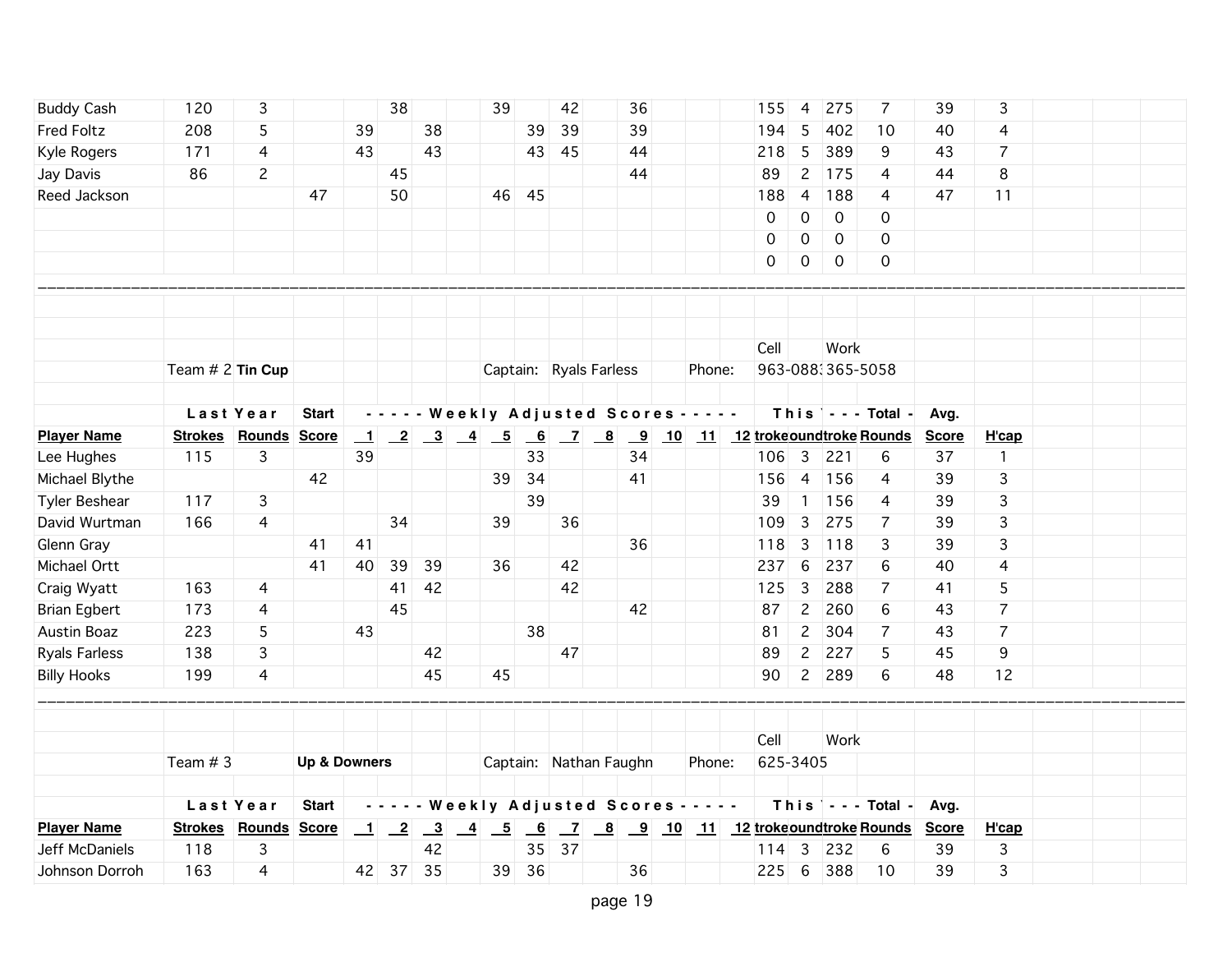| <b>Trent Burton</b>     | 166        | 4                    |                           |                          | 45                        |                         |                                            |      |    | 43                 |                           |        | 88       | $\overline{c}$ | 254         | 6                                                   | 42           | 6              |  |
|-------------------------|------------|----------------------|---------------------------|--------------------------|---------------------------|-------------------------|--------------------------------------------|------|----|--------------------|---------------------------|--------|----------|----------------|-------------|-----------------------------------------------------|--------------|----------------|--|
| Nathan Faughn           | 130        | 3                    |                           | 43                       | 44                        | 40                      |                                            | 44   | 43 |                    | 45                        |        | 259      | 6              | 389         | 9                                                   | 43           | 7              |  |
| <b>Bryan Cortner</b>    | 175        | 4                    |                           | 44                       | 41                        |                         |                                            | 42   | 40 | 41                 |                           |        | 208      | 5              | 383         | 9                                                   | 43           | $\overline{7}$ |  |
| Ed Minton (Sparkey)     |            |                      | 50                        | 48                       |                           | 48                      |                                            | 49   |    | 48                 | 50                        |        | 293      | 6              | 293         | 6                                                   | 49           | 13             |  |
|                         |            |                      |                           |                          |                           |                         |                                            |      |    |                    |                           |        | 0        | $\mathbf 0$    | 0           | 0                                                   |              |                |  |
|                         |            |                      |                           |                          |                           |                         |                                            |      |    |                    |                           |        | 0        | 0              | 0           | $\mathbf 0$                                         |              |                |  |
|                         |            |                      |                           |                          |                           |                         |                                            |      |    |                    |                           |        | 0        | 0              | 0           | $\mathbf 0$                                         |              |                |  |
|                         |            |                      |                           |                          |                           |                         |                                            |      |    |                    |                           |        | 0        | 0              | $\mathbf 0$ | 0                                                   |              |                |  |
|                         |            |                      |                           |                          |                           |                         |                                            |      |    |                    |                           |        |          |                |             |                                                     |              |                |  |
|                         |            |                      |                           |                          |                           |                         |                                            |      |    |                    |                           |        |          |                |             |                                                     |              |                |  |
|                         |            |                      |                           |                          |                           |                         |                                            |      |    |                    |                           |        |          |                |             |                                                     |              |                |  |
|                         |            |                      |                           |                          |                           |                         |                                            |      |    |                    |                           |        | Cell     |                | Work        |                                                     |              |                |  |
|                         | Team $# 4$ |                      | <b>Shot Callers</b>       |                          |                           |                         |                                            |      |    |                    | Captain: Bruce McCalister | Phone: |          |                |             | 270-625-270-365-8000                                |              |                |  |
|                         |            |                      |                           |                          |                           |                         |                                            |      |    |                    |                           |        |          |                |             |                                                     |              |                |  |
|                         |            | Last Year            | <b>Start</b>              |                          |                           |                         | - - - - - Weekly Adjusted Scores - - - - - |      |    |                    |                           |        |          |                |             | This $\vert \cdot \cdot -$ Total -                  | Avg.         |                |  |
| <b>Player Name</b>      |            | Strokes Rounds       | <b>Score</b>              | $\overline{\phantom{0}}$ | $\overline{-2}$           |                         |                                            |      |    |                    |                           |        |          |                |             | <u>3 4 5 6 7 8 9 10 11 12 trokeoundtroke Rounds</u> | <b>Score</b> | H'cap          |  |
| Ben VanHooser           |            |                      | 40                        | 40                       | 41                        | 41                      |                                            |      |    | 37                 |                           |        |          |                | 199 5 199   | 5                                                   | 40           | 4              |  |
| Michael Prowell         | 202        | 5                    |                           | 41                       |                           | 42                      |                                            |      | 41 | 35                 | 37                        |        | 196      | 5              | 398         | 10                                                  | 40           | 4              |  |
| <b>Bruce McCalister</b> | 290        | $\overline{7}$       |                           | 43                       | 39                        |                         |                                            | 42   | 35 |                    |                           |        | 159      | $\overline{4}$ | 449         | 11                                                  | 41           | 5              |  |
| Roy Massey              |            |                      | 42                        |                          | 42                        | 40                      |                                            |      | 43 | 40                 | 41                        |        | 248      | 6              | 248         | 6                                                   | 41           | 5              |  |
| Jake Pepper             |            |                      | 44                        | 40                       |                           | 43                      |                                            | 42   |    | 42                 |                           |        | 211      | 5              | 211         | 5                                                   | 42           | 6              |  |
| Timmy Cartwright        | 255        | 6                    |                           |                          | 46                        |                         |                                            | 42   | 41 |                    | 43                        |        | 172      | $\overline{4}$ | 427         | 10                                                  | 43           | $\overline{7}$ |  |
| Kevin Freeman           | 179        | 4                    |                           |                          |                           |                         |                                            | 42   |    |                    | 43                        |        | 85       | $\overline{2}$ | 264         | 6                                                   | 44           | 8              |  |
|                         |            |                      |                           |                          |                           |                         |                                            |      |    |                    |                           |        | 0        | 0              | $\mathbf 0$ | 0                                                   |              |                |  |
|                         |            |                      |                           |                          |                           |                         |                                            |      |    |                    |                           |        | 0        | 0              | $\mathbf 0$ | 0                                                   |              |                |  |
|                         |            |                      |                           |                          |                           |                         |                                            |      |    |                    |                           |        | $\Omega$ | $\mathsf{O}$   | $\mathbf 0$ | $\mathbf 0$                                         |              |                |  |
|                         |            |                      |                           |                          |                           |                         |                                            |      |    |                    |                           |        |          |                |             |                                                     |              |                |  |
|                         |            |                      |                           |                          |                           |                         |                                            |      |    |                    |                           |        |          |                |             |                                                     |              |                |  |
|                         |            |                      |                           |                          |                           |                         |                                            |      |    |                    |                           |        |          |                |             |                                                     |              |                |  |
|                         |            |                      |                           |                          |                           |                         |                                            |      |    |                    |                           |        | Home     |                | Work        |                                                     |              |                |  |
|                         | Team $# 5$ |                      | <b>Rulers of the Ruff</b> |                          |                           |                         |                                            |      |    | Captain: Mike Boyd |                           | Phone: |          |                |             | 270-365-270-625-3367                                |              |                |  |
|                         |            |                      |                           |                          |                           |                         |                                            |      |    |                    |                           |        |          |                |             |                                                     |              |                |  |
|                         |            | Last Year            | <b>Start</b>              |                          |                           |                         | - - - - - Weekly Adjusted Scores - - - - - |      |    |                    |                           |        |          |                |             | This $\vert$ - - - Total - Avg.                     |              |                |  |
| <b>Player Name</b>      |            | Strokes Rounds Score |                           | $\mathbf{\perp}$         | $\overline{\phantom{0}2}$ | $\overline{\mathbf{3}}$ | $-4$                                       | $-5$ |    |                    |                           |        |          |                |             | <u>6 7 8 9 10 11 12 trokeoundtroke Rounds</u>       | <b>Score</b> | H'cap          |  |
| <b>Bruce Farmer</b>     | 216        | 6                    |                           |                          | 39                        | 35                      |                                            | 36   | 35 |                    |                           |        | 145      | $\overline{4}$ | 361         | 10                                                  | 36           | $\mathbf 0$    |  |
| Darren Swaner           | 251        | 6                    |                           | 41                       |                           | 38                      |                                            |      |    | 38 42 37           | 37                        |        | $233$ 6  |                | 484         | 12                                                  | 40           | 4              |  |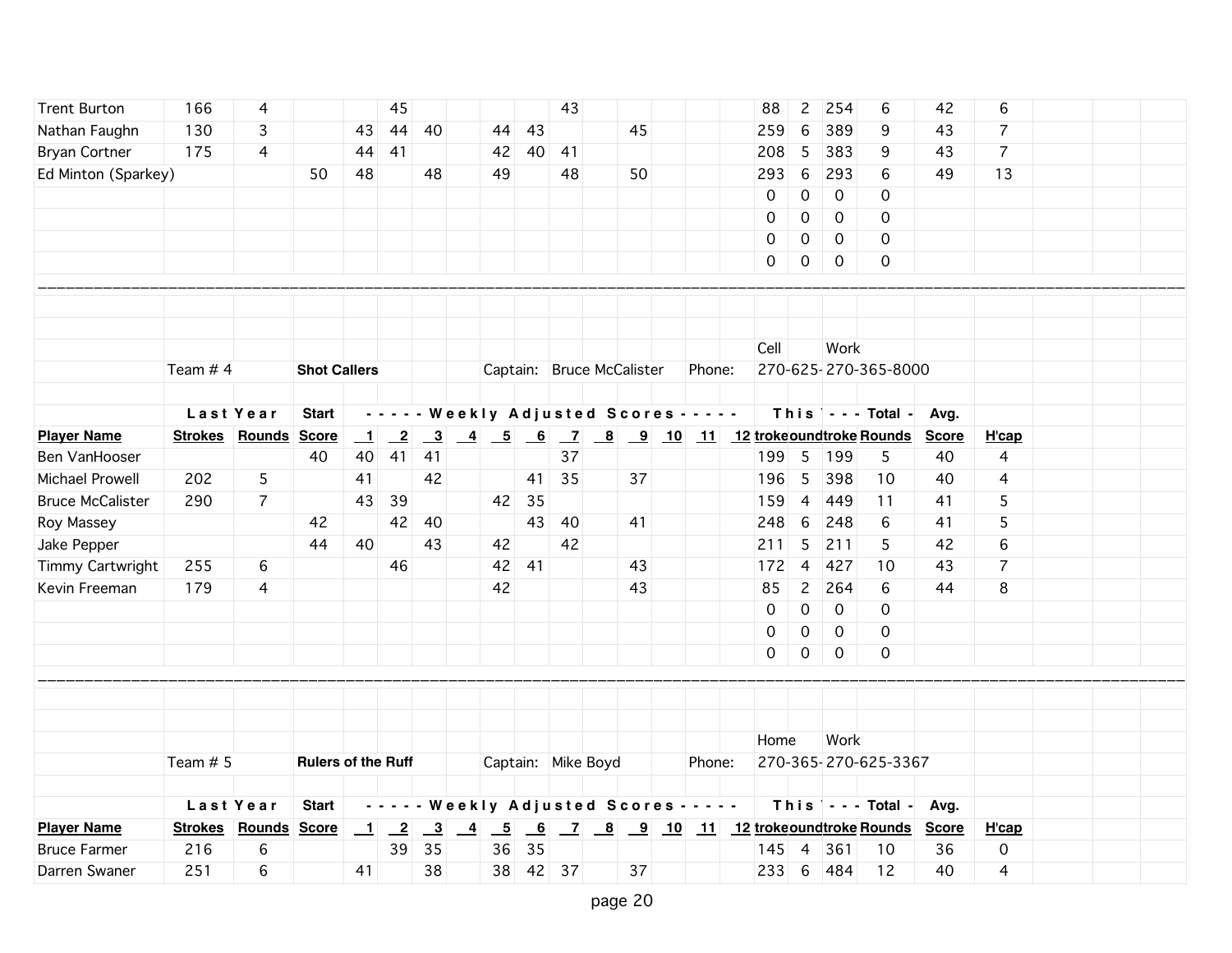| Allen Dixon           |            |                      | 41                     |                  |       | 43 43 |          | 43 36 |                         |    |                                            | 206            | 5                   | 206              | 5                               | 41           | 5              |  |  |
|-----------------------|------------|----------------------|------------------------|------------------|-------|-------|----------|-------|-------------------------|----|--------------------------------------------|----------------|---------------------|------------------|---------------------------------|--------------|----------------|--|--|
| <b>Richard Coffey</b> | 132        | 3                    |                        | 41               |       |       |          |       |                         | 44 |                                            | 85             | $\overline{c}$      | 217              | 5                               | 43           | $\overline{7}$ |  |  |
| <b>Todd Griffin</b>   | 213        | 5                    |                        |                  | 43 47 |       |          |       |                         | 43 |                                            | 133            | 3                   | 346              | 8                               | 43           | $\overline{7}$ |  |  |
| Mike Boyd             | 183        | 4                    |                        |                  |       |       |          | 45    | -40                     |    |                                            | 85             | $\overline{c}$      | 268              | 6                               | 45           | 9              |  |  |
| Andy Viehland         | 192        | 4                    |                        | 38               |       | 47    | 46       |       | 44                      | 42 |                                            | 217            | 5                   | 409              | 9                               | 45           | 9              |  |  |
| <b>Steve Martin</b>   |            |                      | 50                     |                  | 51    |       |          |       | 45                      |    |                                            | 146            | $\overline{3}$      | 146              | 3                               | 49           | 13             |  |  |
|                       |            |                      |                        |                  |       |       |          |       |                         |    |                                            | $\mathbf 0$    | $\boldsymbol{0}$    | $\mathbf 0$      | $\mathbf 0$                     |              |                |  |  |
|                       |            |                      |                        |                  |       |       |          |       |                         |    |                                            | $\mathsf{O}$   | $\mathsf{O}$        | $\mathbf 0$      | $\mathbf 0$                     |              |                |  |  |
|                       |            |                      |                        |                  |       |       |          |       |                         |    |                                            |                |                     |                  |                                 |              |                |  |  |
|                       |            |                      |                        |                  |       |       |          |       |                         |    |                                            |                |                     |                  |                                 |              |                |  |  |
|                       |            |                      |                        |                  |       |       |          |       |                         |    |                                            |                |                     |                  |                                 |              |                |  |  |
|                       |            |                      |                        |                  |       |       |          |       |                         |    |                                            | Home           |                     | Cell             |                                 |              |                |  |  |
|                       | Team $# 6$ |                      | <b>Laid Back Bunch</b> |                  |       |       |          |       | Captain: Jack Blackburn |    | Phone:                                     |                |                     | 365-258-625-0543 |                                 |              |                |  |  |
|                       |            |                      |                        |                  |       |       |          |       |                         |    |                                            |                |                     |                  |                                 |              |                |  |  |
|                       |            | Last Year            | <b>Start</b>           |                  |       |       |          |       |                         |    | - - - - - Weekly Adjusted Scores - - - - - |                |                     |                  | This $\vert$ - - - Total -      | Avg.         |                |  |  |
| <b>Player Name</b>    |            | Strokes Rounds Score |                        | $\mathbf{\perp}$ |       |       |          |       |                         |    |                                            |                |                     |                  |                                 | <b>Score</b> | H'cap          |  |  |
| Dustin Cash           | 195        | 5                    |                        |                  | 40    |       | 38       |       | 36                      | 37 |                                            | $151 \quad 4$  |                     | 346              | 9                               | 38           | $\overline{c}$ |  |  |
| Steve Kukahiko        | 160        | 4                    |                        | 40               |       | 40    |          |       | 39                      |    |                                            | 119            | $\overline{3}$      | 279              | 7                               | 40           | 4              |  |  |
| <b>Billy Johnson</b>  |            |                      | 40                     |                  |       |       |          |       |                         |    |                                            | 40             | $\overline{1}$      | 40               | $\mathbf{1}$                    | 40           | 4              |  |  |
| Jack Blackburn        | 121        | 3                    |                        |                  |       | 41    |          | 40    |                         | 43 |                                            | 124            | $\overline{3}$      | 245              | 6                               | 41           | 5              |  |  |
| Ronnie Cash           | 205        | 5                    |                        |                  | 41    |       | 42       |       | $38$ 41                 | 39 |                                            | 201            | 5                   | 406              | 10                              | 41           | 5              |  |  |
| Eddie Tosh            |            |                      | 43                     | 41               |       | 44    |          | 37 42 |                         | 41 |                                            | 248            | 6                   | 248              | 6                               | 41           | 5              |  |  |
| Dane Hodges           | 179        | 4                    |                        |                  |       | 48    |          | 44    |                         |    |                                            | 92             | $\overline{2}$      | 271              | 6                               | 45           | 9              |  |  |
| Mickey Bayer          |            |                      | 46                     | 47               | 48    |       |          |       |                         |    |                                            | 141            | 3                   | 141              | 3                               | 47           | 11             |  |  |
| Brian Wynn            | 188        | $\overline{4}$       |                        | 45               | 50    |       | 45       |       | 45                      |    |                                            | 185            | $\overline{4}$      | 373              | 8                               | 47           | 11             |  |  |
|                       |            |                      |                        |                  |       |       |          |       |                         |    |                                            | $\overline{0}$ | $\mathsf{O}\xspace$ | $\mathsf{O}$     | 0                               |              |                |  |  |
|                       |            |                      |                        |                  |       |       |          |       |                         |    |                                            |                |                     |                  |                                 |              |                |  |  |
|                       |            |                      |                        |                  |       |       |          |       |                         |    |                                            |                |                     |                  |                                 |              |                |  |  |
|                       |            |                      |                        |                  |       |       |          |       |                         |    |                                            | Home           |                     | Work             |                                 |              |                |  |  |
|                       | Team $# 7$ |                      |                        |                  |       |       | Captain: |       |                         |    | Phone:                                     |                |                     |                  |                                 |              |                |  |  |
|                       |            |                      |                        |                  |       |       |          |       |                         |    |                                            |                |                     |                  |                                 |              |                |  |  |
|                       |            | Last Year            | <b>Start</b>           |                  |       |       |          |       |                         |    | - - - - - Weekly Adjusted Scores - - - - - |                |                     |                  | This $\vert$ - - - Total - Avg. |              |                |  |  |
| <b>Player Name</b>    |            | Strokes Rounds Score |                        |                  |       |       |          |       |                         |    |                                            |                |                     |                  |                                 |              | H'cap          |  |  |
|                       |            |                      |                        |                  |       |       |          |       |                         |    |                                            | 0              | $\mathsf{O}\xspace$ | $\mathbf 0$      | $\mathbf 0$                     |              |                |  |  |
|                       |            |                      |                        |                  |       |       |          |       |                         |    |                                            | $\mathbf 0$    | $\mathsf{O}\xspace$ | $\mathbf 0$      | $\mathbf 0$                     |              |                |  |  |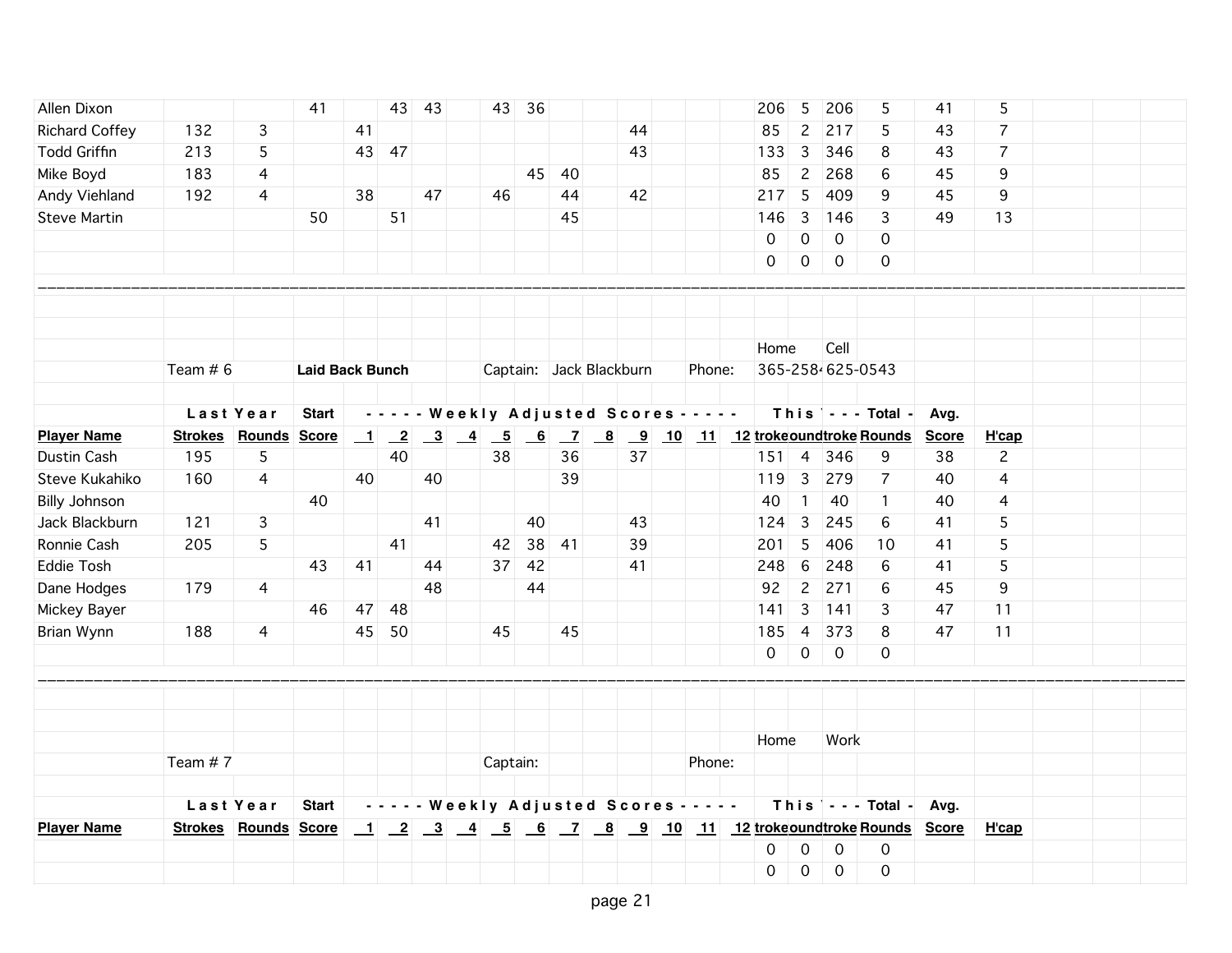|                      |                                     |                             |                      |                                              |                            |                         |                                                              |    |       |                        |    |                                            | 0                                                 | 0              | $\mathbf 0$      | 0                                      |              |                |  |  |
|----------------------|-------------------------------------|-----------------------------|----------------------|----------------------------------------------|----------------------------|-------------------------|--------------------------------------------------------------|----|-------|------------------------|----|--------------------------------------------|---------------------------------------------------|----------------|------------------|----------------------------------------|--------------|----------------|--|--|
|                      |                                     |                             |                      |                                              |                            |                         |                                                              |    |       |                        |    |                                            | 0                                                 | 0              | $\mathbf 0$      | 0                                      |              |                |  |  |
|                      |                                     |                             |                      |                                              |                            |                         |                                                              |    |       |                        |    |                                            | 0                                                 | 0              | 0                | 0                                      |              |                |  |  |
|                      |                                     |                             |                      |                                              |                            |                         |                                                              |    |       |                        |    |                                            | 0                                                 | 0              | $\mathbf 0$      | 0                                      |              |                |  |  |
|                      |                                     |                             |                      |                                              |                            |                         |                                                              |    |       |                        |    |                                            | 0                                                 | 0              | $\Omega$         | $\Omega$                               |              |                |  |  |
|                      |                                     |                             |                      |                                              |                            |                         |                                                              |    |       |                        |    |                                            | $\Omega$                                          | 0              | $\mathbf 0$      | $\Omega$                               |              |                |  |  |
|                      |                                     |                             |                      |                                              |                            |                         |                                                              |    |       |                        |    |                                            |                                                   |                |                  |                                        |              |                |  |  |
|                      |                                     |                             |                      |                                              |                            |                         |                                                              |    |       |                        |    |                                            |                                                   |                |                  |                                        |              |                |  |  |
|                      |                                     |                             |                      | <b>MEN'S GOLF LEAGUE HANDICAP STATISTICS</b> |                            |                         |                                                              |    |       |                        |    |                                            |                                                   |                |                  |                                        |              |                |  |  |
|                      |                                     |                             |                      |                                              |                            |                         | Week #9 8/22/13 Final                                        |    |       |                        |    |                                            | Home                                              |                | Work             |                                        |              |                |  |  |
|                      | Team $# 1$                          |                             | <b>The Assassins</b> |                                              |                            |                         |                                                              |    |       | Captain: Fred Foltz    |    | Phone:                                     |                                                   |                | 365-900(365-5541 |                                        |              |                |  |  |
|                      |                                     |                             |                      |                                              |                            |                         |                                                              |    |       |                        |    |                                            |                                                   |                |                  | 625-2187 (cell)                        |              |                |  |  |
|                      |                                     | Last Year                   | <b>Start</b>         |                                              |                            |                         |                                                              |    |       |                        |    | - - - - - Weekly Adjusted Scores - - - - - |                                                   |                |                  | This --- Total - Avg.                  |              |                |  |  |
| <b>Player Name</b>   |                                     | <b>Strokes Rounds Score</b> |                      | $\overline{\phantom{0}}$                     | $\overline{-2}$            | $\overline{\mathbf{3}}$ |                                                              |    |       |                        |    |                                            | <u>4 5 6 7 8 9 10 11 12 trokeoundtroke Rounds</u> |                |                  |                                        | <b>Score</b> | H'cap          |  |  |
| <b>Brandon Knoth</b> | 226                                 | 6                           |                      | 39                                           |                            | 42                      | 37                                                           |    |       |                        |    |                                            | $ 118 $ 3                                         |                | 344              | 9                                      | 38           | $\overline{c}$ |  |  |
| Dave Spradlin        | 192                                 | 5                           |                      | 37                                           |                            | 37                      |                                                              |    | 40    |                        | 36 |                                            | 150                                               | $\overline{4}$ | 342              | 9                                      | 38           | $\overline{c}$ |  |  |
| <b>Buddy Cash</b>    | 194                                 | 5                           |                      | 39                                           |                            | 42                      |                                                              | 39 |       |                        |    |                                            | 120                                               | $\mathbf{3}$   | 314              | 8                                      | 39           | 3              |  |  |
| <b>Fred Foltz</b>    | 268                                 | $\overline{7}$              |                      | 45                                           | 39                         |                         | 40                                                           | 43 |       |                        | 41 |                                            | 208                                               | 5              | 476              | 12                                     | 40           | 4              |  |  |
| <b>Bunny Stevens</b> | 201                                 | 5                           |                      |                                              | 43                         |                         |                                                              | 44 |       |                        |    |                                            | 87                                                | $\mathbf{2}$   | 288              | $\overline{7}$                         | 41           | 5              |  |  |
| Donnie Nix           | 130                                 | 3                           |                      |                                              | 43                         | - 40                    | 44                                                           |    | 39    |                        | 42 |                                            | 208                                               | 5              | 338              | 8                                      | 42           | 6              |  |  |
| Kyle Rogers          | 212                                 | 5                           |                      |                                              |                            |                         | 48                                                           |    | 39 42 |                        | 42 |                                            | 171                                               | $\overline{4}$ | 383              | 9                                      | 43           | $\overline{7}$ |  |  |
| Jay Davis            |                                     |                             | 43                   |                                              | 43                         |                         |                                                              |    |       |                        |    |                                            | 86                                                | $\overline{2}$ | 86               | $\overline{c}$                         | 43           | $\overline{7}$ |  |  |
|                      |                                     |                             |                      |                                              |                            |                         |                                                              |    |       |                        |    |                                            | $\mathbf 0$                                       | $\mathbf 0$    | $\mathbf 0$      | 0                                      |              |                |  |  |
|                      |                                     |                             |                      |                                              |                            |                         |                                                              |    |       |                        |    |                                            | 0                                                 | $\overline{0}$ | $\mathbf 0$      | 0                                      |              |                |  |  |
|                      |                                     |                             |                      |                                              |                            |                         |                                                              |    |       |                        |    |                                            |                                                   |                |                  |                                        |              |                |  |  |
|                      |                                     |                             |                      |                                              |                            |                         |                                                              |    |       |                        |    |                                            |                                                   |                |                  |                                        |              |                |  |  |
|                      |                                     |                             |                      |                                              |                            |                         |                                                              |    |       |                        |    |                                            |                                                   |                |                  |                                        |              |                |  |  |
|                      |                                     |                             |                      |                                              |                            |                         |                                                              |    |       |                        |    |                                            | Cell                                              |                | Work             |                                        |              |                |  |  |
|                      | Team # 2 The Roy "Tin Cup" McAvoy's |                             |                      |                                              |                            |                         |                                                              |    |       | Captain: Ryals Farless |    | Phone:                                     |                                                   |                | 963-0883365-5058 |                                        |              |                |  |  |
|                      |                                     | Last Year                   | <b>Start</b>         |                                              |                            |                         |                                                              |    |       |                        |    | - - - - - Weekly Adjusted Scores - - - - - |                                                   |                |                  | This $\vert \cdot \cdot \cdot$ Total - | Avg.         |                |  |  |
| <b>Player Name</b>   |                                     | <b>Strokes Rounds Score</b> |                      | $\blacksquare$                               | $\overline{\phantom{2}}^2$ |                         | $\begin{array}{ c c c c c }\n\hline\n3 & 4 & 5\n\end{array}$ |    |       |                        |    |                                            | 6 7 8 9 10 11 12 trokeoundtroke Rounds            |                |                  |                                        | <b>Score</b> | H'cap          |  |  |
| Lee Hughes           | 263                                 | $\overline{7}$              |                      |                                              | 36                         |                         | 41                                                           |    | 38    |                        |    |                                            | 115                                               | $\vert$ 3      | 378              | 10                                     | 38           | $\mathbf{2}$   |  |  |
| <b>Tyler Beshear</b> | 111                                 | 3                           |                      |                                              |                            | 41                      |                                                              | 41 |       |                        | 35 |                                            | 117                                               | $\overline{3}$ | 228              | 6                                      | 38           | 2              |  |  |
| David Wurtman        | 236                                 | 6                           |                      |                                              | 36                         |                         |                                                              | 41 | 43    |                        | 46 |                                            | 166                                               | $\overline{4}$ | 402              | 10                                     | 40           | 4              |  |  |
| Craig Wyatt          | 339                                 | 8                           |                      |                                              | 38 42                      |                         | 43                                                           |    | 40    |                        |    |                                            | $163 \quad 4$                                     |                | 502              | 12                                     | 42           | 6              |  |  |
|                      |                                     |                             |                      |                                              |                            |                         |                                                              |    |       |                        |    |                                            |                                                   |                |                  |                                        |              |                |  |  |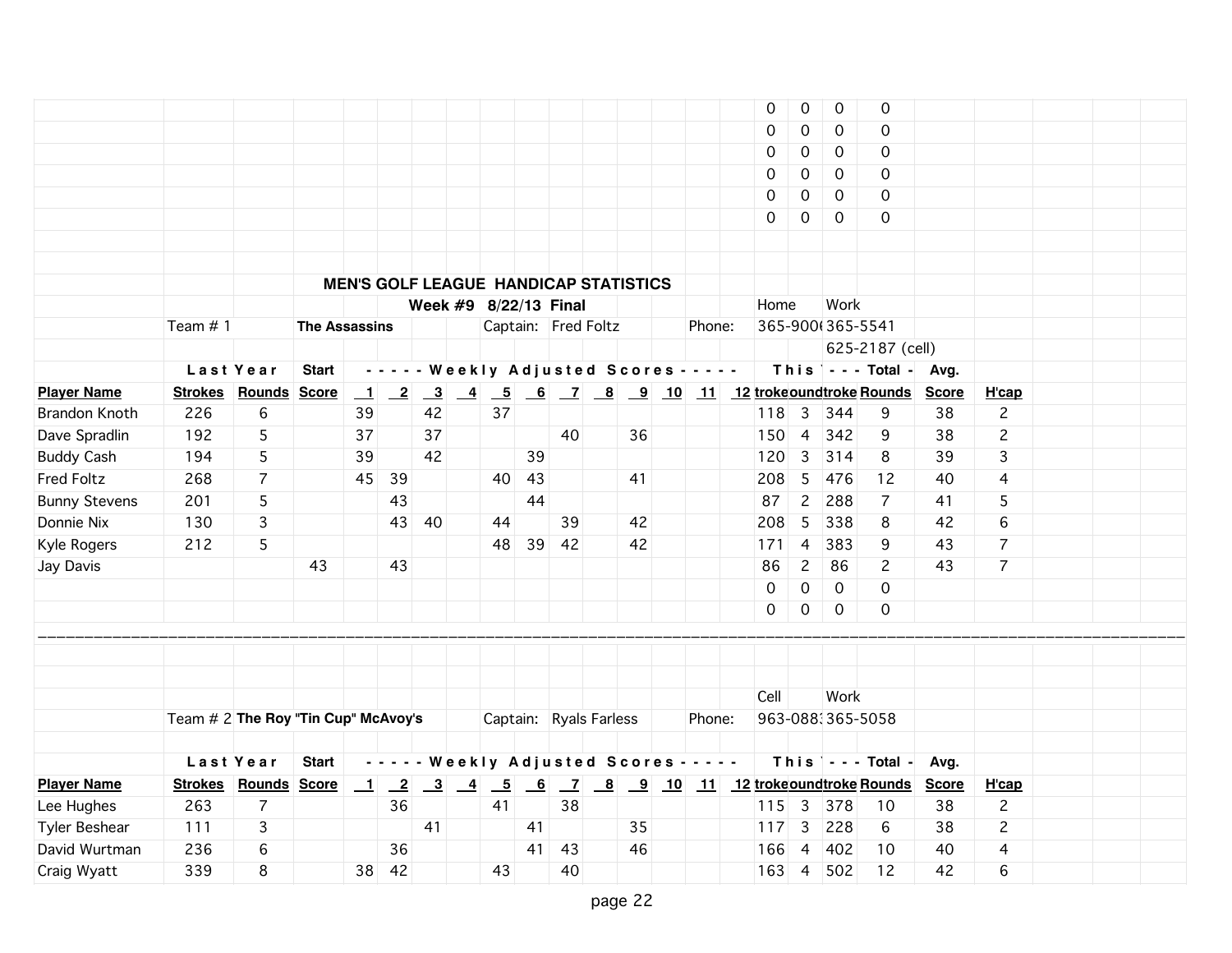| <b>Brian Egbert</b>     |            |                             | 43                      |                          |          | 43 | 44 |       |                                            | 43 |        | 173                                                   | 4                   | 173              | 4                          | 43           | 7              |  |  |
|-------------------------|------------|-----------------------------|-------------------------|--------------------------|----------|----|----|-------|--------------------------------------------|----|--------|-------------------------------------------------------|---------------------|------------------|----------------------------|--------------|----------------|--|--|
| Austin Boaz             |            |                             | 50                      | 42                       |          | 44 |    |       | 43 44                                      |    |        | 223                                                   | 5                   | 223              | 5                          | 45           | 9              |  |  |
| <b>Ryals Farless</b>    | 135        | 3                           |                         | 46                       |          | 44 | 48 |       |                                            |    |        | 138                                                   | $\overline{3}$      | 273              | 6                          | 46           | 10             |  |  |
| <b>Billy Hooks</b>      |            |                             | 47                      |                          | 51       |    |    | 51    |                                            | 50 |        | 199                                                   | $\overline{4}$      | 199              | 4                          | 50           | 14             |  |  |
|                         |            |                             |                         |                          |          |    |    |       |                                            |    |        | 0                                                     | $\mathsf{O}\xspace$ | $\mathbf 0$      | 0                          |              |                |  |  |
|                         |            |                             |                         |                          |          |    |    |       |                                            |    |        | 0                                                     | $\mathsf{O}$        | 0                | $\mathbf 0$                |              |                |  |  |
|                         |            |                             |                         |                          |          |    |    |       |                                            |    |        |                                                       |                     |                  |                            |              |                |  |  |
|                         |            |                             |                         |                          |          |    |    |       |                                            |    |        |                                                       |                     |                  |                            |              |                |  |  |
|                         |            |                             |                         |                          |          |    |    |       |                                            |    |        |                                                       |                     |                  |                            |              |                |  |  |
|                         |            |                             |                         |                          |          |    |    |       |                                            |    |        | Cell                                                  |                     | Work             |                            |              |                |  |  |
|                         | Team $#3$  |                             | <b>Up &amp; Downers</b> |                          |          |    |    |       | Captain: Nathan Faughn                     |    | Phone: | 625-3236                                              |                     |                  |                            |              |                |  |  |
|                         |            |                             |                         |                          |          |    |    |       |                                            |    |        |                                                       |                     |                  |                            |              |                |  |  |
|                         |            | Last Year                   | <b>Start</b>            |                          |          |    |    |       | - - - - - Weekly Adjusted Scores - - - - - |    |        |                                                       |                     |                  | $This$ $-$ - Total -       | Avg.         |                |  |  |
| <b>Player Name</b>      |            | <b>Strokes Rounds Score</b> |                         | $\overline{\phantom{0}}$ |          |    |    |       |                                            |    |        | <u>2 3 4 5 6 7 8 9 10 11 12 trokeoundtroke Rounds</u> |                     |                  |                            | <b>Score</b> | H'cap          |  |  |
| David Sullenger         | 188        | 5                           |                         |                          | 35 37    |    |    |       | 46                                         | 36 |        | $154$ 4                                               |                     | 342              | 9                          | 38           | $\overline{c}$ |  |  |
| Jeff McDaniels          | 112        | 3                           |                         |                          |          | 37 |    | 44 37 |                                            |    |        | 118                                                   | $\overline{3}$      | 230              | 6                          | 38           | $\overline{c}$ |  |  |
| Joe McEnaney            | 117        | 3                           |                         |                          |          | 39 |    |       |                                            |    |        | 39                                                    | $\overline{1}$      | 156              | 4                          | 39           | 3              |  |  |
| Johnson Dorroh          | 284        | $\overline{7}$              |                         | 42                       |          | 38 |    | 38    |                                            | 45 |        | 163                                                   | $\overline{4}$      | 447              | 11                         | 41           | 5              |  |  |
| <b>Trent Burton</b>     | 166        | 4                           |                         | 43                       | 41       |    |    | 39    |                                            | 43 |        | 166                                                   | $\overline{4}$      | 332              | 8                          | 42           | 6              |  |  |
| Nathan Faughn           | 208        | 5                           |                         |                          |          |    | 42 |       | 42                                         | 46 |        | 130                                                   | 3                   | 338              | 8                          | 42           | 6              |  |  |
| <b>Bryan Cortner</b>    | 253        | 6                           |                         |                          | 43       | 46 | 42 |       | 44                                         |    |        | 175                                                   | $\overline{4}$      | 428              | 10                         | 43           | $\overline{7}$ |  |  |
| Joey Anderson           | 174        | 4                           |                         | 47                       | 44       |    | 42 | 48    | 44                                         |    |        | 225                                                   | 5                   | 399              | 9                          | 44           | 8              |  |  |
|                         |            |                             |                         |                          |          |    |    |       |                                            |    |        | $\Omega$                                              | $\mathbf 0$         | $\mathbf 0$      | 0                          |              |                |  |  |
|                         |            |                             |                         |                          |          |    |    |       |                                            |    |        | $\Omega$                                              | $\mathsf{O}$        | $\mathbf 0$      | $\mathbf 0$                |              |                |  |  |
|                         |            |                             |                         |                          |          |    |    |       |                                            |    |        |                                                       |                     |                  |                            |              |                |  |  |
|                         |            |                             |                         |                          |          |    |    |       |                                            |    |        |                                                       |                     |                  |                            |              |                |  |  |
|                         |            |                             |                         |                          |          |    |    |       |                                            |    |        |                                                       |                     |                  |                            |              |                |  |  |
|                         |            |                             |                         |                          |          |    |    |       |                                            |    |        | Cell                                                  |                     | Work             |                            |              |                |  |  |
|                         | Team $# 4$ |                             | <b>Shot Callers</b>     |                          |          |    |    |       | Captain: Bruce McCalister                  |    | Phone: |                                                       |                     | 625-504:365-8000 |                            |              |                |  |  |
|                         |            |                             |                         |                          |          |    |    |       |                                            |    |        |                                                       |                     |                  |                            |              |                |  |  |
|                         |            | Last Year                   | <b>Start</b>            |                          |          |    |    |       | - - - - - Weekly Adjusted Scores - - - - - |    |        |                                                       |                     |                  | This $\vert$ - - - Total - | Avg.         |                |  |  |
| <b>Player Name</b>      |            | <b>Strokes Rounds</b>       | <b>Score</b>            |                          |          |    |    |       |                                            |    |        |                                                       |                     |                  |                            | <b>Score</b> | H'cap          |  |  |
| Ford Branch, Jr.        | 0          | 0                           | 35                      |                          |          |    |    |       |                                            |    |        | 35                                                    | $\overline{1}$      | 35               | $\mathbf{1}$               | 35           | $-1$           |  |  |
| Michael Brown           | 152        | 4                           |                         |                          |          |    |    |       |                                            |    |        | $\Omega$                                              | 0                   | $152$            | 4                          | 38           | $\mathbf{2}$   |  |  |
| Michael Prowell         | 118        | 3                           |                         |                          |          | 41 | 41 | 39    | 43                                         | 38 |        | 202                                                   | 5                   | 320              | 8                          | 40           | 4              |  |  |
| <b>Bruce McCalister</b> | 122        | 3                           |                         |                          | 42 42 41 |    | 43 |       | 38 36                                      | 48 |        |                                                       |                     | 290 7 412        | 10                         | 41           | 5              |  |  |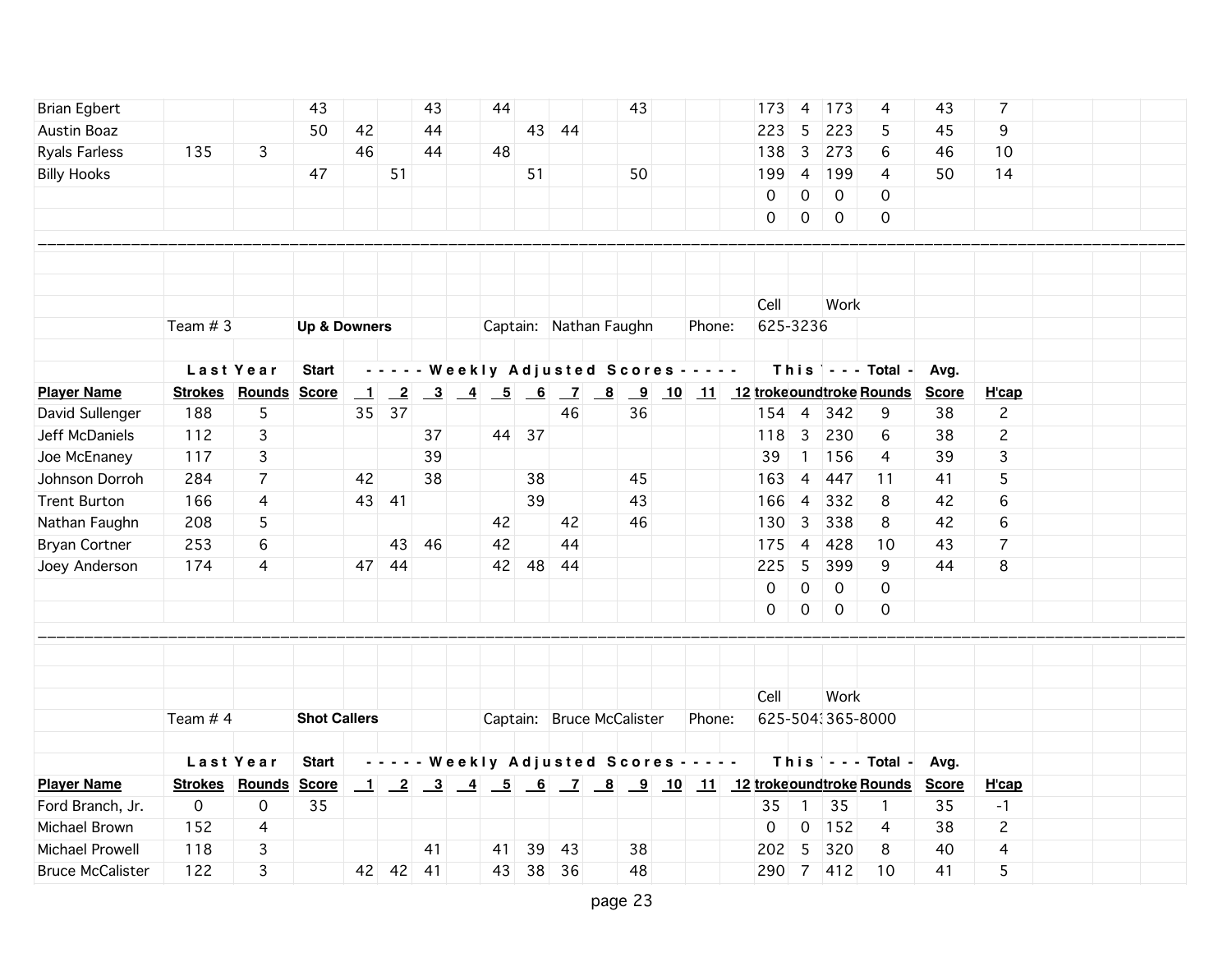| Jeff Rousseau         | 284            | 7                    |                           | 46             |                 |                         | 45                                                                  |                           |       |                         |    |                                            | 91                                          | $\overline{c}$ | 375              | 9                          | 42           | 6              |  |
|-----------------------|----------------|----------------------|---------------------------|----------------|-----------------|-------------------------|---------------------------------------------------------------------|---------------------------|-------|-------------------------|----|--------------------------------------------|---------------------------------------------|----------------|------------------|----------------------------|--------------|----------------|--|
| <b>Brad Harralson</b> | 204            | 5                    |                           |                | 45              |                         | 46                                                                  |                           |       |                         |    |                                            | 91                                          | $\overline{c}$ | 295              | $\overline{7}$             | 42           | 6              |  |
| Timmy Cartwright      | 253            | 6                    |                           | 40             |                 | 43 43                   |                                                                     |                           | 43 44 |                         | 42 |                                            | 255                                         | 6              | 508              | 12                         | 42           | 6              |  |
| Wade Hart             | 257            | 6                    |                           | 45             |                 |                         |                                                                     |                           |       |                         |    |                                            | 45                                          | $\overline{1}$ | 302              | $\overline{7}$             | 43           | $\overline{7}$ |  |
| Kevin Freeman         | 170            | 4                    |                           |                |                 | 43                      |                                                                     |                           | 42 47 |                         | 47 |                                            | 179                                         | 4              | 349              | 8                          | 44           | 8              |  |
|                       |                |                      |                           |                |                 |                         |                                                                     |                           |       |                         |    |                                            | $\mathsf{O}$                                | $\mathsf{O}$   | $\overline{0}$   | 0                          |              |                |  |
|                       |                |                      |                           |                |                 |                         |                                                                     |                           |       |                         |    |                                            |                                             |                |                  |                            |              |                |  |
|                       |                |                      |                           |                |                 |                         |                                                                     |                           |       |                         |    |                                            |                                             |                |                  |                            |              |                |  |
|                       |                |                      |                           |                |                 |                         |                                                                     |                           |       |                         |    |                                            |                                             |                |                  |                            |              |                |  |
|                       |                |                      |                           |                |                 |                         |                                                                     |                           |       |                         |    |                                            | Home                                        |                | Work             |                            |              |                |  |
|                       | Team # 5       |                      | <b>Rulers of the Ruff</b> |                |                 |                         | Captain: Mike Boyd                                                  |                           |       |                         |    | Phone:                                     |                                             |                | 365-336 625-3367 |                            |              |                |  |
|                       |                |                      |                           |                |                 |                         |                                                                     |                           |       |                         |    |                                            |                                             |                |                  |                            |              |                |  |
|                       |                | Last Year            | <b>Start</b>              |                |                 |                         |                                                                     |                           |       |                         |    | - - - - - Weekly Adjusted Scores - - - - - |                                             |                |                  | This $\vert$ - - - Total - | Avg.         |                |  |
| <b>Player Name</b>    |                | Strokes Rounds Score |                           | $\blacksquare$ | $\overline{-2}$ |                         | $\begin{array}{ c c c c c } \hline 3 & 4 & 5 \\ \hline \end{array}$ | $\underline{\phantom{0}}$ |       |                         |    |                                            | <u>7 8 9 10 11 12 trokeoundtroke Rounds</u> |                |                  |                            | <b>Score</b> | H'cap          |  |
| <b>Bruce Farmer</b>   | 174            | 5                    |                           | 37             | 35              | 35                      |                                                                     |                           | 37 33 |                         | 39 |                                            | $216$ 6                                     |                | 390              | 11                         | 35           | $-1$           |  |
| <b>Todd Griffin</b>   | 163            | 4                    |                           |                | 43              | 41                      | 40                                                                  |                           | 43    |                         | 46 |                                            | 213                                         | 5              | 376              | 9                          | 42           | 6              |  |
| Darren Swaner         | 136            | 3                    |                           | 38             | 40              |                         | 44                                                                  |                           | 42 44 |                         | 43 |                                            | 251                                         | 6              | 387              | 9                          | 43           | 7              |  |
| <b>Richard Coffey</b> | 131            | 3                    |                           | 42             |                 |                         | 44                                                                  | 46                        |       |                         |    |                                            | $132$ 3                                     |                | 263              | 6                          | 44           | 8              |  |
| Mike Boyd             | 174            | 4                    |                           | 43             |                 | 47                      | 48                                                                  |                           | 45    |                         |    |                                            | 183                                         | $\overline{4}$ | 357              | 8                          | 45           | 9              |  |
| Andy Viehland         | 181            | 4                    |                           |                |                 | 49 46                   |                                                                     | 49                        |       |                         | 48 |                                            | 192                                         | $\overline{4}$ | 373              | 8                          | 47           | 11             |  |
| Jeff McCarty          | 96             | $\overline{c}$       |                           |                |                 |                         |                                                                     |                           |       |                         |    |                                            | $\mathbf 0$                                 | $\mathsf{O}$   | 96               | $\overline{c}$             | 48           | 12             |  |
|                       |                |                      |                           |                |                 |                         |                                                                     |                           |       |                         |    |                                            | 0                                           | 0              | $\mathbf 0$      | $\mathbf 0$                |              |                |  |
|                       |                |                      |                           |                |                 |                         |                                                                     |                           |       |                         |    |                                            | 0                                           | 0              | $\mathbf 0$      | 0                          |              |                |  |
|                       |                |                      |                           |                |                 |                         |                                                                     |                           |       |                         |    |                                            | 0                                           | 0              | $\mathbf 0$      | 0                          |              |                |  |
|                       |                |                      |                           |                |                 |                         |                                                                     |                           |       |                         |    |                                            |                                             |                |                  |                            |              |                |  |
|                       |                |                      |                           |                |                 |                         |                                                                     |                           |       |                         |    |                                            |                                             |                |                  |                            |              |                |  |
|                       |                |                      |                           |                |                 |                         |                                                                     |                           |       |                         |    |                                            |                                             |                |                  |                            |              |                |  |
|                       |                |                      |                           |                |                 |                         |                                                                     |                           |       |                         |    |                                            | Home                                        |                | Cell             |                            |              |                |  |
|                       | Team # 6       |                      | <b>Laid Back Bunch</b>    |                |                 |                         |                                                                     |                           |       | Captain: Jack Blackburn |    | Phone:                                     |                                             |                | 365-2584625-0543 |                            |              |                |  |
|                       |                |                      |                           |                |                 |                         |                                                                     |                           |       |                         |    |                                            |                                             |                |                  |                            |              |                |  |
|                       |                | Last Year            | <b>Start</b>              |                |                 |                         |                                                                     |                           |       |                         |    | - - - - - Weekly Adjusted Scores - - - - - |                                             |                |                  | This $\vert$ - - - Total - | Avg.         |                |  |
| <b>Player Name</b>    | <b>Strokes</b> | Rounds Score         |                           | $\blacksquare$ | $\overline{-2}$ | $\overline{\mathbf{3}}$ | $\frac{4}{5}$ 6                                                     |                           |       |                         |    |                                            | <u>7 8 9 10 11 12 trokeoundtroke Rounds</u> |                |                  |                            | <b>Score</b> | H'cap          |  |
| Dustin Cash           | 264            | $\overline{7}$       |                           | 40             |                 | 41                      |                                                                     | 39                        | 35    |                         | 40 |                                            | 195                                         | $\overline{5}$ | 459              | 12                         | 38           | $\mathbf{2}$   |  |
| Steve Kukahiko        | 191            | 5                    |                           | 40             |                 | 39 41                   | 40                                                                  |                           |       |                         |    |                                            | 160                                         | $\overline{4}$ | 351              | 9                          | 39           | 3              |  |
| <b>Billy Johnson</b>  | 121            | 3                    |                           |                |                 |                         |                                                                     |                           |       |                         |    |                                            | $\Omega$                                    | $\overline{O}$ | $121$            | 3                          | 40           | 4              |  |
| Jack Blackburn        | 162            | 4                    |                           |                | 40              |                         |                                                                     |                           | 43    |                         | 38 |                                            | $121 \overline{\smash{\big)}\ 3}$           |                | 283              | $\overline{7}$             | 40           | 4              |  |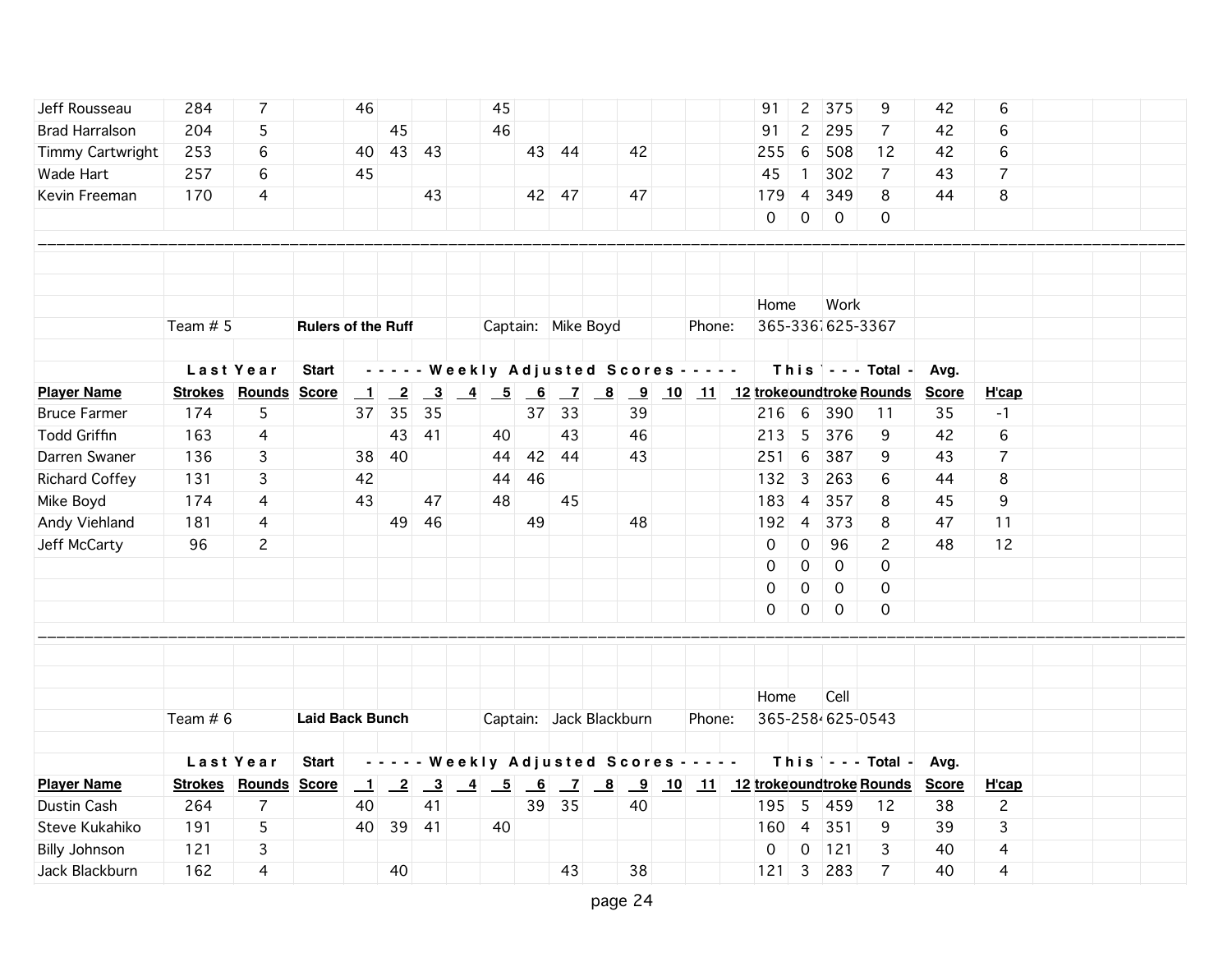| Mark Blackburn     | 118        | 3                           |                      |    |       |    |         | 43                                           |    | 44       |    |    |                                            | 87             | $\overline{c}$      | 205              | 5                                                             | 41 | 5              |  |  |
|--------------------|------------|-----------------------------|----------------------|----|-------|----|---------|----------------------------------------------|----|----------|----|----|--------------------------------------------|----------------|---------------------|------------------|---------------------------------------------------------------|----|----------------|--|--|
| Ronnie Cash        | 122        | 3                           |                      |    | 37    | 42 |         | 41                                           | 45 |          |    | 40 |                                            | 205            | 5                   | 327              | 8                                                             | 41 | 5              |  |  |
| Dane Hodges        | 160        | 4                           |                      | 43 |       | 42 |         | 45                                           |    | 49       |    |    |                                            | 179            | $\overline{4}$      | 339              | 8                                                             | 42 | 6              |  |  |
| Larry Long         | 129        | 3                           |                      |    |       |    |         |                                              | 43 |          |    |    |                                            | 43             | $\mathbf{1}$        | $172$            | 4                                                             | 43 | $\overline{7}$ |  |  |
| Brian Wynn         | 282        | 6                           |                      |    | 46 50 |    |         |                                              | 48 |          |    | 44 |                                            | 188            |                     | 4 470            | 10                                                            | 47 | 11             |  |  |
|                    |            |                             |                      |    |       |    |         |                                              |    |          |    |    |                                            | $\overline{0}$ | $\overline{0}$      | $\overline{0}$   | 0                                                             |    |                |  |  |
|                    |            |                             |                      |    |       |    |         |                                              |    |          |    |    |                                            |                |                     |                  |                                                               |    |                |  |  |
|                    |            |                             |                      |    |       |    |         |                                              |    |          |    |    |                                            |                |                     |                  |                                                               |    |                |  |  |
|                    |            |                             |                      |    |       |    |         |                                              |    |          |    |    |                                            |                |                     |                  |                                                               |    |                |  |  |
|                    |            |                             |                      |    |       |    |         |                                              |    |          |    |    |                                            | Home           |                     | Work             |                                                               |    |                |  |  |
|                    | Team #7    |                             |                      |    |       |    |         | Captain:                                     |    |          |    |    | Phone:                                     |                |                     |                  |                                                               |    |                |  |  |
|                    |            |                             |                      |    |       |    |         |                                              |    |          |    |    |                                            |                |                     |                  |                                                               |    |                |  |  |
|                    |            | Last Year                   | <b>Start</b>         |    |       |    |         |                                              |    |          |    |    | - - - - - Weekly Adjusted Scores - - - - - |                |                     |                  | This $\vert$ - - - Total - Avg.                               |    |                |  |  |
| <b>Player Name</b> |            | <b>Strokes Rounds Score</b> |                      |    |       |    |         |                                              |    |          |    |    |                                            |                |                     |                  | 1 2 3 4 5 6 7 8 9 10 11 12 trokeoundtroke Rounds Score        |    | H'cap          |  |  |
|                    |            |                             |                      |    |       |    |         |                                              |    |          |    |    |                                            | $\mathbf 0$    | $\mathbf 0$         | $\mathbf 0$      | $\mathbf 0$                                                   |    |                |  |  |
|                    |            |                             |                      |    |       |    |         |                                              |    |          |    |    |                                            | $\mathbf 0$    | $\mathbf 0$         | $\mathbf 0$      | 0                                                             |    |                |  |  |
|                    |            |                             |                      |    |       |    |         |                                              |    |          |    |    |                                            | $\mathbf 0$    | $\mathsf{O}\xspace$ | $\mathbf 0$      | $\mathbf 0$                                                   |    |                |  |  |
|                    |            |                             |                      |    |       |    |         |                                              |    |          |    |    |                                            | $\mathbf 0$    | $\mathsf{O}\xspace$ | $\mathbf 0$      | 0                                                             |    |                |  |  |
|                    |            |                             |                      |    |       |    |         |                                              |    |          |    |    |                                            | 0              | 0                   | 0                | 0                                                             |    |                |  |  |
|                    |            |                             |                      |    |       |    |         |                                              |    |          |    |    |                                            | $\Omega$       | 0                   | 0                | 0                                                             |    |                |  |  |
|                    |            |                             |                      |    |       |    |         |                                              |    |          |    |    |                                            | $\Omega$       | 0                   | 0                | 0                                                             |    |                |  |  |
|                    |            |                             |                      |    |       |    |         |                                              |    |          |    |    |                                            | $\Omega$       | 0                   | $\mathbf 0$      | $\Omega$                                                      |    |                |  |  |
|                    |            |                             |                      |    |       |    |         |                                              |    |          |    |    |                                            |                |                     |                  |                                                               |    |                |  |  |
|                    |            |                             |                      |    |       |    |         |                                              |    |          |    |    |                                            |                |                     |                  |                                                               |    |                |  |  |
|                    |            |                             |                      |    |       |    |         | <b>MEN'S GOLF LEAGUE HANDICAP STATISTICS</b> |    |          |    |    |                                            |                |                     |                  |                                                               |    |                |  |  |
|                    |            |                             |                      |    |       |    |         | Week #11 8/30/12 Final                       |    |          |    |    |                                            | Home           |                     | Work             |                                                               |    |                |  |  |
|                    | Team $# 1$ |                             | <b>The Assassins</b> |    |       |    |         | Captain: Fred Foltz                          |    |          |    |    | Phone:                                     |                |                     | 365-900(365-5541 |                                                               |    |                |  |  |
|                    |            |                             |                      |    |       |    |         |                                              |    |          |    |    |                                            |                |                     |                  |                                                               |    |                |  |  |
|                    |            | Last Year                   | <b>Start</b>         |    |       |    |         |                                              |    |          |    |    | - - - - - Weekly Adjusted Scores - - - - - |                |                     |                  | This $\vert$ - - - Total - Avg.                               |    |                |  |  |
| <b>Player Name</b> |            | <b>Strokes Rounds Score</b> |                      |    |       |    |         |                                              |    |          |    |    |                                            |                |                     |                  | <u>1 2 3 4 5 6 7 8 9 10 11 12 trokeoundtroke Rounds Score</u> |    | H'cap          |  |  |
| Irl Stevens        | 112        | 3                           |                      |    |       |    | $32$ 38 |                                              |    |          | 36 |    | 39                                         |                |                     | 145 4 257        | 7                                                             | 37 | $\mathbf{1}$   |  |  |
| Brandon Knoth      |            |                             | 39                   |    | 40    | 38 |         |                                              | 34 |          | 35 | 40 |                                            | 226            | 6                   | 226              | 6                                                             | 38 | $\mathbf{2}$   |  |  |
| <b>Buddy Cash</b>  | 75         | $\mathbf{2}$                |                      | 38 |       | 37 |         |                                              |    | 38       |    | 40 | 41                                         | 194 5          |                     | 269              | $\overline{7}$                                                | 38 | $\mathbf{2}$   |  |  |
| Fred Foltz         | 155        | 4                           |                      |    | 40    | 36 | 38      |                                              |    | 37 39    |    | 40 | 38                                         | 268            |                     | 7 423            | 11                                                            | 38 | $\mathbf{2}$   |  |  |
| Johnny Jaggers     | 116        | 3                           |                      | 41 |       |    | 40      |                                              |    | 37 42 37 |    |    |                                            | 197 5          |                     | 313              | 8                                                             | 39 | 3              |  |  |
| Dave Spradlin      | 172        | 4                           |                      |    | 38 40 |    |         |                                              |    | 41       |    | 36 | 37                                         |                |                     | 192 5 364        | 9                                                             | 40 | 4              |  |  |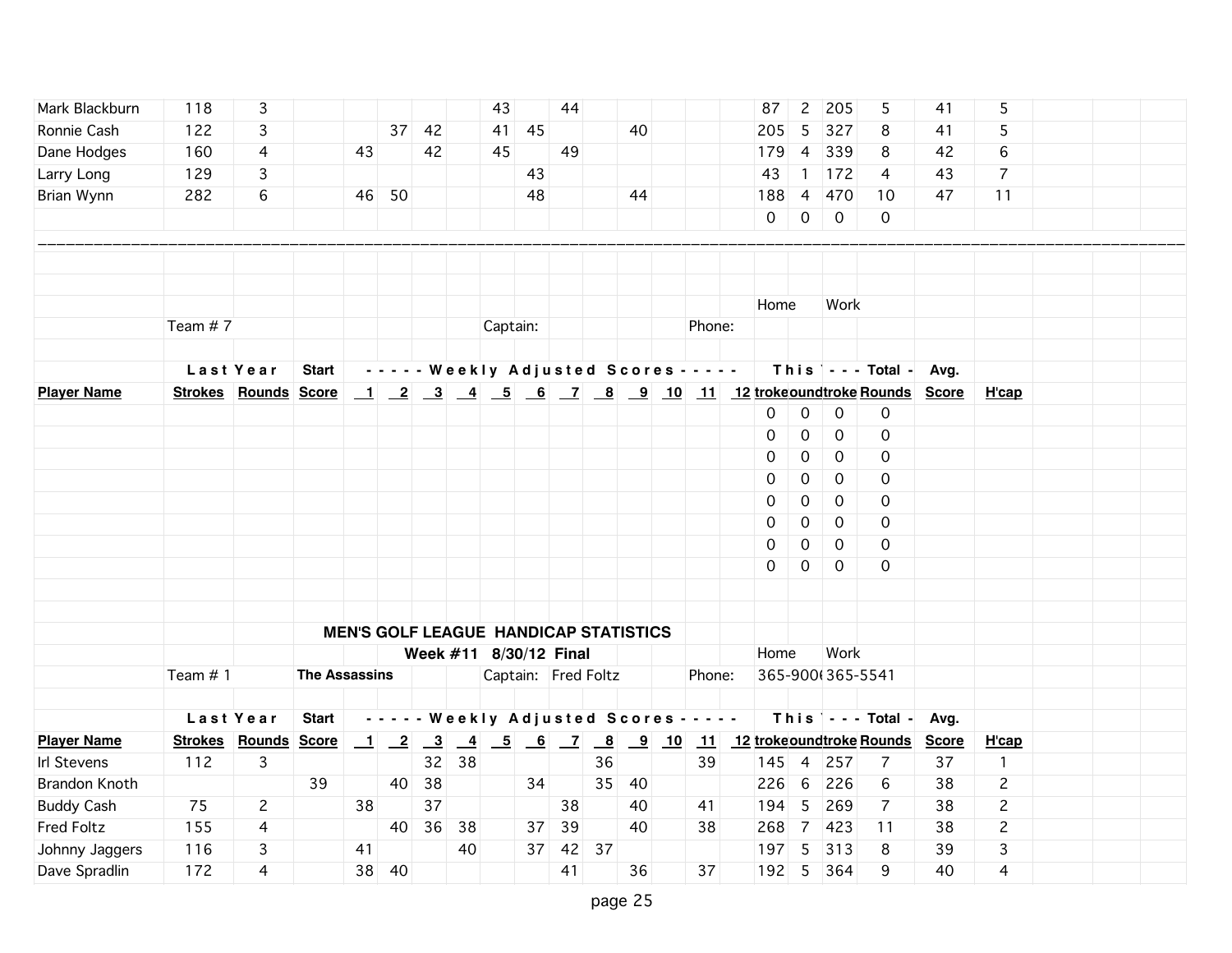| <b>Bunny Stevens</b> | 46                                    | 1                    |                         |                          | 39 43           |                         | 44             |                                                                     | 39                        |                | 36                      |                         |                                                                      |                                            | 201                          | 5                   | 247              | 6                               | 41           | 5              |  |  |
|----------------------|---------------------------------------|----------------------|-------------------------|--------------------------|-----------------|-------------------------|----------------|---------------------------------------------------------------------|---------------------------|----------------|-------------------------|-------------------------|----------------------------------------------------------------------|--------------------------------------------|------------------------------|---------------------|------------------|---------------------------------|--------------|----------------|--|--|
|                      |                                       |                      |                         |                          |                 |                         |                |                                                                     |                           |                |                         |                         |                                                                      |                                            | 0                            | $\mathbf 0$         | $\mathbf 0$      | $\Omega$                        |              |                |  |  |
|                      |                                       |                      |                         |                          |                 |                         |                |                                                                     |                           |                |                         |                         |                                                                      |                                            | 0                            | $\mathsf{O}\xspace$ | 0                | 0                               |              |                |  |  |
|                      |                                       |                      |                         |                          |                 |                         |                |                                                                     |                           |                |                         |                         |                                                                      |                                            | 0                            | 0                   | 0                | 0                               |              |                |  |  |
|                      |                                       |                      |                         |                          |                 |                         |                |                                                                     |                           |                |                         |                         |                                                                      |                                            |                              |                     |                  |                                 |              |                |  |  |
|                      |                                       |                      |                         |                          |                 |                         |                |                                                                     |                           |                |                         |                         |                                                                      |                                            |                              |                     |                  |                                 |              |                |  |  |
|                      |                                       |                      |                         |                          |                 |                         |                |                                                                     |                           |                |                         |                         |                                                                      |                                            |                              |                     |                  |                                 |              |                |  |  |
|                      |                                       |                      |                         |                          |                 |                         |                |                                                                     |                           |                |                         |                         |                                                                      |                                            | Home                         |                     | Work             |                                 |              |                |  |  |
|                      | Team $# 2$ The Roy "Tin Cup" McAvoy's |                      |                         |                          |                 |                         |                | Captain: Ryan Perry                                                 |                           |                |                         |                         |                                                                      | Phone:                                     |                              |                     | 365-2441365-0477 |                                 |              |                |  |  |
|                      |                                       |                      |                         |                          |                 |                         |                |                                                                     |                           |                |                         |                         |                                                                      |                                            |                              |                     |                  | 625-6818 (cell)                 |              |                |  |  |
|                      |                                       | Last Year            | <b>Start</b>            |                          |                 |                         |                |                                                                     |                           |                |                         |                         |                                                                      | - - - - - Weekly Adjusted Scores - - - - - |                              |                     |                  | This $\vert$ - - - Total - Avg. |              |                |  |  |
| <b>Player Name</b>   |                                       | Strokes Rounds Score |                         | $\blacksquare$           | $\overline{2}$  | $\overline{\mathbf{3}}$ | $\overline{4}$ | $\overline{-5}$                                                     | 6                         | $\overline{z}$ | $\overline{\mathbf{8}}$ | $\overline{\mathbf{9}}$ | 10                                                                   |                                            | 11 12 troke oundtroke Rounds |                     |                  |                                 | <b>Score</b> | H'cap          |  |  |
| Lee Hughes           | 180                                   | 5                    |                         |                          | 36              |                         | 41             |                                                                     | 34                        | 40             | 39                      | 36                      |                                                                      | 37                                         | 263                          | $\overline{7}$      | 443              | 12                              | 37           | $\mathbf{1}$   |  |  |
| Mike Phelps          | 152                                   | 4                    |                         |                          | 37              |                         | 37             |                                                                     |                           |                |                         |                         |                                                                      |                                            | 74                           | $\overline{2}$      | 226              | 6                               | 38           | $\mathbf{2}$   |  |  |
| Tyler Beshear        | 118                                   | 3                    |                         | 37                       |                 |                         | 39             |                                                                     | 35                        |                |                         |                         |                                                                      |                                            | 111                          | $\overline{3}$      | 229              | 6                               | 38           | 2              |  |  |
| Ryan Perry           | 113                                   | 3                    |                         |                          |                 |                         |                |                                                                     |                           |                | 42                      |                         |                                                                      |                                            | 42                           | $\mathbf{1}$        | 155              | 4                               | 39           | 3              |  |  |
| Ryan Stephens        |                                       |                      | 43                      | 38                       |                 | 37                      |                |                                                                     |                           |                |                         |                         |                                                                      |                                            | 118                          | 3                   | 118              | 3                               | 39           | 3              |  |  |
| Michael Blyth        |                                       |                      | 44                      | 42                       |                 | 38                      |                |                                                                     | 41                        | 43             | 43                      |                         |                                                                      | 41                                         | 292                          | $\overline{7}$      | 292              | $\overline{7}$                  | 42           | 6              |  |  |
| Craig Wyatt          |                                       |                      | 46                      | 42                       |                 |                         | 42 39          |                                                                     |                           | 47 40          |                         | 42                      |                                                                      | 41                                         | 339                          | 8                   | 339              | 8                               | 42           | 6              |  |  |
| Pat Perry            | 85                                    | $\mathbf{2}$         |                         |                          |                 |                         |                |                                                                     |                           |                |                         |                         |                                                                      |                                            | 0                            | 0                   | 85               | 2                               | 43           | $\overline{7}$ |  |  |
| D. J. Gates          |                                       |                      | 46                      |                          | 47              |                         |                |                                                                     |                           | 45             |                         |                         |                                                                      |                                            | 138                          | $\overline{3}$      | 138              | 3                               | 46           | 10             |  |  |
| <b>Ryals Farless</b> | 194                                   | 4                    |                         |                          | 45              |                         |                |                                                                     |                           |                | 45                      |                         |                                                                      | 45                                         | 135                          | $\overline{3}$      | 329              | $\overline{7}$                  | 47           | 11             |  |  |
|                      |                                       |                      |                         |                          |                 |                         |                |                                                                     |                           |                |                         |                         |                                                                      |                                            |                              |                     |                  |                                 |              |                |  |  |
|                      |                                       |                      |                         |                          |                 |                         |                |                                                                     |                           |                |                         |                         |                                                                      |                                            |                              |                     |                  |                                 |              |                |  |  |
|                      |                                       |                      |                         |                          |                 |                         |                |                                                                     |                           |                |                         |                         |                                                                      |                                            |                              |                     |                  |                                 |              |                |  |  |
|                      |                                       |                      |                         |                          |                 |                         |                |                                                                     |                           |                |                         |                         |                                                                      |                                            | Home                         |                     | Work             |                                 |              |                |  |  |
|                      | Team $# 3$                            |                      | <b>Up &amp; Downers</b> |                          |                 |                         |                |                                                                     |                           |                | Captain: Jeff McDaniels |                         |                                                                      | Phone:                                     |                              |                     | 365-357 365-5526 |                                 |              |                |  |  |
|                      |                                       |                      |                         |                          |                 |                         |                |                                                                     |                           |                |                         |                         |                                                                      |                                            |                              |                     |                  | 519-6588 (cell)                 |              |                |  |  |
|                      |                                       | Last Year            | <b>Start</b>            |                          |                 |                         |                |                                                                     |                           |                |                         |                         |                                                                      | - - - - - Weekly Adjusted Scores - - - - - |                              |                     |                  | This   - - - Total - Avg.       |              |                |  |  |
| <b>Player Name</b>   |                                       | Strokes Rounds Score |                         | $\overline{\phantom{0}}$ | $\overline{-2}$ |                         |                | $\begin{array}{ c c c c c } \hline 3 & 4 & 5 \\ \hline \end{array}$ | $\underline{\phantom{0}}$ | $\overline{z}$ |                         |                         | $\begin{array}{ c c c c c } \hline 8 & 9 & 10 \\ \hline \end{array}$ |                                            | 11 12 trokeoundtroke Rounds  |                     |                  |                                 | <b>Score</b> | H'cap          |  |  |
| David Sullenger      | 152                                   | 4                    |                         |                          | 35              |                         |                |                                                                     | 40                        | 38             | 37                      |                         |                                                                      | 38                                         | 188                          | 5                   | 340              | 9                               | 38           | $\mathbf{2}$   |  |  |
| Jeff McDaniels       | 156                                   | 4                    |                         |                          |                 | 36                      |                |                                                                     | 36                        |                | 40                      |                         |                                                                      |                                            | $112$                        | $\overline{3}$      | 268              | 7                               | 38           | $\overline{c}$ |  |  |
| <b>Trent Burton</b>  | 197                                   | 5                    |                         | 45                       | 36              |                         |                |                                                                     |                           | 40             |                         | 45                      |                                                                      |                                            | 166                          | $\overline{4}$      | 363              | 9                               | 40           | 4              |  |  |
| Joe McEnaney         | 84                                    | $\overline{c}$       |                         |                          |                 | 42                      | 38             |                                                                     |                           |                |                         | 37                      |                                                                      |                                            | 117                          | 3                   | 201              | 5                               | 40           | 4              |  |  |
| Johnson Dorroh       |                                       |                      | 45                      | 41                       | 40              |                         | 40             |                                                                     |                           | 41             |                         | 39                      |                                                                      | 38                                         | 284                          | $\overline{7}$      | 284              | $\overline{7}$                  | 41           | 5              |  |  |
| Nathan Faughn        | 164                                   | 4                    |                         | 45                       |                 |                         |                |                                                                     | 42                        |                | 44                      | 35                      |                                                                      | 42                                         | 208                          | 5                   | 372              | 9                               | 41           | 5              |  |  |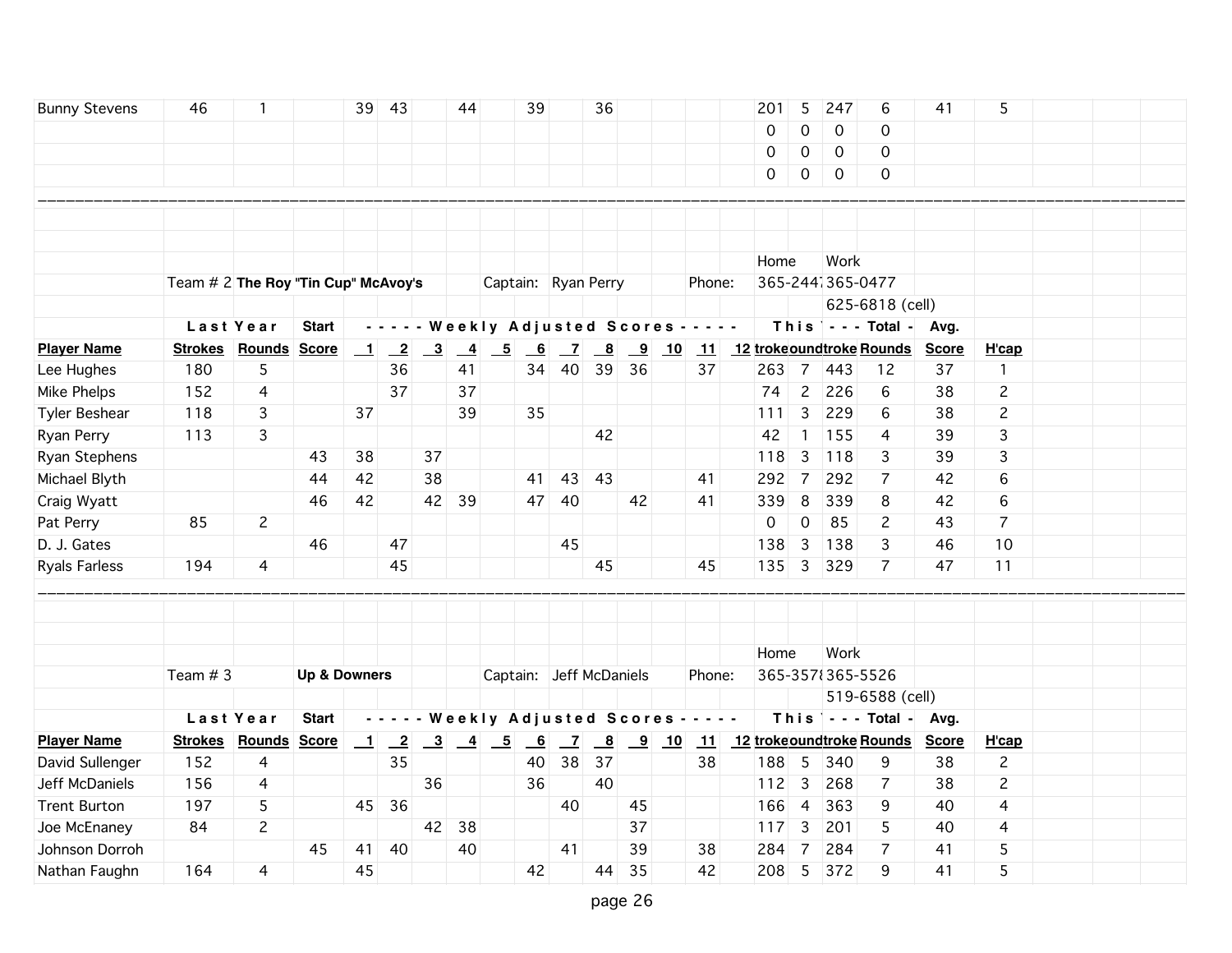| <b>Bryan Cortner</b>    | 285        | 6                    |                     |                  | 35 <sup>1</sup>          | 47                      | 43              |                                                                     | 44 41 |                                            |    | 43     | 253                                                     | 6               | 538              | 12                                     | 45           | 9            |  |  |
|-------------------------|------------|----------------------|---------------------|------------------|--------------------------|-------------------------|-----------------|---------------------------------------------------------------------|-------|--------------------------------------------|----|--------|---------------------------------------------------------|-----------------|------------------|----------------------------------------|--------------|--------------|--|--|
| Joey Anderson           | 231        | 5                    |                     | 45               |                          | 44                      | -44             |                                                                     |       | 41                                         |    |        | 174                                                     | $\overline{4}$  | 405              | 9                                      | 45           | 9            |  |  |
|                         |            |                      |                     |                  |                          |                         |                 |                                                                     |       |                                            |    |        | 0                                                       | $\mathbf 0$     | $\mathbf 0$      | 0                                      |              |              |  |  |
|                         |            |                      |                     |                  |                          |                         |                 |                                                                     |       |                                            |    |        | 0                                                       | 0               | $\mathbf 0$      | 0                                      |              |              |  |  |
|                         |            |                      |                     |                  |                          |                         |                 |                                                                     |       |                                            |    |        |                                                         |                 |                  |                                        |              |              |  |  |
|                         |            |                      |                     |                  |                          |                         |                 |                                                                     |       |                                            |    |        |                                                         |                 |                  |                                        |              |              |  |  |
|                         |            |                      |                     |                  |                          |                         |                 |                                                                     |       |                                            |    |        |                                                         |                 |                  |                                        |              |              |  |  |
|                         |            |                      |                     |                  |                          |                         |                 |                                                                     |       |                                            |    |        | Home                                                    |                 | Work             |                                        |              |              |  |  |
|                         | Team $# 4$ |                      | <b>Shot Callers</b> |                  |                          |                         |                 |                                                                     |       | Captain: Bruce McCalister                  |    | Phone: |                                                         |                 | 365-403 365-8000 |                                        |              |              |  |  |
|                         |            |                      |                     |                  |                          |                         |                 | Co-Captain                                                          |       | Michael Prowell                            |    |        | 963-1113 (cell)                                         |                 |                  |                                        |              |              |  |  |
|                         |            | Last Year            | <b>Start</b>        |                  |                          |                         |                 |                                                                     |       | - - - - - Weekly Adjusted Scores - - - - - |    |        |                                                         |                 |                  | This $\vert$ - - - Total -             | Avg.         |              |  |  |
| <b>Player Name</b>      |            | Strokes Rounds Score |                     |                  |                          |                         |                 |                                                                     |       |                                            |    |        | <u>1 2 3 4 5 6 7 8 9 10 11 12 trokeoundtroke Rounds</u> |                 |                  |                                        | <b>Score</b> | H'cap        |  |  |
| Ford Branch, Jr.        | 69         | $\overline{c}$       |                     |                  |                          |                         |                 |                                                                     |       |                                            |    |        | $\mathsf{O}$                                            | $\overline{0}$  | 69               | 2                                      | 35           | $-2$         |  |  |
| Michael Prowell         | 180        | 5                    |                     |                  |                          | 41                      |                 |                                                                     | 43    |                                            | 34 |        | 118                                                     | 3               | 298              | 8                                      | 37           | $\mathbf{1}$ |  |  |
| Michael Brown           | 79         | $\overline{c}$       |                     |                  |                          | 41                      | 37              |                                                                     |       | 38                                         |    | 36     | 152                                                     | $\overline{4}$  | 231              | 6                                      | 39           | 3            |  |  |
| <b>Bruce McCalister</b> | 198        | 5                    |                     | 38               | 43                       |                         |                 |                                                                     | 41    |                                            |    |        | 122                                                     | $\overline{3}$  | 320              | 8                                      | 40           | 4            |  |  |
| <b>Brad Harralson</b>   |            |                      | 43                  |                  | 35                       | 42                      |                 | 40                                                                  |       |                                            | 44 |        | 204                                                     | 5               | 204              | 5                                      | 41           | 5            |  |  |
| Jeff Rousseau           |            |                      | 44                  |                  | 36                       |                         | 42              | 39                                                                  | 38    | 45                                         |    | 40     | 284                                                     | $\overline{7}$  | 284              | 7                                      | 41           | 5            |  |  |
| Kevin Freeman           | 81         | $\overline{c}$       |                     | 43               |                          |                         | 43              |                                                                     |       | 42                                         |    | 42     | 170                                                     | $\overline{4}$  | 251              | 6                                      | 42           | 6            |  |  |
| Timmy Cartwright        | 262        | 6                    |                     | 41               |                          |                         | 43              | 45                                                                  |       | 40                                         | 41 | 43     | 253                                                     | 6               | 515              | 12                                     | 43           | 7            |  |  |
| Wade Hart               | 189        | 4                    |                     | 41               |                          | 44 44                   |                 |                                                                     | 46 41 |                                            | 41 |        | 257                                                     | $6\phantom{.}6$ | 446              | 10                                     | 45           | 9            |  |  |
|                         |            |                      |                     |                  |                          |                         |                 |                                                                     |       |                                            |    |        | 0                                                       | $\mathsf{O}$    | $\mathbf 0$      | 0                                      |              |              |  |  |
|                         |            |                      |                     |                  |                          |                         |                 |                                                                     |       |                                            |    |        |                                                         |                 |                  |                                        |              |              |  |  |
|                         |            |                      |                     |                  |                          |                         |                 |                                                                     |       |                                            |    |        |                                                         |                 |                  |                                        |              |              |  |  |
|                         |            |                      |                     |                  |                          |                         |                 |                                                                     |       |                                            |    |        |                                                         |                 |                  |                                        |              |              |  |  |
|                         |            |                      |                     |                  |                          |                         |                 |                                                                     |       |                                            |    |        | Home                                                    |                 | Work             |                                        |              |              |  |  |
|                         | Team $# 5$ |                      | I'll Have Another   |                  |                          |                         |                 |                                                                     |       | Captain: Donnie Scott                      |    | Phone: | 365-3111                                                |                 |                  |                                        |              |              |  |  |
|                         |            |                      |                     |                  |                          |                         |                 |                                                                     |       |                                            |    |        |                                                         |                 |                  |                                        |              |              |  |  |
|                         |            | Last Year            | <b>Start</b>        |                  | - - - - -                |                         |                 |                                                                     |       | Weekly Adjusted Scores - - - - -           |    |        |                                                         |                 |                  | This $\vert \cdot \cdot \cdot$ Total - | Avg.         |              |  |  |
| <b>Player Name</b>      |            | Strokes Rounds Score |                     | $\mathbf{\perp}$ | $\overline{\phantom{2}}$ | $\overline{\mathbf{3}}$ | $\overline{-4}$ | $\begin{array}{ c c c c c } \hline 5 & 6 & 7 \\ \hline \end{array}$ |       |                                            |    |        | 8 9 10 11 12 trokeoundtroke Rounds                      |                 |                  |                                        | <b>Score</b> | H'cap        |  |  |
| Craig Oliver            |            |                      | 39                  |                  | 32                       |                         | 34              |                                                                     |       | 35                                         |    | 37     |                                                         |                 | $ 177 $ 5   177  | 5                                      | 35           | $-1$         |  |  |
| <b>Rick Lewis</b>       |            |                      | 40                  | 39               |                          |                         | 39              |                                                                     | 39    |                                            |    |        | $157$ 4                                                 |                 | 157              | 4                                      | 39           | 3            |  |  |
| Donnie Scott            |            |                      | 40                  |                  | 40                       |                         |                 | 43                                                                  |       | 38                                         | 38 |        | 199                                                     | 5               | 199              | 5                                      | 40           | 4            |  |  |
| Doug Osting             |            |                      | 40                  | 39               |                          | 40                      |                 |                                                                     |       |                                            | 43 |        | 162                                                     | $\overline{4}$  | 162              | 4                                      | 41           | 5            |  |  |
| Ralph Smith             |            |                      | 42                  |                  |                          |                         |                 |                                                                     | 39    |                                            |    |        | 81                                                      | $\mathbf{2}$    | 81               | 2                                      | 41           | 5            |  |  |
| Pat Gates               |            |                      | 43                  |                  |                          |                         | 43              | 41                                                                  | 38    |                                            |    |        |                                                         |                 | 165 4 165        | 4                                      | 41           | 5            |  |  |
|                         |            |                      |                     |                  |                          |                         |                 |                                                                     |       |                                            |    |        |                                                         |                 |                  |                                        |              |              |  |  |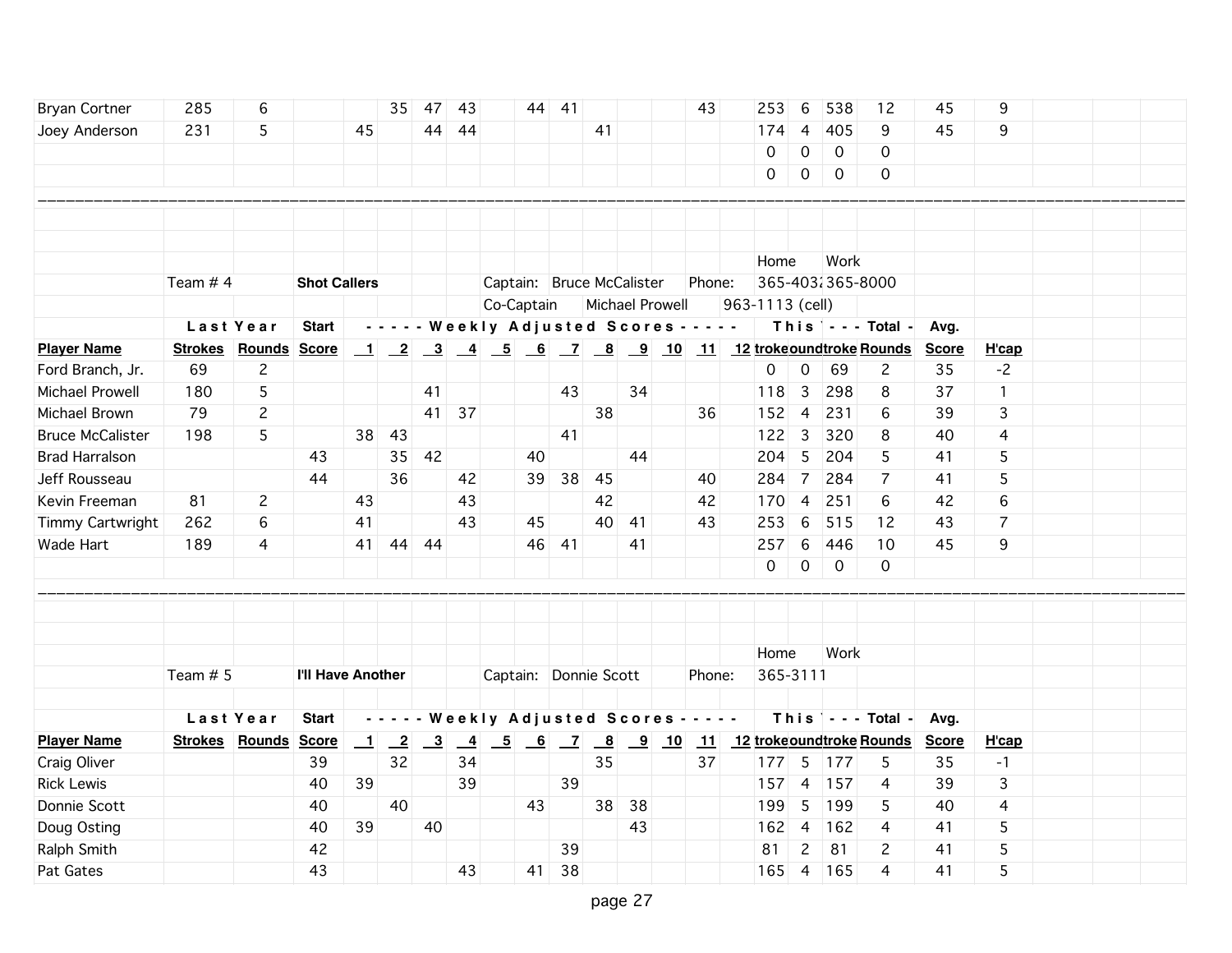| Louie Wurtman       |            |                             | 43                        |                          | 43 | 42                                                          |    |                                                                                 | 39 |       | 41                                                                                                                                        |    | 41                                         | 249  | 6               | 249              | 6                               | 42           | 6              |  |
|---------------------|------------|-----------------------------|---------------------------|--------------------------|----|-------------------------------------------------------------|----|---------------------------------------------------------------------------------|----|-------|-------------------------------------------------------------------------------------------------------------------------------------------|----|--------------------------------------------|------|-----------------|------------------|---------------------------------|--------------|----------------|--|
| Ronnie Scott        |            |                             | 42                        |                          | 42 |                                                             | 46 |                                                                                 |    |       |                                                                                                                                           | 40 |                                            | 170  | $\overline{4}$  | 170              | 4                               | 43           | 7              |  |
| Dennis Kirk         |            |                             | 43                        | 45                       |    | 40                                                          |    |                                                                                 | 43 |       |                                                                                                                                           | 47 |                                            | 218  | $5\overline{5}$ | 218              | 5                               | 44           | 8              |  |
| <b>Steve Miller</b> |            |                             | 45                        | 43                       |    | 41                                                          |    |                                                                                 |    | 41    | 48                                                                                                                                        |    |                                            |      | 218 5           | 218              | 5                               | 44           | 8              |  |
|                     |            |                             |                           |                          |    |                                                             |    |                                                                                 |    |       |                                                                                                                                           |    |                                            |      |                 |                  |                                 |              |                |  |
|                     |            |                             |                           |                          |    |                                                             |    |                                                                                 |    |       |                                                                                                                                           |    |                                            |      |                 |                  |                                 |              |                |  |
|                     |            |                             |                           |                          |    |                                                             |    |                                                                                 |    |       |                                                                                                                                           |    |                                            |      |                 |                  |                                 |              |                |  |
|                     |            |                             |                           |                          |    |                                                             |    |                                                                                 |    |       |                                                                                                                                           |    |                                            | Home |                 | Work             |                                 |              |                |  |
|                     | Team $# 6$ |                             | <b>The Masters</b>        |                          |    |                                                             |    | Captain: Randy Major                                                            |    |       |                                                                                                                                           |    | Phone:                                     |      |                 |                  | 365-1091841-7975 (cell)         |              |                |  |
|                     |            |                             |                           |                          |    |                                                             |    |                                                                                 |    |       |                                                                                                                                           |    |                                            |      |                 |                  |                                 |              |                |  |
|                     |            | Last Year                   | <b>Start</b>              |                          |    |                                                             |    |                                                                                 |    |       |                                                                                                                                           |    | - - - - - Weekly Adjusted Scores - - - - - |      |                 |                  | This $\vert$ - - - Total - Avg. |              |                |  |
| <b>Player Name</b>  |            | <b>Strokes Rounds Score</b> |                           | $\overline{\phantom{0}}$ |    | $\begin{array}{ c c c } \hline 2 & 3 \\ \hline \end{array}$ |    |                                                                                 |    |       |                                                                                                                                           |    |                                            |      |                 |                  | 11 12 trokeoundtroke Rounds     | <b>Score</b> | H'cap          |  |
| <b>Bill Ladd</b>    |            |                             | 41                        | 39                       |    | 38                                                          |    |                                                                                 |    | 38    | 38                                                                                                                                        | 40 | 40                                         |      |                 | 274 7 274        | 7                               | 39           | 3              |  |
| David Wurtman       |            |                             | 42                        |                          | 37 |                                                             | 38 |                                                                                 | 40 |       | 41                                                                                                                                        | 38 |                                            | 236  | 6               | 236              | 6                               | 39           | 3              |  |
| Sam Aldridge        | 204        | 5                           |                           | 40                       | 39 |                                                             | 39 |                                                                                 | 37 |       | 40                                                                                                                                        |    |                                            | 195  | 5               | 399              | 10                              | 40           | 4              |  |
| Kyle Rogers         | 126        | 3                           |                           | 44                       |    | 44                                                          |    |                                                                                 |    | 39    |                                                                                                                                           | 43 | 42                                         |      | $212$ 5         | 338              | 8                               | 42           | 6              |  |
| Donnie Nix          | 134        | 3                           |                           |                          |    |                                                             | 41 |                                                                                 | 43 |       |                                                                                                                                           | 46 |                                            | 130  | $\overline{3}$  | 264              | 6                               | 44           | 8              |  |
| Randy Major         | 45         | $\mathbf{1}$                |                           | 47                       |    | 43                                                          |    |                                                                                 |    |       |                                                                                                                                           |    | 47                                         |      | $ 137 $ 3       | 182              | 4                               | 46           | 10             |  |
| Kenny Scott         | 138        | 3                           |                           |                          |    | 48 46                                                       |    |                                                                                 |    | 44    |                                                                                                                                           |    |                                            | 138  | $\overline{3}$  | 276              | 6                               | 46           | 10             |  |
| Frank Walker        | 285        | 6                           |                           |                          | 49 |                                                             | 49 |                                                                                 |    | 49 53 | 52                                                                                                                                        |    | 45                                         | 297  | 6               | 582              | 12                              | 49           | 13             |  |
|                     |            |                             |                           |                          |    |                                                             |    |                                                                                 |    |       |                                                                                                                                           |    |                                            | 0    | 0               | $\mathbf 0$      | 0                               |              |                |  |
|                     |            |                             |                           |                          |    |                                                             |    |                                                                                 |    |       |                                                                                                                                           |    |                                            | 0    | $\mathbf 0$     | $\mathbf 0$      | 0                               |              |                |  |
|                     |            |                             |                           |                          |    |                                                             |    |                                                                                 |    |       |                                                                                                                                           |    |                                            |      |                 |                  |                                 |              |                |  |
|                     |            |                             |                           |                          |    |                                                             |    |                                                                                 |    |       |                                                                                                                                           |    |                                            |      |                 |                  |                                 |              |                |  |
|                     |            |                             |                           |                          |    |                                                             |    |                                                                                 |    |       |                                                                                                                                           |    |                                            |      |                 |                  |                                 |              |                |  |
|                     |            |                             |                           |                          |    |                                                             |    |                                                                                 |    |       |                                                                                                                                           |    |                                            | Home |                 | Work             |                                 |              |                |  |
|                     | Team $# 7$ |                             | <b>Rulers of the Ruff</b> |                          |    |                                                             |    | Captain: Mike Boyd                                                              |    |       |                                                                                                                                           |    | Phone:                                     |      |                 | 365-336 625-3367 |                                 |              |                |  |
|                     |            |                             |                           |                          |    |                                                             |    |                                                                                 |    |       |                                                                                                                                           |    |                                            |      |                 |                  |                                 |              |                |  |
|                     |            | Last Year                   | <b>Start</b>              |                          |    |                                                             |    |                                                                                 |    |       |                                                                                                                                           |    | - - - - - Weekly Adjusted Scores - - - - - |      |                 |                  | This $\vert$ - - - Total -      | Avg.         |                |  |
| <b>Player Name</b>  |            | Strokes Rounds Score        |                           | $\overline{\phantom{0}}$ |    |                                                             |    | $\begin{array}{ c c c c c c c c c } \hline 2 & 3 & 4 & 5 \\ \hline \end{array}$ | 6  |       | $\begin{array}{ c c c c c c } \hline \rule{0pt}{1em} 7 & \rule{0pt}{1em} 8 & \rule{0pt}{1em} 9 & \rule{0pt}{1em} 10 \\\hline \end{array}$ |    |                                            |      |                 |                  | 11 12 trokeoundtroke Rounds     | <b>Score</b> | H'cap          |  |
| <b>Bruce Farmer</b> | 146        | 4                           |                           |                          | 38 |                                                             |    |                                                                                 |    | 32 34 | 37                                                                                                                                        |    | 33                                         |      | 174 5           | 320              | 9                               | 36           | $-o$           |  |
| Jeffery Bard        | 113        | 3                           |                           |                          |    |                                                             | 36 |                                                                                 | 36 |       | 36 35                                                                                                                                     |    |                                            | 143  | $\overline{4}$  | 256              | 7                               | 37           | $\mathbf{1}$   |  |
| David Young         | 41         | $\mathbf{1}$                |                           | 37                       |    | 37                                                          |    |                                                                                 | 41 |       |                                                                                                                                           | 41 |                                            | 156  | $\overline{4}$  | 197              | 5                               | 39           | 3              |  |
| Alan Dixon          | 171        | 4                           |                           |                          |    | 39                                                          | 40 |                                                                                 | 41 |       |                                                                                                                                           | 34 | 37                                         | 191  | 5               | 362              | 9                               | 40           | 4              |  |
| <b>Todd Griffin</b> | 166        | 4                           |                           | 42                       | 42 | 36                                                          | 43 |                                                                                 |    |       |                                                                                                                                           |    |                                            | 163  | $\overline{4}$  | 329              | 8                               | 41           | 5              |  |
| Mike Boyd           | 86         | $\mathbf{2}$                |                           | 44                       |    | 44                                                          |    |                                                                                 |    |       | 43 43                                                                                                                                     |    |                                            |      | $174$ 4         | 260              | 6                               | 43           | $\overline{7}$ |  |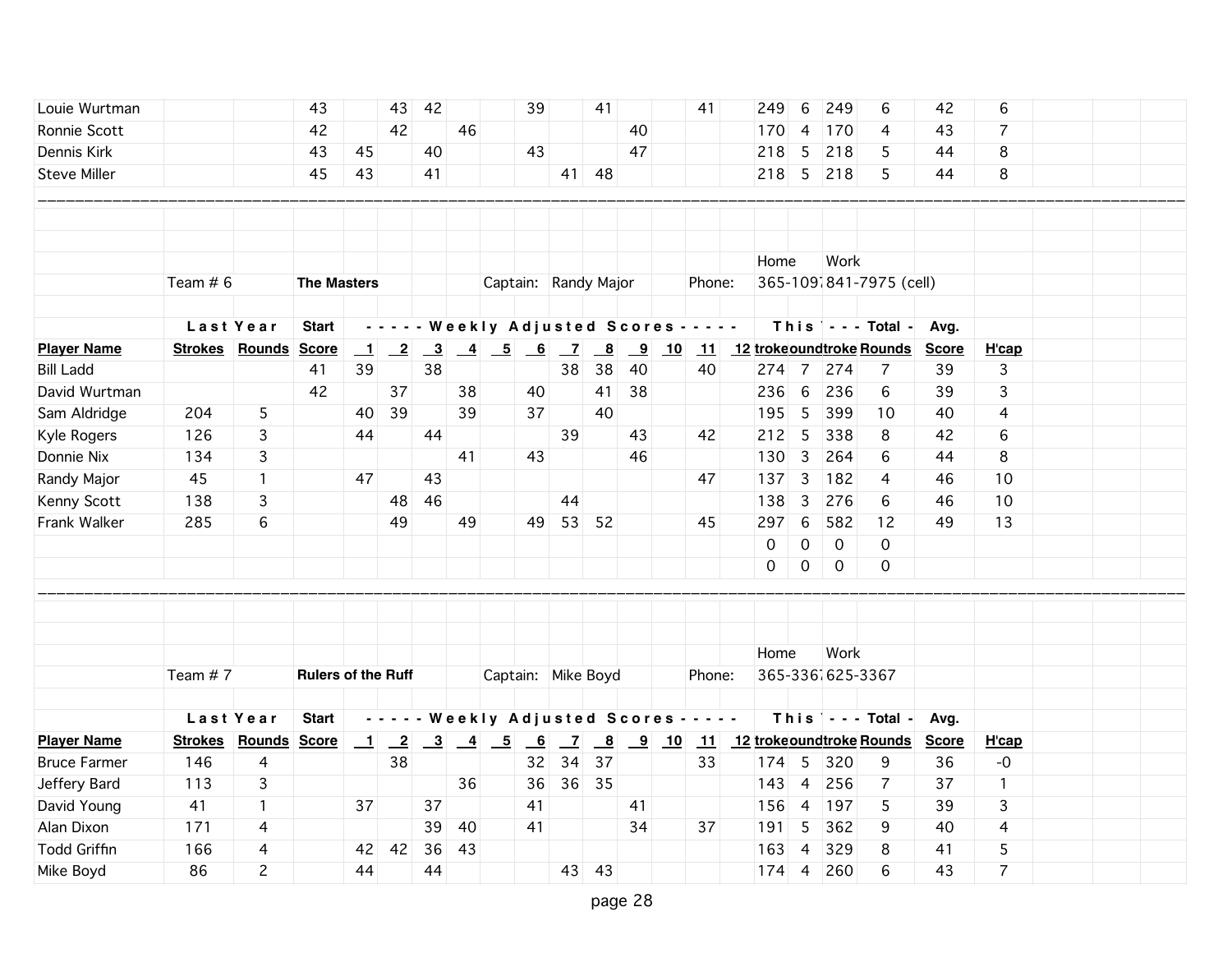| Andy Viehland         |                      |                | 47                     |                | 44                        |                         |                 |          |      |                |                         | 45 | 45                                         | 181                                                    | $\overline{4}$          | $\boxed{181}$ | 4                         | 45 | 9              |  |  |
|-----------------------|----------------------|----------------|------------------------|----------------|---------------------------|-------------------------|-----------------|----------|------|----------------|-------------------------|----|--------------------------------------------|--------------------------------------------------------|-------------------------|---------------|---------------------------|----|----------------|--|--|
| <b>Richard Coffey</b> | 186                  | 4              |                        | 46             |                           |                         |                 |          |      | 45             |                         |    | 40                                         | 131                                                    | 3                       | 317           | $\overline{7}$            | 45 | 9              |  |  |
| Darren Swaner         |                      |                | 47                     |                | 46                        |                         |                 |          |      |                | 43                      |    |                                            | 136                                                    | $\overline{\mathbf{3}}$ | 136           | 3                         | 45 | 9              |  |  |
| Jeff McCarty          | 93                   | $\mathbf{2}$   |                        |                |                           |                         | 49              |          |      |                |                         | 47 |                                            | 96                                                     |                         | 2 189         | 4                         | 47 | 11             |  |  |
|                       |                      |                |                        |                |                           |                         |                 |          |      |                |                         |    |                                            |                                                        |                         |               |                           |    |                |  |  |
|                       |                      |                |                        |                |                           |                         |                 |          |      |                |                         |    |                                            |                                                        |                         |               |                           |    |                |  |  |
|                       |                      |                |                        |                |                           |                         |                 |          |      |                |                         |    |                                            |                                                        |                         |               |                           |    |                |  |  |
|                       |                      |                |                        |                |                           |                         |                 |          |      |                |                         |    |                                            | Home                                                   |                         | Work          |                           |    |                |  |  |
|                       | Team # 8             |                | <b>Laid Back Bunch</b> |                |                           |                         |                 |          |      |                | Captain: Jack Blackburn |    | Phone:                                     |                                                        |                         |               | 365-2584625-0543 (cell)   |    |                |  |  |
|                       |                      |                |                        |                |                           |                         |                 |          |      |                |                         |    |                                            |                                                        |                         |               |                           |    |                |  |  |
|                       |                      | Last Year      | <b>Start</b>           |                |                           |                         |                 |          |      |                |                         |    | - - - - - Weekly Adjusted Scores - - - - - |                                                        |                         |               | This --- Total - Avg.     |    |                |  |  |
| <b>Player Name</b>    | Strokes Rounds Score |                |                        | $\blacksquare$ | $\overline{\phantom{0}2}$ | $\overline{\mathbf{3}}$ | $\overline{-4}$ | $-5$     | $-6$ | $\overline{z}$ |                         |    |                                            | 8 9 10 11 12 trokeoundtroke Rounds Score               |                         |               |                           |    | H'cap          |  |  |
| Dustin Cash           |                      |                | 40                     | 40             |                           | 37                      | 39              |          |      | 35             | 35                      |    | 38                                         |                                                        |                         | 264 7 264     | 7                         | 38 | $\overline{c}$ |  |  |
| Jack Blackburn        | 231                  | 6              |                        |                |                           | 42                      | 41              |          | 37   |                | 42                      |    |                                            |                                                        | $162$ 4                 | 393           | 10                        | 39 | 3              |  |  |
| Steve Kukahiko        | 158                  | $\overline{4}$ |                        | 39             |                           | 40                      | 39              |          | 37   |                | 36                      |    |                                            | 191                                                    | $\overline{5}$          | 349           | 9                         | 39 | 3              |  |  |
| Mark Blackburn        | 83                   | $\overline{c}$ |                        |                | 39                        |                         |                 |          |      | 39             |                         | 40 |                                            | 118                                                    | $\overline{\mathbf{3}}$ | 201           | 5                         | 40 | 4              |  |  |
| <b>Billy Johnson</b>  | 119                  | 3              |                        |                |                           |                         |                 |          | 43   |                | 39                      |    | 39                                         | $121 \quad 3$                                          |                         | 240           | 6                         | 40 | 4              |  |  |
| Ronnie Cash           | 212                  | 5              |                        |                | 43                        |                         | 40              |          |      | 39             |                         |    |                                            | 122                                                    | $\overline{\mathbf{3}}$ | 334           | 8                         | 42 | 6              |  |  |
| Dane Hodges           | 173                  | 4              |                        |                | 42                        |                         |                 |          |      | 38             |                         | 39 | 41                                         | 160                                                    | $\vert$ 4               | 333           | 8                         | 42 | 6              |  |  |
| Larry Long            | 177                  | 4              |                        | 44             |                           | 43                      |                 |          |      |                |                         | 42 |                                            | 129                                                    | $\overline{3}$          | 306           | $\overline{7}$            | 44 | 8              |  |  |
| Brian Wynn            |                      |                | 49                     | 49             | 47                        |                         |                 |          | 45   |                |                         | 48 | 44                                         | 282                                                    | 6                       | 282           | 6                         | 47 | 11             |  |  |
|                       |                      |                |                        |                |                           |                         |                 |          |      |                |                         |    |                                            | $\overline{0}$                                         | $\mathbf 0$             | $\mathbf 0$   | 0                         |    |                |  |  |
|                       |                      |                |                        |                |                           |                         |                 |          |      |                |                         |    |                                            |                                                        |                         |               |                           |    |                |  |  |
|                       |                      |                |                        |                |                           |                         |                 |          |      |                |                         |    |                                            |                                                        |                         |               |                           |    |                |  |  |
|                       |                      |                |                        |                |                           |                         |                 |          |      |                |                         |    |                                            |                                                        |                         |               |                           |    |                |  |  |
|                       |                      |                |                        |                |                           |                         |                 |          |      |                |                         |    |                                            | Home                                                   |                         | Work          |                           |    |                |  |  |
|                       | Team $# 9$           |                |                        |                |                           |                         |                 | Captain: |      |                |                         |    | Phone:                                     |                                                        |                         |               |                           |    |                |  |  |
|                       |                      |                |                        |                |                           |                         |                 |          |      |                |                         |    |                                            |                                                        |                         |               |                           |    |                |  |  |
|                       | Last Year            |                | <b>Start</b>           |                |                           |                         |                 |          |      |                |                         |    | - - - - - Weekly Adjusted Scores - - - - - |                                                        |                         |               | This   - - - Total - Avg. |    |                |  |  |
| <b>Player Name</b>    | Strokes Rounds Score |                |                        |                |                           |                         |                 |          |      |                |                         |    |                                            | 1 2 3 4 5 6 7 8 9 10 11 12 trokeoundtroke Rounds Score |                         |               |                           |    | H'cap          |  |  |
|                       |                      |                |                        |                |                           |                         |                 |          |      |                |                         |    |                                            | 0                                                      | $\mathsf{O}\xspace$     | 0             | $\boldsymbol{0}$          |    |                |  |  |
|                       |                      |                |                        |                |                           |                         |                 |          |      |                |                         |    |                                            | 0                                                      | 0                       | $\mathbf 0$   | $\mathbf 0$               |    |                |  |  |
|                       |                      |                |                        |                |                           |                         |                 |          |      |                |                         |    |                                            | 0                                                      | 0                       | $\mathbf 0$   | $\mathbf 0$               |    |                |  |  |
|                       |                      |                |                        |                |                           |                         |                 |          |      |                |                         |    |                                            | 0                                                      | 0                       | $\mathbf 0$   | 0                         |    |                |  |  |
|                       |                      |                |                        |                |                           |                         |                 |          |      |                |                         |    |                                            | 0                                                      | 0                       | 0             | 0                         |    |                |  |  |
|                       |                      |                |                        |                |                           |                         |                 |          |      |                |                         |    |                                            | 0                                                      | 0                       | $\mathbf 0$   | $\mathbf 0$               |    |                |  |  |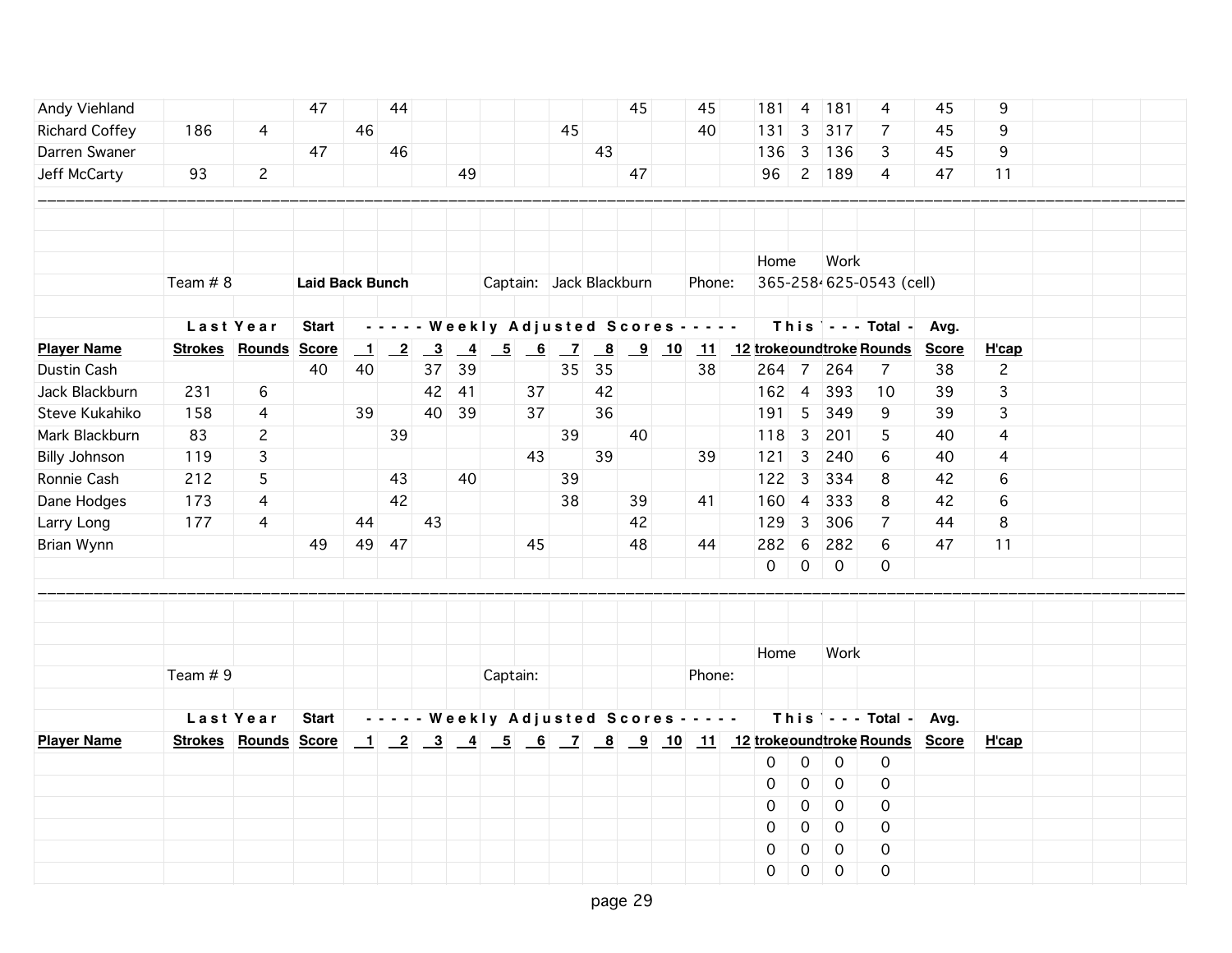|                      |                                        |              |                      |                          |                         |                         |               |                           |                          |                          |                                              |                         |    |        | 0        | 0               | $\mathbf 0$      | $\mathbf 0$               |              |                |  |  |
|----------------------|----------------------------------------|--------------|----------------------|--------------------------|-------------------------|-------------------------|---------------|---------------------------|--------------------------|--------------------------|----------------------------------------------|-------------------------|----|--------|----------|-----------------|------------------|---------------------------|--------------|----------------|--|--|
|                      |                                        |              |                      |                          |                         |                         |               |                           |                          |                          |                                              |                         |    |        | $\Omega$ | 0               | $\mathbf 0$      | 0                         |              |                |  |  |
|                      |                                        |              |                      |                          |                         |                         |               |                           |                          |                          |                                              |                         |    |        |          |                 |                  |                           |              |                |  |  |
|                      |                                        |              |                      |                          |                         |                         |               |                           |                          |                          |                                              |                         |    |        |          |                 |                  |                           |              |                |  |  |
|                      |                                        |              |                      |                          |                         |                         |               |                           |                          |                          | <b>MEN'S GOLF LEAGUE HANDICAP STATISTICS</b> |                         |    |        |          |                 |                  |                           |              |                |  |  |
|                      |                                        |              |                      |                          |                         |                         |               |                           |                          | Week #10 7/14/11 Final   |                                              |                         |    |        | Home     |                 | Work             |                           |              |                |  |  |
|                      | Team $# 1$                             |              | <b>The Assassins</b> |                          |                         |                         |               |                           |                          |                          | Captain: Fred Foltz                          |                         |    | Phone: |          |                 | 365-900 365-5541 |                           |              |                |  |  |
|                      |                                        |              |                      |                          |                         |                         |               |                           |                          |                          |                                              |                         |    |        |          |                 |                  |                           |              |                |  |  |
|                      | Last Year                              |              | <b>Start</b>         |                          |                         |                         |               |                           |                          |                          | -Weekly Adjusted Scores-                     |                         |    |        |          |                 |                  | This $Y$ --Total--        | Avg.         |                |  |  |
| <b>Player Name</b>   | <b>Strokes</b>                         | Rounds Score |                      | $\blacksquare$           | $\mathbf{2}$            | 3 <sup>1</sup>          | 4             | 5                         | 6                        | $\overline{7}$           | 8                                            | 9                       | 10 | 11     |          |                 |                  | 12 trokeoundtroke Rounds  | <b>Score</b> | H'cap          |  |  |
| <b>Irl Stevens</b>   | 144                                    | 4            |                      |                          | 38                      |                         |               | 37                        |                          | 37                       |                                              |                         |    |        | 112      | $\overline{3}$  | 256              | $\overline{7}$            | 37           | $\mathbf{1}$   |  |  |
| <b>Buddy Cash</b>    | 342                                    | 9            |                      |                          | 38                      |                         | 37            |                           |                          |                          |                                              |                         |    |        | 75       | $\overline{2}$  | 417              | 11                        | 38           | $\overline{c}$ |  |  |
| <b>Fred Foltz</b>    | 150                                    | 4            |                      |                          |                         | 45                      | 36            | 39                        |                          | 35                       |                                              |                         |    |        | 155      | $\overline{4}$  | 305              | 8                         | 38           | $\overline{c}$ |  |  |
| Johnny Jaggers       |                                        |              | 39                   |                          |                         | 38                      |               |                           | 39                       |                          |                                              |                         |    |        | 116      | $\overline{3}$  | 116              | 3                         | 39           | $\overline{3}$ |  |  |
| Larry Long           | 209                                    | 5            |                      |                          |                         | 47                      |               | 43                        | 44                       | 43                       |                                              |                         |    |        | 177      | $\overline{4}$  | 386              | 9                         | 43           | $\overline{7}$ |  |  |
| Dave Spradlin        |                                        |              | 40                   |                          | 52                      |                         | 39            |                           |                          | 41                       |                                              |                         |    |        | 172      | 4               | 172              | 4                         | 43           | $\overline{7}$ |  |  |
| Jay Davis            | 219                                    | 5            |                      |                          |                         | 45                      |               | 40                        |                          |                          |                                              |                         |    |        | 85       | $\mathbf{2}$    | 304              | $\overline{7}$            | 43           | $\overline{7}$ |  |  |
| Jack Kennedy         | 218                                    | 5            |                      |                          |                         |                         | 45            |                           |                          |                          |                                              |                         |    |        | 45       | $\mathbf{1}$    | 263              | 6                         | 44           | 8              |  |  |
| <b>Bunny Stevens</b> | 228                                    | 5            |                      |                          | 46                      |                         |               |                           |                          |                          |                                              |                         |    |        | 46       | $\mathbf{1}$    | 274              | 6                         | 46           | 10             |  |  |
|                      |                                        |              |                      |                          |                         |                         |               |                           |                          |                          |                                              |                         |    |        | $\Omega$ | $\Omega$        | $\mathbf 0$      | 0                         |              |                |  |  |
|                      |                                        |              |                      |                          |                         |                         |               |                           |                          |                          |                                              |                         |    |        |          |                 |                  |                           |              |                |  |  |
|                      |                                        |              |                      |                          |                         |                         |               |                           |                          |                          |                                              |                         |    |        |          |                 |                  |                           |              |                |  |  |
|                      |                                        |              |                      |                          |                         |                         |               |                           |                          |                          |                                              |                         |    |        |          |                 |                  |                           |              |                |  |  |
|                      |                                        |              |                      |                          |                         |                         |               |                           |                          |                          |                                              |                         |    |        | Home     |                 | Work             |                           |              |                |  |  |
|                      | Team $\#$ 2 The Roy "Tin Cup" McAvoy's |              |                      |                          |                         |                         |               |                           |                          |                          | Captain: Ryan Perry                          |                         |    | Phone: |          |                 | 365-244 365-0477 |                           |              |                |  |  |
|                      |                                        |              |                      |                          |                         |                         |               |                           |                          |                          |                                              |                         |    |        |          |                 |                  | 625-6818 (cell)           |              |                |  |  |
|                      | Last Year                              |              | <b>Start</b>         |                          |                         |                         |               |                           |                          | -Weekly Adjusted Scores- |                                              |                         |    |        |          |                 |                  | This $Y$ -- Total --      | Avg.         |                |  |  |
| <b>Player Name</b>   | <b>Strokes</b>                         | Rounds Score |                      | $\overline{\phantom{0}}$ | $\overline{\mathbf{2}}$ | $\overline{\mathbf{3}}$ | $\frac{4}{1}$ | $\underline{\phantom{a}}$ | $\overline{\phantom{0}}$ | $\overline{z}$           | $\overline{\mathbf{8}}$                      | $\overline{\mathbf{9}}$ | 10 | 11     |          |                 |                  | 12 troke oundtroke Rounds | <b>Score</b> | H'cap          |  |  |
| Lee Hughes           | 230                                    | 6            |                      |                          | 34                      | 38                      |               | 36                        |                          | 36                       | 36                                           |                         |    |        | 180      | $5\phantom{.0}$ | 410              | 11                        | 37           | $\mathbf{1}$   |  |  |
| <b>Tyler Beshear</b> | 226                                    | 6            |                      | 39                       |                         |                         |               |                           | 42                       |                          | 37                                           |                         |    |        | 118      | $\overline{3}$  | 344              | 9                         | 38           | $\overline{c}$ |  |  |
| Ryan Perry           | 190                                    | 5            |                      | 42                       |                         | 37                      |               |                           |                          | 34                       |                                              |                         |    |        | 113      | 3               | 303              | 8                         | 38           | $\overline{c}$ |  |  |
| Mike Phelps          |                                        |              | 39                   | 36                       |                         |                         |               |                           | 41                       |                          | 36                                           |                         |    |        | 152      | $\overline{4}$  | 152              | $\overline{4}$            | 38           | $\overline{c}$ |  |  |
| <b>Torey Hammett</b> | 39                                     | $\mathbf{1}$ |                      |                          |                         |                         |               | 43                        |                          |                          |                                              |                         |    |        | 43       | $\mathbf{1}$    | 82               | 2                         | 41           | 5              |  |  |
| Pat Perry            | 42                                     | $\mathbf{1}$ |                      |                          | 44                      | 41                      |               |                           |                          |                          |                                              |                         |    |        | 85       | $\mathbf{2}$    | 127              | 3                         | 42           | 6              |  |  |
| <b>Tanner Tabor</b>  |                                        |              | 44                   | 46                       | 45                      | 45                      |               |                           |                          |                          |                                              |                         |    |        | 180      | $\overline{4}$  | 180              | 4                         | 45           | 9              |  |  |
| Clay Farless         | 369                                    | 8            |                      |                          |                         |                         |               | 51                        | 49                       | 42                       | 48                                           |                         |    |        | 190      | $\overline{4}$  | 559              | 12                        | 47           | 11             |  |  |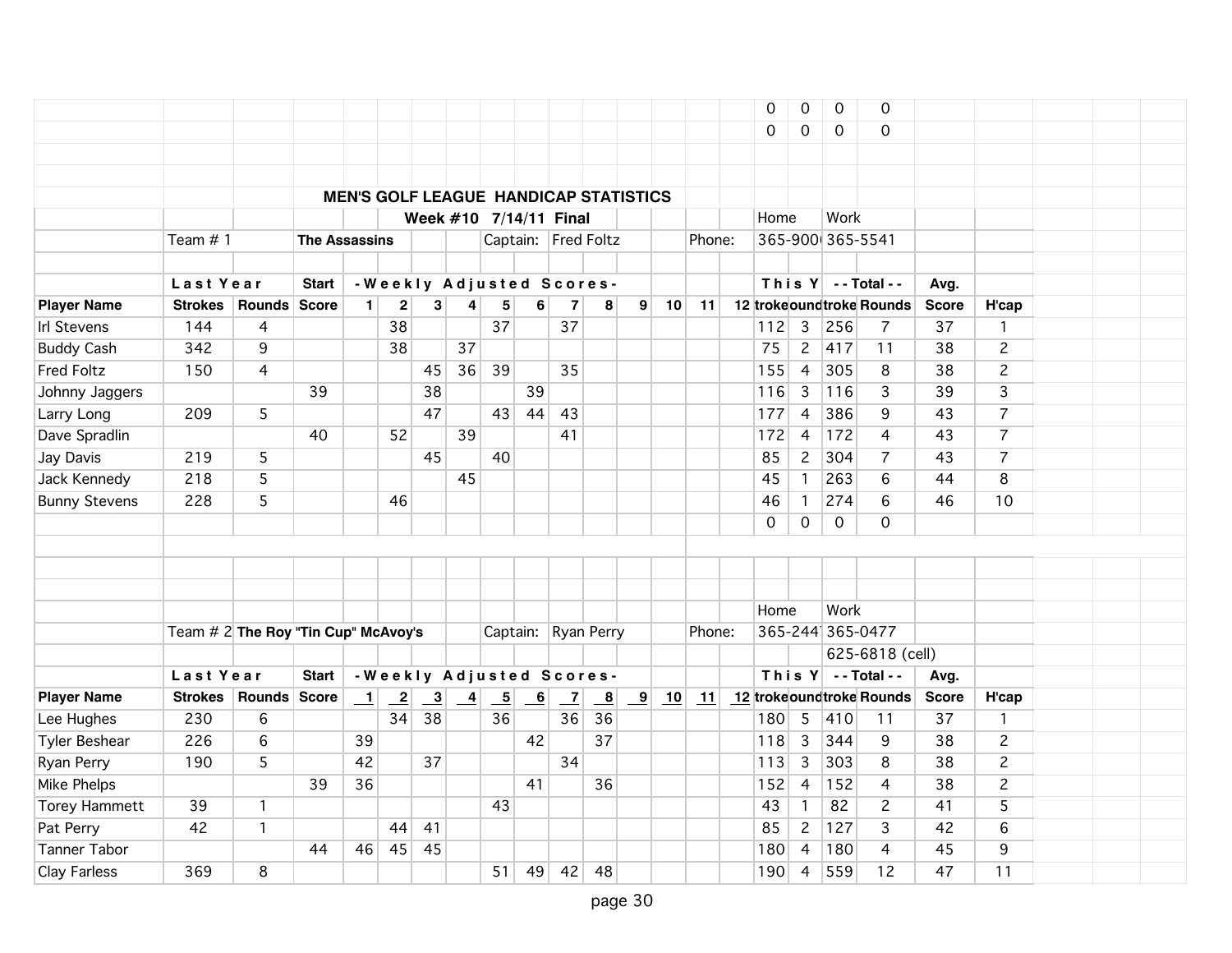| <b>Ryals Farless</b>    | 423                      | 9              |                         |                          | 51              |                         |                                                              | 51              | 45                        | 47              |                           |                         |    |        | 194                      | $\overline{4}$ | 617                | 13                       | 47           | 11             |  |  |
|-------------------------|--------------------------|----------------|-------------------------|--------------------------|-----------------|-------------------------|--------------------------------------------------------------|-----------------|---------------------------|-----------------|---------------------------|-------------------------|----|--------|--------------------------|----------------|--------------------|--------------------------|--------------|----------------|--|--|
|                         |                          |                |                         |                          |                 |                         |                                                              |                 |                           |                 |                           |                         |    |        | 0                        | 0              | $\mathbf 0$        | 0                        |              |                |  |  |
|                         |                          |                |                         |                          |                 |                         |                                                              |                 |                           |                 |                           |                         |    |        |                          |                |                    |                          |              |                |  |  |
|                         |                          |                |                         |                          |                 |                         |                                                              |                 |                           |                 |                           |                         |    |        | Home                     |                | Work               |                          |              |                |  |  |
|                         | Team $# 3$               |                | <b>Up &amp; Downers</b> |                          |                 |                         |                                                              |                 |                           |                 | Captain: Jeff McDaniels   |                         |    | Phone: |                          |                | 365-357(365-5526   |                          |              |                |  |  |
|                         |                          |                |                         |                          |                 |                         |                                                              |                 |                           |                 |                           |                         |    |        |                          |                |                    | 519-6588 (cell)          |              |                |  |  |
|                         | Last Year                |                | <b>Start</b>            |                          |                 |                         |                                                              |                 |                           |                 | - Weekly Adjusted Scores- |                         |    |        |                          |                | This $Y$ --Total-- |                          | Avg.         |                |  |  |
| <b>Player Name</b>      | <b>Strokes</b>           | Rounds Score   |                         | $\overline{\phantom{0}}$ | $\overline{-2}$ | $\overline{\mathbf{3}}$ | $\frac{4}{1}$                                                | $\overline{-5}$ | $\overline{6}$            | $\mathbf{Z}$    | $\overline{\mathbf{8}}$   | $\overline{\mathbf{9}}$ | 10 | 11     |                          |                |                    | 12 trokeoundtroke Rounds | <b>Score</b> | H'cap          |  |  |
| Jeff McDaniels          | 222                      | 6              |                         | 38                       |                 | 41                      |                                                              |                 | 38                        |                 | 39                        |                         |    |        | 156                      | $\overline{4}$ | 378                | 10                       | 38           | $\overline{c}$ |  |  |
| David Sullenger         |                          |                | 38                      |                          | 38              | 39                      |                                                              |                 |                           |                 | 37                        |                         |    |        | 152                      | $\overline{4}$ | 152                | 4                        | 38           | $\overline{c}$ |  |  |
| <b>Trent Burton</b>     |                          |                | 39                      |                          |                 | 40                      | 42                                                           | 40              |                           |                 | 36                        |                         |    |        | 197                      | $5\phantom{.}$ | 197                | 5                        | 39           | $\overline{3}$ |  |  |
| Rodney Brown            |                          |                | 44                      | 40                       |                 |                         | 40                                                           |                 |                           |                 |                           |                         |    |        | 124                      | 3              | 124                | 3                        | 41           | 5              |  |  |
| Joe McEnaney            | 86                       | $\overline{c}$ |                         | 43                       |                 |                         | 41                                                           |                 |                           |                 |                           |                         |    |        | 84                       | $\overline{2}$ | 170                | 4                        | 43           | $\overline{7}$ |  |  |
| Nathan Faughn           | 436                      | 10             |                         |                          | 38              | 44                      |                                                              | 39              | 43                        |                 |                           |                         |    |        | 164                      | $\overline{4}$ | 600                | 14                       | 43           | $\overline{7}$ |  |  |
| Joey Anderson           |                          |                | 46                      |                          | 46              |                         | 46                                                           | 45              | 48                        |                 |                           |                         |    |        | 231                      | 5              | 231                | 5                        | 46           | 10             |  |  |
| <b>Bryan Cortner</b>    |                          |                | 50                      | 49                       | 47              |                         |                                                              | 49              | 45                        |                 | 45                        |                         |    |        | 285                      | 6              | 285                | 6                        | 48           | 12             |  |  |
|                         |                          |                |                         |                          |                 |                         |                                                              |                 |                           |                 |                           |                         |    |        | 0                        | 0              | $\mathsf{O}$       | $\mathbf 0$              |              |                |  |  |
|                         |                          |                |                         |                          |                 |                         |                                                              |                 |                           |                 |                           |                         |    |        | 0                        | 0              | 0                  | 0                        |              |                |  |  |
|                         |                          |                |                         |                          |                 |                         |                                                              |                 |                           |                 |                           |                         |    |        |                          |                |                    |                          |              |                |  |  |
|                         |                          |                |                         |                          |                 |                         |                                                              |                 |                           |                 |                           |                         |    |        |                          |                |                    |                          |              |                |  |  |
|                         |                          |                |                         |                          |                 |                         |                                                              |                 |                           |                 |                           |                         |    |        |                          |                |                    |                          |              |                |  |  |
|                         |                          |                |                         |                          |                 |                         |                                                              |                 |                           |                 |                           |                         |    |        | Home                     |                | Work               |                          |              |                |  |  |
|                         | Team $# 4$               |                | <b>Shot Callers</b>     |                          |                 |                         |                                                              |                 |                           |                 | Captain: Ford Branch, Jr. |                         |    | Phone: |                          |                | 625-2178 (cell)    |                          |              |                |  |  |
|                         |                          |                |                         |                          |                 |                         |                                                              |                 |                           |                 |                           |                         |    |        |                          |                |                    |                          |              |                |  |  |
|                         | Last Year                |                | <b>Start</b>            |                          |                 |                         |                                                              |                 |                           |                 | - Weekly Adjusted Scores- |                         |    |        |                          |                | This $Y$ --Total-- |                          | Avg.         |                |  |  |
| <b>Player Name</b>      | Strokes   Rounds   Score |                |                         | $\perp$                  |                 |                         | $\begin{array}{ c c c c c }\n\hline\n2 & 3 & 4\n\end{array}$ | $-5$            | $\underline{\phantom{a}}$ | $\vert$ $\vert$ | $\mathbf{B}$              | $\overline{\mathbf{9}}$ | 10 | 11     | 12 trokeoundtroke Rounds |                |                    |                          | <b>Score</b> | H'cap          |  |  |
| Ford Branch, Jr.        | 105                      | 3              |                         | 34                       |                 |                         |                                                              |                 |                           | 35              |                           |                         |    |        | 69                       | $\mathbf{2}$   | 174                | 5                        | 35           | $-1$           |  |  |
| John H. Stevens         | 177                      | 5              |                         |                          |                 |                         |                                                              |                 |                           | 39              |                           |                         |    |        | 39                       | $\mathbf{1}$   | 216                | 6                        | 36           | $\mathbf 0$    |  |  |
| Ford Branch, Sr.        | 37                       | $\mathbf{1}$   |                         |                          |                 |                         |                                                              |                 |                           |                 |                           |                         |    |        | 0                        | $\mathsf{O}$   | 37                 | $\mathbf{1}$             | 37           | $\mathbf{1}$   |  |  |
| Michael Prowell         | 234                      | 6              |                         | 35                       | 37              |                         |                                                              |                 | 39                        | 36              | 33                        |                         |    |        | 180                      | 5              | 414                | 11                       | 38           | $\overline{c}$ |  |  |
| Michael Brown           | 115                      | 3              |                         |                          |                 |                         |                                                              | 37              | 42                        |                 |                           |                         |    |        | 79                       | $\overline{2}$ | 194                | 5                        | 39           | $\overline{3}$ |  |  |
| <b>Bruce McCalister</b> | 249                      | 6              |                         | 40                       | 37              |                         | 41                                                           | 41              | 39                        |                 |                           |                         |    |        | 198                      | 5              | 447                | 11                       | 41           | 5              |  |  |
| Kevin Freeman           | 254                      | 6              |                         |                          |                 |                         |                                                              |                 |                           | 42              | 39                        |                         |    |        | 81                       | $\overline{c}$ | 335                | 8                        | 42           | 6              |  |  |
| Timmy Cartwright        | 295                      | $\overline{7}$ |                         | 43                       | 48              |                         | 44                                                           | 41              | 44                        |                 | 42                        |                         |    |        | 262                      | 6              | 557                | 13                       | 43           | $\overline{7}$ |  |  |
| Jae Englebright         |                          |                |                         |                          |                 |                         |                                                              |                 |                           |                 |                           |                         |    |        |                          |                |                    |                          |              |                |  |  |
|                         | 92                       | $\overline{c}$ |                         |                          |                 |                         |                                                              |                 |                           |                 |                           |                         |    |        | $\Omega$                 | 0              | 92                 | $\overline{c}$           | 46           | 10             |  |  |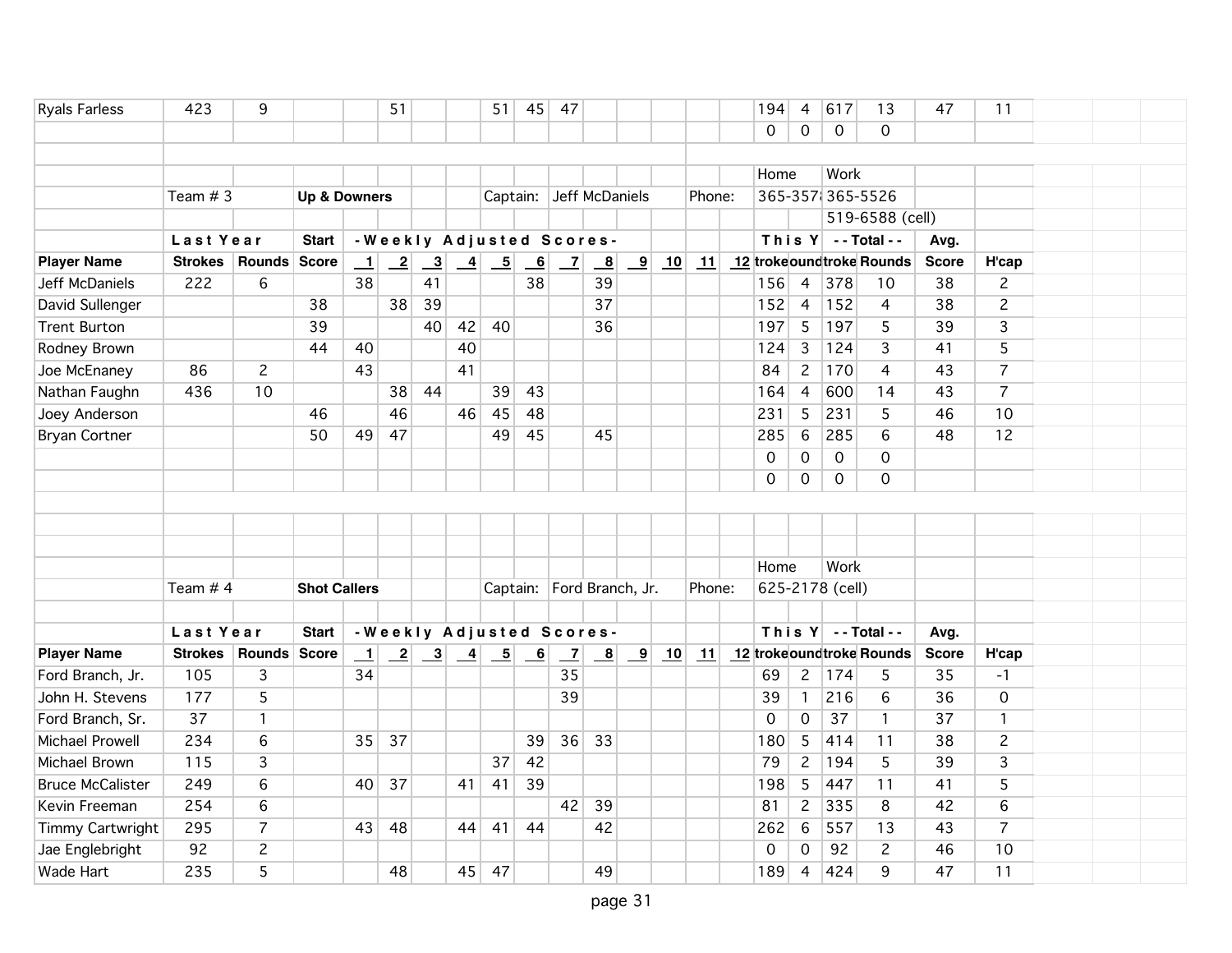|                      |            |                      |                    |         |                 |    |    |                                                                     |                          |    |                                                             |                |                              | Home                |                | Work                |                          |              |                |
|----------------------|------------|----------------------|--------------------|---------|-----------------|----|----|---------------------------------------------------------------------|--------------------------|----|-------------------------------------------------------------|----------------|------------------------------|---------------------|----------------|---------------------|--------------------------|--------------|----------------|
|                      | Team $# 5$ |                      |                    |         |                 |    |    | Captain:                                                            |                          |    |                                                             |                | Phone:                       |                     |                |                     |                          |              |                |
|                      |            |                      |                    |         |                 |    |    |                                                                     |                          |    |                                                             |                |                              |                     |                |                     |                          |              |                |
|                      | Last Year  |                      | <b>Start</b>       |         |                 |    |    | - Weekly Adjusted Scores-                                           |                          |    |                                                             |                |                              |                     |                |                     | This Y -- Total --       | Avg.         |                |
| <b>Player Name</b>   |            | Strokes Rounds Score |                    |         |                 |    |    |                                                                     |                          |    |                                                             |                |                              |                     |                |                     |                          | <b>Score</b> | H'cap          |
|                      |            |                      |                    |         |                 |    |    |                                                                     |                          |    |                                                             |                |                              | 0                   | $\mathbf 0$    | $\mathbf{O}$        | 0                        |              |                |
|                      |            |                      |                    |         |                 |    |    |                                                                     |                          |    |                                                             |                |                              | 0                   | $\overline{0}$ | $\mathsf{O}$        | $\mathbf 0$              |              |                |
|                      |            |                      |                    |         |                 |    |    |                                                                     |                          |    |                                                             |                |                              | 0                   | $\overline{0}$ | $\mathsf{O}$        | $\Omega$                 |              |                |
|                      |            |                      |                    |         |                 |    |    |                                                                     |                          |    |                                                             |                |                              | 0                   | $\mathsf{O}$   | $\mathbf 0$         | $\Omega$                 |              |                |
|                      |            |                      |                    |         |                 |    |    |                                                                     |                          |    |                                                             |                |                              | 0                   | $\overline{0}$ | 0                   | $\Omega$                 |              |                |
|                      |            |                      |                    |         |                 |    |    |                                                                     |                          |    |                                                             |                |                              | $\mathsf{O}$        | $\mathsf{O}$   | $\mathbf 0$         | $\mathbf 0$              |              |                |
|                      |            |                      |                    |         |                 |    |    |                                                                     |                          |    |                                                             |                |                              | 0                   | $\mathbf 0$    | $\mathbf 0$         | $\Omega$                 |              |                |
|                      |            |                      |                    |         |                 |    |    |                                                                     |                          |    |                                                             |                |                              | $\mathsf{O}\xspace$ | $\mathsf{O}$   | $\mathsf{O}$        | $\mathbf 0$              |              |                |
|                      |            |                      |                    |         |                 |    |    |                                                                     |                          |    |                                                             |                |                              | 0                   | $\mathbf 0$    | $\mathsf{O}$        | $\Omega$                 |              |                |
|                      |            |                      |                    |         |                 |    |    |                                                                     |                          |    |                                                             |                |                              | $\mathsf{O}$        | $\overline{0}$ | $\mathsf{O}\xspace$ | $\mathbf 0$              |              |                |
|                      |            |                      |                    |         |                 |    |    |                                                                     |                          |    |                                                             |                |                              |                     |                |                     |                          |              |                |
|                      |            |                      |                    |         |                 |    |    |                                                                     |                          |    |                                                             |                |                              |                     |                |                     |                          |              |                |
|                      |            |                      |                    |         |                 |    |    |                                                                     |                          |    |                                                             |                |                              |                     |                |                     |                          |              |                |
|                      |            |                      |                    |         |                 |    |    |                                                                     |                          |    |                                                             |                |                              | Home                |                | Work                |                          |              |                |
|                      | Team $# 6$ |                      | <b>The Masters</b> |         |                 |    |    |                                                                     |                          |    | Captain: Randy Major                                        |                | Phone:                       |                     |                |                     | 365-109 841-7975 (cell)  |              |                |
|                      | Last Year  |                      | <b>Start</b>       |         |                 |    |    | -Weekly Adjusted Scores-                                            |                          |    |                                                             |                |                              |                     |                |                     | This $Y$ -- Total --     | Avg.         |                |
| <b>Player Name</b>   |            | Strokes Rounds Score |                    | $\perp$ | $\overline{-2}$ |    |    | $\begin{array}{ c c c c c } \hline 3 & 4 & 5 \\ \hline \end{array}$ | $\overline{\phantom{0}}$ |    | $\begin{array}{ c c c } \hline 7 & 8 \\ \hline \end{array}$ | $\boxed{9}$ 10 | $\vert \underline{11} \vert$ |                     |                |                     | 12 trokeoundtroke Rounds | <b>Score</b> | H'cap          |
| Roy Boisture         | 182        | 5                    |                    |         | 36              | 35 | 32 |                                                                     | 35                       |    | 39                                                          |                |                              | 177                 |                | 5 359               | 10                       | 36           | $-0$           |
| <b>Taylor Curtis</b> | 158        | 4                    |                    | 37      |                 |    |    |                                                                     |                          | 42 |                                                             |                |                              | 79                  | $\overline{2}$ | 237                 | 6                        | 40           | $\overline{4}$ |
| Sam Aldridge         |            |                      | 44                 |         |                 | 41 | 40 |                                                                     |                          | 39 | 40                                                          |                |                              | 204                 | $\overline{5}$ | 204                 | 5                        | 41           | 5              |
| Kyle Rogers          | 171        | 4                    |                    | 43      | 41              |    |    |                                                                     |                          | 42 |                                                             |                |                              | 126                 | 3              | 297                 | $\overline{7}$           | 42           | 6              |
| Donnie Nix           | 223        | 5                    |                    |         | 44              | 47 |    |                                                                     |                          |    | 43                                                          |                |                              | 134                 | $\overline{3}$ | 357                 | 8                        | 45           | 9              |
| Randy Major          | 235        | 5                    |                    |         |                 |    |    |                                                                     | 45                       |    |                                                             |                |                              | 45                  | $\mathbf{1}$   | 280                 | 6                        | 47           | 11             |
| Kenny Scott          | 237        | 5                    |                    |         | 47              |    | 42 |                                                                     | 49                       |    |                                                             |                |                              | 138                 | 3              | 375                 | 8                        | 47           | 11             |
| Frank Walker         |            |                      | 49                 | 49      |                 | 46 | 46 |                                                                     |                          |    | 48 47                                                       |                |                              | 285                 | 6              | 285                 | 6                        | 48           | 12             |
| Jim Stott            | 305        | 6                    |                    | 50      |                 |    |    |                                                                     | 48                       |    |                                                             |                |                              | 98                  | $\mathbf{2}$   | 403                 | 8                        | 50           | 14             |
|                      |            |                      |                    |         |                 |    |    |                                                                     |                          |    |                                                             |                |                              | $\overline{0}$      | $\overline{0}$ | $\mathbf 0$         | $\Omega$                 |              |                |
|                      |            |                      |                    |         |                 |    |    |                                                                     |                          |    |                                                             |                |                              |                     |                |                     |                          |              |                |
|                      |            |                      |                    |         |                 |    |    |                                                                     |                          |    |                                                             |                |                              | Home                |                | Work                |                          |              |                |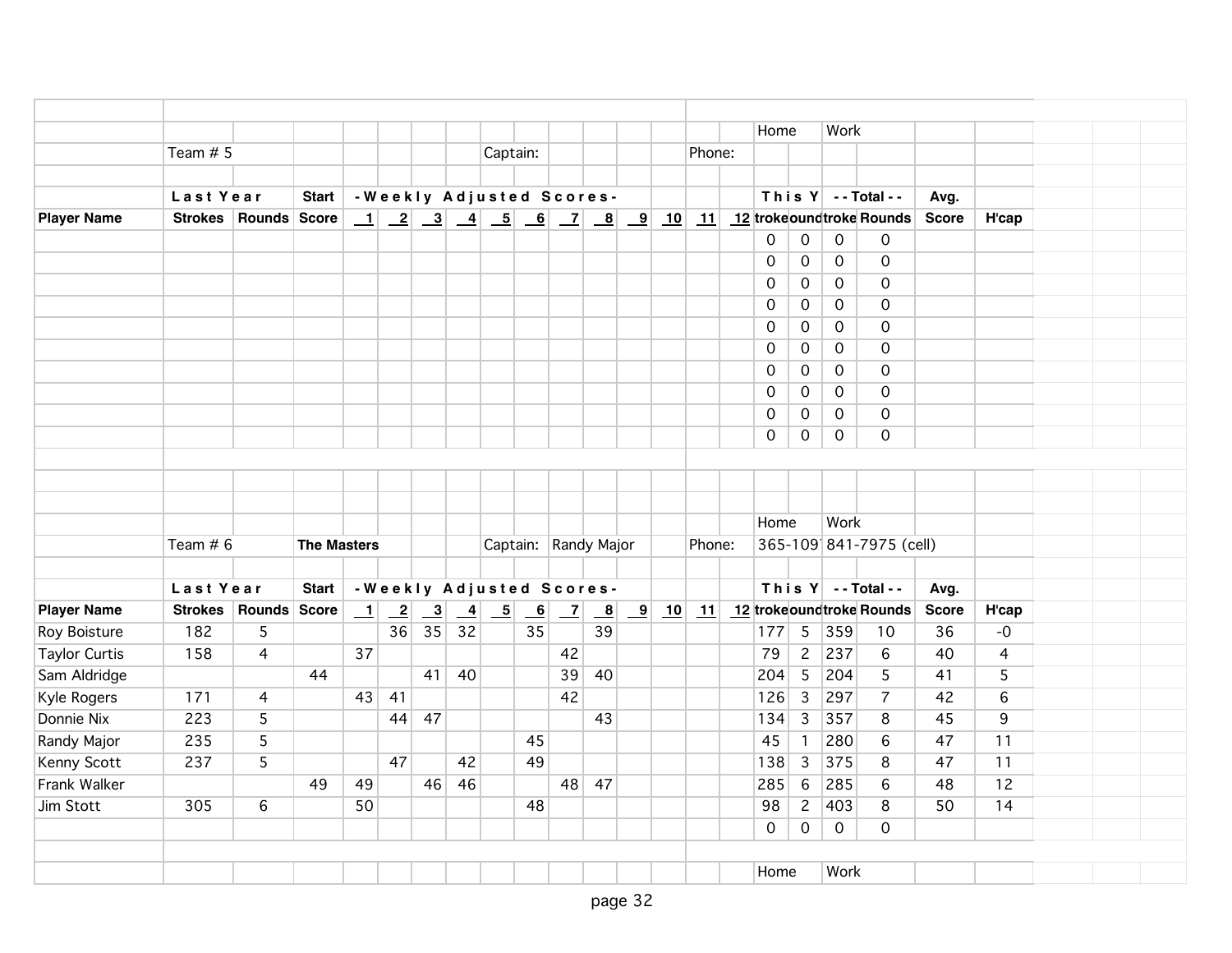| Last Year<br>-Weekly Adjusted Scores-<br>This $Y$ -- Total --<br><b>Start</b><br>Avg.<br><b>Player Name</b><br><b>Strokes</b><br>Rounds Score<br>$\begin{array}{ c c c c c c c c c } \hline 2 & 3 & 4 & 5 & 6 & 7 \ \hline \end{array}$<br>$\boxed{9}$ 10 11 12 trokeoundtroke Rounds<br>H'cap<br>$\perp$<br>$\mathbf{B}$<br><b>Score</b><br>$\overline{37}$<br>36<br>36<br>37<br>146<br>$\overline{4}$<br>290<br><b>Bruce Farmer</b><br>144<br>4<br>8<br>36<br>$\mathbf 0$ |  |
|-----------------------------------------------------------------------------------------------------------------------------------------------------------------------------------------------------------------------------------------------------------------------------------------------------------------------------------------------------------------------------------------------------------------------------------------------------------------------------|--|
|                                                                                                                                                                                                                                                                                                                                                                                                                                                                             |  |
|                                                                                                                                                                                                                                                                                                                                                                                                                                                                             |  |
|                                                                                                                                                                                                                                                                                                                                                                                                                                                                             |  |
|                                                                                                                                                                                                                                                                                                                                                                                                                                                                             |  |
| $6\overline{6}$<br>37<br>37<br>$\overline{3}$<br>342<br>$\overline{c}$<br>Jeffery Bard<br>229<br>39<br>113<br>9<br>38                                                                                                                                                                                                                                                                                                                                                       |  |
| 211<br>David Young<br>170<br>$\overline{4}$<br>41<br>41<br>42<br>6<br>$\mathbf{1}$<br>5                                                                                                                                                                                                                                                                                                                                                                                     |  |
| Alan Dixon<br>43<br>40<br>$171$<br>$\overline{7}$<br>45<br>43<br>171<br>$\overline{4}$<br>4<br>43                                                                                                                                                                                                                                                                                                                                                                           |  |
| 42<br>$\overline{7}$<br>Mike Boyd<br>129<br>3<br>86<br>$\mathbf{2}$<br>215<br>5<br>44<br>43                                                                                                                                                                                                                                                                                                                                                                                 |  |
| <b>Todd Griffin</b><br>$\overline{5}$<br>40 39<br>229<br>42<br>45<br>166<br>$\overline{4}$<br>395<br>8<br>9<br>44                                                                                                                                                                                                                                                                                                                                                           |  |
| <b>Richard Coffey</b><br>173<br>44<br>186<br>$\overline{4}$<br>359<br>8<br>45<br>9<br>4<br>48<br>50<br>44                                                                                                                                                                                                                                                                                                                                                                   |  |
| Denny Amundson<br>231<br>5<br>42<br>409<br>45<br>9<br>46<br>44<br>46<br>178<br>$\overline{4}$<br>9                                                                                                                                                                                                                                                                                                                                                                          |  |
| Jeff McCarty<br>$\overline{4}$<br>$\mathbf{2}$<br>284<br>6<br>47<br>191<br>45<br>48<br>93<br>11                                                                                                                                                                                                                                                                                                                                                                             |  |
| $\mathsf{O}$<br>$\mathsf{O}$<br>$\mathsf{O}\xspace$<br>0                                                                                                                                                                                                                                                                                                                                                                                                                    |  |
|                                                                                                                                                                                                                                                                                                                                                                                                                                                                             |  |
|                                                                                                                                                                                                                                                                                                                                                                                                                                                                             |  |
|                                                                                                                                                                                                                                                                                                                                                                                                                                                                             |  |
| Work<br>Home                                                                                                                                                                                                                                                                                                                                                                                                                                                                |  |
| 365-258-625-0543 (cell)<br>Team $# 8$<br>Captain: Jack Blackburn<br>Phone:<br><b>Laid Back Bunch</b>                                                                                                                                                                                                                                                                                                                                                                        |  |
|                                                                                                                                                                                                                                                                                                                                                                                                                                                                             |  |
| This $Y$ -- Total --<br>Last Year<br><b>Start</b><br>-Weekly Adjusted Scores-<br>Avg.                                                                                                                                                                                                                                                                                                                                                                                       |  |
| 10 11 12 trokeoundtroke Rounds<br><b>Player Name</b><br>Strokes   Rounds   Score<br>$\perp$<br>$\vert$ $\vert$<br>B<br>$\overline{\mathbf{9}}$<br><b>Score</b><br><b>H'cap</b>                                                                                                                                                                                                                                                                                              |  |
| 73<br>$\overline{2}$<br>Mike Stevenson<br>44<br>44<br>117<br>$\overline{3}$<br>39<br>$\overline{3}$<br>$\mathbf{1}$                                                                                                                                                                                                                                                                                                                                                         |  |
| $\overline{7}$<br>511<br>$\overline{3}$<br>280<br>34<br>38<br>6<br>39<br>Jack Blackburn<br>42<br>$39 \mid 40 \mid$<br>38<br>231<br>13                                                                                                                                                                                                                                                                                                                                       |  |
| 278<br>$\overline{7}$<br>39<br>42<br>397<br>10<br>40<br><b>Billy Johnson</b><br>38<br>119<br>$\mathbf{3}$<br>4                                                                                                                                                                                                                                                                                                                                                              |  |
| Steve Kukahiko<br>44<br>39<br>38<br>158<br>40<br>37<br>158<br>$\overline{4}$<br>$\overline{4}$<br>4                                                                                                                                                                                                                                                                                                                                                                         |  |
| $\overline{3}$<br>202<br>5<br>Mark Blackburn<br>119<br>40<br>43<br>83<br>$\mathbf{2}$<br>40<br>$\overline{4}$                                                                                                                                                                                                                                                                                                                                                               |  |
| $\overline{5}$<br>377<br>204<br>43<br>$\overline{4}$<br>9<br>6<br>Dane Hodges<br>43<br>44<br>173<br>42<br>43                                                                                                                                                                                                                                                                                                                                                                |  |
| Ronnie Cash<br>123<br>$\overline{3}$<br>41<br>42<br>42<br>335<br>$6\phantom{a}$<br>44<br>212<br>5 <sup>5</sup><br>8<br>42<br>43                                                                                                                                                                                                                                                                                                                                             |  |
| $\overline{5}$<br>218<br>43<br>46<br>399<br>9<br>8<br>John Brown<br>44<br>48<br>181<br>44<br>$\overline{4}$                                                                                                                                                                                                                                                                                                                                                                 |  |
| $\mathbf 0$<br>0<br>$\mathsf{O}$<br>0                                                                                                                                                                                                                                                                                                                                                                                                                                       |  |
| $\mathbf 0$<br>$\mathbf{O}$<br>$\mathbf{O}$<br>0                                                                                                                                                                                                                                                                                                                                                                                                                            |  |
|                                                                                                                                                                                                                                                                                                                                                                                                                                                                             |  |
| Home<br>Work                                                                                                                                                                                                                                                                                                                                                                                                                                                                |  |
| Team # 9<br>Phone:<br>Captain:                                                                                                                                                                                                                                                                                                                                                                                                                                              |  |
|                                                                                                                                                                                                                                                                                                                                                                                                                                                                             |  |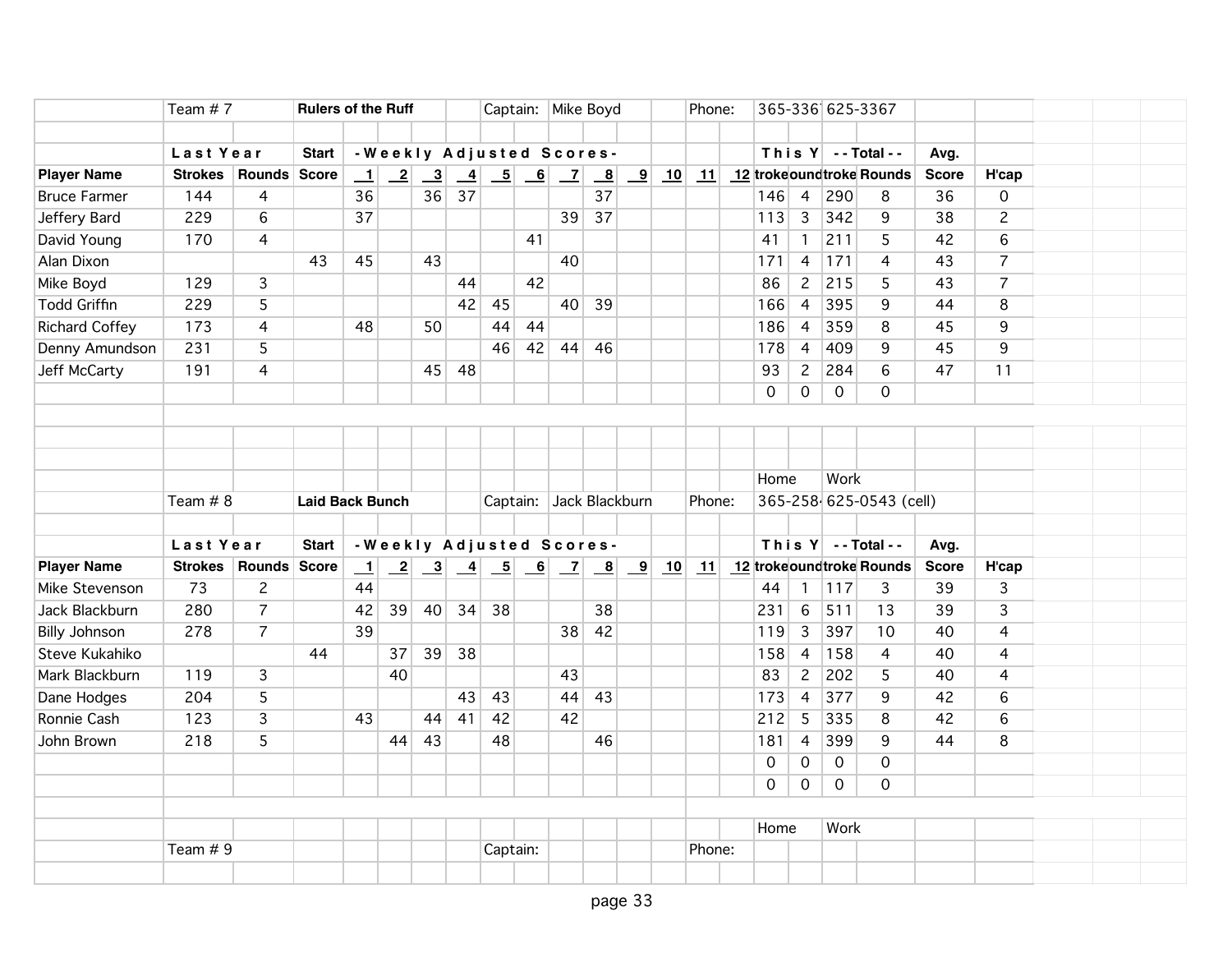|                      | Last Year                              |                          | <b>Start</b>         |              |             |                                                             |                 |                        |    |              | -Weekly Adjusted Scores-                     |                         |    |        |          |                 |                  | This $Y$ --Total--             | Avg.         |                     |  |  |
|----------------------|----------------------------------------|--------------------------|----------------------|--------------|-------------|-------------------------------------------------------------|-----------------|------------------------|----|--------------|----------------------------------------------|-------------------------|----|--------|----------|-----------------|------------------|--------------------------------|--------------|---------------------|--|--|
| <b>Player Name</b>   |                                        | Strokes   Rounds   Score |                      |              |             |                                                             |                 |                        |    |              |                                              |                         |    |        |          |                 |                  |                                | <b>Score</b> | H'cap               |  |  |
|                      |                                        |                          |                      |              |             |                                                             |                 |                        |    |              |                                              |                         |    |        | 0        | 0               | 0                | 0                              |              |                     |  |  |
|                      |                                        |                          |                      |              |             |                                                             |                 |                        |    |              |                                              |                         |    |        | 0        | 0               | 0                | 0                              |              |                     |  |  |
|                      |                                        |                          |                      |              |             |                                                             |                 |                        |    |              |                                              |                         |    |        | 0        | 0               | 0                | 0                              |              |                     |  |  |
|                      |                                        |                          |                      |              |             |                                                             |                 |                        |    |              |                                              |                         |    |        | 0        | 0               | 0                | $\Omega$                       |              |                     |  |  |
|                      |                                        |                          |                      |              |             |                                                             |                 |                        |    |              |                                              |                         |    |        | 0        | 0               | 0                | $\Omega$                       |              |                     |  |  |
|                      |                                        |                          |                      |              |             |                                                             |                 |                        |    |              |                                              |                         |    |        | 0        | 0               | 0                | $\Omega$                       |              |                     |  |  |
|                      |                                        |                          |                      |              |             |                                                             |                 |                        |    |              |                                              |                         |    |        | 0        | 0               | $\Omega$         | $\Omega$                       |              |                     |  |  |
|                      |                                        |                          |                      |              |             |                                                             |                 |                        |    |              |                                              |                         |    |        | $\Omega$ | 0               | $\Omega$         | $\Omega$                       |              |                     |  |  |
|                      |                                        |                          |                      |              |             |                                                             |                 |                        |    |              |                                              |                         |    |        |          |                 |                  |                                |              |                     |  |  |
|                      |                                        |                          |                      |              |             |                                                             |                 |                        |    |              | <b>MEN'S GOLF LEAGUE HANDICAP STATISTICS</b> |                         |    |        |          |                 |                  |                                |              |                     |  |  |
|                      |                                        |                          |                      |              |             |                                                             |                 | Week #11 7/29/10 Final |    |              |                                              |                         |    |        | Home     |                 | Work             |                                |              |                     |  |  |
|                      | Team $# 1$                             |                          | <b>The Assassins</b> |              |             |                                                             |                 |                        |    |              | Captain: Fred Foltz                          |                         |    | Phone: |          |                 | 365-900 365-5541 |                                |              |                     |  |  |
|                      |                                        |                          |                      |              |             |                                                             |                 |                        |    |              |                                              |                         |    |        |          |                 |                  |                                |              |                     |  |  |
|                      | Last Year                              |                          | <b>Start</b>         |              |             |                                                             |                 |                        |    |              | - Weekly Adjusted Scores-                    |                         |    |        |          |                 |                  | This $Y$ --Total--             | Avg.         |                     |  |  |
| <b>Player Name</b>   |                                        | Strokes Rounds Score     |                      | $\mathbf{1}$ | $\mathbf 2$ | 3                                                           | 4               | ${\bf 5}$              | 6  | $\mathbf{7}$ | 8                                            | $\boldsymbol{9}$        | 10 | 11     |          |                 |                  | 12 trokeoundtroke Rounds       | <b>Score</b> | H'cap               |  |  |
| <b>Irl Stevens</b>   | 111                                    | 3                        |                      | 36           |             |                                                             |                 | 34                     | 37 |              |                                              | 37                      |    |        | 144      | $\overline{4}$  | 255              | $\overline{7}$                 | 36           | $\mathsf{O}\xspace$ |  |  |
| Fred Foltz           | 152                                    | $\overline{4}$           |                      | 35           |             |                                                             | 38              |                        |    |              | 41                                           | 36                      |    |        | 150      | $\overline{4}$  | 302              | 8                              | 38           | $\overline{c}$      |  |  |
| <b>Buddy Cash</b>    | 116                                    | $\overline{3}$           |                      | 41           | 36          | 37                                                          | 38              | 37                     | 36 | 41           | 38                                           | 38                      |    |        | 342      | 9               | 458              | 12                             | 38           | $\overline{c}$      |  |  |
| Larry Long           | 128                                    | 3                        |                      |              | 40          | 44                                                          |                 |                        | 41 | 43           | 41                                           |                         |    |        | 209      | $5\overline{)}$ | 337              | 8                              | 42           | 6                   |  |  |
| Jack Kennedy         | 133                                    | 3                        |                      | 42           |             |                                                             | 44              | 43                     |    | 43           | 46                                           |                         |    |        | 218      | $5\phantom{.0}$ | 351              | 8                              | 44           | 8                   |  |  |
| Jay Davis            |                                        |                          | 44                   |              | 44          | 45                                                          |                 | 42                     |    | 44           |                                              |                         |    |        | 219      | 5               | 219              | 5                              | 44           | 8                   |  |  |
| <b>Bunny Stevens</b> | 179                                    | 4                        |                      |              | 45          | 45                                                          | 46              |                        | 46 |              |                                              | 46                      |    |        | 228      | 5               | 407              | 9                              | 45           | 9                   |  |  |
|                      |                                        |                          |                      |              |             |                                                             |                 |                        |    |              |                                              |                         |    |        | 0        | 0               | $\mathbf 0$      | $\mathbf 0$                    |              |                     |  |  |
|                      |                                        |                          |                      |              |             |                                                             |                 |                        |    |              |                                              |                         |    |        | 0        | 0               | 0                | 0                              |              |                     |  |  |
|                      |                                        |                          |                      |              |             |                                                             |                 |                        |    |              |                                              |                         |    |        | 0        | 0               | 0                | $\Omega$                       |              |                     |  |  |
|                      |                                        |                          |                      |              |             |                                                             |                 |                        |    |              |                                              |                         |    |        |          |                 |                  |                                |              |                     |  |  |
|                      |                                        |                          |                      |              |             |                                                             |                 |                        |    |              |                                              |                         |    |        |          |                 |                  |                                |              |                     |  |  |
|                      |                                        |                          |                      |              |             |                                                             |                 |                        |    |              |                                              |                         |    |        |          |                 |                  |                                |              |                     |  |  |
|                      |                                        |                          |                      |              |             |                                                             |                 |                        |    |              |                                              |                         |    |        | Home     |                 | Work             |                                |              |                     |  |  |
|                      | Team $\# 2$ The Roy "Tin Cup" McAvoy's |                          |                      |              |             |                                                             |                 |                        |    |              | Captain: Ryan Perry                          |                         |    | Phone: |          |                 |                  | 365-244 365-0477               |              |                     |  |  |
|                      |                                        |                          |                      |              |             |                                                             |                 |                        |    |              |                                              |                         |    |        |          |                 |                  | 625-6818 (cell)                |              |                     |  |  |
|                      | Last Year                              |                          | <b>Start</b>         |              |             |                                                             |                 |                        |    |              | -Weekly Adjusted Scores-                     |                         |    |        |          |                 |                  | This $Y$ --Total--             | Avg.         |                     |  |  |
| <b>Player Name</b>   |                                        | Strokes   Rounds   Score |                      | $\perp$      |             | $\begin{array}{ c c c } \hline 2 & 3 \\ \hline \end{array}$ | $\overline{-4}$ | $\overline{-5}$        | 6  | $\mathbf{Z}$ | $\mathbf{B}$                                 | $\overline{\mathbf{9}}$ | 10 | 11     |          |                 |                  | 12 trokeoundtroke Rounds Score |              | H'cap               |  |  |
| Ryan Perry           | 106                                    | 3                        |                      | 37           | 38          |                                                             |                 |                        |    | 35           | 40                                           | 40                      |    |        |          |                 | 190 5 296        | 8                              | 37           | $\mathbf{1}$        |  |  |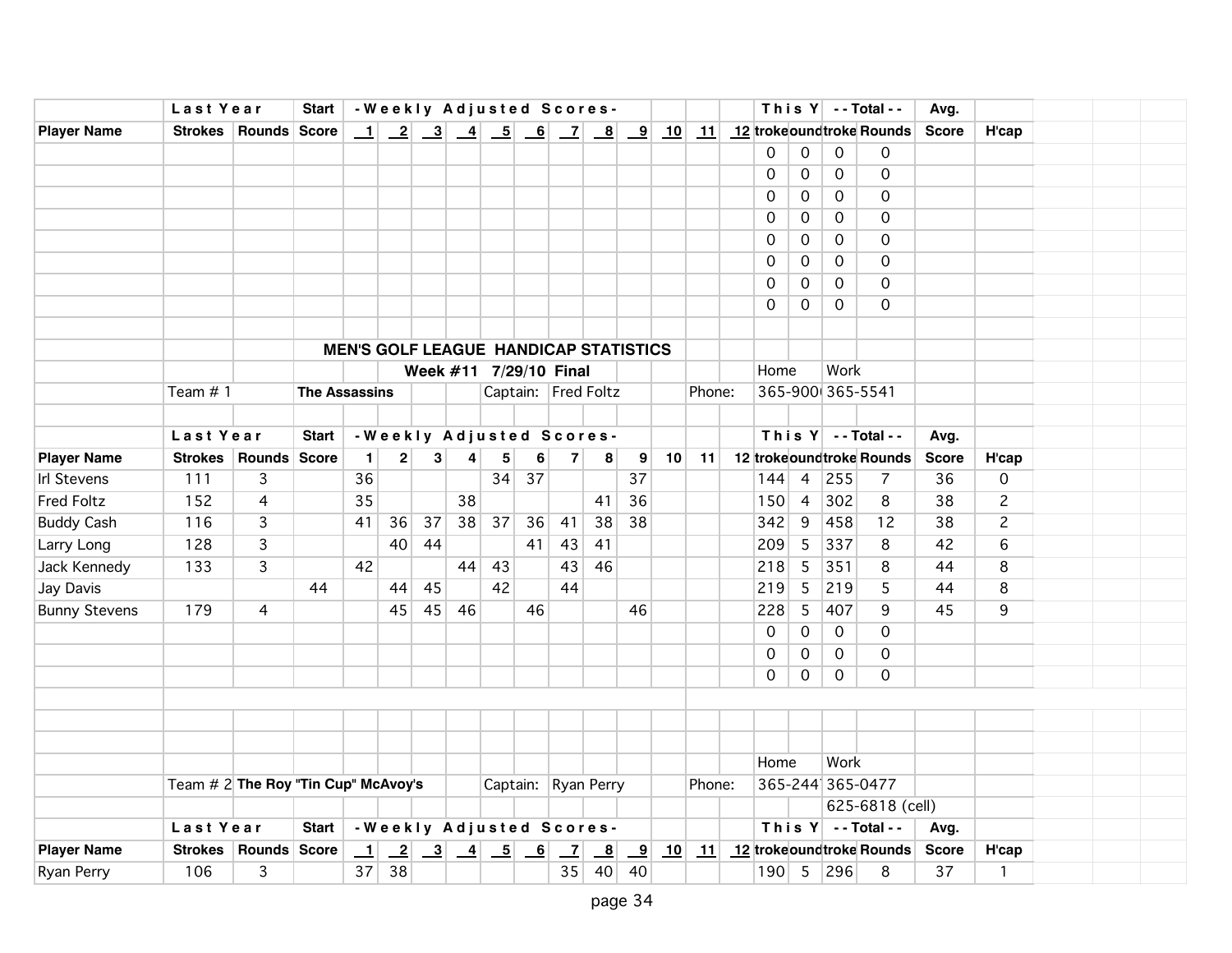| Lee Hughes           |                |                | 38                      |         |                | 40             | 41              | 38                       | 37 | 36             |                                                             |                         |    |        | 230         | 6               | 230              | 6                              | 38           | $\overline{c}$ |  |  |
|----------------------|----------------|----------------|-------------------------|---------|----------------|----------------|-----------------|--------------------------|----|----------------|-------------------------------------------------------------|-------------------------|----|--------|-------------|-----------------|------------------|--------------------------------|--------------|----------------|--|--|
| <b>Tyler Beshear</b> |                |                | 41                      | 41      |                |                | 38              | 35                       |    |                | 36                                                          | 35                      |    |        | 226         | 6               | 226              | 6                              | 38           | $\overline{c}$ |  |  |
| <b>Torey Hammett</b> | 120            | 3              |                         |         |                |                |                 |                          | 39 |                |                                                             |                         |    |        | 39          | $\mathbf{1}$    | 159              | 4                              | 40           | 4              |  |  |
| Pat Perry            | 207            | 5              |                         |         | 42             |                |                 |                          |    |                |                                                             |                         |    |        | 42          | $\mathbf{1}$    | 249              | 6                              | 42           | 6              |  |  |
| Steve Boaz           |                |                | 46                      |         |                | 44             | 42              |                          |    | 46             | 40                                                          |                         |    |        | 218         | 5               | 218              | 5                              | 44           | 8              |  |  |
| <b>Clay Farless</b>  |                |                | 50                      | 45      | 44             | 43             |                 | 49                       | 46 |                | 47                                                          | 45                      |    |        | 369         | 8               | 369              | 8                              | 46           | 10             |  |  |
| <b>Ryals Farless</b> |                |                | 50                      | 49      | 48             | 46             | 47              | 40                       | 47 | 52             |                                                             | 44                      |    |        | 423         | 9               | 423              | 9                              | 47           | 11             |  |  |
|                      |                |                |                         |         |                |                |                 |                          |    |                |                                                             |                         |    |        | $\mathbf 0$ | 0               | 0                | 0                              |              |                |  |  |
|                      |                |                |                         |         |                |                |                 |                          |    |                |                                                             |                         |    |        | 0           | $\mathsf{O}$    | 0                | $\mathbf 0$                    |              |                |  |  |
|                      |                |                |                         |         |                |                |                 |                          |    |                |                                                             |                         |    |        |             |                 |                  |                                |              |                |  |  |
|                      |                |                |                         |         |                |                |                 |                          |    |                |                                                             |                         |    |        | Home        |                 | Work             |                                |              |                |  |  |
|                      | Team $# 3$     |                | <b>Up &amp; Downers</b> |         |                |                |                 |                          |    |                | Captain: Jeff McDaniels                                     |                         |    | Phone: |             |                 | 365-357 365-5526 |                                |              |                |  |  |
|                      |                |                |                         |         |                |                |                 |                          |    |                |                                                             |                         |    |        |             |                 |                  | 519-6588 (cell)                |              |                |  |  |
|                      | Last Year      |                | <b>Start</b>            |         |                |                |                 |                          |    |                | -Weekly Adjusted Scores-                                    |                         |    |        |             |                 |                  | This $Y$ --Total--             | Avg.         |                |  |  |
| <b>Player Name</b>   | <b>Strokes</b> | Rounds Score   |                         | $\perp$ | $\overline{2}$ | $\overline{3}$ | $\frac{4}{}$    | $\overline{\phantom{0}}$ | 6  | $\overline{Z}$ | $\mathbf{B}$                                                | <u>_9</u>               | 10 | 11     |             |                 |                  | 12 trokeoundtroke Rounds       | <b>Score</b> | H'cap          |  |  |
| Jeff McDaniels       | 191            | 5              |                         | 38      | 37             |                |                 | 35                       | 37 | 34             |                                                             | 41                      |    |        | 222         | $6\overline{6}$ | 413              | 11                             | 38           | $\overline{c}$ |  |  |
| <b>Brandon Knoth</b> | 117            | $\overline{3}$ |                         |         | 40             |                |                 | 38                       |    | 41             | 40                                                          |                         |    |        | 159         | $\overline{4}$  | 276              | $\overline{7}$                 | 39           | $\overline{3}$ |  |  |
| Daniel Jones         | 165            | 4              |                         |         |                | 38             | 37              |                          | 38 | 36             |                                                             | 33                      |    |        | 182         | $5\overline{)}$ | 347              | 9                              | 39           | 3              |  |  |
| Joe McEnaney         | 39             | 1              |                         | 42      |                |                | 44              |                          |    |                |                                                             |                         |    |        | 86          | $\mathbf{2}$    | 125              | 3                              | 42           | 6              |  |  |
| Kenny Ames           | 177            | 4              |                         | 42      |                | 44             | 41              | 40                       |    |                | 43                                                          | 45                      |    |        | 255         | $6\,$           | 432              | 10                             | 43           | $\overline{7}$ |  |  |
| Mike Wheatley        | 269            | 6              |                         |         | 45             | 40             |                 |                          | 43 |                | 45                                                          |                         |    |        | 173         | $\overline{4}$  | 442              | 10                             | 44           | 8              |  |  |
| Nathan Faughn        |                |                | 46                      | 46      | 46             | 43             | 45              | 45                       | 40 | 41             | 40                                                          | 44                      |    |        | 436         | 10              | 436              | 10                             | 44           | 8              |  |  |
|                      |                |                |                         |         |                |                |                 |                          |    |                |                                                             |                         |    |        | 0           | 0               | 0                | $\mathbf 0$                    |              |                |  |  |
|                      |                |                |                         |         |                |                |                 |                          |    |                |                                                             |                         |    |        | 0           | $\mathbf 0$     | 0                | $\mathbf 0$                    |              |                |  |  |
|                      |                |                |                         |         |                |                |                 |                          |    |                |                                                             |                         |    |        | $\Omega$    | $\Omega$        | 0                | $\Omega$                       |              |                |  |  |
|                      |                |                |                         |         |                |                |                 |                          |    |                |                                                             |                         |    |        |             |                 |                  |                                |              |                |  |  |
|                      |                |                |                         |         |                |                |                 |                          |    |                |                                                             |                         |    |        |             |                 |                  |                                |              |                |  |  |
|                      |                |                |                         |         |                |                |                 |                          |    |                |                                                             |                         |    |        |             |                 |                  |                                |              |                |  |  |
|                      |                |                |                         |         |                |                |                 |                          |    |                |                                                             |                         |    |        | Home        |                 | Work             |                                |              |                |  |  |
|                      | Team $# 4$     |                | <b>Shot Callers</b>     |         |                |                |                 |                          |    |                | Captain: Ford Branch, Jr.                                   |                         |    | Phone: |             |                 | 625-2178 (cell)  |                                |              |                |  |  |
|                      |                |                |                         |         |                |                |                 |                          |    |                |                                                             |                         |    |        |             |                 |                  |                                |              |                |  |  |
|                      | Last Year      |                | <b>Start</b>            |         |                |                |                 |                          |    |                | -Weekly Adjusted Scores-                                    |                         |    |        |             |                 |                  | This $Y$ --Total--             | Avg.         |                |  |  |
| <b>Player Name</b>   | <b>Strokes</b> | Rounds Score   |                         | $\perp$ | $\mathbf{2}$   | $\frac{3}{2}$  | $\overline{-4}$ | $\overline{-5}$          | 6  |                | $\begin{array}{ c c c } \hline 7 & 8 \\ \hline \end{array}$ | $\overline{\mathbf{9}}$ |    |        |             |                 |                  | 10 11 12 trokeoundtroke Rounds | <b>Score</b> | H'cap          |  |  |
| Ford Branch, Jr.     | 109            | 3              |                         |         |                | 35             |                 | 34                       |    |                |                                                             | 36                      |    |        | 105         | $\mathbf{3}$    | 214              | 6                              | 36           | $-0$           |  |  |
| Ford Branch, Sr.     | 36             | 1              |                         |         |                |                | 37              |                          |    |                |                                                             |                         |    |        | 37          | 1               | 73               | $\overline{c}$                 | 37           | $\mathbf{1}$   |  |  |
| John H. Stevens      | 153            | 4              |                         |         | 39             |                |                 | 32                       |    | 35             | 37                                                          | 34                      |    |        | 177         | 5               | 330              | 9                              | 37           | $\mathbf{1}$   |  |  |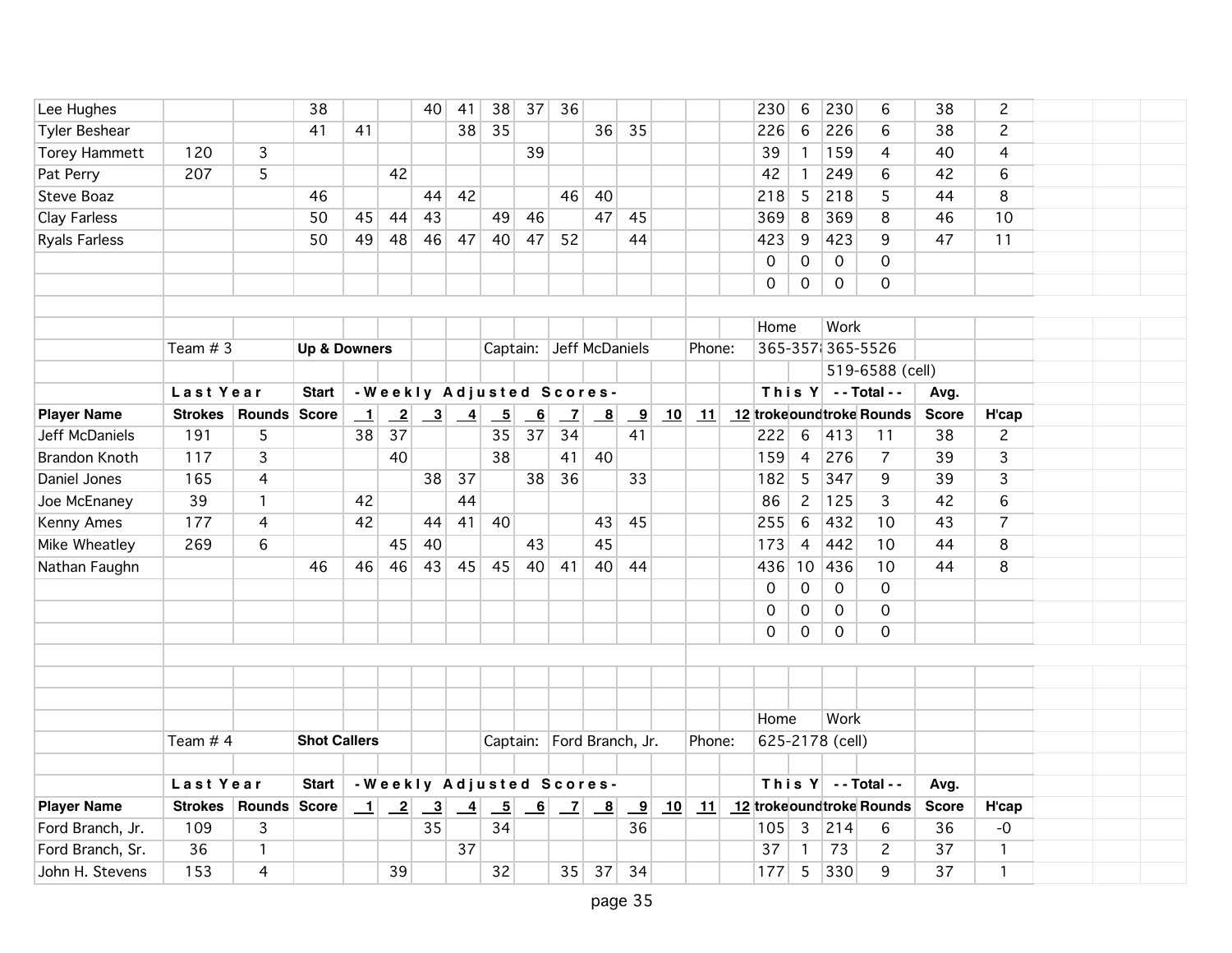| Michael Brown           | 151            | 4              |                     |              | 38                      | 39            |                |                          |                |                 | 38                      |                         |    |        | 115         | 3              | 266          | $\overline{7}$               | 38           | $\overline{c}$ |  |  |
|-------------------------|----------------|----------------|---------------------|--------------|-------------------------|---------------|----------------|--------------------------|----------------|-----------------|-------------------------|-------------------------|----|--------|-------------|----------------|--------------|------------------------------|--------------|----------------|--|--|
| <b>Michael Prowell</b>  | 115            | $\overline{3}$ |                     | 43           |                         | 37            | 40             |                          | 37             | 37              | 40                      |                         |    |        | 234         | $6\,$          | 349          | 9                            | 39           | 3              |  |  |
| <b>Bruce McCalister</b> | 120            | 3              |                     | 40           | 40                      |               | 38             | 45                       |                | 43              |                         | 43                      |    |        | 249         | $6\,$          | 369          | 9                            | 41           | 5              |  |  |
| Kevin Freeman           | 84             | $\overline{c}$ |                     | 40           | 45                      |               |                | 41                       | 43             |                 | 40                      | 45                      |    |        | 254         | 6              | 338          | 8                            | 42           | 6              |  |  |
| Wade Hart               |                |                | 49                  | 46           |                         |               | 47             |                          | 45             | 48              |                         |                         |    |        | 235         | 5              | 235          | 5                            | 47           | 11             |  |  |
| Jae Englebright         | 98             | $\overline{2}$ |                     |              |                         | 47            |                |                          | 45             |                 |                         |                         |    |        | 92          | $\mathbf{2}$   | 190          | $\overline{4}$               | 48           | 12             |  |  |
|                         |                |                |                     |              |                         |               |                |                          |                |                 |                         |                         |    |        | $\mathbf 0$ | $\mathsf{O}$   | $\mathsf{O}$ | $\Omega$                     |              |                |  |  |
|                         |                |                |                     |              |                         |               |                |                          |                |                 |                         |                         |    |        |             |                |              |                              |              |                |  |  |
|                         |                |                |                     |              |                         |               |                |                          |                |                 |                         |                         |    |        | Home        |                | Work         |                              |              |                |  |  |
|                         | Team $# 5$     |                | <b>Hacking Dogs</b> |              |                         |               |                |                          |                |                 | Captain: Tim Wiley      |                         |    | Phone: |             |                |              | 388-000 792-3604 (cell)      |              |                |  |  |
|                         |                |                |                     |              |                         |               |                |                          |                |                 |                         |                         |    |        |             |                |              |                              |              |                |  |  |
|                         | Last Year      |                | Start               |              |                         |               |                | -Weekly Adjusted Scores- |                |                 |                         |                         |    |        |             |                |              | This $Y$ - Total - -         | Avg.         |                |  |  |
| <b>Player Name</b>      | <b>Strokes</b> | Rounds Score   |                     | $\mathbf{1}$ | $\overline{\mathbf{2}}$ | $\frac{3}{2}$ | $\overline{4}$ | $\overline{\phantom{0}}$ | 6              | $\overline{z}$  | $\overline{\mathbf{8}}$ | $\overline{\mathbf{9}}$ | 10 | 11     |             |                |              | 12 trokeoundtroke Rounds     | <b>Score</b> | <b>H'cap</b>   |  |  |
| <b>Bill Ladd</b>        |                |                | 41                  | 37           | 41                      |               | 38             |                          | 39             | 43              | 37                      | 39                      |    |        | 315         | 8              | $ 315$       | 8                            | 39           | 3              |  |  |
| Timmy Cartwright        | 174            | 4              |                     |              | 40                      | 42            | 44             | 38                       | 45             | 44              |                         | 42                      |    |        | 295         | $\overline{7}$ | 469          | 11                           | 43           | $\overline{7}$ |  |  |
| Tim Wiley               | 172            | 4              |                     |              | 42                      | 43            |                | 44                       |                | 46              | 45                      | 47                      |    |        | 267         | $\,6\,$        | 439          | 10                           | 44           | 8              |  |  |
| John Brown              | 187            | 4              |                     | 43           | 44                      |               | 42             | 44                       |                |                 | 45                      |                         |    |        | 218         | 5              | 405          | 9                            | 45           | 9              |  |  |
| <b>Bill Adams</b>       | 332            | 7              |                     | 43           |                         | 45            |                |                          | 46             | 48              |                         | 46                      |    |        | 228         | 5              | 560          | 12                           | 47           | 11             |  |  |
| Jim Stott               | 199            | 4              |                     | 52           |                         | 49            | 51             | 50                       | 51             |                 | 52                      |                         |    |        | 305         | 6              | 504          | 10                           | 50           | 14             |  |  |
|                         |                |                |                     |              |                         |               |                |                          |                |                 |                         |                         |    |        | $\mathbf 0$ | $\mathsf{O}$   | $\mathsf{O}$ | $\mathbf 0$                  |              |                |  |  |
|                         |                |                |                     |              |                         |               |                |                          |                |                 |                         |                         |    |        | 0           | $\overline{0}$ | $\mathbf{0}$ | $\mathbf 0$                  |              |                |  |  |
|                         |                |                |                     |              |                         |               |                |                          |                |                 |                         |                         |    |        | 0           | $\mathsf{O}$   | 0            | 0                            |              |                |  |  |
|                         |                |                |                     |              |                         |               |                |                          |                |                 |                         |                         |    |        | $\Omega$    | $\Omega$       | $\mathbf 0$  | $\mathbf 0$                  |              |                |  |  |
|                         |                |                |                     |              |                         |               |                |                          |                |                 |                         |                         |    |        |             |                |              |                              |              |                |  |  |
|                         |                |                |                     |              |                         |               |                |                          |                |                 |                         |                         |    |        |             |                |              |                              |              |                |  |  |
|                         |                |                |                     |              |                         |               |                |                          |                |                 |                         |                         |    |        |             |                |              |                              |              |                |  |  |
|                         |                |                |                     |              |                         |               |                |                          |                |                 |                         |                         |    |        | Home        |                | Work         |                              |              |                |  |  |
|                         | Team $# 6$     |                | <b>The Masters</b>  |              |                         |               |                |                          |                |                 | Captain: Randy Major    |                         |    | Phone: |             |                |              | 365-109 841-7975 (cell)      |              |                |  |  |
|                         |                |                |                     |              |                         |               |                |                          |                |                 |                         |                         |    |        |             |                |              |                              |              |                |  |  |
|                         | Last Year      |                | <b>Start</b>        |              |                         |               |                | -Weekly Adjusted Scores- |                |                 |                         |                         |    |        |             |                |              | This $Y$ -- Total --         | Avg.         |                |  |  |
| <b>Player Name</b>      | <b>Strokes</b> | Rounds Score   |                     | $\perp$      | $\overline{-2}$         | $\frac{3}{2}$ | $\frac{4}{1}$  | $-5$                     | $\overline{6}$ | $\vert$ $\vert$ | $\mathbf{B}$            | $\overline{\mathbf{9}}$ | 10 |        |             |                |              | 11 12 troke oundtroke Rounds | <b>Score</b> | <b>H'cap</b>   |  |  |
| Roy Boisture            | 106            | 3              |                     | 36           |                         | 37            |                |                          | 36             |                 | 34                      | 39                      |    |        | 182         | 5              | 288          | 8                            | 36           | 0              |  |  |
| <b>Taylor Curtis</b>    | 276            | $\overline{7}$ |                     |              | 41                      |               | 39             |                          | 40             |                 | 38                      |                         |    |        | 158         | $\overline{4}$ | 434          | 11                           | 39           | 3              |  |  |
| Joe Curtis              | 129            | 3              |                     |              |                         | 39            | 43             | 40                       |                | 41              |                         |                         |    |        | 163         | $\overline{4}$ | 292          | $\overline{7}$               | 42           | 6              |  |  |
| <b>Kyle Rogers</b>      | 170            | 4              |                     | 46           | 44                      |               |                |                          | 40             |                 | 41                      |                         |    |        | 171         | 4              | 341          | 8                            | 43           | $\overline{7}$ |  |  |
| Donnie Nix              |                |                | 47                  |              | 43                      |               | 42             |                          |                | 46              | 45                      |                         |    |        | 223         | 5              | 223          | 5                            | 45           | 9              |  |  |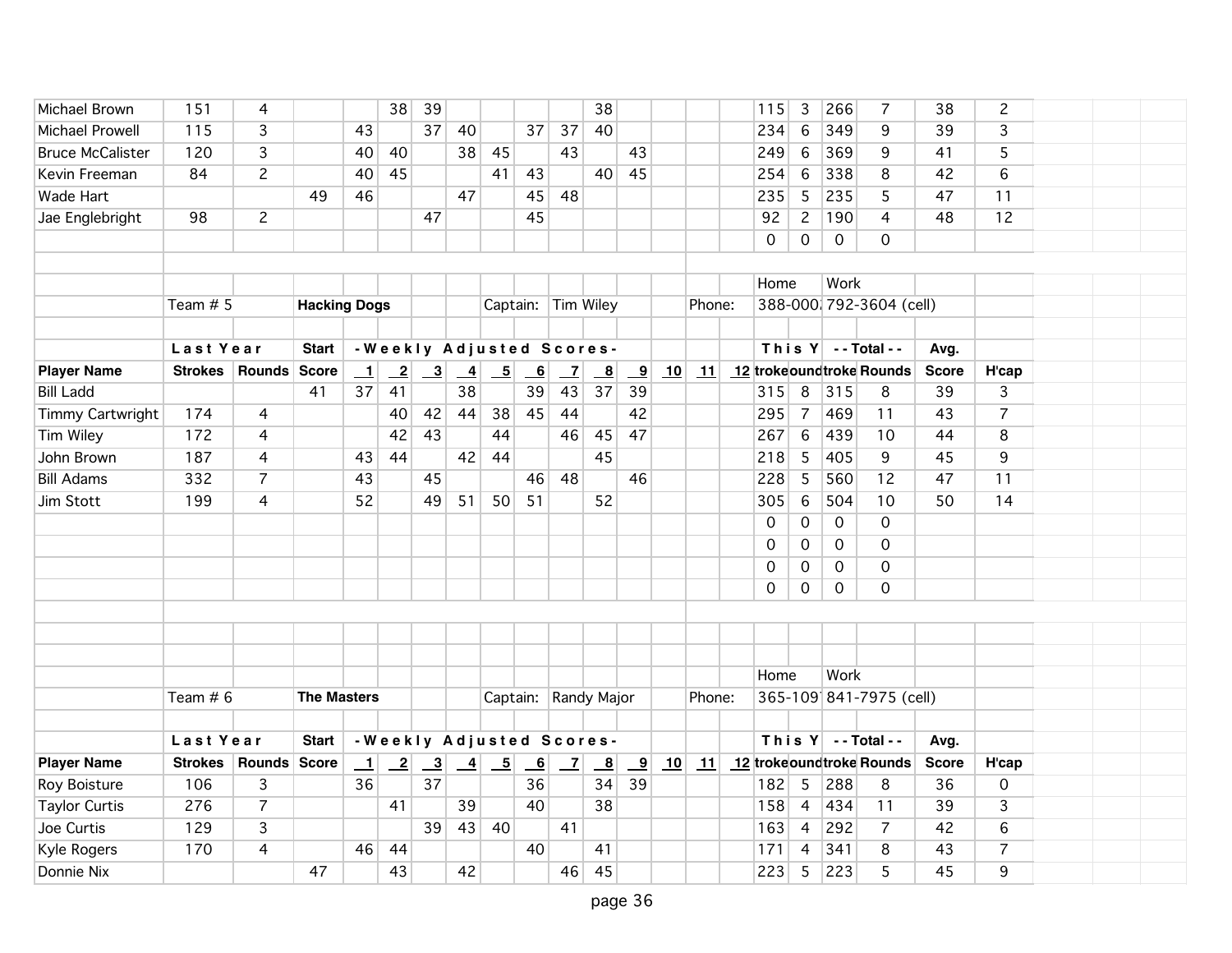| Randy Major            | 90             | $\overline{c}$                           |                           | 45                       |                 | 46                        |                 | 45                       | 48                        |                    |                                            | 51                      |        |        |                         | 235                | 5                | 325                       | 7              | 46           | 10             |  |  |
|------------------------|----------------|------------------------------------------|---------------------------|--------------------------|-----------------|---------------------------|-----------------|--------------------------|---------------------------|--------------------|--------------------------------------------|-------------------------|--------|--------|-------------------------|--------------------|------------------|---------------------------|----------------|--------------|----------------|--|--|
| Scott Laffoon          | 146            | 3                                        |                           | 46                       |                 | 46                        |                 | 49                       |                           | 47                 |                                            | 43                      |        |        |                         | 231                | 5                | 377                       | 8              | 47           | 11             |  |  |
| Kenny Scott            | 194            | 4                                        |                           |                          | 49              |                           | 44              | 46                       |                           | 48                 |                                            | 50                      |        |        |                         | 237                | 5                | 431                       | 9              | 48           | 12             |  |  |
|                        |                |                                          |                           |                          |                 |                           |                 |                          |                           |                    |                                            |                         |        |        |                         | 0                  | 0                | 0                         | $\mathbf{O}$   |              |                |  |  |
|                        |                |                                          |                           |                          |                 |                           |                 |                          |                           |                    |                                            |                         |        |        |                         | 0                  | 0                | 0                         | $\Omega$       |              |                |  |  |
|                        |                |                                          |                           |                          |                 |                           |                 |                          |                           |                    |                                            |                         |        |        |                         |                    |                  |                           |                |              |                |  |  |
|                        |                |                                          |                           |                          |                 |                           |                 |                          |                           |                    |                                            |                         |        |        |                         | Home               |                  | Work                      |                |              |                |  |  |
|                        | Team #7        |                                          | <b>Rulers of the Ruff</b> |                          |                 |                           |                 |                          |                           | Captain: Mike Boyd |                                            |                         | Phone: |        |                         |                    | 365-336 625-3367 |                           |                |              |                |  |  |
|                        |                |                                          |                           |                          |                 |                           |                 |                          |                           |                    |                                            |                         |        |        |                         |                    |                  |                           |                |              |                |  |  |
|                        | Last Year      | -Weekly Adjusted Scores-<br><b>Start</b> |                           |                          |                 |                           |                 |                          |                           |                    |                                            |                         |        |        |                         | This $Y$ --Total-- |                  | Avg.                      |                |              |                |  |  |
| <b>Player Name</b>     |                | Strokes   Rounds   Score                 |                           | $\mathbf{\underline{1}}$ | $\overline{-2}$ | $\overline{\phantom{0}3}$ | $\overline{-4}$ | $\overline{\phantom{0}}$ | $\underline{\phantom{a}}$ | $\mathbf{Z}$       | $\overline{\mathbf{8}}$                    | $\overline{\mathbf{9}}$ | 10     | 11     |                         |                    |                  | 12 troke oundtroke Rounds |                | <b>Score</b> | H'cap          |  |  |
| <b>Bruce Farmer</b>    | 148            | 4                                        |                           | 37                       |                 |                           | 37              | 33                       | 37                        |                    |                                            |                         |        |        |                         | 144                | $\overline{4}$   | 292                       | 8              | 37           | $\mathbf{1}$   |  |  |
| Jeffery Bard           |                |                                          | 39                        |                          | 38              | 38                        | 37              |                          |                           | 39                 | 38                                         |                         |        |        |                         | 229                | $6\overline{6}$  | 229                       | 6              | 38           | $\overline{c}$ |  |  |
| Ronnie Cash            | 124            | 3                                        |                           |                          |                 | 41                        |                 |                          |                           | 45                 |                                            | 37                      |        |        |                         | 123                | $\overline{3}$   | 247                       | 6              | 41           | $\overline{5}$ |  |  |
| David Young            | 260            | 6                                        |                           |                          |                 |                           | 41              | 44                       |                           |                    | 39                                         | 46                      |        |        |                         | 170                | $\overline{4}$   | 430                       | 10             | 43           | $\overline{7}$ |  |  |
| Mike Boyd              | 224            | 5                                        |                           |                          |                 | 46                        |                 | 38                       | 45                        |                    |                                            |                         |        |        |                         | 129                | 3 <sup>1</sup>   | 353                       | 8              | 44           | 8              |  |  |
| <b>Richard Coffey</b>  | 132            | 3                                        |                           | 47                       | 44              |                           |                 |                          | 42                        |                    |                                            | 40                      |        |        |                         | 173                | $\overline{4}$   | 305                       | $\overline{7}$ | 44           | 8              |  |  |
| <b>Todd Griffin</b>    | 186            | 4                                        |                           |                          |                 | 45                        | 46              | 45                       | 49                        | 44                 |                                            |                         |        |        |                         | 229                | 5                | 415                       | 9              | 46           | 10             |  |  |
| Denny Amundson         |                |                                          | 44                        | 52                       | 45              |                           |                 |                          |                           | 43                 | 47                                         |                         |        |        |                         | 231                | 5                | 231                       | 5              | 46           | 10             |  |  |
| David Williams         | 149            | 3                                        |                           | 43                       |                 |                           |                 |                          |                           |                    |                                            |                         |        |        |                         | 43                 | $\mathbf{1}$     | 192                       | 4              | 48           | 12             |  |  |
| Jeff McCarty           |                |                                          | 49                        |                          | 50              |                           |                 |                          |                           |                    | 46                                         | 46                      |        |        |                         | 191                | $\overline{4}$   | 191                       | 4              | 48           | 12             |  |  |
|                        |                |                                          |                           |                          |                 |                           |                 |                          |                           |                    |                                            |                         |        |        |                         |                    |                  |                           |                |              |                |  |  |
|                        |                |                                          |                           |                          |                 |                           |                 |                          |                           |                    |                                            |                         |        |        |                         |                    |                  |                           |                |              |                |  |  |
|                        |                |                                          |                           |                          |                 |                           |                 |                          |                           |                    |                                            |                         |        |        |                         |                    |                  |                           |                |              |                |  |  |
|                        | Team $# 8$     |                                          |                           |                          |                 |                           |                 |                          |                           |                    |                                            |                         |        |        |                         |                    | Home             |                           | Work           |              |                |  |  |
|                        |                |                                          |                           | <b>Laid Back Bunch</b>   |                 |                           |                 | Captain: Jack Blackburn  |                           |                    |                                            |                         |        | Phone: | 365-258 625-0543 (cell) |                    |                  |                           |                |              |                |  |  |
|                        |                |                                          |                           |                          |                 |                           |                 |                          |                           |                    |                                            |                         |        |        |                         |                    |                  |                           |                |              |                |  |  |
|                        | Last Year      |                                          | <b>Start</b>              |                          |                 |                           |                 | -Weekly Adjusted Scores- |                           |                    |                                            |                         |        |        |                         |                    |                  | This $Y$ -- Total --      |                | Avg.         |                |  |  |
| <b>Player Name</b>     | <b>Strokes</b> | Rounds Score                             |                           | $\perp$                  | $\mathbf{2}$    | $\overline{\mathbf{3}}$   | $\frac{4}{1}$   | $-5$                     | $\overline{\phantom{0}}$  | $\mathbf{Z}$       | $\overline{\mathbf{8}}$<br>$\overline{-9}$ |                         | 10     | 11     |                         |                    |                  | 12 trokeoundtroke Rounds  |                | <b>Score</b> | H'cap          |  |  |
| Mike Stevenson         | 162            | 4                                        |                           | 37                       |                 |                           |                 |                          | 36                        |                    |                                            |                         |        |        |                         | 73                 | $\overline{2}$   | 235                       | 6              | 39           | 3              |  |  |
| Mark Blackburn         | 121            | 3                                        |                           |                          | 40              |                           | 41              |                          | 38                        |                    |                                            |                         |        |        |                         | 119                | $\overline{3}$   | 240                       | 6              | 40           | 4              |  |  |
| Jack Blackburn         | 119            | 3                                        |                           | 43                       | 38              | 41                        | 43              | 39                       |                           | 41                 |                                            | 35                      |        |        |                         | 280                | $\overline{7}$   | 399                       | 10             | 40           | 4              |  |  |
| <b>Billy Johnson</b>   | 125            | 3                                        |                           | 37                       | 40              |                           | 43              | 36                       |                           | 43                 | 41                                         | 38                      |        |        |                         | 278                | $\overline{7}$   | 403                       | 10             | 40           | 4              |  |  |
| Dane Hodges            | 169            | 4                                        |                           |                          |                 | 40                        | 41              | 42                       | 40                        |                    |                                            | 41                      |        |        |                         | 204                | 5                | 373                       | 9              | 41           | 5              |  |  |
| <b>Richard Holland</b> |                |                                          | 43                        |                          |                 |                           |                 |                          | 45                        | 39                 | 40                                         | 41                      |        |        |                         | 208                | 5                | 208                       | 5              | 42           | $6\phantom{a}$ |  |  |
| Mac Nelson             | 143            | 3                                        |                           | 46                       | 47              | 46                        |                 |                          |                           | 48                 |                                            |                         |        |        |                         | 187                | $\overline{4}$   | 330                       | $\overline{7}$ | 47           | 11             |  |  |